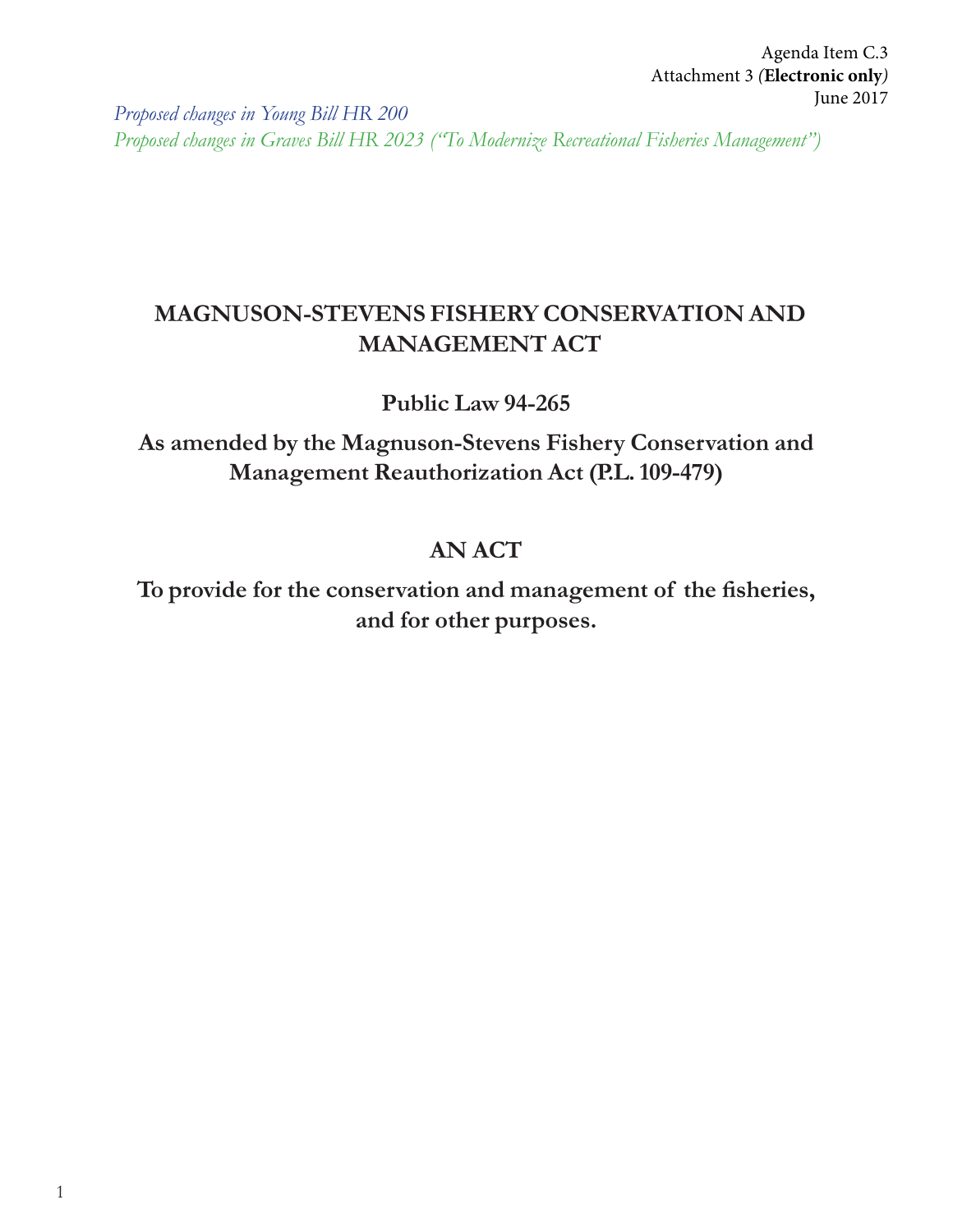### NOTE: SOME UNCHANGED SECTIONS ARE NOT INCLUDED IN THIS DOCUMENT.

|         | Contents                                                                         |  |
|---------|----------------------------------------------------------------------------------|--|
| SEC. 2. |                                                                                  |  |
| SEC. 3. |                                                                                  |  |
| SEC. 4. |                                                                                  |  |
| SEC. 5. | ENSURING CONSISTENT FISHERIES MANAGEMENT UNDER                                   |  |
|         | TITLE I-UNITED STATES RIGHTS AND AUTHORITY REGARDING FISH AND                    |  |
|         | SEC. 101. UNITED STATES SOVEREIGN RIGHTS TO FISH AND                             |  |
|         |                                                                                  |  |
|         | TITLE II-FOREIGN FISHING AND INTERNATIONAL FISHERY AGREEMENTS 16                 |  |
|         |                                                                                  |  |
|         |                                                                                  |  |
|         | SEC. 203. CONGRESSIONAL OVERSIGHT OF 16 U.S.C. 1823 INTERNATIONAL FISHERY AGREE- |  |
|         |                                                                                  |  |
|         |                                                                                  |  |
|         |                                                                                  |  |
|         |                                                                                  |  |
|         | SEC.101.3.DENIAL OF PORT PRIVILEGES AND SANCTIONS FOR HIGH SEAS LARGESCALE       |  |
|         | SEC. 102.4. DURATION OF DENIAL OF PORT PRIVILEGES                                |  |
|         |                                                                                  |  |
|         | HIGH SEAS DRIFTNET FISHING MORATORIUM PROTECTION ACT                             |  |
|         |                                                                                  |  |
|         |                                                                                  |  |
|         |                                                                                  |  |
|         |                                                                                  |  |
|         |                                                                                  |  |
|         | SEC. 608. ACTION TO STRENGTHEN INTERNATIONAL FISHERY MANAGEMENT ORGANIZA-        |  |
|         |                                                                                  |  |
|         |                                                                                  |  |
|         |                                                                                  |  |
|         |                                                                                  |  |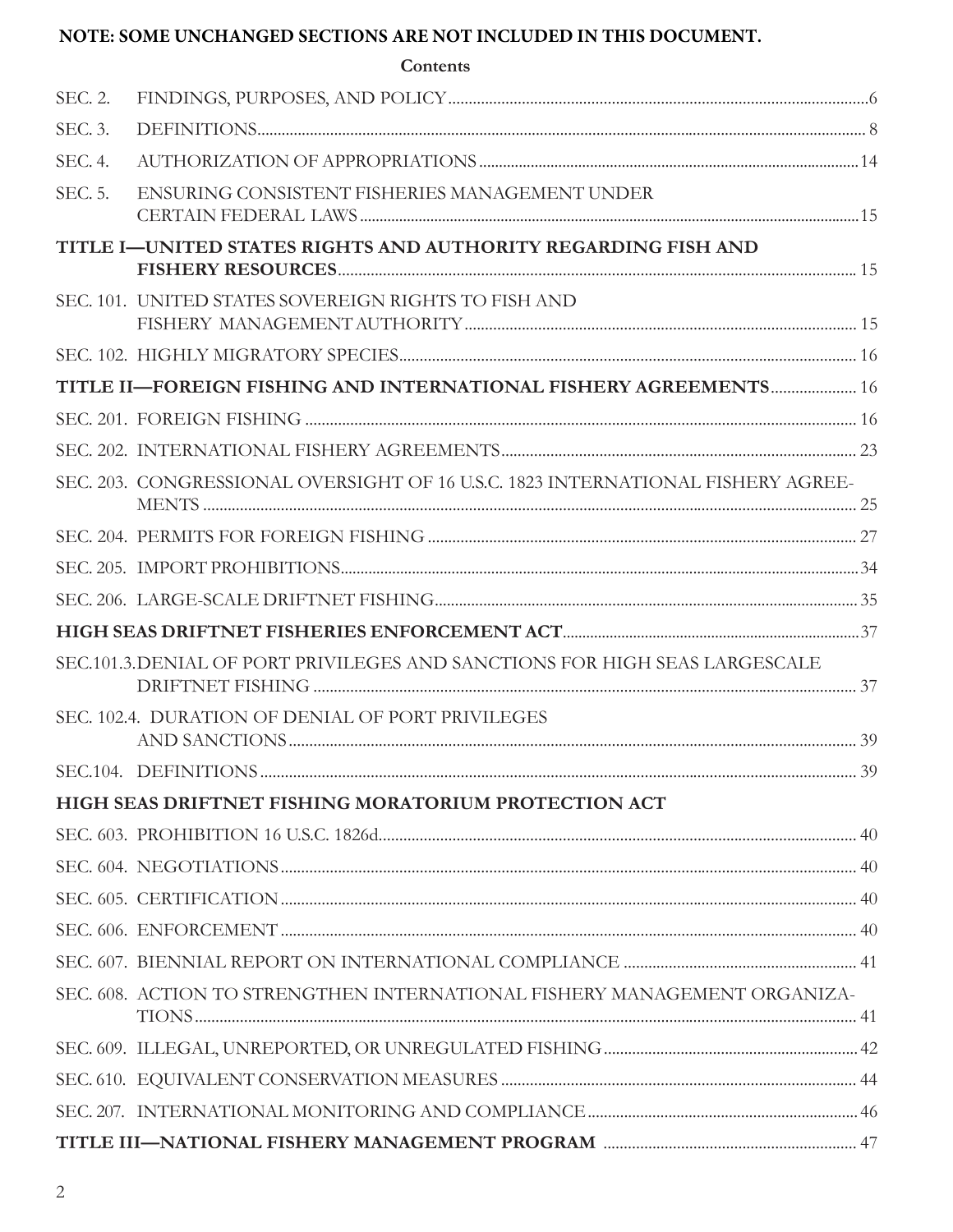| SEC. 301. NATIONAL STANDARDS FOR FISHERY CONSERVATION AND                  |  |
|----------------------------------------------------------------------------|--|
|                                                                            |  |
|                                                                            |  |
|                                                                            |  |
|                                                                            |  |
|                                                                            |  |
|                                                                            |  |
|                                                                            |  |
|                                                                            |  |
|                                                                            |  |
|                                                                            |  |
|                                                                            |  |
|                                                                            |  |
|                                                                            |  |
| SEC. 314. NORTHWEST ATLANTIC OCEAN FISHERIES REINVESTMENT PROGRAM 119      |  |
| SEC. 315. REGIONAL COASTAL DISASTER ASSISTANCE, TRANSITION, AND RECOVERY   |  |
|                                                                            |  |
|                                                                            |  |
|                                                                            |  |
|                                                                            |  |
|                                                                            |  |
|                                                                            |  |
|                                                                            |  |
|                                                                            |  |
|                                                                            |  |
|                                                                            |  |
|                                                                            |  |
|                                                                            |  |
|                                                                            |  |
|                                                                            |  |
| SEC 409. STOCK ASSESSMENTS USED FOR FISHERIES MANAGED UNDER GULF OF MEXICO |  |
|                                                                            |  |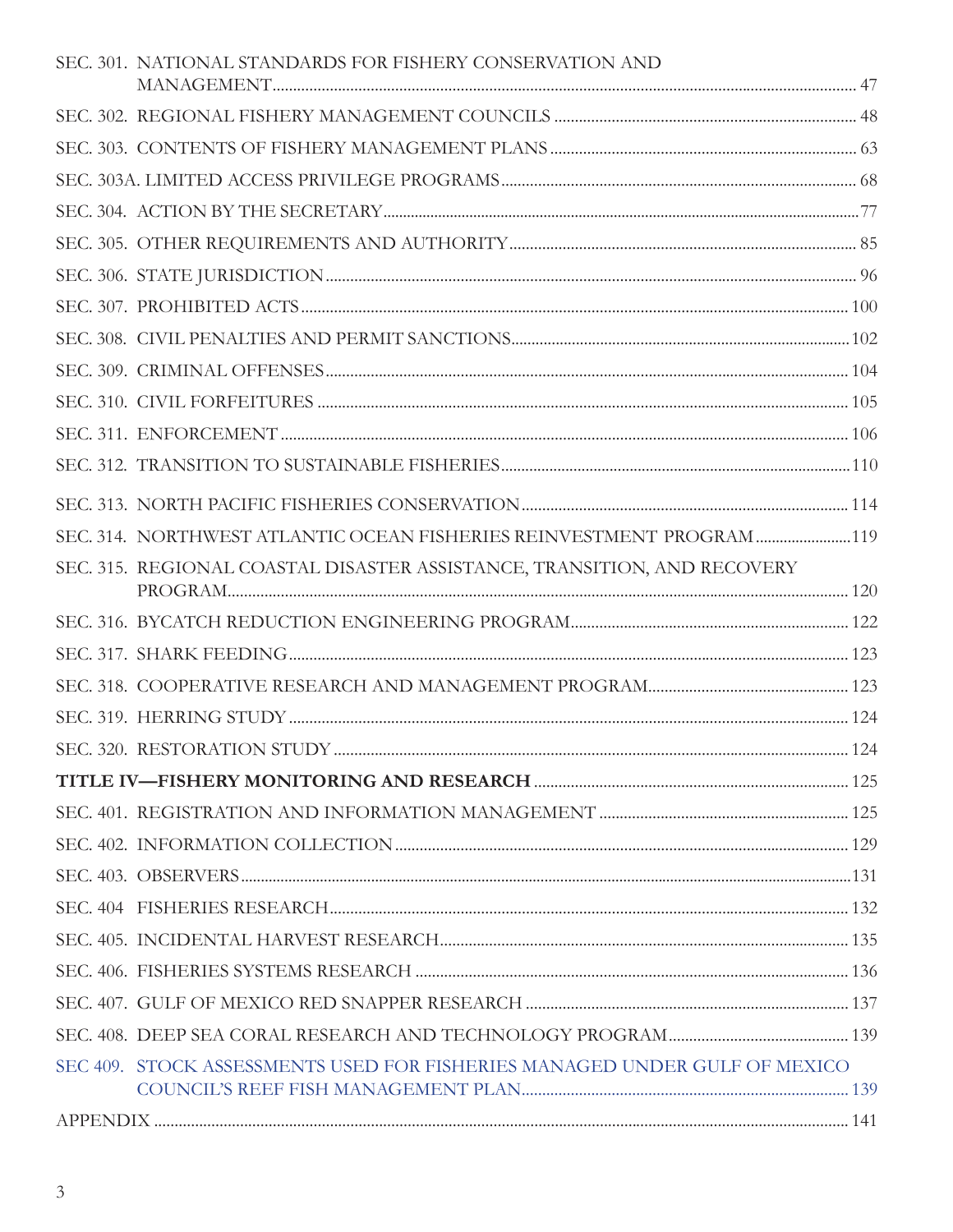| COMMUNITY-BASED RESTORATION PROGRAM FOR FISHERY AND COASTAL HABITATS141                                                                  |  |
|------------------------------------------------------------------------------------------------------------------------------------------|--|
|                                                                                                                                          |  |
|                                                                                                                                          |  |
|                                                                                                                                          |  |
|                                                                                                                                          |  |
|                                                                                                                                          |  |
|                                                                                                                                          |  |
|                                                                                                                                          |  |
|                                                                                                                                          |  |
|                                                                                                                                          |  |
|                                                                                                                                          |  |
| STUDY OF SHORTAGE IN THE NUMBER OF INDIVIDUALS WITH POSTBACCALAUREATE<br>DEGREES IN SUBJECTS RELATED TO FISHERY SCIENCE (uncodified) 148 |  |
|                                                                                                                                          |  |
| STUDY OF THE ACIDIFICATION OF THE OCEANS AND EFFECT ON FISHERIES (uncodified) 149                                                        |  |
|                                                                                                                                          |  |
|                                                                                                                                          |  |
|                                                                                                                                          |  |
|                                                                                                                                          |  |
|                                                                                                                                          |  |
|                                                                                                                                          |  |
| PROHIBITION ON CONSIDERING RED SNAPPER KILLED DURING REMOVAL OF OIL RIGS 150                                                             |  |
|                                                                                                                                          |  |
|                                                                                                                                          |  |
| MORATORIUM ON LIMITED ACCESS PRIVILEGE PROGRAMS FOR MIXED-USE                                                                            |  |
|                                                                                                                                          |  |
|                                                                                                                                          |  |
|                                                                                                                                          |  |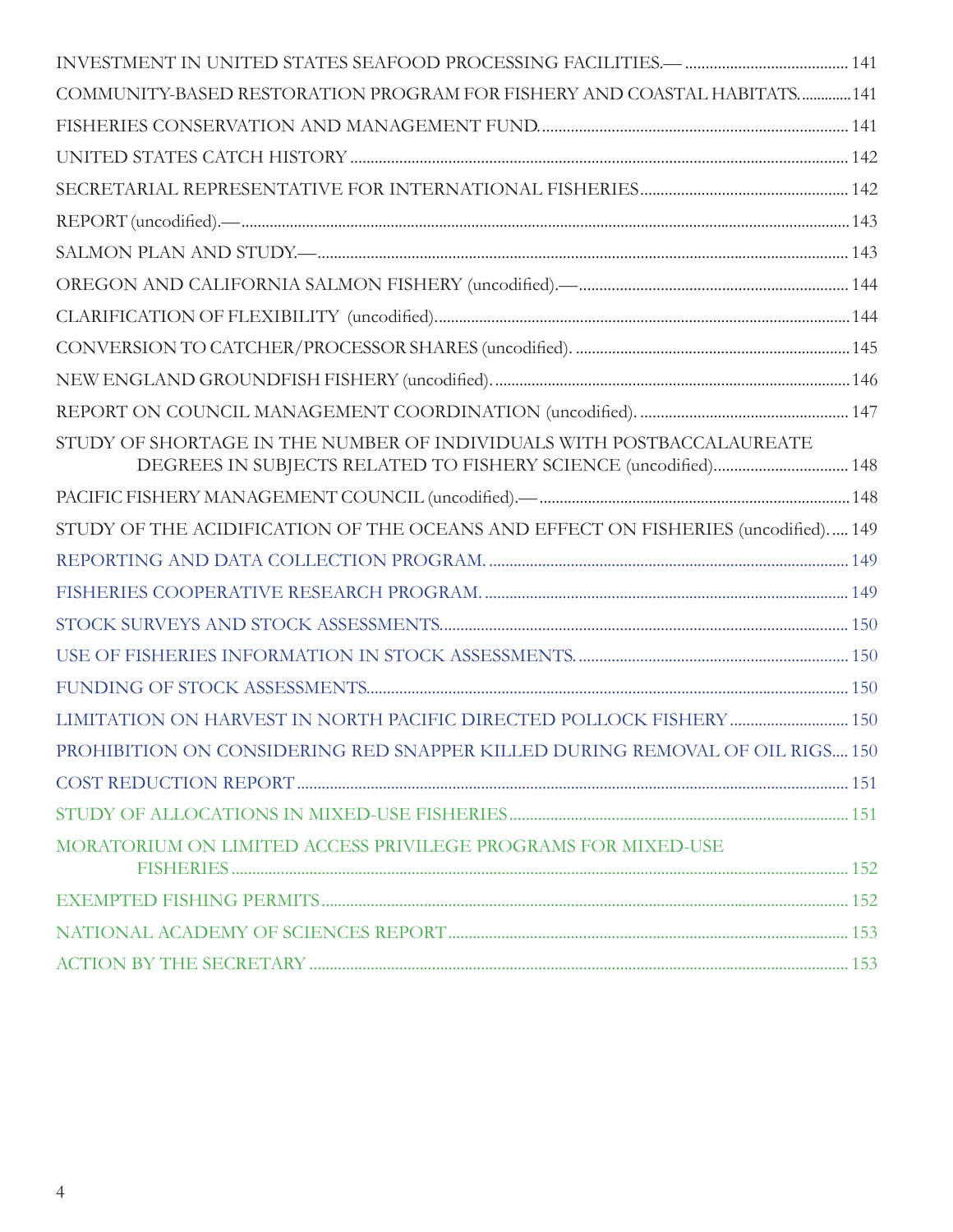This page intentially left blank for pagination purposes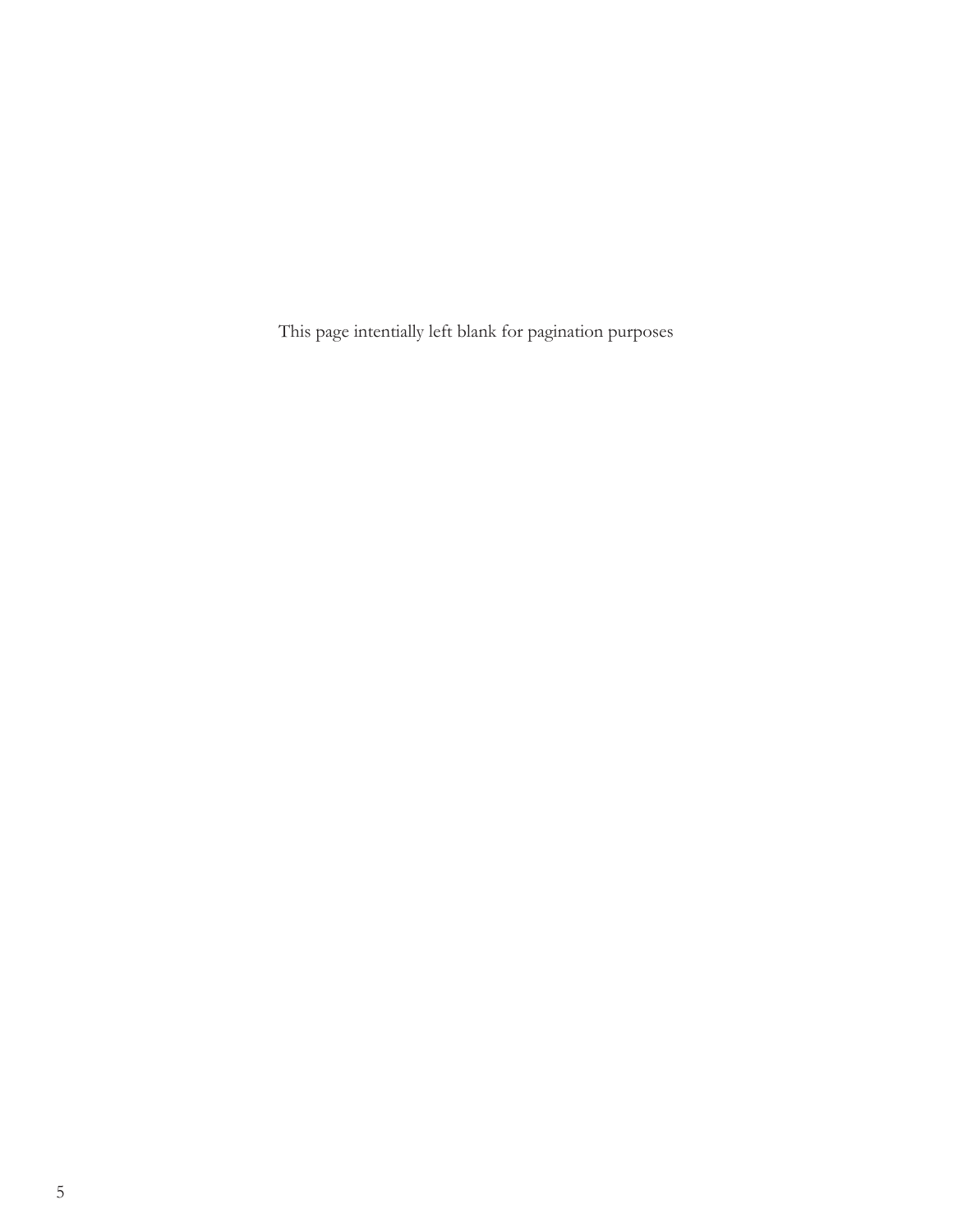# **SEC. 2. FINDINGS, PURPOSES, AND POLICY**

### (a) FINDINGS.—The Congress finds and declares the following:

- (1) The fish off the coasts of the United States, the highly migratory species of the high seas, the species which dwell on or in the Continental Shelf appertaining to the United States, and the anadromous species which spawn in United States rivers or estuaries, constitute valuable and renewable natural resources. These fishery resources contribute to the food supply, economy, and health of the Nation and provide recreational opportunities.
- (2) Certain stocks of fish have declined to the point where their survival is threatened, and other stocks of fish have been so substantially reduced in number that they could become similarly threatened as a consequence of  $(A)$  increased fishing pressure,  $(B)$  the inadequacy of fishery resource conservation and management practices and controls, or (C) direct and indirect habitat losses which have resulted in a diminished capacity to support existing fishing levels.
- (3) Commercial and recreational fishing constitutes  $\alpha$  major sources of employment and contributes significantly to the economy of the Nation. Many coastal areas are dependent upon fishing and related activities., and their economies have been badly damaged by the overfishing of fishery resources at an ever-increasing rate over the past decade. The activities of massive foreign fishing fleets in waters adjacent to such coastal areas have contributed to such damage, interfered with domestic fishing efforts, and caused destruction of the fishing gear of United States fishermen<sup>t</sup>.
- (4) International fishery agreements have not been effective in preventing or terminating the overfishing of these valuable fishery resources. There is danger that irreversible effects from overfishing will take place before an effective international agreement on fishery management jurisdiction can be negotiated, signed, ratified, and implemented.
- (5) Fishery resources are finite but renewable. If placed under sound management before overfishing has caused irreversible effects, the fisheries can be conserved and maintained so as to provide optimum yields on a continuing basis.
- (6) A national program for the conservation and management of the fishery resources of the United States is necessary to prevent overfishing, to rebuild <del>overfished</del> depleted<sup>2</sup> stocks, to insure conservation, to facilitate long-term protection of essential fish habitats, and to realize the full potential of the Nation's fishery resources.
- (7) A national program for the development of fisheries which are underutilized or not utilized by the United States fishing industry, including bottom fish off Alaska, is necessary to assure that our citizens benefit from the employment, food supply, and revenue which could be generated thereby.
- (8) The collection of reliable data is essential to the effective conservation, management, and scientific understanding of the fishery resources of the United States. Fisheries management is most effective when it incorporates information provided by governmental and nongovernmental sources, including State and Federal agency staff, fishermen, fishing communities, universities, and research institutions. As appropriate, such information should be considered the best scientific informationavailable and form the basis of conservation and management measures as required by this Act.<sup>3</sup>
- (9) One of the greatest long-term threats to the viability of commercial and recreational fisheries is the continuing loss of marine, estuarine, and other aquatic habitats. Habitat considerations should re-

3 HR 200 page 42.

6

<sup>1</sup>  HR 2023, page 3

 $\mathfrak{D}$ HR 1335 and HR 200. "Overfished" is changed to "depleted" throughout.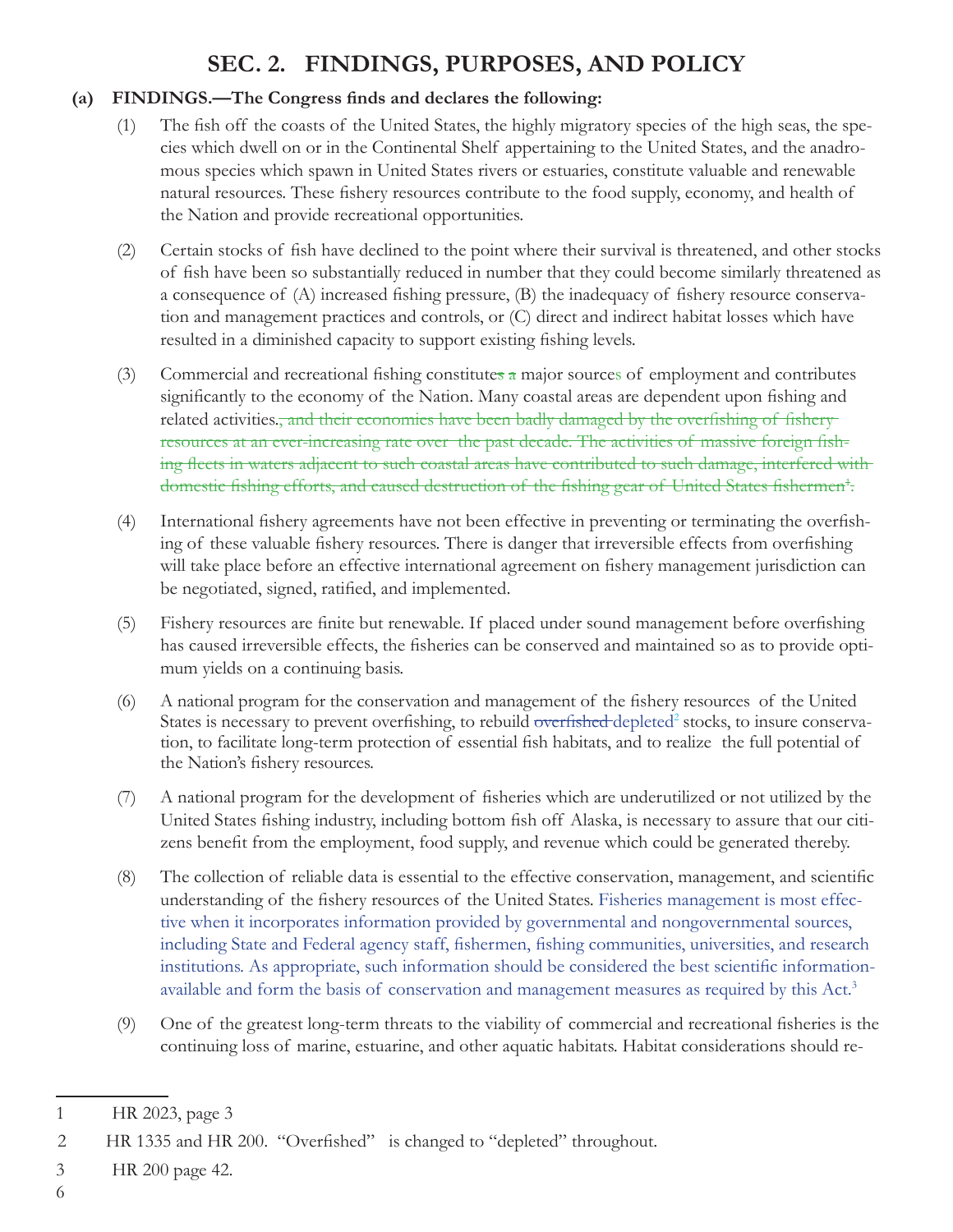ceive increased attention for the conservation and management of fishery resources of the United States.

- (10) Pacific Insular Areas contain unique historical, cultural, legal, political, and geographical circumstances which make fisheries resources important in sustaining their economic growth.
- (11) A number of the Fishery Management Councils have demonstrated are demonstrating significant progress in integrating ecosystem considerations in fisheries management using the existing authorities provided under this Act.
- (12) International cooperation is necessary to address illegal, unreported, and unregulated fishing and other fishing practices which may harm the sustainability of living marine resources and disadvantage the United States fishing industry.
- (13) While both provide significant cultural and economic benefits to the Nation, recreational fishing and commercial fishing are fundamentally different activities, therefore requiring management approaches adapted to the characteristics of each sector<sup>4</sup>.

#### **(b) PURPOSES.—It is therefore declared to be the purposes of the Congress in this Act—**

- (1) to take immediate action to conserve and manage the fishery resources found off the coasts of the United States, and the anadromous species and Continental Shelf fishery resources of the United States, by exercising (A) sovereign rights for the purposes of exploring, exploiting, conserving, and managing all fish within the exclusive economic zone established by Presidential Proclamation 5030, dated March 10, 1983, and (B) exclusive fishery management authority beyond the exclusive economic zone over such anadromous species and Continental Shelf fishery resources[, and fishery resources in the special areas];
- (2) to support and encourage the implementation and enforcement of international fishery agreements for the conservation and management of highly migratory species, and to encourage the negotiation and implementation of additional such agreements as necessary;
- (3) to promote domestic commercial and recreational and subsistence<sup>5</sup> fishing under sound conservation and management principles, including the promotion of catch and release programs in recreational fishing;
- (4) to provide for the preparation and implementation, in accordance with national standards, of fishery management plans which will achieve and maintain, on a continuing basis, the optimum yield from each fishery;
- (5) to establish Regional Fishery Management Councils to exercise sound judgment in the stewardship of fishery resources through the preparation, monitoring, and revision of such plans under circumstances (A) which will enable the States, the fishing industry, consumer and environmental organizations, and other interested persons to participate in, and advise on, the establishment and administration of such plans, and (B) which take into account the social and economic needs of the States;
- (6) to encourage the development by the United States fishing industry of fisheries which are currently underutilized or not utilized by United States fishermen, including bottom fish off Alaska, and to that end, to ensure that optimum yield determinations promote such development in a non-wasteful manner; and

<sup>4</sup> HR 2023, page 2

<sup>5</sup> HR 200 page 36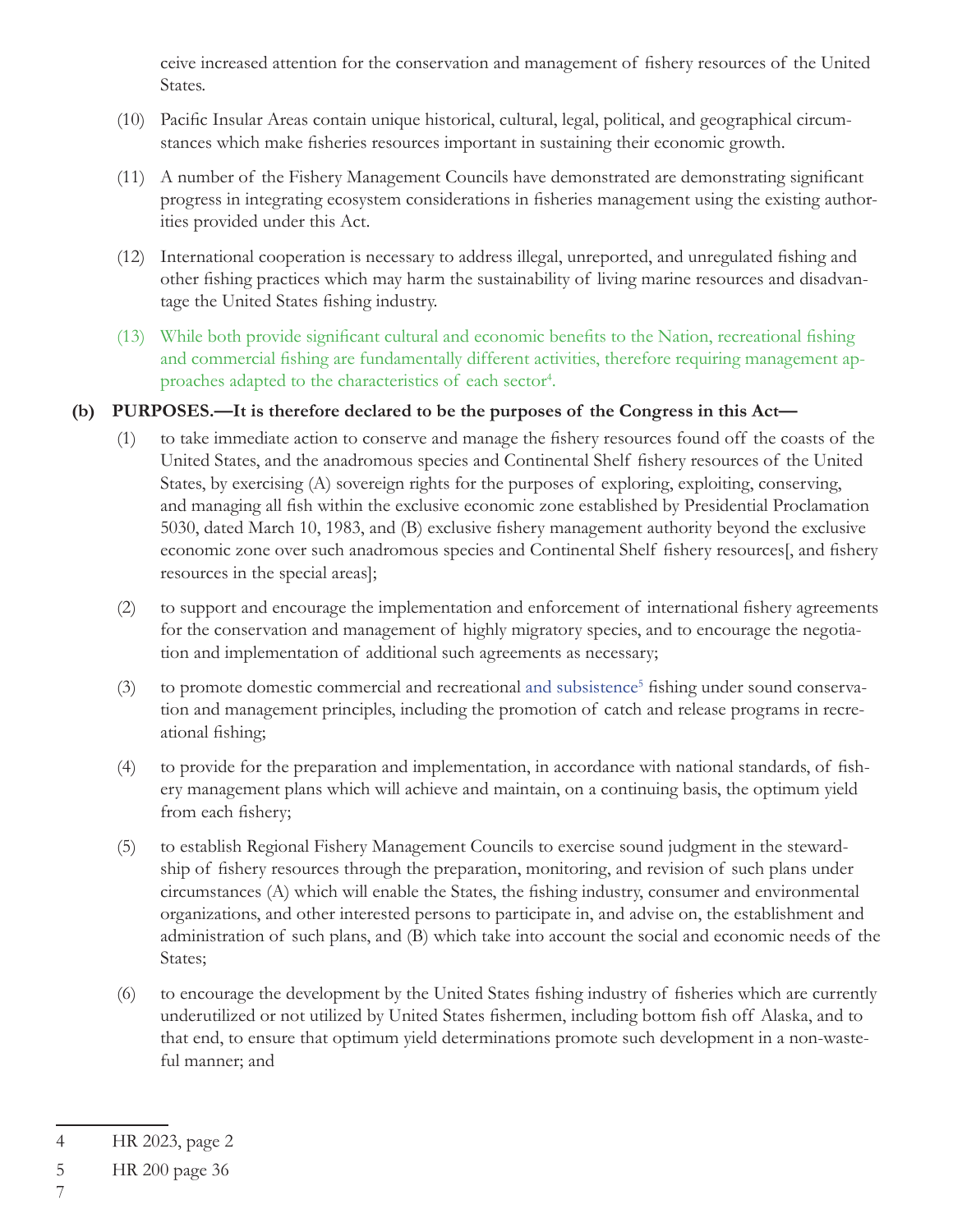(7) to promote the protection of essential fish habitat in the review of projects conducted under Federal permits, licenses, or other authorities that affect or have the potential to affect such habitat.

#### **(c) POLICY.—It is further declared to be the policy of the Congress in this Act—**

- (1) to maintain without change the existing territorial or other ocean jurisdiction of the United States for all purposes other than the conservation and management of fishery resources, as provided for in this Act;
- (2) to authorize no impediment to, or interference with, recognized legitimate uses of the high seas, except as necessary for the conservation and management of fishery resources, as provided for in this Act;
- (3) to assure that the national fishery conservation and management program utilizes, and is based upon, the best scientific information available; involves, and is responsive to the needs of, interested and affected States and citizens; considers efficiency; draws upon Federal, State, tribal, and academic capabilities in carrying out research, administration, management, and enforcement; considers the effects of fishing on immature fish and encourages development of practical measures to avoid bycatch, that minimize bycatch and avoid unnecessary waste of fish; and is workable and effective.
- (4) to permit foreign fishing consistent with the provisions of this Act;
- (5) to support and encourage active United States efforts to obtain internationally acceptable agreements which provide for effective conservation and management of fishery resources, and to secure agreements to regulate fishing by vessels or persons beyond the exclusive economic zones of any nation;
- (6) to foster and maintain the diversity of fisheries in the United States; and
- (7) to ensure that the fishery resources adjacent to a Pacific Insular Area, including resident or migratory stocks within the exclusive economic zone adjacent to such areas, be explored, developed, conserved, and managed for the benefit of the people of such area and of the United States.

## **SEC. 3. DEFINITIONS**

*16 U.S.C. 1802*

As used in this Act, unless the context otherwise requires—

- (1) The term "anadromous species" means species of fish which spawn in fresh or estuarine waters of the United States and which migrate to ocean waters.
- (2) The term "bycatch" means fish which are harvested in a fishery, but which are not sold or kept for personal use, and includes economic discards and regulatory discards. Such term does not include fish released alive under a recreational catch and release fishery management program.
- (2a) The term catch share means any fishery management program that allocates a specific percentage of the total allowable catch for a fishery, or a specific fishing area, to an individual, cooperative, community, processor, representative of a commercial sector, or regional fishery association established in accordance with section  $303A(c)(4)$ , or other entity.<sup>6</sup>
- (3) The term "charter fishing" means fishing from a vessel carrying a passenger for hire (as defined in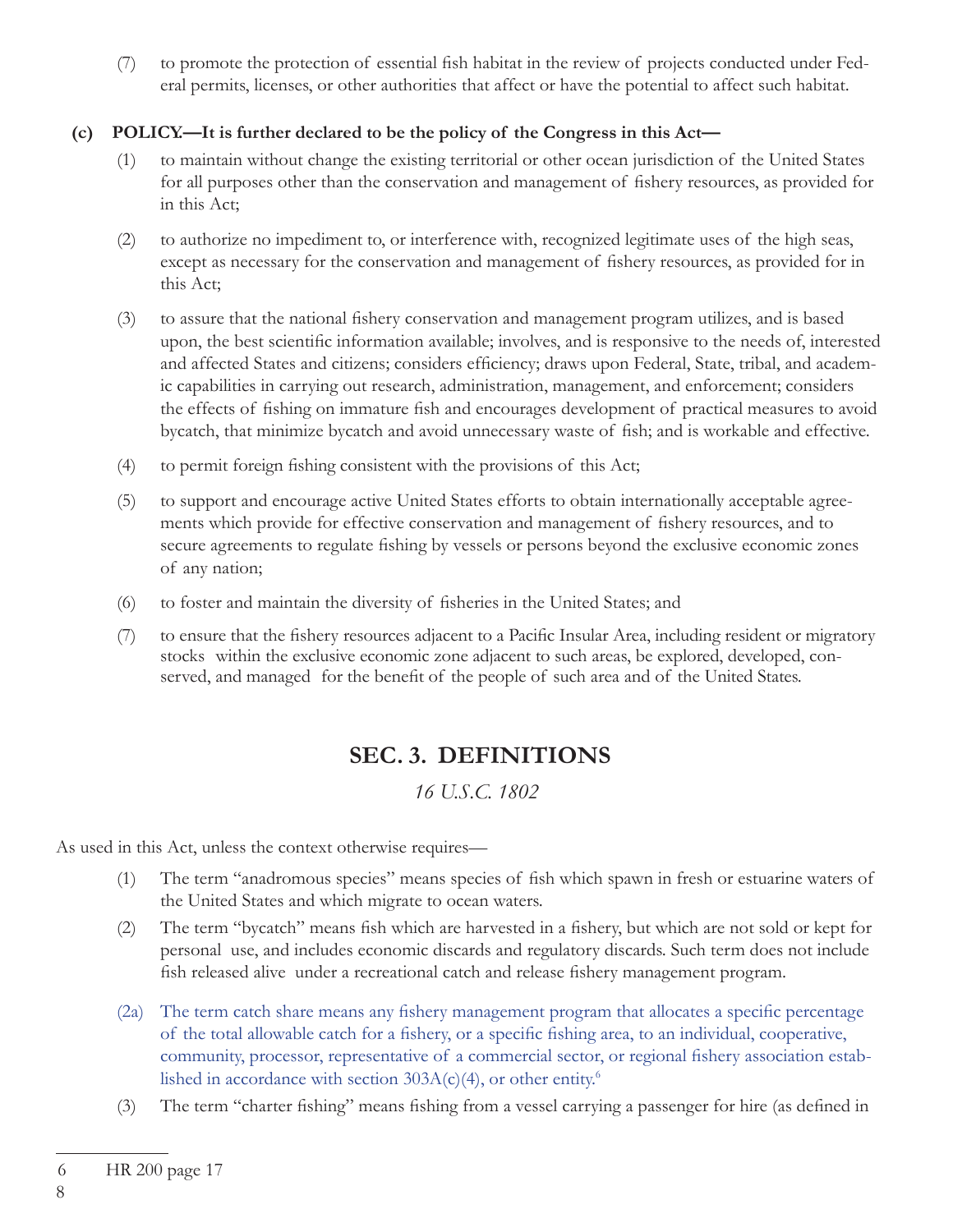section  $2101(21a)$  of title 46, United States Code) who is engaged in recreational fishing.

- (4) The term "commercial fishing" means fishing in which the fish harvested, either in whole or in part, are intended to enter commerce or enter commerce through sale, barter or trade.
- (5) The term "conservation and management" refers to all of the rules, regulations, conditions, methods, and other measures
	- (A) which are required to rebuild, restore, or maintain, and which are useful in rebuilding, restoring, or maintaining, any fishery resource and the marine environment; and
	- (B) which are designed to assure that—
		- $(i)$  a supply of food and other products may be taken, and that recreational benefits may be obtained, on a continuing basis;
		- (i) irreversible or long-term adverse effects on fishery resources and the marine environment are avoided; and
		- (i) there will be a multiplicity of options available with respect to future uses of these resources.
- (6) The term "Continental Shelf " means the seabed and subsoil of the submarine areas adjacent to the coast, but outside the area of the territorial sea, of the United States, to a depth of 200 meters or, beyond that limit, to where the depth of the superjacent waters admits of the exploitation of the natural resources of such areas.
- (7) The term "Continental Shelf fishery resources" means the following:

#### CNIDARIA

 Bamboo Coral—Acanella spp.; Black Coral—Antipathes spp.; Gold Coral—Callogorgia spp.; Precious Red Coral—Corallium spp.; Bamboo Coral—Keratoisis spp.; and Gold Coral—Parazoanthus spp.

#### **CRUSTACEA**

 Tanner Crab—Chionoecetes tanneri; Tanner Crab—Chionoecetes opilio; Tanner Crab—Chionoecetes angulatus; Tanner Crab—Chionoecetes bairdi; King Crab—Paralithodes camtschatica; King Crab—Paralithodes platypus; King Crab—Paralithodes brevipes; Lobster—Homarus americanus; Dungeness Crab—Cancer magister; California King Crab—Paralithodes californiensis; California King Crab—Paralithodes rathbuni; Golden King Crab—Lithodes aequispinus; Northern Stone Crab—Lithodes maja; Stone Crab—Menippe mercenaria; and Deep-sea Red Crab—Chaceon quinquedens.

#### **MOLLUSKS**

Red Abalone—Haliotis rufescens;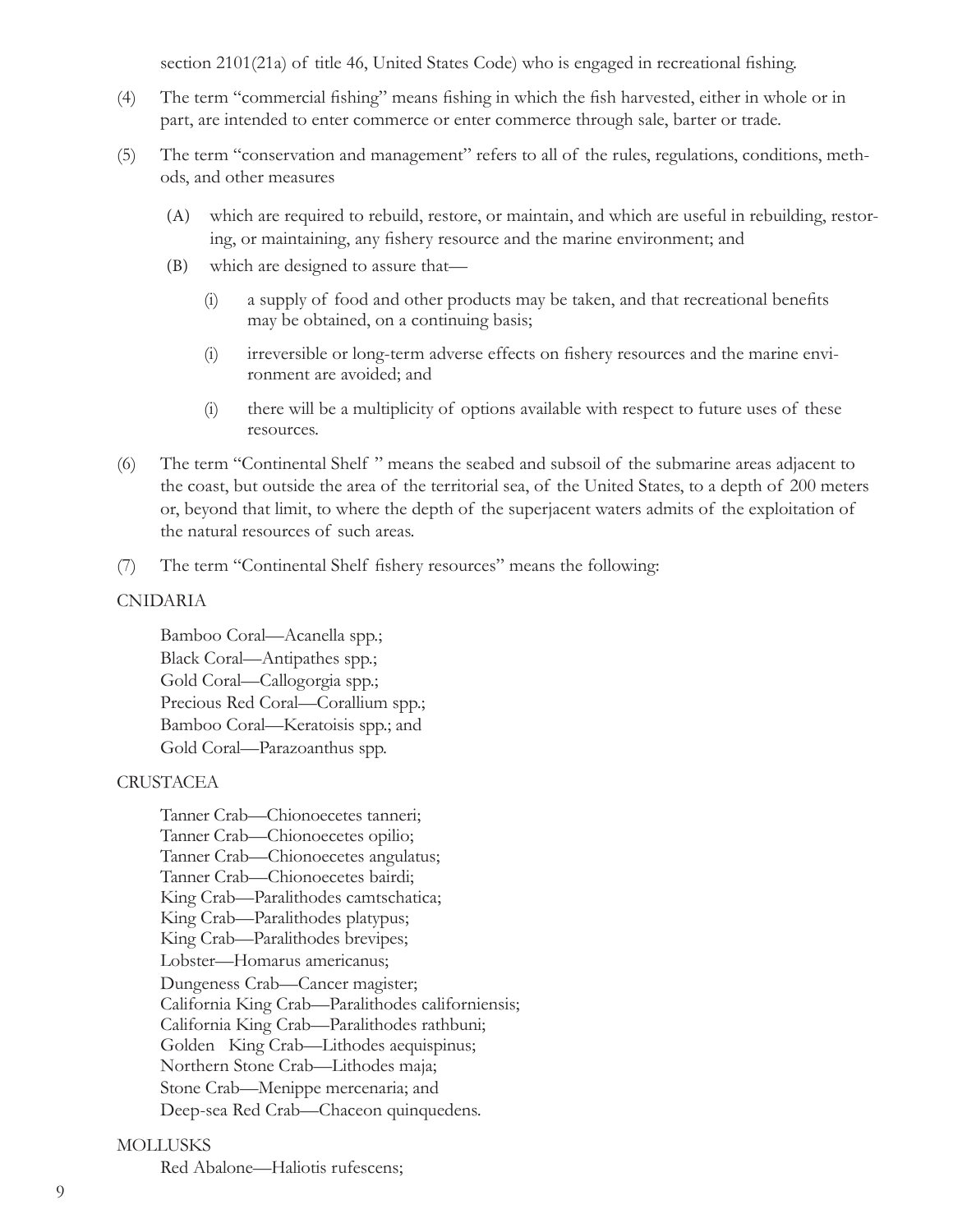Pink Abalone—Haliotis corrugata; Japanese Abalone—Haliotis kamtschatkana; Queen Conch—Strombus gigas; Surf Clam—Spisula solidissima; and Ocean Quahog—Arctica islandica

#### SPONGES

 Glove Sponge—Spongia cheiris; Sheepswool Sponge—Hippiospongia lachne; Grass Sponge—Spongia graminea; and Yellow Sponge—Spongia barbera.

 If the Secretary determines, after consultation with the Secretary of State, that living organisms of any other sedentary species are, at the harvestable stage, either—

- (A) immobile on or under the seabed, or
- (B) unable to move except in constant physical contact with the seabed or subsoil, of the Continental Shelf which appertains to the United States, and publishes notices of such determination in the Federal Register, such sedentary species shall be considered to be added to the foregoing list and included in such term for purposes of this Act.
- (8) The term "Council" means any Regional Fishery Management Council established under section 302.
- (8a) The term 'depleted' means, with respect to a stock of fish or stock complex, that the stock or stock complex has a biomass that has declined below a level that jeopardizes the capacity of the stock or stock complex to produce maximum sustainable yield on a continuing basis.7
- (9) The term "economic discards" means fish which are the target of a fishery, but which are not retained because they are of an undesirable size, sex, or quality, or for other economic reasons.
- (10) The term "essential fish habitat" means those waters and substrate necessary to fish for spawning, breeding, feeding or growth to maturity.
- (11) The term "exclusive economic zone" means the zone established by Proclamation Numbered 5030, dated March 10, 1983. For purposes of applying this Act, the inner boundary of that zone is a line coterminous with the seaward boundary of each of the coastal States.
- (12) The term "fish" means finfish, mollusks, crustaceans, and all other forms of marine animal and plant life other than marine mammals and birds.
- (13) The term "fishery" means—
	- (A) one or more stocks of fish which can be treated as a unit for purposes of conservation and management and which are identified on the basis of geographical, scientific, technical, recreational, and economic characteristics; and
	- (B) any fishing for such stocks.
- (14) The term 'regional fishery association' means an association formed for the mutual benefit of members—
	- (A) to meet social and economic needs in a region or subregion; and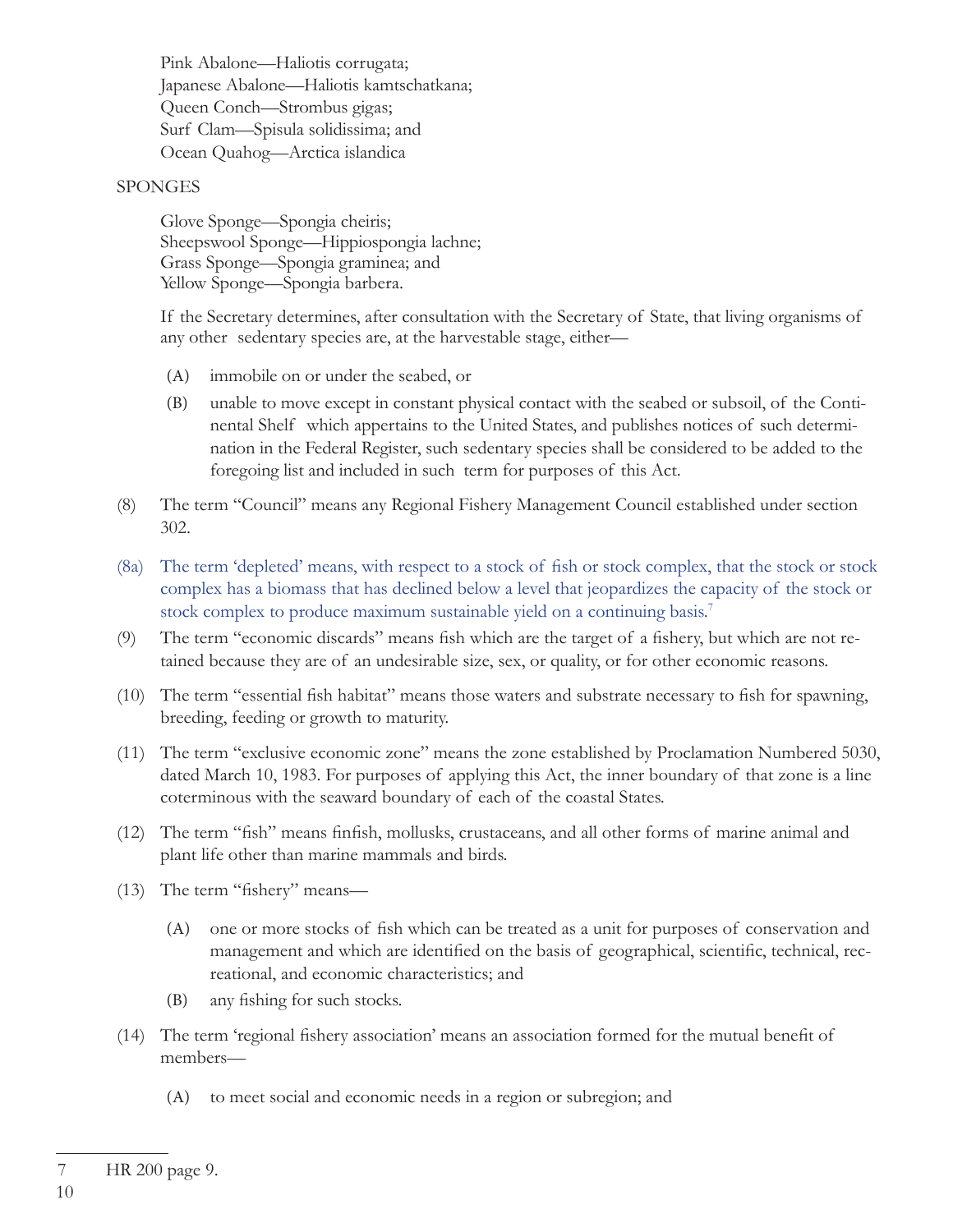- (B) comprised of persons engaging in the harvest or processing of fishery resources in that specific region or subregion or who otherwise own or operate businesses substantially dependent upon a fishery.
- (15) The term "fishery resource" means any fishery, any stock of fish, any species of fish, and any habitat of fish.
- (16) The term "fishing" means—
	- $(A)$  the catching, taking, or harvesting of fish;
	- $(B)$  the attempted catching, taking, or harvesting of fish;
	- (C) any other activity which can reasonably be expected to result in the catching, taking, or harvesting of fish; or
	- (D) any operations at sea in support of, or in preparation for, any activity described in subparagraphs (A) through (C).

Such term does not include any scientific research activity which is conducted by a scientific research vessel.

- (17) The term "fi shing community" means a community which is substantially dependent on or substantially engaged in the harvest or processing of fishery resources to meet social and economic needs, and includes fishing vessel owners, operators, and crew and United States fish processors that are based in such community.
- (18) The term "fishing vessel" means any vessel, boat, ship, or other craft which is used for, equipped to be used for, or of a type which is normally used for—
	- $(A)$  fishing; or
	- (B) aiding or assisting one or more vessels at sea in the performance of any activity relating to fishing, including, but not limited to, preparation, supply, storage, refrigeration, transportation, or processing.
- (19) The term "foreign fishing" means fishing by a vessel other than a vessel of the United States.
- (20) The term "high seas" means all waters beyond the territorial sea of the United States and beyond any foreign nation's territorial sea, to the extent that such sea is recognized by the United States.
- (21) The term "highly migratory species" means tuna species, marlin (Tetrapturus spp. and Makaira spp.), oceanic sharks, sailfishes (Istiophorus spp.), and swordfish (Xiphias gladius).
- (22) The term 'import'—
	- (A) means to land on, bring into, or introduce into, or attempt to land on, bring into, or introduce into, any place subject to the jurisdiction of the United States, whether or not such landing, bringing, or introduction constitutes an importation within the meaning of the customs laws of the United States; but
	- $(B)$  does not include any activity described in subparagraph  $(A)$  with respect to fish caught in the exclusive economic zone or by a vessel of the United States.
- (23) The term "individual fishing quota" means a Federal permit under a limited access system to harvest a quantity of fish, expressed by a unit or units representing a percentage of the total allowable catch of a fishery that may be received or held for exclusive use by a person. Such term does not include community development quotas as described in section 305(i).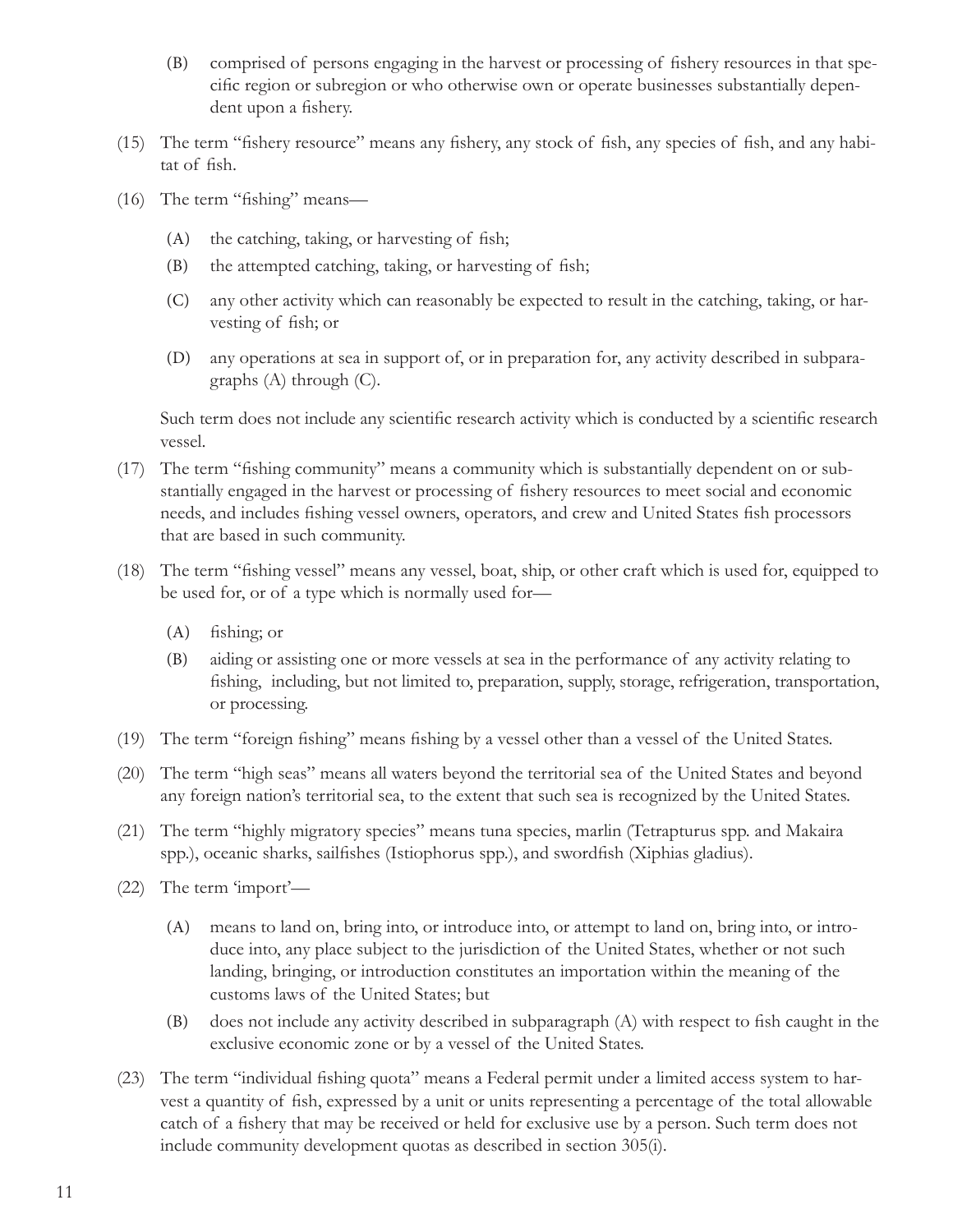- (24) The term "international fishery agreement" means any bilateral or multilateral treaty, convention, or agreement which relates to fishing and to which the United States is a party.
- (25) The term "large-scale driftnet fishing" means a method of fishing in which a gillnet composed of a panel or panels of webbing, or a series of such gillnets, with a total length of two and one-half kilometers or more is placed in the water and allowed to drift with the currents and winds for the purpose of entangling fish in the webbing.
- (26) The term 'limited access privilege'—
	- (A) means a Federal permit, issued as part of a limited access system under section 303A to harvest a quantity of fish expressed by a unit or units representing a portion of the total allowable catch of the fishery that may be received or held for exclusive use by a person; and
	- (B) includes an individual fishing quota; but
	- (A) does not include community development quotas as described in section 305(i).
- (27) The term 'limited access system' means a system that limits participation in a fishery to those satisfying certain eligibility criteria or requirements contained in a fishery management plan or associated regulation.
- (28) The term "Marine Fisheries Commission" means the Atlantic States Marine Fisheries Commission, the Gulf States Marine Fisheries Commission, or the Pacific States Marine Fisheries Commission.
- (29) The term "migratory range" means the maximum area at a given time of the year within which fish of an anadromous species or stock thereof can be expected to be found, as determined on the basis of scale pattern analysis, tagging studies, or other reliable scientific information, except that the term does not include any part of such area which is in the waters of a foreign nation.
- (30) The term "national standards" means the national standards for fishery conservation and management set forth in section 301.
- (31) The term "observer" means any person required or authorized to be carried on a vessel for conservation and management purposes by regulations or permits under this Act.
- (32) The term 'observer information' means any information collected, observed, retrieved, or created by an observer or electronic monitoring system pursuant to authorization by the Secretary, or collected as part of a cooperative research initiative, including fish harvest or processing observations, fish sampling or weighing data, vessel logbook data, vessel or processor-specific information (including any safety, location, or operating condition observations), and video, audio, photographic, or written documents.
- (33) The term "optimum", with respect to the yield from a fishery, means the amount of fish which—
	- (A) will provide the greatest overall benefit to the Nation, particularly with respect to food production and recreational opportunities, and taking into account the protection of marine ecosystems;
	- $(B)$  is prescribed as such on the basis of the maximum sustainable yield from the fishery, as reduced by any relevant economic, social, or ecological factor; and
	- (C) in the case of an overfished depleted fishery, provides for rebuilding to a level consistent with producing the maximum sustainable yield in such fishery.
- (34) The terms "overfishing" and "overfished" means a rate or level of fishing mortality that jeopardizes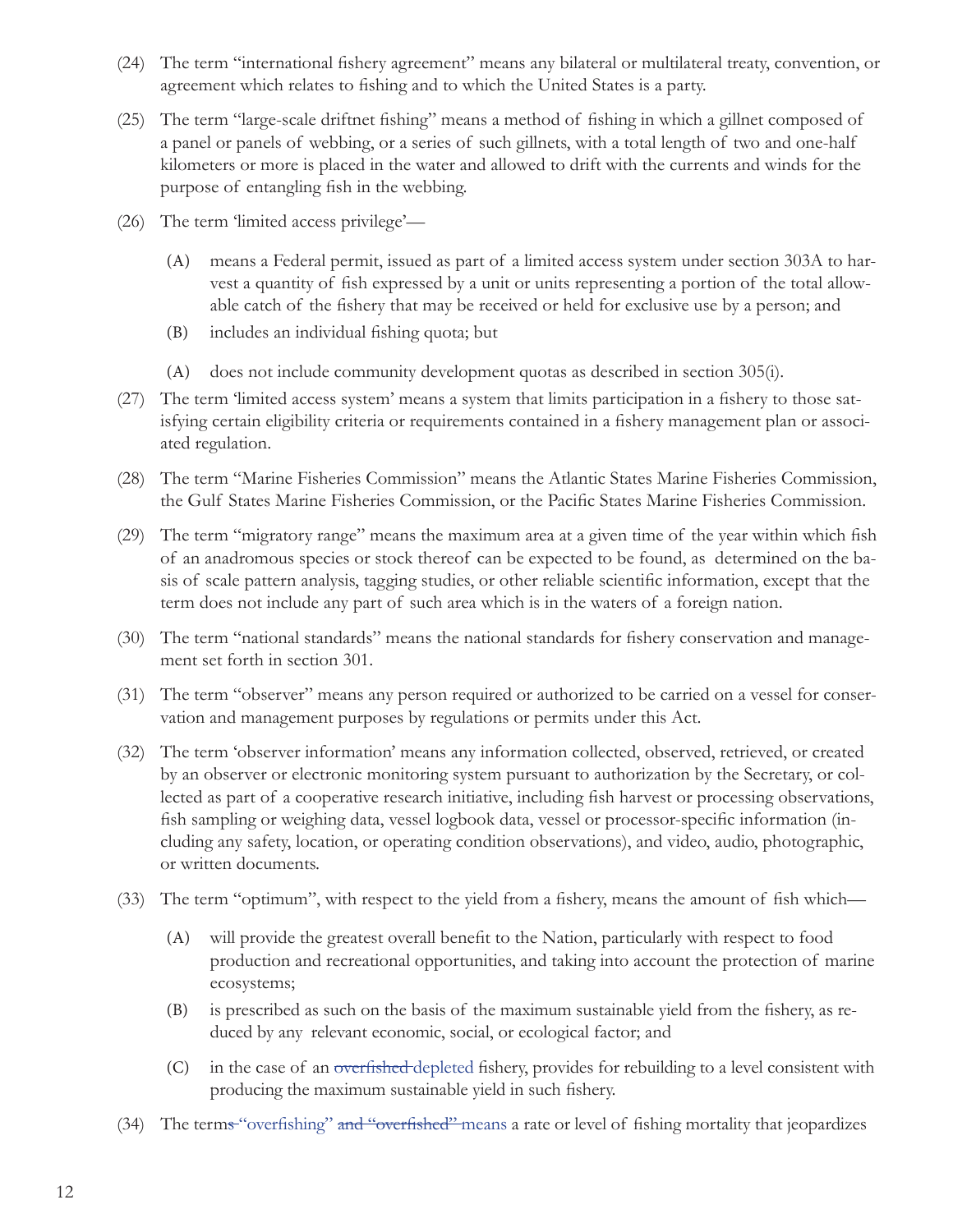the capacity of a fishery to produce the maximum sustainable yield on a continuing basis.<sup>8</sup>

- (35) The term "Pacific Insular Area" means American Samoa, Guam, the Northern Mariana Islands, Baker Island, Howland Island, Jarvis Island, Johnston Atoll, Kingman Reef, Midway Island, Wake Island, or Palmyra Atoll, as applicable, and includes all islands and reefs appurtenant to such island, reef, or atoll.
- (36) The term "person" means any individual (whether or not a citizen or national of the United States), any corporation, partnership, association, or other entity (whether or not organized or existing under the laws of any State), and any Federal, State, local, or foreign government or any entity of any such government.
- (37) The term "recreational fishing" means fishing for sport or pleasure.
- (38) The term "regulatory discards" means fish harvested in a fishery which fishermen are required by regulation to discard whenever caught, or are required by regulation to retain but not sell.
- (39) The term "Secretary" means the Secretary of Commerce or his designee.
- (40) The term "special areas" means the areas referred to as eastern special areas in Article 3(1) of the Agreement between the United States of America and the Union of Soviet Socialist Republics on the Maritime Boundary, signed June 1, 1990. In particular, the term refers to those areas east of the maritime boundary, as defined in that Agreement, that lie within 200 nautical miles of the baselines from which the breadth of the territorial sea of Russia is measured but beyond 200 nautical miles of the baselines from which the breadth of the territorial sea of the United States is measured.
- (41) The term "State" means each of the several States, the District of Columbia, the Commonwealth of Puerto Rico, American Samoa, the Virgin Islands, Guam, and any other Commonwealth, territory, or possession of the United States.
- (42) The term "stock of fish" means a species, subspecies, geographical grouping, or other category of fish capable of management as a unit.
- (43) The term 'stock assessment' menas an evaluation of the past, present, and future status of a stock of fish, that includes—
	- (A) a range of life history characteristics for such stock, including—
		- (i) the geographical boundaries of such stock; and
		- (ii) information on age, growth, natural mortality, sexual maturity and reproduction, feeding habits, and habitat preferences of such stock; and
	- (B) fishing for the stock. $9$
- (44) (was 43) The term "treaty" means any international fishery agreement which is a treaty within the meaning of section 2 of article II of the Constitution.

(43a)

(A) The term "subsistence fishing" means fishing in which the fish harvested are intended for customary and traditional uses, including for direct personal or family consumption as food or clothing; for the making or selling of handicraft articles out of nonedible byproducts taken for personal or family consumption, for barter, or sharing for personal or family con-

13

<sup>8</sup> HR 200 page 9

<sup>9</sup> HR 200 page 39. This is new (not in HR 1335).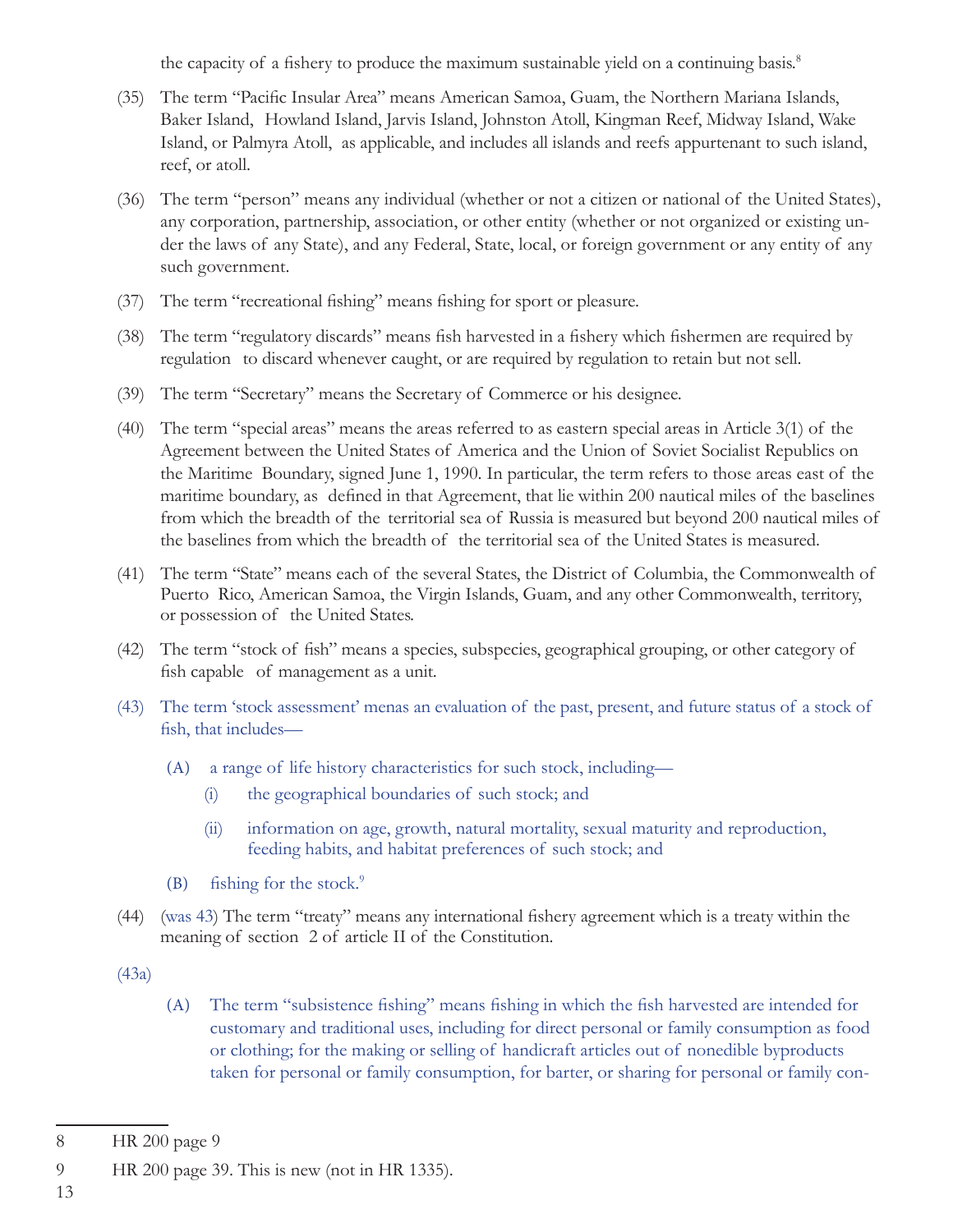sumption; and for customary trade.

- (B) In this paragraph—
	- (i) the term "family" means all persons related by blood, marriage, or adoption, or any person living within the household on a permanent basis; and
	- (ii) the term "barter" means the exchange of a fish or fish part—
		- $(I)$  for another fish or fish part; or
		- (II) for other food or for nonedible items other than money if the exchange is of a limited and noncommercial nature.10
- (45) The term "tuna species" means the following: Albacore Tuna—Thunnus alalunga; Bigeye Tuna— Thunnus obesus; Bluefin Tuna—Thunnus thynnus; Skipjack Tuna—Katsuwonus pelamis; and Yellowfin Tuna—Thunnus albacares.
- (46) The term "United States", when used in a geographical context, means all the States thereof.
- (47) The term "United States fish processors" means facilities located within the United States for, and vessels of the United States used or equipped for, the processing of fish for commercial use or consumption.
- (48) The term "United States harvested fish" means fish caught, taken, or harvested by vessels of the United States within any fishery regulated under this Act.
- (49) The term "vessel of the United States" means—
	- (A) any vessel documented under chapter 121 of title 46, United States Code;
	- (B) any vessel numbered in accordance with chapter 123 of title 46, United States Code, and measuring less than 5 net tons;
	- (C) any vessel numbered in accordance with chapter 123 of title 46, United States Code, and used exclusively for pleasure; or
	- (D) any vessel not equipped with propulsion machinery of any kind and used exclusively for pleasure.
- (50) The term "vessel subject to the jurisdiction of the United States" has the same meaning such term has in section 3(c) of the Maritime Drug Law Enforcement Act (46 U.S.C. App. 1903(c)).
- (51) The term "waters of a foreign nation" means any part of the territorial sea or exclusive economic zone (or the equivalent) of a foreign nation, to the extent such territorial sea or exclusive economic zone is recognized by the United States.

# **SEC. 4. AUTHORIZATION OF APPROPRIATIONS**

### *16 U.S.C. 1803*

There are authorized to be appropriated to the Secretary to carry out the provisions of this Act—

 $(1)$  \$337,844,000 for fiscal year 2007;

 $(2)$  \$347,684,000 for fiscal year 2008;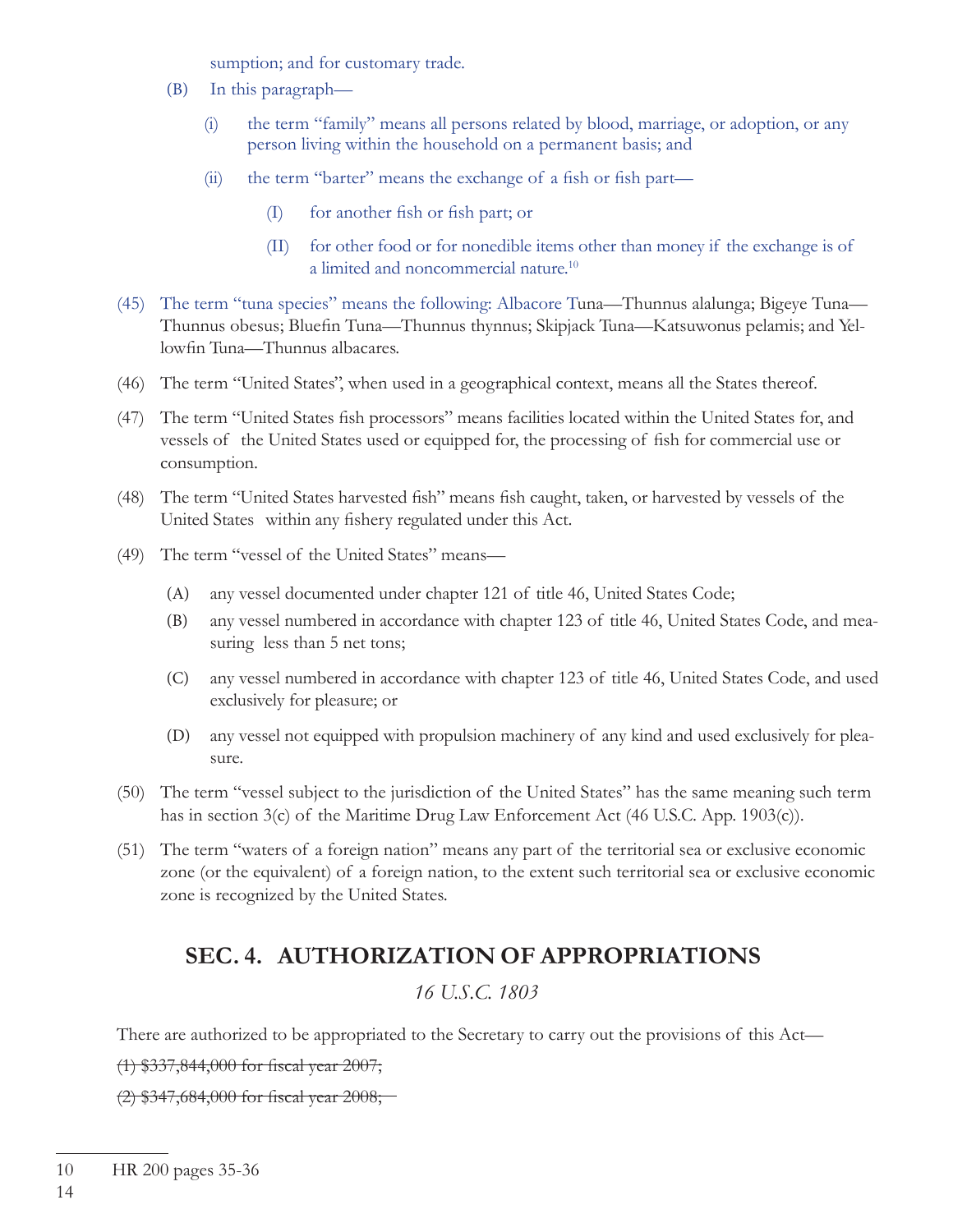$(3)$  \$357,524,000 for fiscal year 2009;

 $(4)$  \$367,364,000 for fiscal year 2010; (5) \$377,204,000 for fiscal year 2011;

 $(6)$  \$387,044,000 for fiscal year 2012; and

(7) \$396,875,000 for fiscal year 2013. 2018 through 2022.<sup>11</sup>

# **SEC. 5. ENSURING CONSISTENT FISHERIES MANAGEMENT UNDER CERTAIN FEDERAL LAWS**

- **(a) NATIONAL MARINE SANCTUARIES ACT AND ANTIQUITIES ACT OF 1906.—In any case**  of a conflict between this Act and the National Marine Sanctuaries Act (16 U.S.C. 1431 et seq.) or **the Antiquities Act of 1906 (16 U.S.C. 431 et seq.), this Act shall control.**
- **(b) FISHERIES RESTRICTIONS UNDER ENDANGERED SPECIES ACT OF 1973.—To ensure**  transparency and consistent management of fisheries throughout their range, any restriction on the management of fish in the Exclusive Economic Zone that is necessary to implement a recovery **plan under the Endangered Species Act of 1973 (16 U.S.C 1531 et seq.) shall be implemented—**
	- (1) using authority under this Act; and
	- (2) in accordance with processes and time schedules required under this Act.12

# **TITLE I—UNITED STATES RIGHTS AND AUTHORITY REGARDING FISH AND FISHERY RESOURCES**

# **SEC. 101. UNITED STATES SOVEREIGN RIGHTS TO FISH AND FISHERY MANAGEMENT AUTHORITY**

*16 U.S.C. 1811*

- **(a) IN THE EXCLUSIVE ECONOMIC ZONE.—Except as provided in section 102, the United States claims, and will exercise in the manner provided for in this Act, sovereign rights and exclu**sive fishery management authority over all fish, and all Continental Shelf fishery resources, within **the exclusive economic zone [and special areas]\*.**
- **(b) BEYOND THE EXCLUSIVE ECONOMIC ZONE.—The United States claims, and will exercise**  in the manner provided for in this Act, exclusive fishery management authority over the following:
	- (1) All anadromous species throughout the migratory range of each such species beyond the exclusive economic zone; except that management authority does not extend to any such species during the time they are found within any waters of a foreign nation.
	- (2) All Continental Shelf fishery resources beyond the exclusive economic zone. [(3) All fishery resources in the special areas.]\*

**TITLE I AND TITLE II NOT INCLUDED IN THIS DOCUMENT - NO PROPOSED CHANGE**S

<sup>11</sup> HR 200 page 46. 12 HR 200 page 27

<sup>15</sup>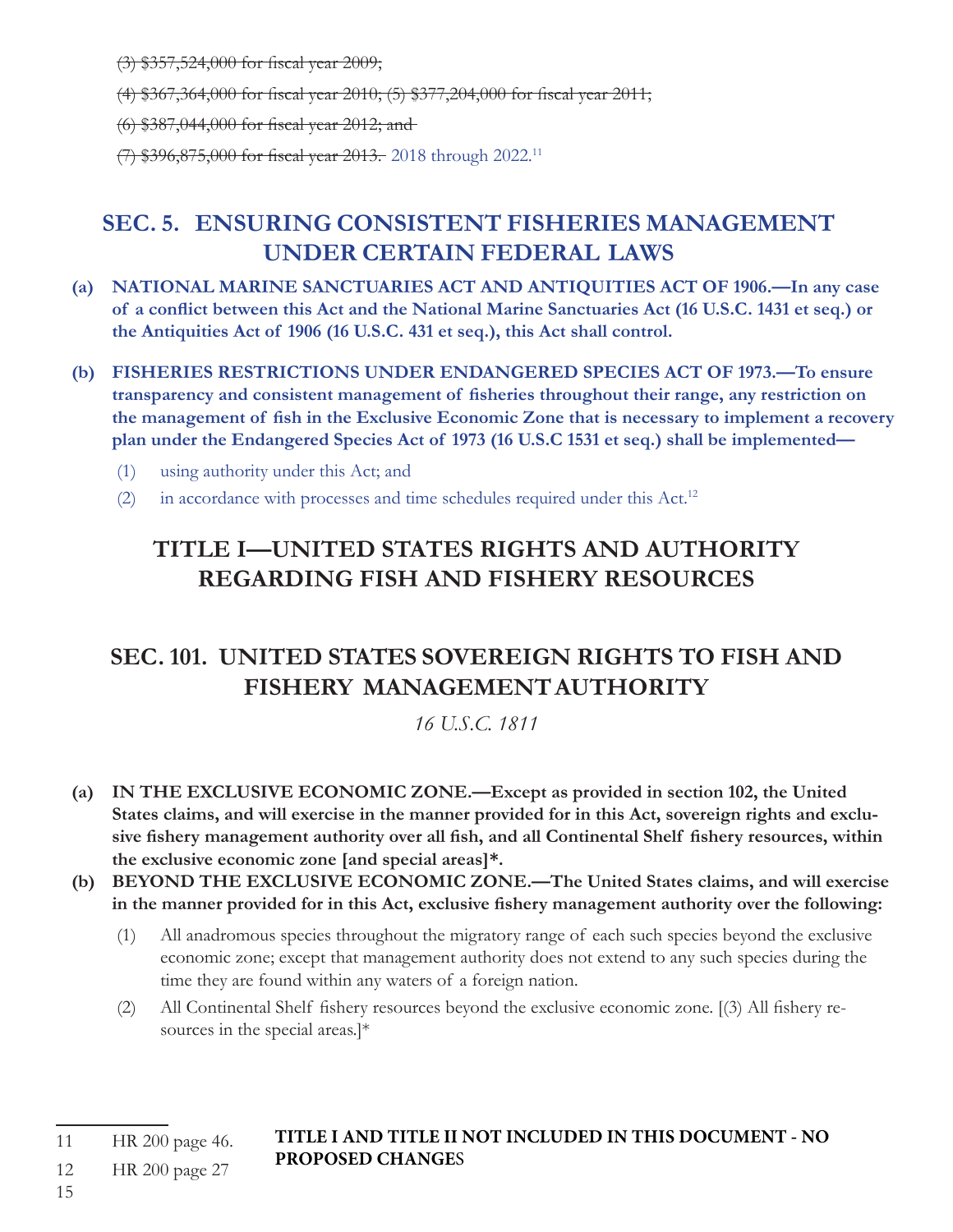ing on or enhancing registries developed by international fishery management organizations;

- (5) enhance enforcement capabilities through the application of commercial or governmental remote sensing technology to locate or identify vessels engaged in illegal, unreported, or unregulated fishing on the high seas, including encroachments into the exclusive economic zone by fishing vessels of other nations;
- (6) provide technical or other assistance to developing countries to improve their monitoring, control, and surveillance capabilities; and
- (7) support coordinated international efforts to ensure that all large-scale fishing vessels operating on the high seas are required by their flag State to be fitted with vessel monitoring systems no later than December 31, 2008, or earlier if so decided by the relevant flag State or any relevant international fishery management organization.

## **TITLE III—NATIONAL FISHERY MANAGEMENT PROGRAM**

## **SEC. 301. NATIONAL STANDARDS FOR FISHERY CONSERVATION AND MANAGEMENT**

*16 U.S.C. 1851*

#### (a) IN GENERAL.—Any fishery management plan prepared, and any regulation promulgated to **implement any such plan, pursuant to this title shall be consistent with the following national stan**dards for fishery conservation and management:

- (1) Conservation and management measures shall prevent overfi shing while achieving, on a continuing basis, the optimum yield from each fishery for the United States fishing industry.
- (2) Conservation and management measures shall be based upon the best scientifi c information available.
- (3) To the extent practicable, an individual stock of fish shall be managed as a unit throughout its range, and interrelated stocks of fish shall be managed as a unit or in close coordination.
- (4) Conservation and management measures shall not discriminate between residents of different States. If it becomes necessary to allocate or assign fishing privileges among various United States fishermen, such allocation shall be (A) fair and equitable to all such fishermen; (B) reasonably calculated to promote conservation; and (C) carried out in such manner that no particular individual, corporation, or other entity acquires an excessive share of such privileges.
- (5) Conservation and management measures shall, where practicable, consider efficiency in the utilization of fishery resources; except that no such measure shall have economic allocation as its sole purpose.
- (6) Conservation and management measures shall take into account and allow for variations among, and contingencies in, fisheries, fishery resources, and catches.
- (7) Conservation and management measures shall, where practicable, minimize costs and avoid unnecessary duplication.
- (8) Conservation and management measures shall, consistent with the conservation requirements of this Act (including the prevention of overfishing and rebuilding of <del>overfished d</del>epleted stocks), take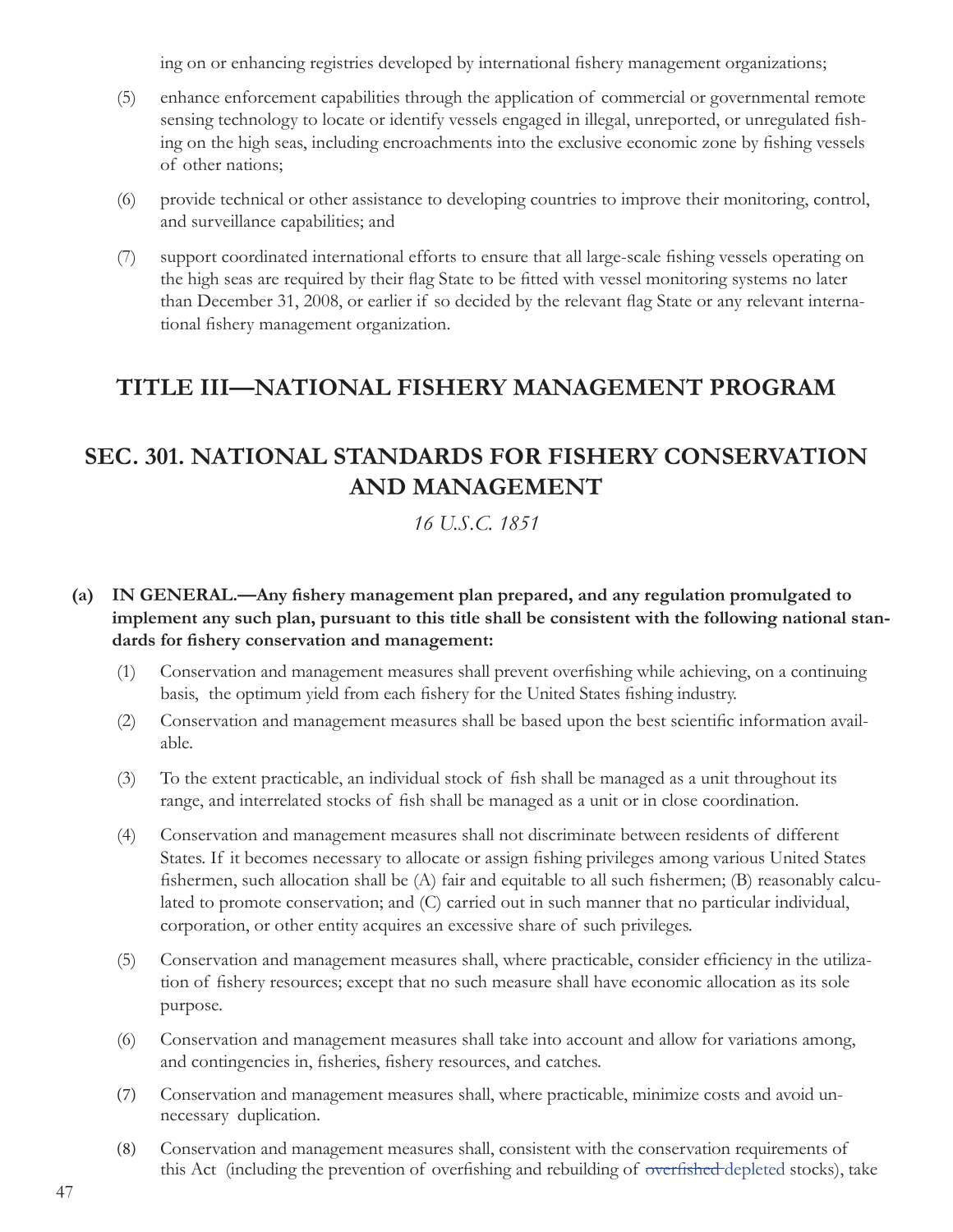into account the importance of fishery resources to fishing communities by utilizing economic and social data that meet the requirements of paragraph (2), in order to (A) provide for the sustained participation of such communities, and (B) to the extent practicable, minimize adverse economic impacts on such communities.

- (9) Conservation and management measures shall, to the extent practicable, (A) minimize bycatch and (B) to the extent bycatch cannot be avoided, minimize the mortality of such bycatch.
- (10) Conservation and management measures shall, to the extent practicable, promote the safety of human life at sea.
- **(b) GUIDELINES.—The Secretary shall establish advisory guidelines (which shall not have the force**  and effect of law), based on the national standards, to assist in the development of fishery manage**ment plans.**
- **(C) INTER-SECTOR TRADING OF COMMERCIAL CATCH SHARE ALLOCATIONS IN THE**  GULF OF MEXICO-Notwithstanding any other provision of this Act, any commercial fishing catch share allocation in a fishery in the Gulf of Mexico may only be traded by sale or lease within the same commercial fishing sector.<sup>13</sup>

## **SEC. 302. REGIONAL FISHERY MANAGEMENT COUNCILS**

#### *16 U.S.C. 1852*

#### **(a) ESTABLISHMENT.—**

- (1) There shall be established, within 120 days after the date of the enactment of this Act, eight Regional Fishery Management Councils, as follows:
	- (A) NEW ENGLAND COUNCIL.—The New England Fishery Management Council shall consist of the States of Maine, New Hampshire, Massachusetts, Rhode Island, and Connecticut and shall have authority over the fisheries in the Atlantic Ocean seaward of such States (except as provided in paragraph (3)). The New England Council shall have  $17-19^{14}$  voting members, including 11 appointed by the Secretary in accordance with subsection (b)(2) (at least one of whom shall be appointed from each such State) and a liaison who is a member of the Mid-Atlantic Fishery Management Council to represent the interests of fisheries under the jurisdiction of such Council<sup>15</sup>.
	- (B) MID-ATLANTIC COUNCIL.—The Mid-Atlantic Fishery Management Council shall consist of the States of New York, New Jersey, Delaware, Pennsylvania, Maryland, Virginia, and North Carolina and shall have authority over the fisheries in the Atlantic Ocean seaward of such States (except North Carolina, as provided in paragraph (3)). The Mid-Atlantic Council shall have 21 22<sup>16</sup> voting members, including 13-appointed by the Secretary in accordance with subsection (b)(2) (at least one of whom shall be appointed from each such State) and a liaison who is a member of the New England Fishery Management Council to represent the interests of fisheries under the jurisdiction of such Council<sup>17</sup>.

- 14 HR 200 page 22
- 15 HR 200 page 22
- 16 HR 200 page 23
- 17 HR 200 page 23
- 48

<sup>13</sup> HR 200 pages 36-37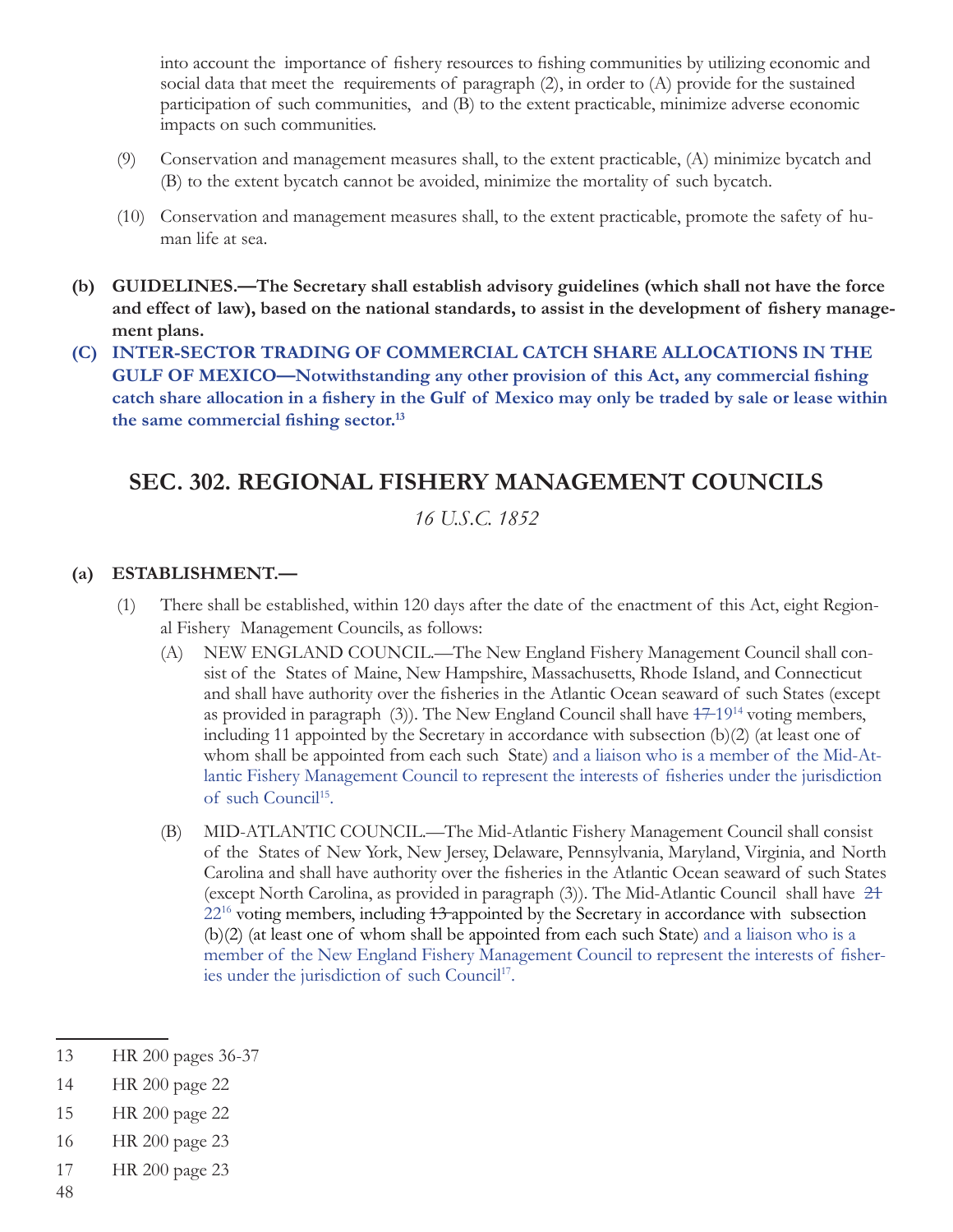- (C) SOUTH ATLANTIC COUNCIL.—The South Atlantic Fishery Management Council shall consist of the States of North Carolina, South Carolina, Georgia, and Florida and shall have authority over the fisheries in the Atlantic Ocean seaward of such States (except as provided in paragraph (3)). The South Atlantic Council shall have 13 voting members, including 8 appointed by the Secretary in accordance with subsection (b)(2) (at least one of whom shall be appointed from each such State).
- (D) CARIBBEAN COUNCIL.—The Caribbean Fishery Management Council shall consist of the Virgin Islands and the Commonwealth of Puerto Rico and shall have authority over the fisheries in the Caribbean Sea and Atlantic Ocean seaward of such States and of commonwealths, territories, and possessions of the United States in the Caribbean Sea (except as provided in paragraph (3)). The Caribbean Council shall have 7 voting members, including 4 appointed by the Secretary in accordance with subsection (b)(2) (at least one of whom shall be appointed from each such State).
- (E) GULF COUNCIL.—The Gulf of Mexico Fishery Management Council shall consist of the States of Texas, Louisiana, Mississippi, Alabama, and Florida and shall have authority over the fisheries in the Gulf of Mexico seaward of such States (except as provided in paragraph (3)). The Gulf Council shall have 17 voting members, including 11 appointed by the Secretary in accordance with subsection (b)(2) (at least one of whom shall be appointed from each such State).
- (F) PACIFIC COUNCIL.—The Pacific Fishery Management Council shall consist of the States of California, Oregon, Washington, and Idaho and shall have authority over the fisheries in the Pacific Ocean seaward of such States. The Pacific Council shall have 14 voting members, including 8 appointed by the Secretary in accordance with subsection  $(b)(2)$  (at least one of whom shall be appointed from each such State), and including one appointed from an Indian tribe with federally recognized fishing rights from California, Oregon, Washington, or Idaho in accordance with subsection (b)(5).
- (G) NORTH PACIFIC COUNCIL.—The North Pacific Fishery Management Council shall consist of the States of Alaska, Washington, and Oregon and shall have authority over the fisheries in the Arctic Ocean, Bering Sea, and Pacific Ocean seaward of Alaska. The North Pacific Council shall have 11 voting members, including 7 appointed by the Secretary in accordance with subsection (b)(2) (5 of whom shall be appointed from the State of Alaska and 2 of whom shall be appointed from the State of Washington).
- (H) WESTERN PACIFIC COUNCIL.—The Western Pacific Fishery Management Council shall consist of the States of Hawaii, American Samoa, Guam, and the Northern Mariana Islands and shall have authority over the fisheries in the Pacific Ocean seaward of such States and of the Commonwealths, territories, and possessions of the United States in the Pacific Ocean area. The Western Pacific Council shall have 13 voting members, including 8 appointed by the Secretary in accordance with subsection (b)(2) (at least one of whom shall be appointed from each of the following States: Hawaii, American Samoa, Guam, and the Northern Mariana Islands).
- (2) Each Council shall reflect the expertise and interest of the several constituent States in the ocean area over which such Council is granted authority.
- (3) The Secretary shall have authority over any highly migratory species fishery that is within the geographical area of authority of more than one of the following Councils: New England Council, Mid-Atlantic Council, South Atlantic Council, Gulf Council, and Caribbean Council.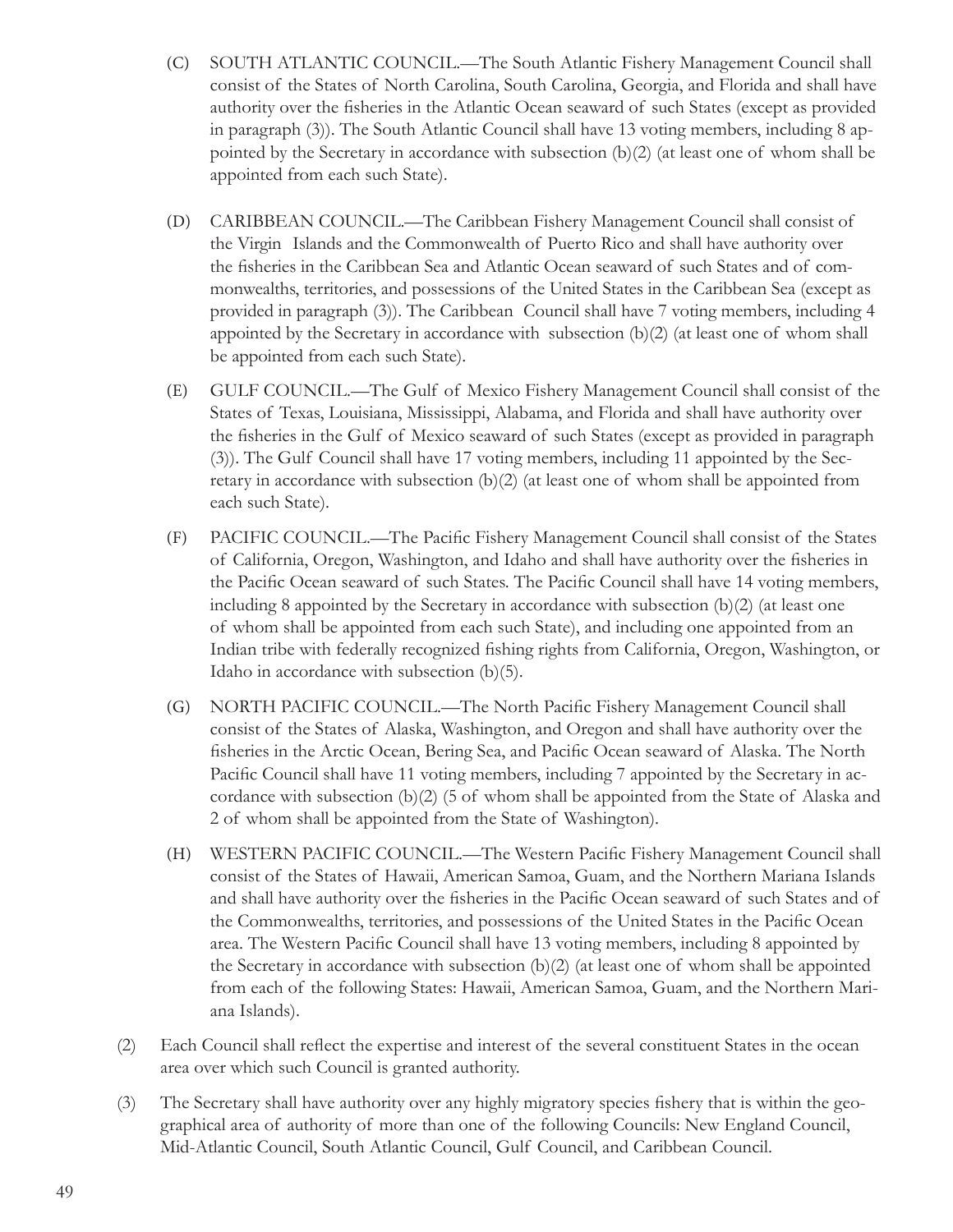#### **(b) VOTING MEMBERS.—**

- (1) The voting members of each Council shall be:
	- (A) The principal State official with marine fishery management responsibility and expertise in each constituent State, who is designated as such by the Governor of the State, so long as the official continues to hold such position, or the designee of such official.
	- (B) The regional director of the National Marine Fisheries Service for the geographic area concerned, or his designee, except that if two such directors are within such geographical area, the Secretary shall designate which of such directors shall be the voting member.
	- (C) The members required to be appointed by the Secretary in accordance with paragraphs (2) and (5).

(2)

- (A) The members of each Council required to be appointed by the Secretary must be individuals who, by reason of their occupational or other experience, scientific expertise, or training, are knowledgeable regarding the conservation and management, or the commercial or recreational, or subsistence<sup>18</sup> fishing, of the fishery resources of the geographical area concerned. Within nine months after the date of enactment of the Fishery Conservation Amendments of 1990, the Secretary shall, by regulation, prescribe criteria for determining whether an individual satisfies the requirements of this subparagraph.
- (B) The Secretary, in making appointments under this section, shall, to the extent practicable, ensure a fair and balanced apportionment, on a rotating or other basis, of the active participants (or their representatives) in the commercial and recreational fisheries under the jurisdiction of the Council. On January 31, 1991, and each year thereafter, the Secretary shall submit to the Committee on Commerce, Science, and Transportation of the Senate and the Committee on Merchant Marine and Fisheries of the House of Representatives a report on the actions taken by the Secretary to ensure that such fair and balanced apportionment is achieved. The report shall—
	- (i) list the fisheries under the jurisdiction of each Council, outlining for each fishery the type and quantity of fish harvested, fishing and processing methods employed, the number of participants, the duration and range of the fishery, and other distinguishing characteristics;
	- (ii) assess the membership of each Council in terms of the apportionment of the active participants in each such fishery; and
	- (iii) state the Secretary's plans and schedule for actions to achieve a fair and balanced apportionment on the Council for the active participants in any such fishery.
- (C) The Secretary shall appoint the members of each Council from a list of individuals submitted by the Governor of each applicable constituent State. A Governor may not submit the names of individuals to the Secretary for appointment unless the Governor has determined that each such individual is qualified under the requirements of subparagraph (A) and unless the Governor has, to the extent practicable, first consulted with representatives of the commercial and recreational fishing interests of the State, and in the case of the Governor of Alaska with the subsistence fishing interests of the State<sup>19</sup>, regarding those individuals.

<sup>18</sup> HR 200 page 36

<sup>19</sup> HR 200 page 36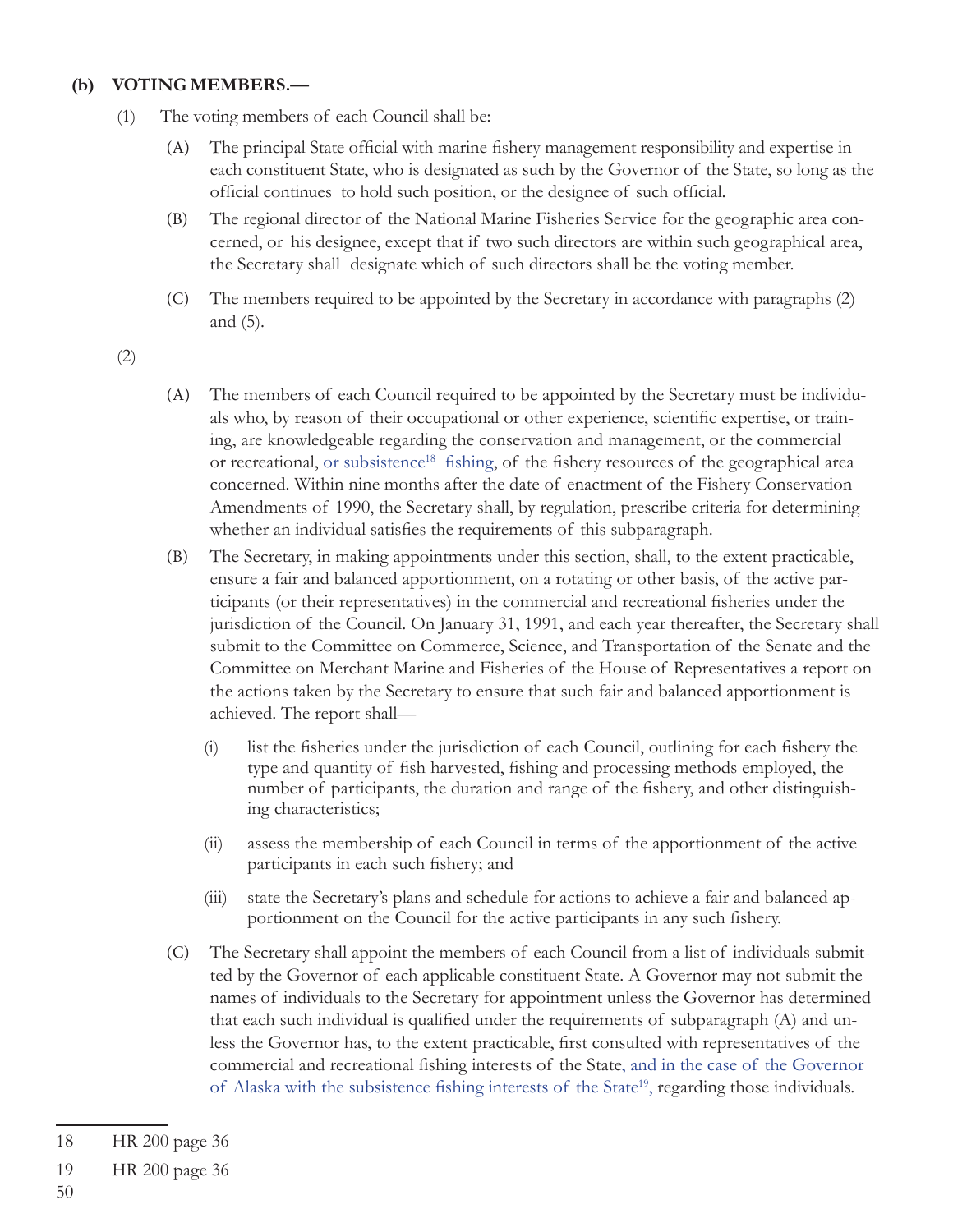Each such list shall include the names and pertinent biographical data of not less than three individuals for each applicable vacancy and shall be accompanied by a statement by the Governor explaining how each such individual meets the requirements of subparagraph (A). The Secretary shall review each list submitted by a Governor to ascertain if the individuals on the list are qualified for the vacancy on the basis of such requirements. If the Secretary determines that any individual is not qualified, the Secretary shall notify the appropriate Governor of that determination. The Governor shall then submit a revised list or resubmit the original list with an additional explanation of the qualifications of the individual in question. An individual is not eligible for appointment by the Secretary until that individual complies with the applicable financial disclosure requirements under subsection (k)

#### (D)

- (i) The Governor of a State submitting a list of names of individuals for appointment by the Secretary of Commerce to the Gulf of Mexico Fisheries Management Council under subparagraph (C) shall include—
	- (I) at least 1 nominee each from the commercial, recreational, and charter fishing sectors; and
	- (II) at least 1 other individual who is knowledgeable regarding the conservation and management of fisheries resources in the jurisdiction of the Council.
- (ii) Notwithstanding the requirements of subparagraph (C), if the Secretary determines that the list of names submitted by the Governor does not meet the requirements of clause (i) the Secretary shall—
	- (I) publish a notice in the Federal Register asking the residents of that State to submit the names and pertinent biographical data of individuals who would meet the requirement not met for appointment to the Council; and
	- (II) add the name of any qualified individual submitted by the public who meets the unmet requirement to the list of names submitted by the Governor.
- $(iii)$  For purposes of clause  $(i)$  an individual who owns or operates a fish farm outside of the United States shall not be considered to be a representative of the commercial or recreational fishing sector.
- $(iv)$  The requirements of this subparagraph shall expire at the end of fiscal year 2012.
- (E) Whenever the Secretary makes an appointment to a Council, the Secretary shall make a public announcement of such appointment not less than 45 days before the first day on which the individual is to take office as a member of the Council.
- (3) Each voting member appointed to a Council by the Secretary in accordance with paragraphs (2) and (5) shall serve for a term of 3 years; except that the Secretary may designate a shorter term if necessary to provide for balanced expiration to terms of office. No member appointed after January 1, 1986, may serve more than three consecutive terms. Any term in which an individual was appointed to replace a member who left office during the term shall not be counted in determining the number of consecutive terms served by that Council member.
- (4) Successors to the voting members of any Council shall be appointed in the same manner as the original voting members. Any individual appointed to fill a vacancy occurring prior to the expiration of any term of office shall be appointed for the remainder of that term.

(5)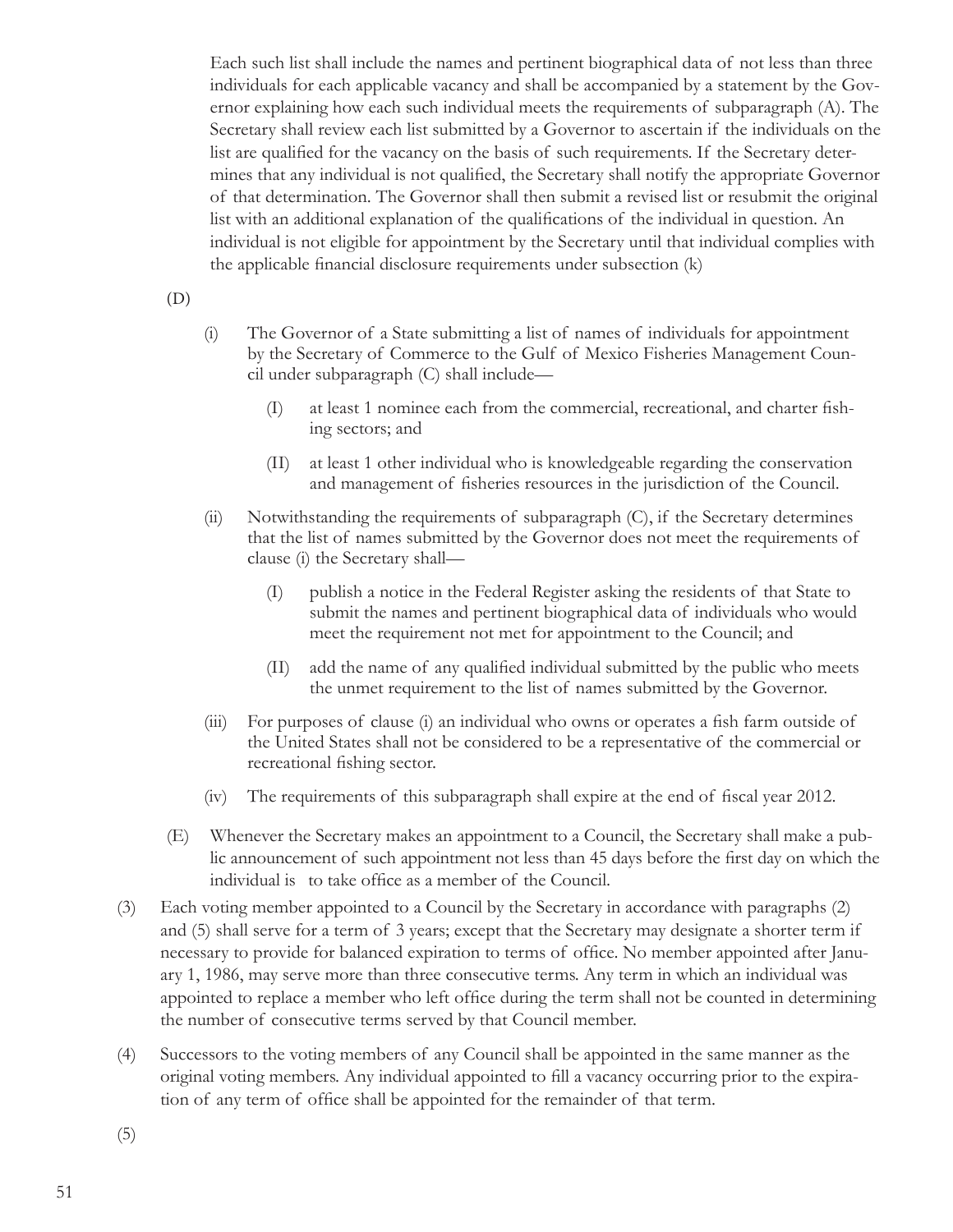- (A) The Secretary shall appoint to the Pacific Council one representative of an Indian tribe with Federally recognized fishing rights from California, Oregon, Washington, or Idaho from a list of not less than 3 individuals submitted by the tribal governments. The Secretary, in consultation with the Secretary of the Interior and tribal governments, shall establish by regulation the procedure for submitting a list under this subparagraph.
- (B) Representation shall be rotated among the tribes taking into consideration—
	- (i) the qualifications of the individuals on the list referred to in subparagraph  $(A)$ ,
	- (ii) the various rights of the Indian tribes involved and judicial cases that set forth how those rights are to be exercised, and
	- (iii) the geographic area in which the tribe of the representative is located.
- (C) A vacancy occurring prior to the expiration of any term shall be filled in the same manner as set out in subparagraphs (A) and (B), except that the Secretary may use the list from which the vacating representative was chosen.
- (D) The tribal representative appointed under subparagraph (A) may designate as an alternate, during the period of the representative's term, an individual knowledgeable concerning tribal rights, tribal law, and the fishery resources of the geographical area concerned.
- (6) The Secretary may remove for cause any member of a Council required to be appointed by the Secretary in accordance with paragraphs (2) or (5) if—
	- (A) the Council concerned first recommends removal by not less than two-thirds of the members who are voting members and submits such removal recommendation to the Secretary in writing together with a statement of the basis for the recommendation; or
	- (B) the member is found by the Secretary, after notice and an opportunity for a hearing in accordance with section 554 of title 5, United States Code, to have committed an act prohibited by section  $307(1)(O)$ .

#### **(c) NONVOTING MEMBERS.—**

- (1) The nonvoting members of each Council shall be:
	- (A) The regional or area director of the United States Fish and Wildlife Service for the geographical area concerned, or his designee.
	- (B) The commander of the Coast Guard district for the geographical area concerned, or his designee; except that, if two Coast Guard districts are within such geographical area, the commander designated for such purpose by the commandant of the Coast Guard.
	- (C) The Executive Director of the Marine Fisheries Commission for the geographical area concerned, if any, or his designee.
	- (D) One representative of the Department of State designated for such purpose by the Secretary of State, or his designee.
- (2) The Pacific Council shall have one additional nonvoting member who shall be appointed by, and serve at the pleasure of, the Governor of Alaska.
- **(d) COMPENSATION AND EXPENSES.—The voting members of each Council who are required to be appointed by the Secretary and who are not employed by the Federal Government or any State or local government, shall receive compensation at the daily rate for GS-15, step 7 of the General Schedule, when engaged in the actual performance of duties for such Council. The voting mem-**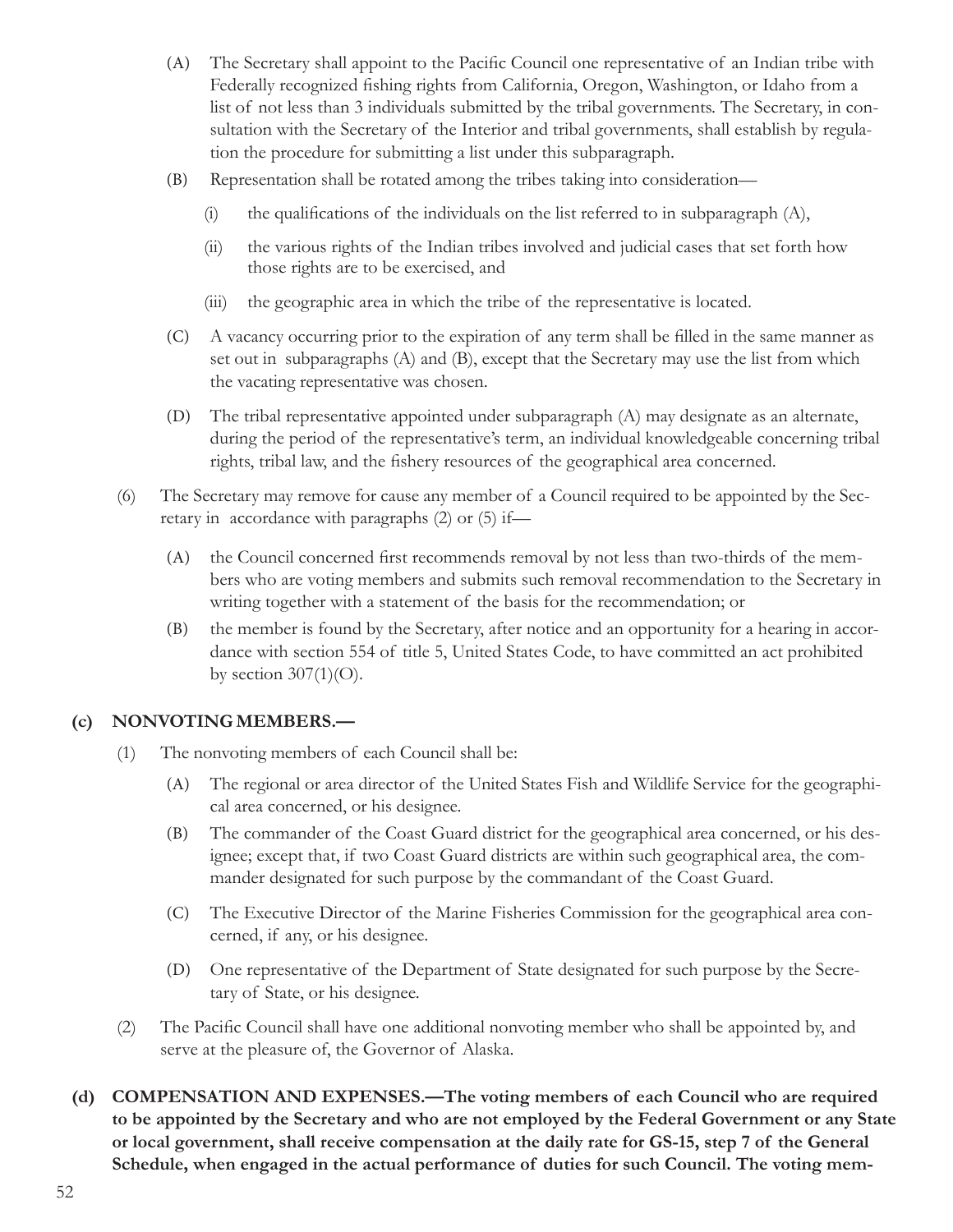**bers of each Council, any nonvoting member described in subsection (c)(1)(C), and the nonvoting member appointed pursuant to subsection (c)(2) shall be reimbursed for actual expenses incurred in the performance of such duties, and other nonvoting members and Council staff members may be reimbursed for actual expenses.**

#### **(e) TRANSACTION OF BUSINESS.—**

- (1) A majority of the voting members of any Council shall constitute a quorum, but one or more such members designated by the Council may hold hearings. All decisions of any Council shall be by majority vote of the voting members present and voting.
- (2) The voting members of each Council shall select a Chairman for such Council from among the voting members.
- (3) Each Council shall meet at appropriate times and places in any of the constituent States of the Council at the call of the Chairman or upon the request of a majority of its voting members.
- (4) If any voting member of a Council disagrees with respect to any matter which is transmitted to the Secretary by such Council, such member may submit a statement to the Secretary setting forth the reasons for such disagreement. The regional director of the National Marine Fisheries Service serving on the Council, or the regional director's designee, shall submit such a statement, which shall be made available to the public upon request, if the regional director disagrees with any such matter.
- (5) At the request of any voting member of a Council, the Council shall hold a roll call vote on any matter before the Council. The official minutes and other appropriate records of any Council meeting shall identify all roll call votes held, the name of each voting member present during each roll call vote, and how each member voted on each roll call vote.

#### **(f) STAFF AND ADMINISTRATION.—**

- (1) Each Council may appoint, and assign duties to, an executive director and such other full and parttime administrative employees as the Secretary determines are necessary to the performance of its functions.
- (2) Upon the request of any Council, and after consultation with the Secretary, the head of any Federal agency is authorized to detail to such Council, on a reimbursable basis, any of the personnel of such agency, to assist such Council in the performance of its functions under this Act.
- (3) The Secretary shall provide to each Council such administrative and technical support services as are necessary for the effective functioning of such Council.
- (4) The Administrator of General Services shall furnish each Council with such offices, equipment, supplies, and services as he is authorized to furnish to any other agency or instrumentality of the United States.
- (5) The Secretary and the Secretary of State shall furnish each Council with relevant information concerning foreign fishing and international fishery agreements.
- (6) Each Council shall determine its organization, and prescribe its practices and procedures for carrying out its functions under this Act, in accordance with such uniform standards as are prescribed by the Secretary. The procedures of a Council, and of its scientific and statistical committee and advisory panels established under subsection (g), must be consistent with the procedural guidelines set forth in subsection [i](2). Each Council shall publish and make available to the public a statement of its organization, practices, and procedures.
- (7) The Secretary shall pay—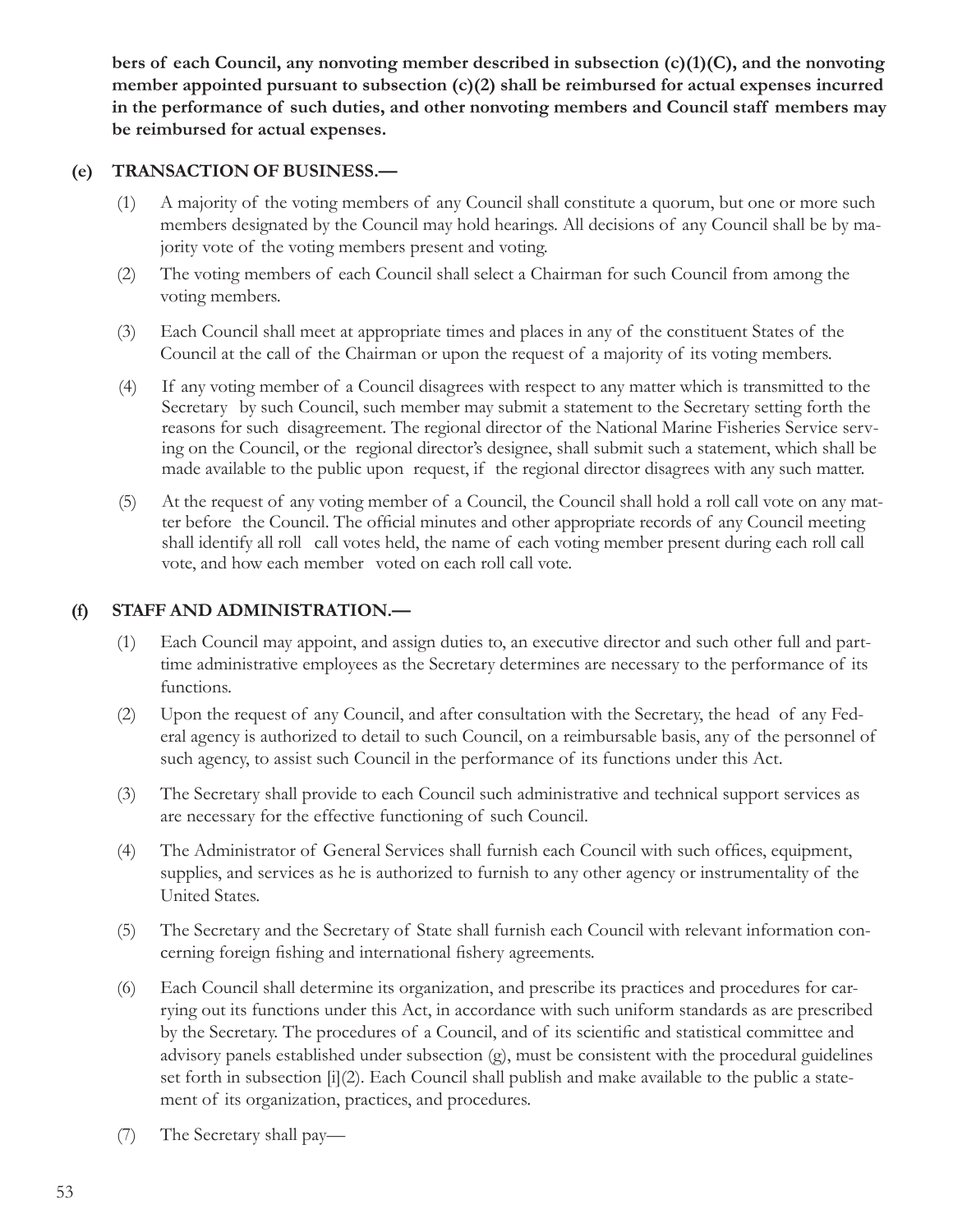- (A) the compensation and expenses provided for in subsection (d);
- (B) appropriate compensation to employees appointed under paragraph (1);
- (C) the amounts required for reimbursement of other Federal agencies under paragraphs (2) and  $(4);$
- (D) the actual expenses of the members of the committees and panels established under subsection (g); and
- (E) such other costs as the Secretary determines are necessary to the performance of the functions of the Councils.

#### **(g) COMMITTEES AND ADVISORY PANELS.—**

- (1)
- (A) Each Council shall establish, maintain, and appoint the members of a scientific and statistical committee to assist it in the development, collection, evaluation, and peer review of such statistical, biological, economic, social, and other scientific information as is relevant to such Council's development and amendment of any fishery management plan.
- (B) Each scientific and statistical committee shall provide its Council ongoing scientific advice for fishery management decisions, including recommendations for acceptable biological catch, preventing overfishing, maximum sustainable yield, and achieving rebuilding targets, and reports on stock status and health, bycatch, habitat status, social and economic impacts of management measures, and sustainability of fishing practices. Each scientific and statistical committee shall develop such advice in a transparent manner and allow for public involvement in the process.<sup>20</sup> Members appointed by the Councils to the scientific and statistical committees shall be Federal employees, State employees, academicians, or independent experts and shall have strong scientific or technical credentials and experience.
- (C) Each member of a scientific and statistical committee shall be treated as an affected individual for purposes of paragraphs  $(2)$ ,  $(3)(B)$ ,  $(4)$ , and  $(5)(A)$  of subsection (j). The Secretary shall keep disclosures made pursuant to this subparagraph on file.
- (D) The Secretary and each Council may establish a peer review process for that Council for scientific information used to advise the Council about the conservation and management of the fishery. The review process, which may include existing committees or panels, is deemed to satisfy the requirements of the guidelines issued pursuant to section 515 of the Treasury and General Government Appropriations Act for Fiscal year 2001 (Public Law 106–554— Appendix C; 114 Stat. 2763A–153).
- (E) In addition to the provisions of section 302(f)(7), the Secretary shall, subject to the availability of appropriations, pay a stipend to members of the scientific and statistical committees or advisory panels who are not employed by the Federal Government or a State marine fisheries agency.
- (F) A science and statistical committee shall hold its meetings in conjunction with the meeting of the Council, to the extent practicable.
- (2) Each Council shall establish such advisory panels as are necessary or appropriate to assist it in carrying out its functions under this Act.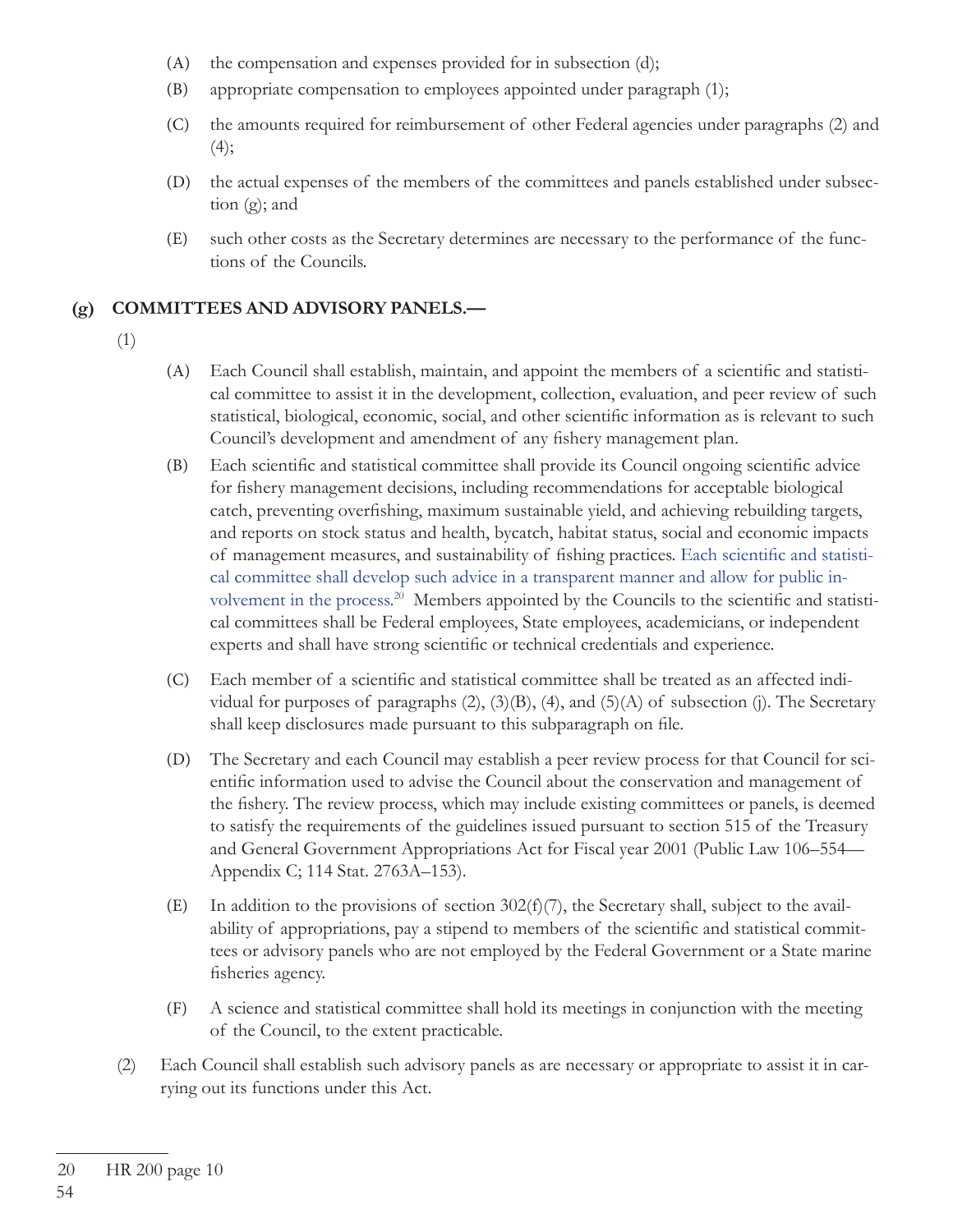- (A) Each Council shall establish and maintain a fishing industry advisory committee which shall provide information and recommendations on, and assist in the development of, fishery management plans and amendments to such plans.
- (B) Appointments to a committee established under subparagraph (A) shall be made by each Council in such a manner as to provide fair representation to commercial fishing interests in the geographical area of authority of the Council.
- (4) The Secretary shall establish advisory panels to assist in the collection and evaluation of information relevant to the development of any fishery management plan or plan amendment for a fishery to which subsection (a)(3) applies. Each advisory panel shall participate in all aspects of the development of the plan or amendment; be balanced in its representation of commercial, recreational, and other interests; and consist of not less than 7 individuals who are knowledgeable about the fishery for which the plan or amendment is developed, selected from among—
	- (A) members of advisory committees and species working groups appointed under Acts implementing relevant international fishery agreements pertaining to highly migratory species; and
	- (B) other interested persons.
- (5) Decisions and recommendations made by committees and panels established under this subsection shall be considered to be advisory in nature.

### **(h) FUNCTIONS.—Each Council shall, in accordance with the provisions of this Act—**

- (1) for each fishery under its authority that requires conservation and management, prepare and submit to the Secretary  $(A)$  a fishery management plan, and  $(B)$  amendments to each such plan that are necessary from time to time (and promptly whenever changes in conservation and management measures in another fishery substantially affect the fishery for which such plan was developed);
- (2) prepare comments on any application for foreign fishing transmitted to it under section  $204(b)(4)$ (C) or section 204(d), and any fishery management plan or amendment transmitted to it under section  $304(c)(4)$ ;
- (3) conduct public hearings, at appropriate times and in appropriate locations in the geographical area concerned, so as to allow all interested persons an opportunity to be heard in the development of fishery management plans and amendments to such plans, and with respect to the administration and implementation of the provisions of this Act (and for purposes of this paragraph, the term "geographical area concerned" may include an area under the authority of another Council if the fish in the fishery concerned migrate into, or occur in, that area or if the matters being heard affect fishermen of that area; but not unless such other Council is first consulted regarding the conduct of such hearings within its area);
- (4) submit to the Secretary such periodic reports as the Council deems appropriate, and any other relevant report which may be requested by the Secretary;
- (5) review on a continuing basis, and revise as appropriate, the assessments and specifications made pursuant to section 303(a)(3) and (4) with respect to the optimum yield from, the capacity and extent to which United States fish processors will process United States harvested fish from, and the total allowable level of foreign fishing in, each fishery (except as provided in section subsection (a) (3)) within its geographical area of authority;
- $(6)$  develop annual catch limits for each of its managed fisheries that may not exceed the over 50 fishing level recommendations of its scientific and statistical committee or the peer review process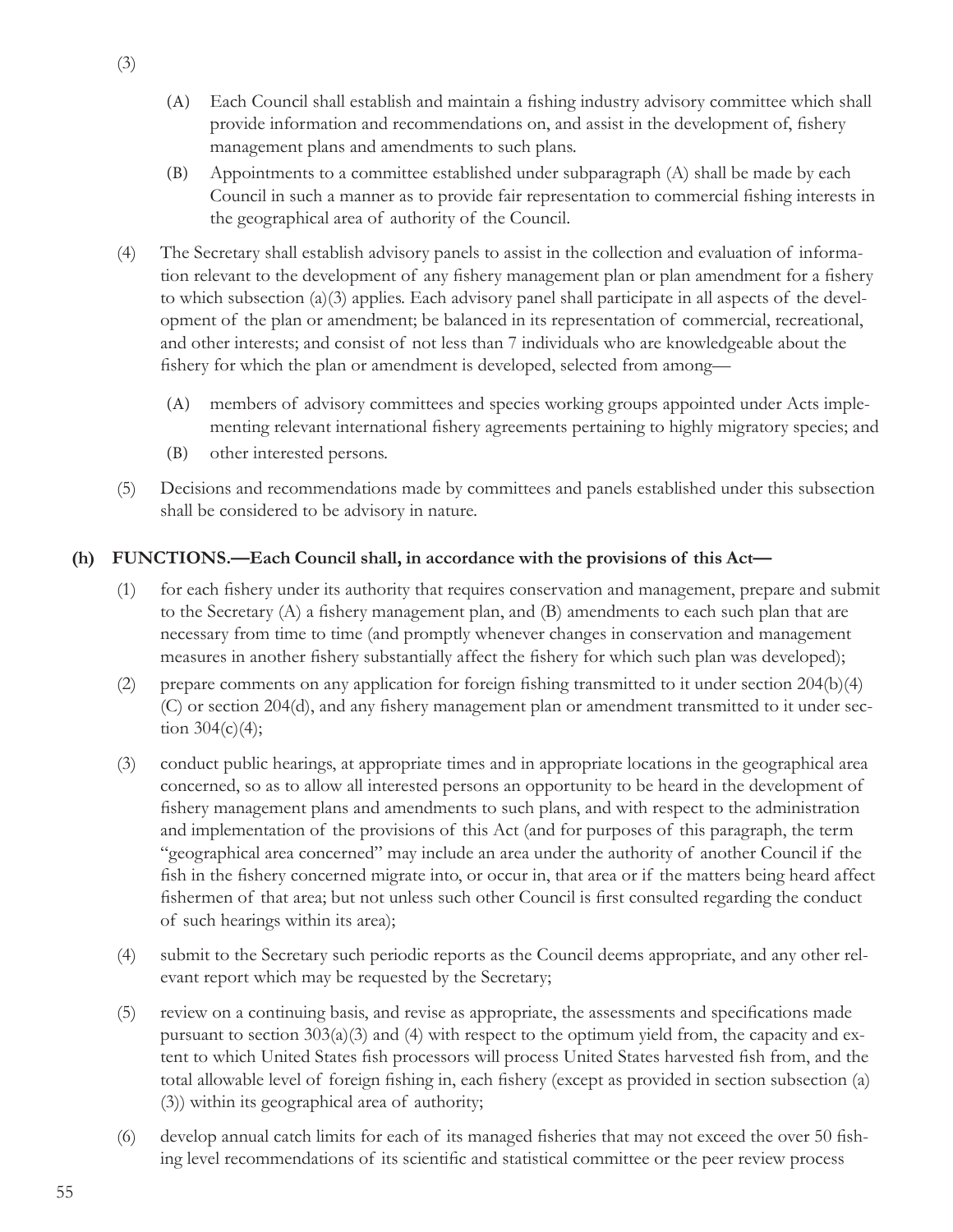established under subsection (g);

- (7) develop, in conjunction with the scientific and statistical committee, multi-year research priorities for fisheries, fisheries interactions, habitats, and other areas of research that are necessary for management purposes, that shall—
	- (A) establish priorities for 5-year periods;
	- (B) be updated as necessary; and
	- (C) be submitted to the Secretary and the regional science centers of the National Marine Fisheries Service for their consideration in developing research priorities and budgets for the region of the Council; and
- (8) have the authority to use alternative fishery management measures in a recreational fishery (or the recreational component of a mixed-use fishery) in developing a fishery management plan, including extraction rates, fishing mortality targets, and harvest control rules, or traditional or cultural practices of native communities<sup>21</sup>, in developing a fishery management plan, plan amendment, or proposed regulations.22
- (9) (previously 8) conduct any other activities which are required by, or provided for in, this Act or which are necessary and appropriate to the foregoing functions.

### **(i) PROCEDURAL MATTERS.—**

- (1) The Federal Advisory Committee Act (5 U.S.C. App. 2) shall not apply to the Councils, the Council coordination committee established under subsection (l), or to the scientific and statistical committees or other committees or advisory panels established under subsection (g).
- (2) The following guidelines apply with respect to the conduct of business at meetings of a Council, of the Council coordination committee established under subsection (l), and of the scientific and statistical committees or other committees or advisory panels established under subsection (g):
	- (A) Unless closed in accordance with paragraph (3), each regular meeting and each emergency meeting shall be open to the public.
	- (B) Emergency meetings shall be held at the call of the chairman or equivalent presiding officer.
	- (C) Timely public notice of each regular meeting and each emergency meeting, including the time, place, and agenda of the meeting, shall be provided by any means that will result in wide publicity in the major fishing ports of the region (and in other major fishing ports having a direct interest in the affected fishery), except that e-mail notification and website postings alone are not sufficient. Timely notice of each regular meeting shall also be published in the Federal Register. The published agenda of the meeting may not be modified to include additional matters for Council action without public notice or within 14 days prior to the meeting date, unless such modification is to address an emergency action under section 305(c), in which case public notice shall be given immediately.
	- (D) Interested persons shall be permitted to present oral or written statements regarding the matters on the agenda at meetings. All written information submitted to a Council by an interested person shall include a statement of the source and date of such information. Any

22 HR 200 page 46, from S 1403 (Rubio)

<sup>21</sup> HR 2023, page 6 - essentially the same language as HR 200 but with the green added. Also adds "Within 180 days after the date of the enactment of this Act, the Secretary of Commerce shall transmit a summary to Congress that describes actions to implement this subsection."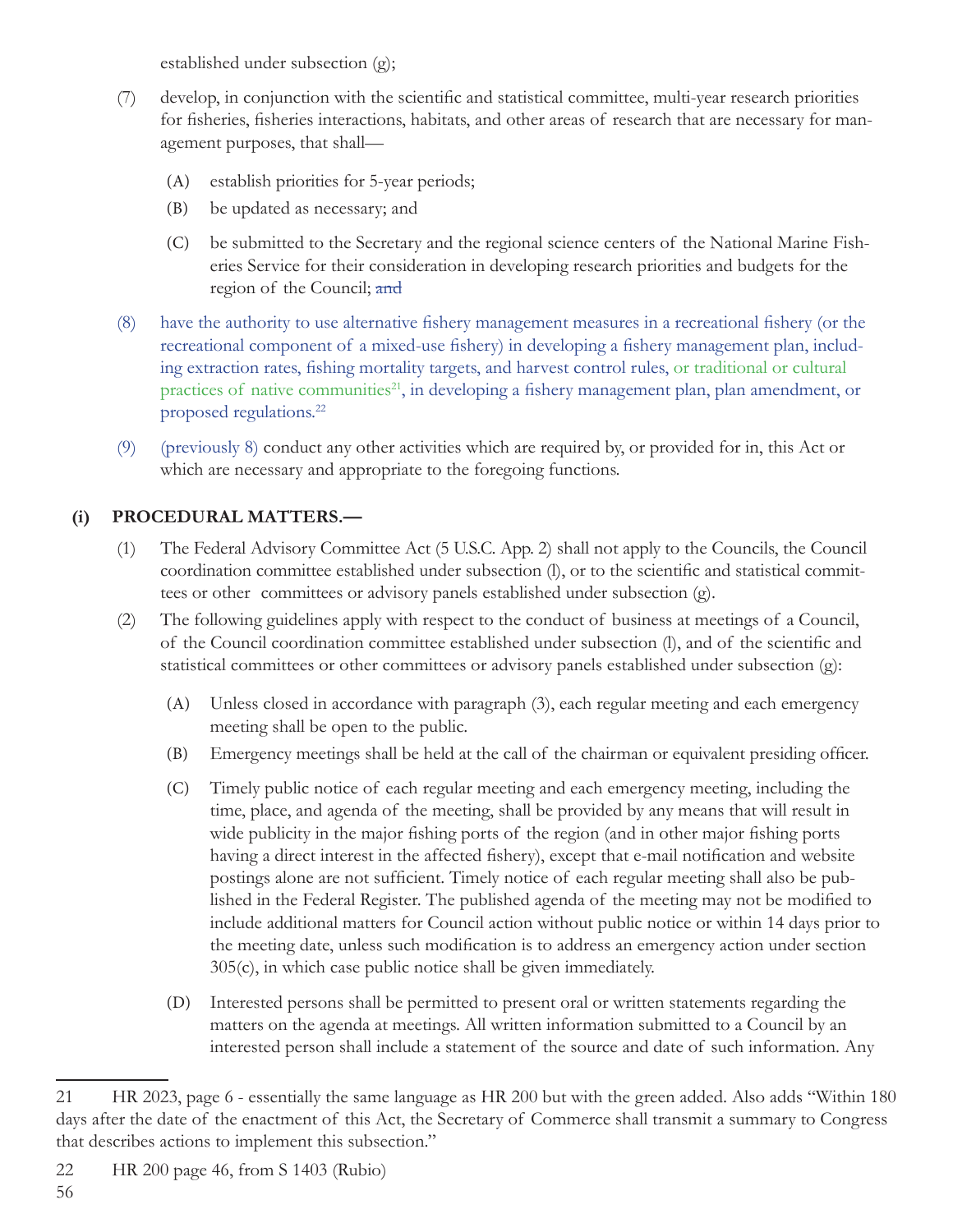oral or written statement shall include a brief description of the background and interests of the person in the subject of the oral or written statement.

- (E) Detailed minutes of each meeting of the Council, except for any closed session, shall be kept and shall contain a record of the persons present, a complete and accurate description of matters discussed and conclusions reached, and copies of all statements filed. The Chairman shall certify the accuracy of the minutes of each such meeting and submit a copy thereof to the Secretary. The minutes shall be made available to any court of competent jurisdiction.
- (F) Subject to the procedures established under paragraph (4), and the guidelines prescribed by the Secretary under section 402(b), relating to confidentiality, the administrative record, including minutes required under subparagraph (E), of each meeting, and records or other documents which were made available to or prepared for or by the Council, committee, or panel incident to the meeting, shall be available for public inspection and copying at a single location in the offices of the Council or the Secretary, as appropriate.
- (G) (G) [Should be G] Each Council shall make available on the Internet Web site of the Council—
	- (i) to the extent practicable, a Webcast, an audio recording, or a live broadcast of each meeting of the Council, and of the Council Co-ordination Committee established under subsection (l), that is not closed in accordance with paragraph (3); and
	- (ii) audio, video (if the meeting was in person or by video conference), or a searchable audio or written transcript of each meeting of the Council and of the meetings of committees referred to in section  $302(g)(1)(B)$  of the Council by not later than 30 days after the conclusion of the meeting.
- (H) [Should be H] The Secretary shall maintain and make available to the public an archive of Council and Scientific and Statistical Committee meeting audios, videos, and transcripts made available under clauses (i) and (ii) of subparagraph  $(G)$ .<sup>23</sup>

(3)

- (A) Each Council, the Council Coordination Committee established under subsection (l), scientific and statistical committee, other committees, and advisory panel—
	- (i) shall close any meeting, or portion thereof, that concerns matters or information that bears a national security classification; and
	- (ii) may close any meeting, or portion thereof, that concerns matters or information that pertains to national security, employment matters, or briefings on litigation in which the Council is interested; and
- (B) If any meeting or portion is closed, the Council concerned shall provide notice by any means that will result in wide publicity in the major fishing ports of the region (and in other major fishing ports having a direct interest in the affected fishery), except that email notification and website postings alone are not sufficient, including in that notification the time and place of the meeting. This subparagraph does not require notification regarding any brief closure of a portion of a meeting in order to discuss employment or other internal administrative matters. Subparagraphs (D) and (F) of paragraph (2) shall not apply to any meeting or portion thereof that is so closed.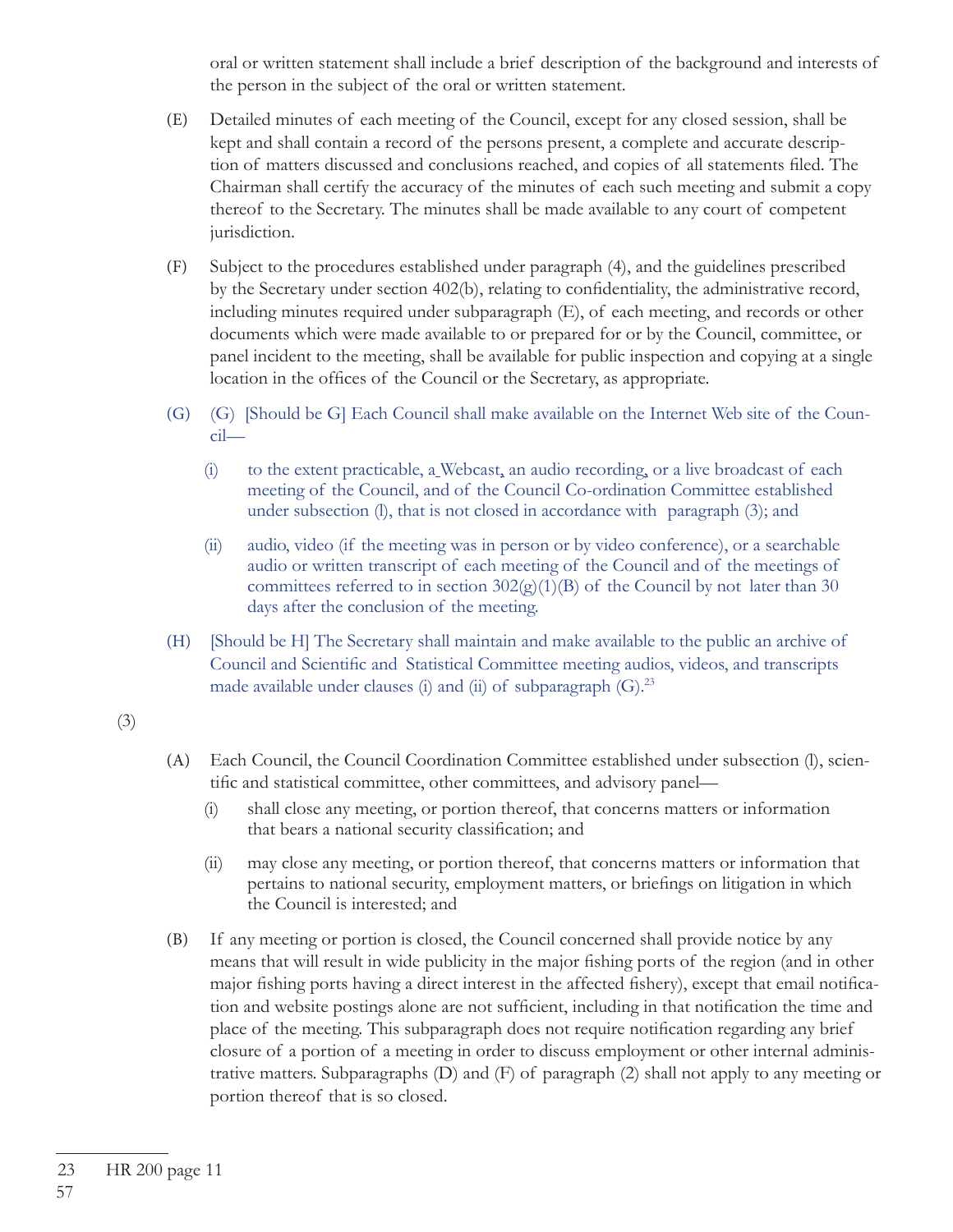- (3) Each Council shall establish appropriate procedures applicable to it and to its committee and advisory panels for ensuring confidentiality of the statistics that may be submitted to it by Federal or State authorities, and may be voluntarily submitted to it by private persons; including, but not limited to, procedures for the restriction of Council employee access and the prevention of conflicts of interest; except that such procedures, in the case of statistics submitted to the Council by a State or by the Secretary under section 402(b), must be consistent with the laws and regulations of that State, or with the procedures of the Secretary, as the case may be, concerning the confidentiality of the statistics.
- (4) Each Council shall specify those procedures that are necessary or appropriate to ensure that the committees and advisory panels established under subsection (g) are involved, on a continuing basis, in the development and amendment of fishery management plans.
- (5) At any time when a Council determines it appropriate to consider new information from a State or Federal agency or from a Council advisory body, the Council shall give comparable consideration to new information offered at that time by interested members of the public. Interested parties shall have a reasonable opportunity to respond to new data or information before the Council takes final action on conservation and management measures.

#### **(j) DISCLOSURE OF FINANCIAL INTEREST AND RECUSAL.—**

- (1) For the purposes of this subsection—
	- (A) the term "affected individual" means an individual who—
		- (i) is nominated by the Governor of a State for appointment as a voting member of a Council in accordance with subsection (b)(2); or
		- (ii) is a voting member of a Council appointed—
			- (I) under subsection (b)(2); or
			- (II) under subsection (b)(5) who is not subject to disclosure and recusal requirements under the laws of an Indian tribal government; and
	- (B) the term "designated official" means a person with expertise in Federal conflict-of-interest requirements who is designated by the Secretary, in consultation with the Council, to attend Council meetings and make determinations under paragraph (7)(B)
- $(2)$  Each affected individual must disclose any financial interest held by—
	- (A) that individual;
	- (B) the spouse, minor child, or partner of that individual; and
	- (C) any organization (other than the Council) in which that individual is serving as an officer, director, trustee, partner, or employee; in any harvesting, processing, lobbying, advocacy, or marketing activity that is being, or will be, undertaken within any fishery over which the Council concerned has jurisdiction, or with respect to an individual or organization with a financial interest in such activity.
- (3) The disclosure required under paragraph (2) shall be made—
	- (A) in the case of an affected individual referred to in paragraph  $(1)(A)(i)$ , before appointment by the Secretary; and
	- (B) in the case of an affected individual referred to in paragraph  $(1)(A)(ii)$ , within 45 days of taking office.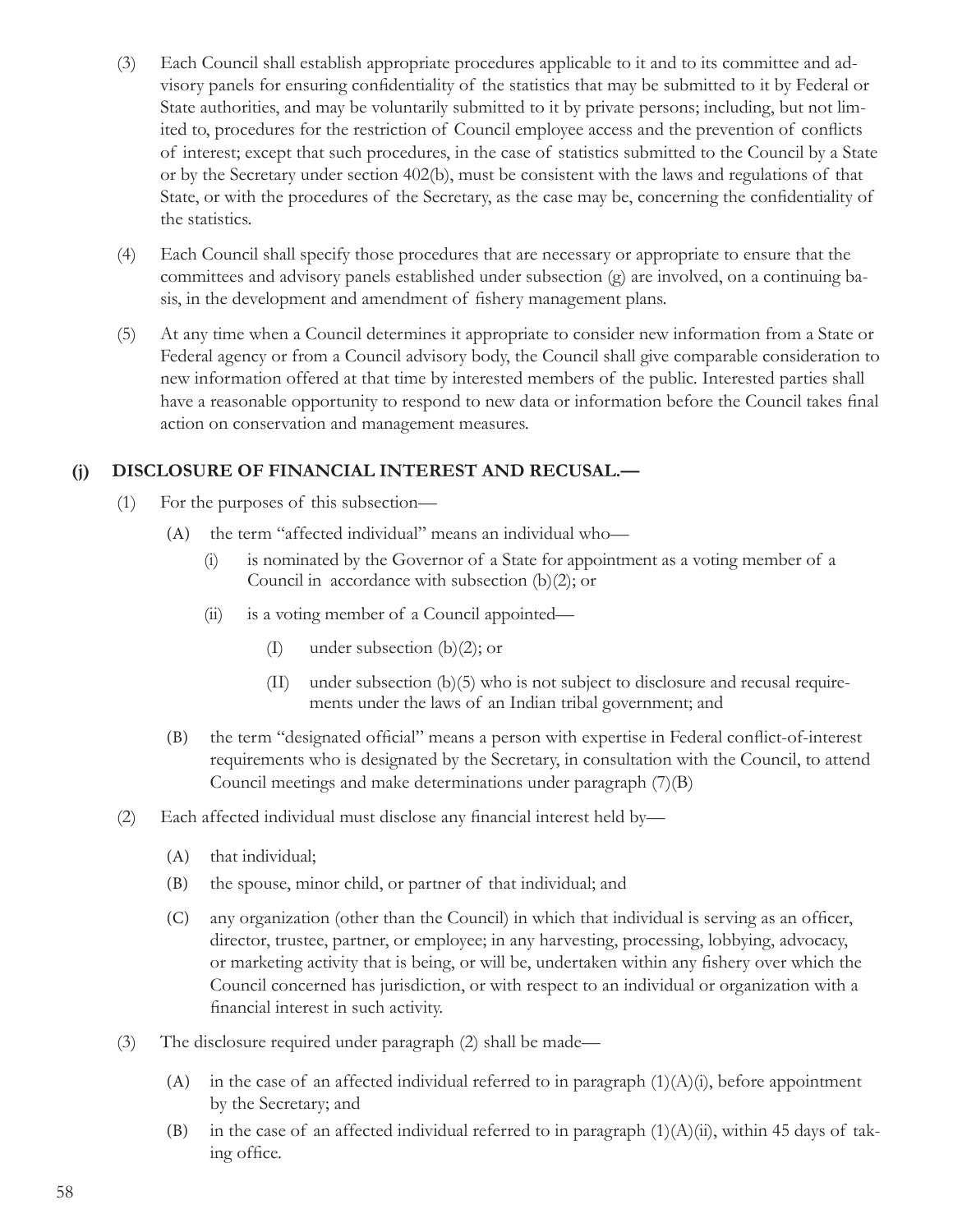- (4) An affected individual referred to in paragraph  $(1)(A)(ii)$  must update his or her disclosure form at any time any such financial interest is acquired, or substantially changed, by any person referred to in paragraph  $(2)$   $(A)$ ,  $(B)$ , or  $(C)$ .
- (5) The financial interest disclosures required by this subsection shall—
	- (A) be made on such forms, in accordance with such procedures, and at such times, as the Secretary shall by regulation prescribe;
	- (B) be kept on file by the Council and made available on the Internet and for public inspection at the Council offices during reasonable hours; and
	- (C) be kept on file by the Secretary for use in reviewing determinations under paragraph  $7(B)$ and made available for public inspection at reasonable hours.
- (6) The participation by an affected individual referred to in paragraph  $(1)(A)(ii)$  in an action by a Council during any time in which that individual is not in compliance with the regulations prescribed under paragraph (5) may not be treated as cause for the invalidation of that action.
- (7)
- (A) After the effective date of regulations promulgated under subparagraph (F) of this paragraph, an affected individual required to disclose a financial interest under paragraph (2) shall not vote on a Council decision which would have a significant and predictable effect on such financial interest. A Council decision shall be considered to have a significant and predictable effect on a financial interest if there is a close causal link between the Council decision and an expected and substantially disproportionate benefit to the financial interest of the affected individual relative to the financial interests of other participants in the same gear type or sector of the fishery. An affected individual who may not vote may participate in Council deliberations relating to the decision after notifying the Council of the voting recusal and identifying the financial interest that would be affected.
- (B) At the request of an affected individual, or upon the initiative of the appropriate designated official, the designated official shall make a determination for the record whether a Council decision would have a significant and predictable effect on a financial interest.
- (C) Any Council member may submit a written request to the Secretary to review any determination by the designated official under subparagraph (B) within 10 days of such determination. Such review shall be completed within 30 days of receipt of the request.
- (D) Any affected individual who does not vote in a Council decision in accordance with this subsection may state for the record how he or she would have voted on such decision if he or she had voted.
- (E) If the Council makes a decision before the Secretary has reviewed a determination under subparagraph (C), the eventual ruling may not be treated as cause for the invalidation or reconsideration by the Secretary of such decision.
- (F) The Secretary, in consultation with the Councils and by not later than one year from the date of enactment of the Sustainable Fisheries Act, shall promulgate regulations which prohibit an affected individual from voting in accordance with subparagraph (A), and which allow for the making of determinations under subparagraphs (B) and (C).
- (8) Section 208 of title 18, United States Code, does not apply to an affected individual referred to in paragraph  $(1)(A)(ii)$  during any time in which that individual is in compliance with the regulations prescribed under paragraph (5).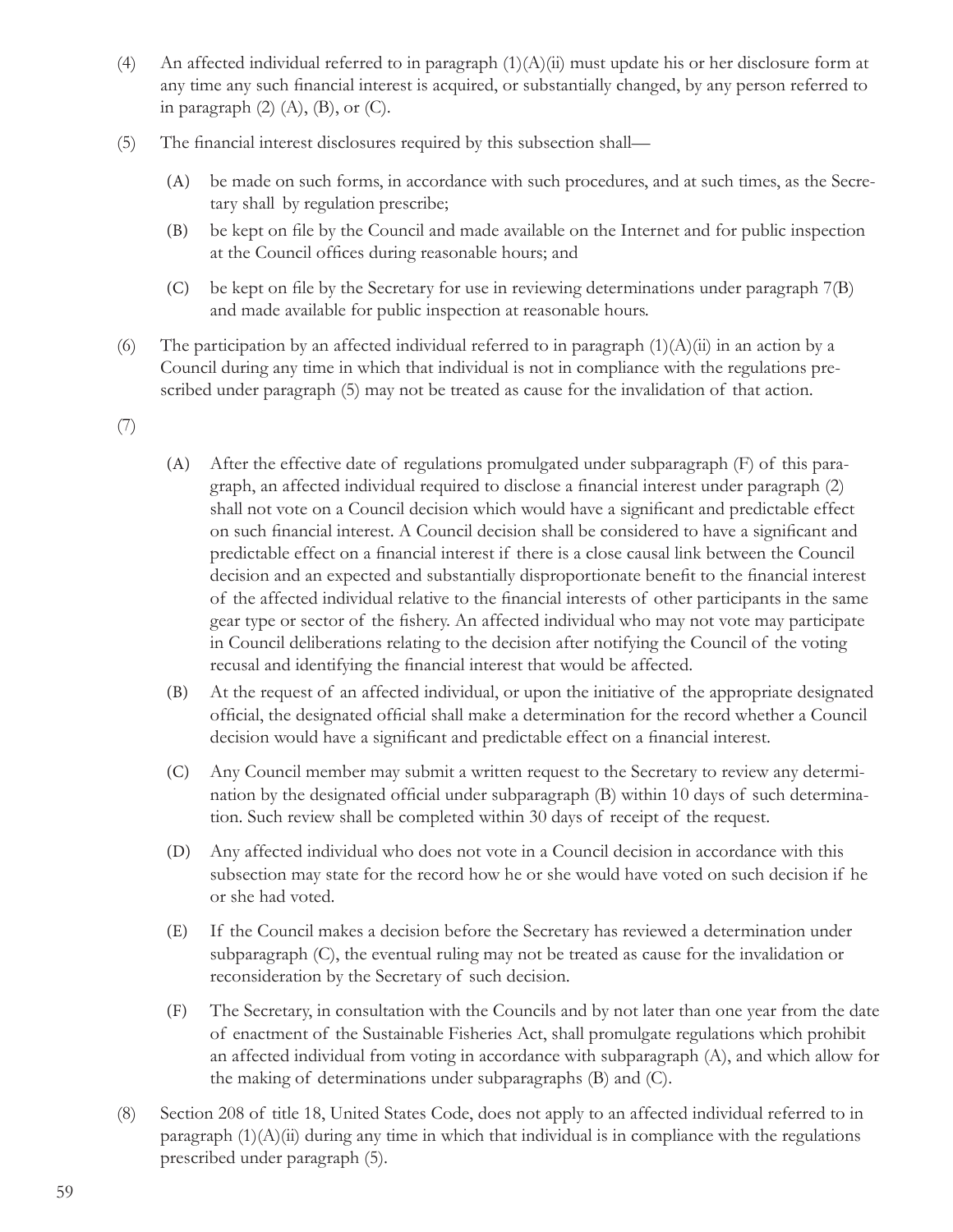(9) On January 1, 2008, and annually thereafter, the Secretary shall submit a report to the Senate Committee on Commerce, Science, and Transportation and the House of Representatives Committee on Resources on action taken by the Secretary and the Councils to implement the disclosure of financial interest and recusal requirements of this subsection, including identification of any conflict of interest problems with respect to the Councils and scientific and statistical committees and recommendations for addressing any such problems.

### **(k) COUNCIL TRAINING PROGRAM.—**

- (1) TRAINING COURSE.—Within 6 months after the date of enactment of the Magnuson-Stevens Fishery Conservation and Management Reauthorization Act of 2006, the Secretary, in consultation with the Councils and the National Sea Grant College Program, shall develop a training course for newly appointed Council members. The course may cover a variety of topics relevant to matters before the Councils, including—
	- (A) fishery science and basic stock assessment methods;
	- (B) fi shery management techniques, data needs, and Council procedures;
	- (C) social science and fishery economics;
	- (D) tribal treaty rights and native customs, access, and other rights related to Western Pacific indigenous communities;
	- (E) legal requirements of this Act, including conflict of interest and disclosure provisions of this section and related policies;
	- (F) other relevant legal and regulatory requirements, including the National Environmental Policy Act (42 U.S.C. 4321 et seq.);
	- (G) public process for development of fishery management plans;
	- (H) other topics suggested by the Council; and
	- (I) recreational and commercial fishing information, including fish harvesting techniques, gear types, fishing vessel types, and economics for the fisheries within each Council's jurisdiction.
- (2) MEMBER TRAINING.—The training course shall be available to both new and existing Council members, staff from the regional offices and regional science centers of the National Marine Fisheries Service, and may be made available to committee or advisory panel members as resources allow.
- (3) REQUIRED TRAINING.—Council members appointed after the date of enactment of the Magnuson-Stevens Fishery Conservation and Management Reauthorization Act of 2006 shall complete a training course that meets the requirements of this section not later than 1 year after the date on which they were appointed. Any Council member who has completed a training course within 24 months before the date of enactment of the Magnuson-Stevens Fishery Conservation and Management Reauthorization Act of 2006 shall be considered to have met the training requirement of this paragraph.
- **(l) COUNCIL COORDINATION COMMITTEE.—The Councils may establish a Council coordination committee consisting of the chairs, vice chairs, and executive directors of each of the 8 Councils described in subsection (a)(1), or other Council members or staff, in order to discuss issues of relevance to all Councils, including issues related to the implementation of this Act.**

#### **(m) CONSIDERATIONS FOR MODIFICATIONS TO ANNUAL CATCH LIMIT REQUIRE-**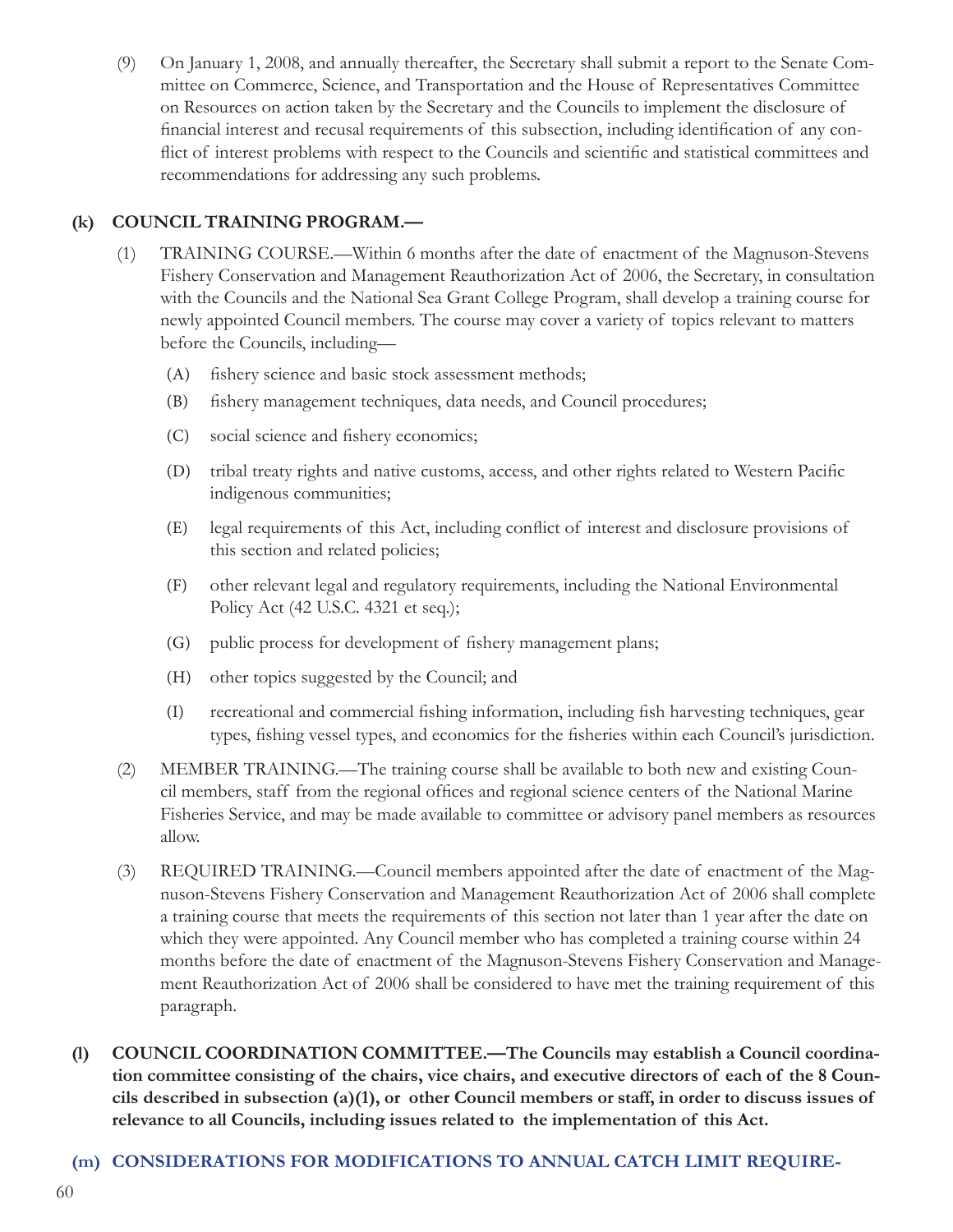#### **MENTS.—**

- (1) CONSIDERATION OF ECOSYSTEM AND ECONOMIC IMPACTS.—In establishing annual catch limits a Council may, consistent with section 302(h)(6), consider changes in an ecosystem and the economic needs of the fishing communities.
- (2) LIMITATIONS TO ANNUAL CATCH LIMIT REQUIREMENT FOR SPECIAL FISHER-IES.—Notwithstanding subsection (h)(6), a Council is not required to develop an annual catch limit for—
	- (A) an ecosystem component species;
	- (B) a fi shery for a species that has a life cycle of approximately 1 year, unless the Secretary has determined the fishery is subject to overfishing; or
	- (C) a stock for which—
		- (i) more than half of a single-year class will complete their life cycle in less than 18 months; and
		- (ii) fishing mortality will have little impact on the stock<sup>24</sup>.

#### (3) RELATIONSHIP TO INTERNATIONAL EFFORTS.—

- (A) Each annual catch limit may, consistent with section 302(h)(6)—
	- (i) may take into account management measures under international agreements in which the United States participates; and
	- (ii) in the case of an annual catch limit developed by a Council for a species, shall take into account fishing for the species outside the exclusive economic zone and the lifehistory characteristics of the species that are not subject to the jurisdiction of the Council<sup>25</sup>.
- (B) EXCEPTION TO ANNUAL CATCH LIMIT REQUIREMENT.— If fishery management activities by another country with respect to fishing outside the exclusive economic zone may hinder conservation efforts by United States fishermen for a fish species for which any of the recruitment, distribution, life history, or fishing activities are transboundary, and for which there is no informal transboundary agreement with that country in effect, then—
	- (i) notwithstanding subsection  $(h)(6)$ , no annual catch limit is required to be developed for the species by a Council; and
	- (ii) (ii) if an annual catch limit is developed by a Council for the species, the catch limit shall take into account fishing for the species outside the exclusive economic zone that is not subject to the jurisdiction of the Council<sup>26</sup>.
- (4) AUTHORIZATION FOR MULTISPECIES COMPLEXES AND MULTIYEAR ANNUAL CATCH LIMITS.—For purposes of subsection (h)(6), a Council may establish—
	- (A) an annual catch limit for a stock complex; or
	- (B) annual catch limits for each year in any continuous period that is not more than three years

26 HR 200 pages 7-8

61

<sup>24</sup> HR 200 page 6

<sup>25</sup> HR 200 page 7. This one of the only areas where HR 200 is different than HR 1335.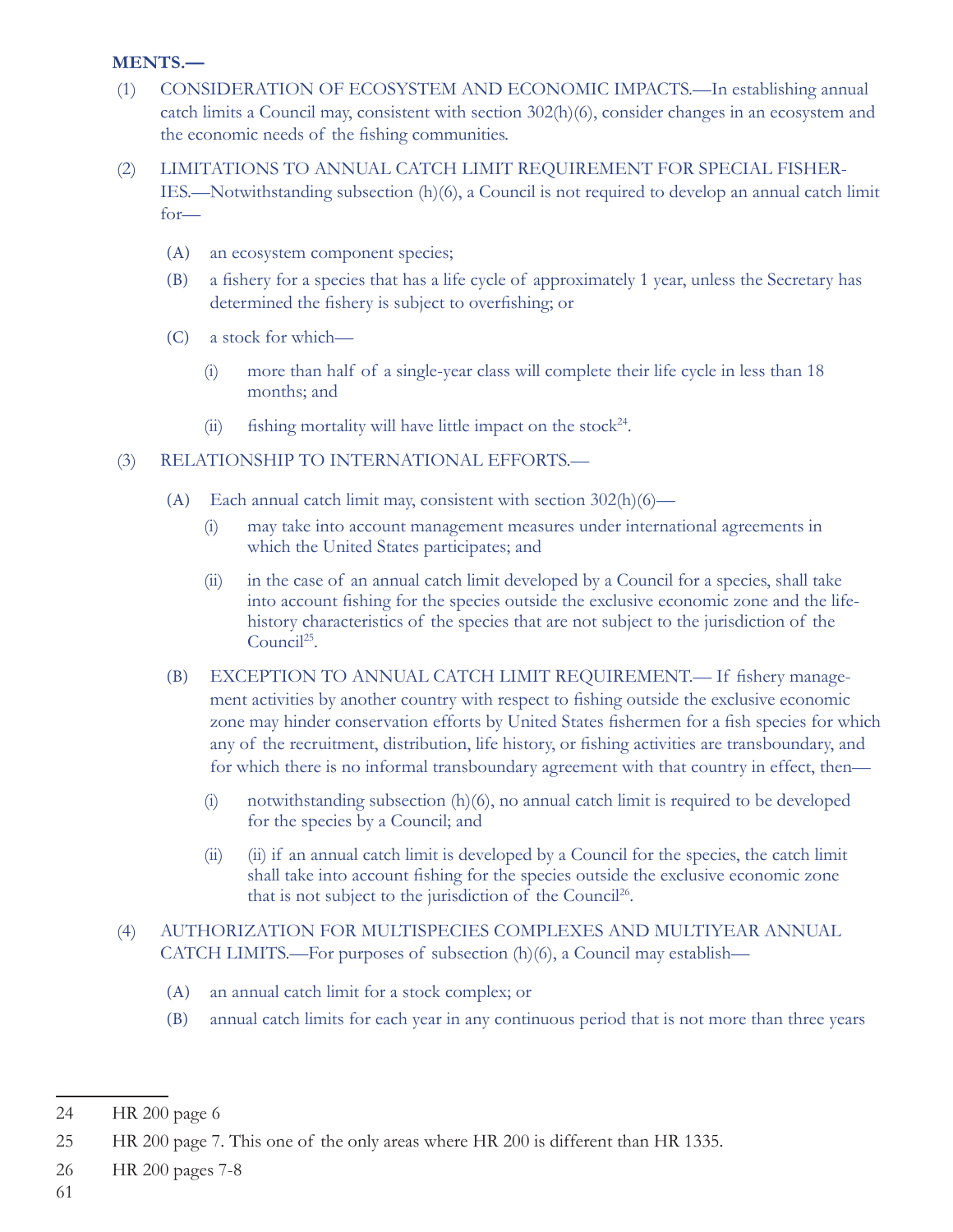in duration.<sup>27</sup>

- (5) ECOSYSTEM COMPONENT SPECIES DEFINED.—In this subsection the term 'ecosystem component species' means a stock of fish that is a nontarget, incidentally harvested stock of fish in a fishery, or a nontarget, incidentally harvested stock of fish that a Council or the Secretary has determined—
	- (A) is not subject to overfishing, approaching a depleted condition or depleted; and
	- (B) is not likely to become subject to overfishing or depleted in the absence of conservation and management measures.28

### **(n) [Should be (m)] CONSIDERATIONS FOR MODIFICATIONS TO ANNUAL CATCH LIMIT REQUIREMENTS.—**

- (1) CONSIDERATION OF ECOSYSTEM AND ECONOMIC IMPACTS.—In establishing annual catch limits a Council may, consistent with subsection (h)(6), consider changes in an ecosystem and the economic needs of fishing communities.
- (2) LIMITATIONS TO ANNUAL CATCH LIMIT REQUIREMENT FOR *SPECIAL FISHER-IES*.—Notwithstanding subsection (h)(6), a Council is not required to develop an annual catch limit for—
	- (A) an ecosystem-component species;
	- (B) a fi shery for a species that has a life cycle of approximately 1 year, unless the Secretary has determined the fishery is subject to overfishing;
	- (C) *a stock of fish for which*
		- *(i) fi shing mortality is below the fi shing mortality target; and*
		- *(i) a peer-reviewed stock survey and stock assessment have not been performed during the preceding 5-year period;*
	- (D) *the Secretary determines that overfi shing is not occurring; or*
	- (E) *for a sector of a fi shery that is not monitored by a data collection system* determined by the Secretary to be adequate for the development, implementation, and enforcement of annual catch limits specific to that sector, based on the evaluation recommended by the National Academy of Sciences in its report entitled 'Review of the Marine Recreational Information Program (2017)' of whether the design of a Marine Recreational Information Program for the purposes of stock assessment and the determination of stock management reference points is compatible with the needs of in-season management of annual catch limits.
- (3) AUTHORIZATION FOR MULTISPECIES COMPLEXES AND MULTIYEAR ANNUAL CATCH LIMITS.—For purposes of subsection (h)(6), a Council may establish—
	- (A) an annual catch limit for a stock complex; or
	- (A) annual catch limits for each year in any continuous period that is not more than three years in duration.
- (4) ECOSYSTEM-COMPONENT SPECIES DEFINED.—In this subsection the term 'ecosystemcomponent species' means—

62

<sup>27</sup> HR 200 page 8

<sup>28</sup> HR 200 pages 8-9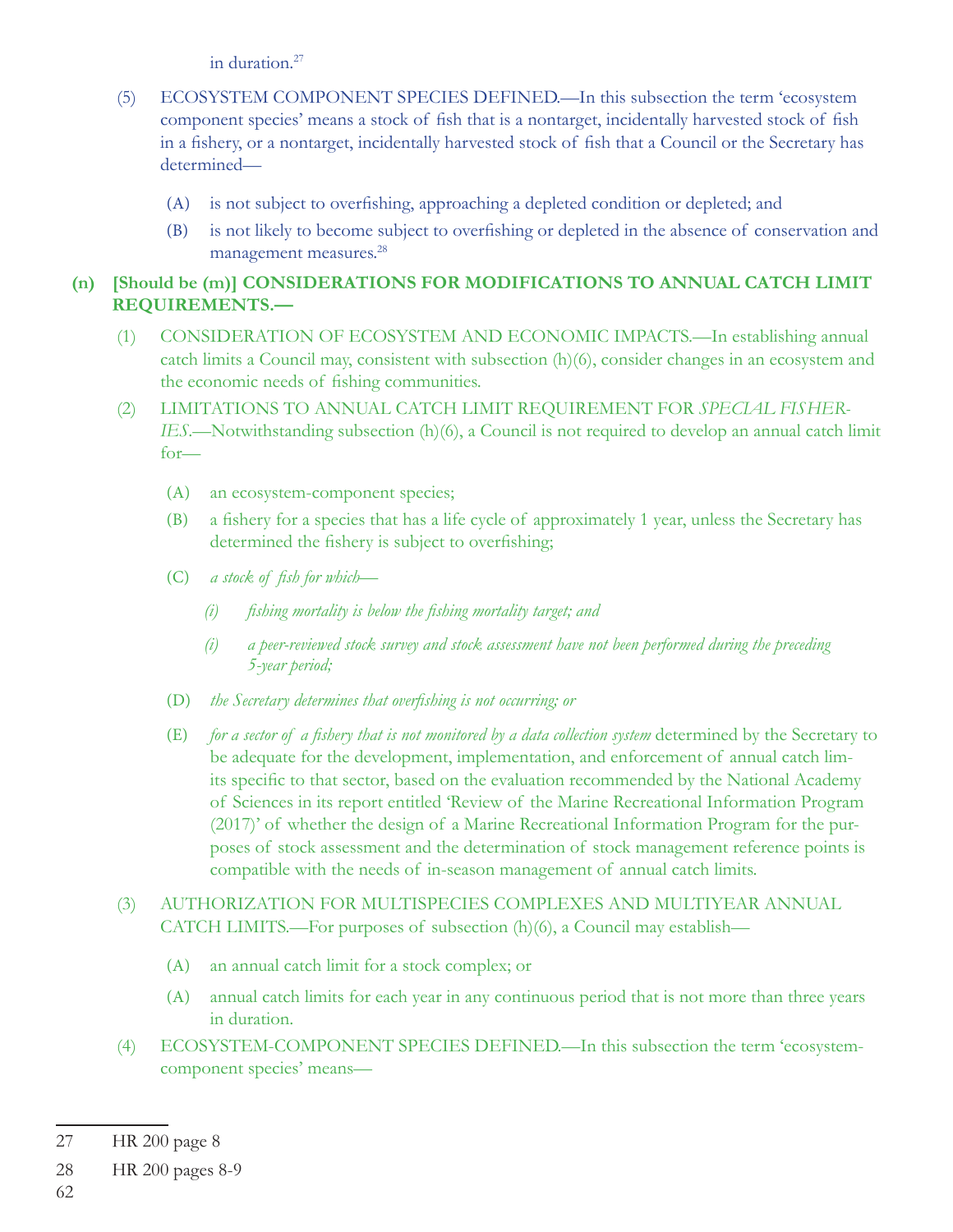- $(A)$  a stock of fish that is a non-target, incidentally harvested stock of fish in a fishery; or
- (B) a nontarget, incidentally harvested stock of fish that a Council or the Secretary has determined—
	- (i) is not subject to overfishing, approaching a depleted condition, or depleted; and
	- $(ii)$  is not likely to become subject to overfishing or depleted in the absence of conservation and management measures.<sup>29</sup>

## **SEC. 303. CONTENTS OF FISHERY MANAGEMENT PLANS**

### *16 U.S.C. 1853*

#### (a) REQUIRED PROVISIONS.—Any fishery management plan which is prepared by any Council, or by the Secretary, with respect to any fishery, shall-

- (1) contain the conservation and management measures, applicable to foreign fishing and fishing by vessels of the United States, which are—
	- (A) necessary and appropriate for the conservation and management of the fishery to prevent overfishing and rebuild overfished depleted stocks, and to protect, restore, and promote the long-term health and stability of the fishery;
	- (B) described in this subsection or subsection (b), or both; and
	- (C) consistent with the national standards, the other provisions of this Act, regulations implementing recommendations by international organizations in which the United States participates (including but not limited to closed areas, quotas, and size limits), and any other applicable law;
- (2) contain a description of the fishery, including, but not limited to, the number of vessels involved, the type and quantity of fishing gear used, the species of fish involved and their location, the cost likely to be incurred in management, actual and potential revenues from the fishery, any recreational interest in the fishery, and the nature and extent of foreign fishing and Indian treaty fishing rights, if any;
- (3) assess and specify the present and probable future condition of, and the maximum sustainable yield and optimum yield from, the fishery, and include a summary of the information utilized in making such specification;
- (4) assess and specify—
	- (A) the capacity and the extent to which fishing vessels of the United States, on an annual basis, will harvest the optimum yield specified under paragraph (3),
	- (B) the portion of such optimum yield which, on an annual basis, will not be harvested by fishing vessels of the United States and can be made available for foreign fishing, and
	- (C) the capacity and extent to which United States fish processors, on an annual basis, will process that portion of such optimum yield that will be harvested by fishing vessels of the United States;
- (5) specify the pertinent data which shall be submitted to the Secretary with respect to commercial, recreational, charter, and fish processing in the fishery, including, but not limited to, information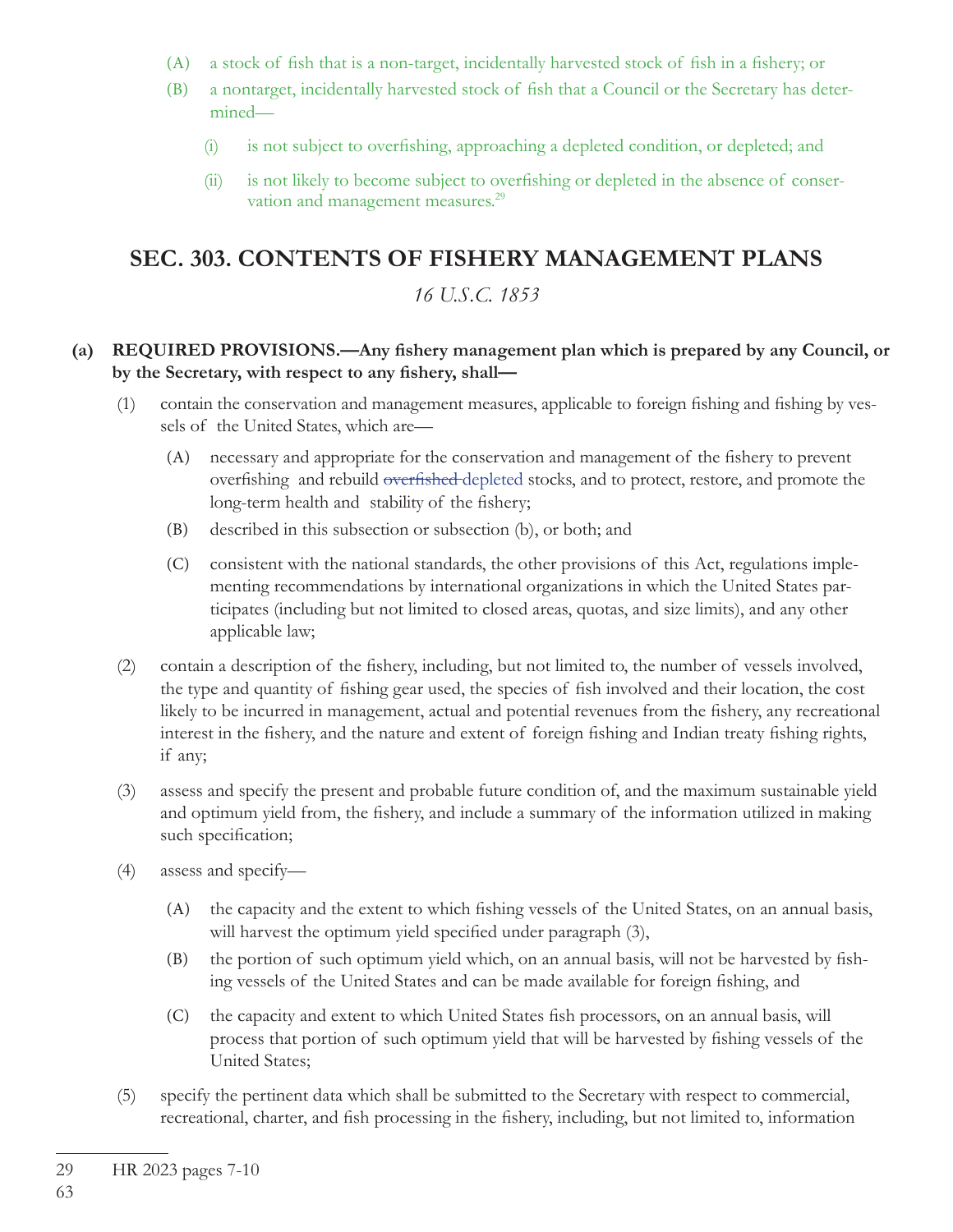regarding the type and quantity of fishing gear used, catch by species in numbers of fish or weight thereof, areas in which fishing was engaged in, time of fishing, number of hauls, economic information necessary to meet the requirements of this Act, and the estimated processing capacity of, and the actual processing capacity utilized by, United States fish processors;

- (6) consider and provide for temporary adjustments, after consultation with the Coast Guard and persons utilizing the fishery, regarding access to the fishery for vessels otherwise prevented from harvesting because of weather or other ocean conditions affecting the safe conduct of the fishery; except that the adjustment shall not adversely affect conservation efforts in other fisheries or discriminate among participants in the affected fishery;
- (7) describe and identify essential fish habitat for the fishery based on the guidelines established by the Secretary under section 305(b)(1)(A), minimize to the extent practicable adverse effects on such habitat caused by fishing, and identify other actions to encourage the conservation and enhancement of such habitat;
- $(8)$  in the case of a fishery management plan that, after January 1, 1991, is submitted to the Secretary for review under section 304(a) (including any plan for which an amendment is submitted to the Secretary for such review) or is prepared by the Secretary, assess and specify the nature and extent of scientific data which is needed for effective implementation of the plan;
- (9) include a fishery impact statement for the plan or amendment (in the case of a plan or amendment thereto submitted to or prepared by the Secretary after October 1, 1990) which shall assess, specify, and analyze the likely effects, if any, including the cumulative conservation, economic, and social impacts, of the conservation and management measures on, and possible mitigation measures for—
	- (A) participants in the fisheries and fishing communities affected by the plan or amendment;
	- (B) participants in the fisheries conducted in adjacent areas under the authority of another Council, after consultation with such Council and representatives of those participants; and
	- (C) the safety of human life at sea, including whether and to what extent such measures may affect the safety of participants in the fishery; $30$
- (10) specify objective and measurable criteria for identifying when the fishery to which the plan applies is overfished depleted (with an analysis of how the criteria were determined and the relationship of the criteria to the reproductive potential of stocks of fish in that fishery) and, in the case of a fishery which the Council or the Secretary has determined is approaching an overfished depleted condition or is overfished depleted, contain conservation and management measures to prevent overfishing or end overfishing and rebuild the fishery;
- (11) establish a standardized reporting methodology to assess the amount and type of bycatch occurring in the fishery, and include conservation and management measures that, to the extent practicable and in the following priority—
	- (A) minimize bycatch; and
	- (B) minimize the mortality of bycatch which cannot be avoided;
- (12) assess the type and amount of fish caught and released alive during recreational fishing under catch and release fishery management programs and the mortality of such fish, and include conservation and management measures that, to the extent practicable, minimize mortality and ensure the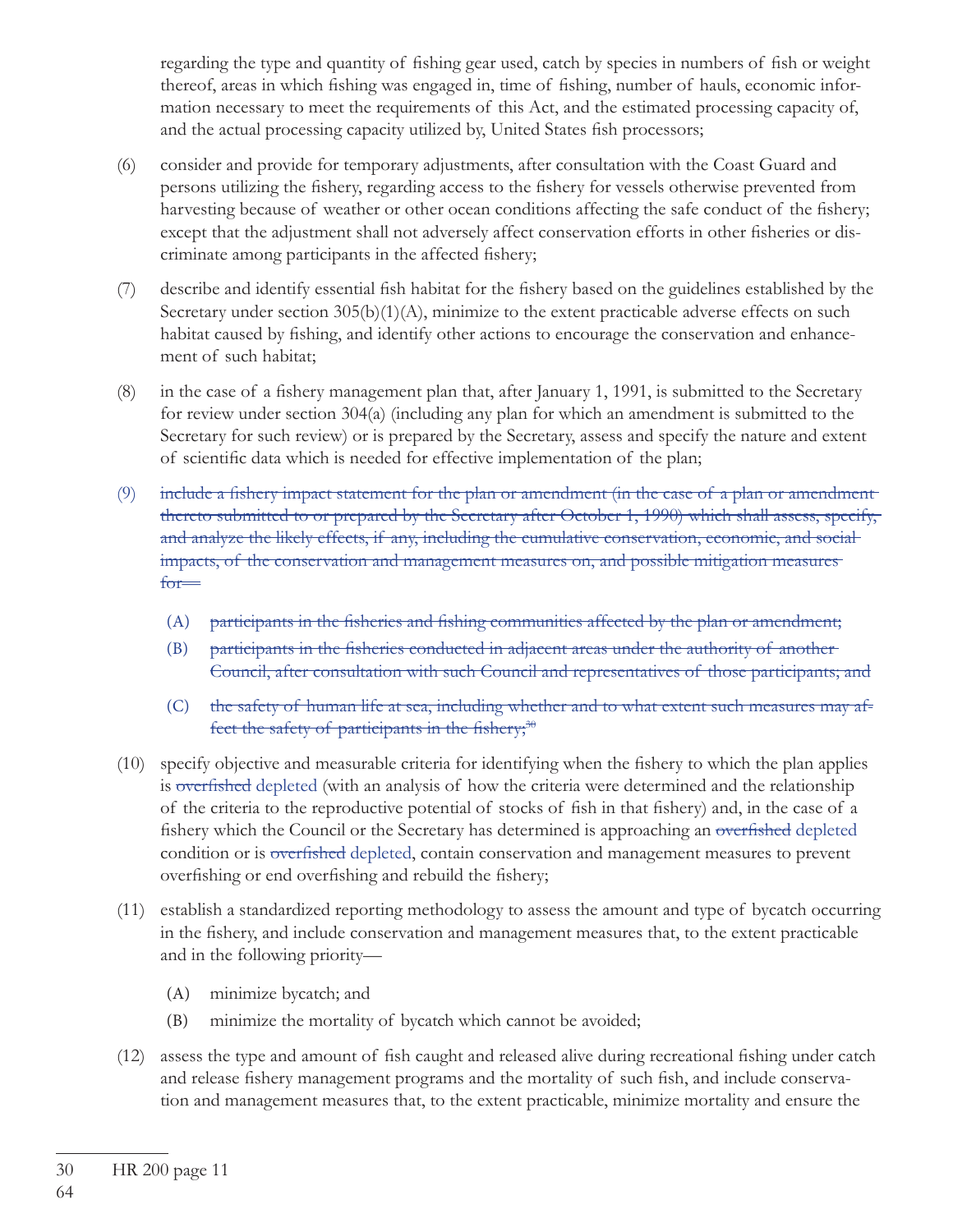extended survival of such fish;

- (13) include a description of the commercial, recreational, and charter fi shing sectors which participate in the fishery, including its economic impact, and, to the extent practicable, quantify trends in landings of the managed fishery resource by the commercial, recreational, and charter, and subsistence fishing sectors;
- (14) to the extent that rebuilding plans or other conservation and management measures which reduce the overall harvest in a fishery are necessary, allocate, taking into consideration the economic impact of the harvest restrictions or recovery benefits on the fishery participants in each sector, any harvest restrictions or recovery benefits fairly and equitably among the commercial, recreational, and charter, and subsistence fishing sectors in the fishery and
- (15) establish a mechanism for specifying annual catch limits in the plan (including a multiyear plan), implementing regulations, or annual specifications, at a level such that overfishing does not occur in the fishery, including measures to ensure accountability.

#### (b) DISCRETIONARY PROVISIONS.—Any fishery management plan which is prepared by any Council, or by the Secretary, with respect to any fishery, may-

- (1) require a permit to be obtained from, and fees to be paid to, the Secretary, with respect to—
	- (A) any fishing vessel of the United States fishing, or wishing to fish, in the exclusive economic zone [or special areas,] $*$  or for anadromous species or Continental Shelf fishery resources beyond such zone [or areas]\*;
	- (B) the operator of any such vessel; or
	- (C) any United States fish processor who first receives fish that are subject to the plan;

(2)

- (A) designate zones where, and periods when, fishing shall be limited, or shall not be permitted, or shall be permitted only by specified types of fishing vessels or with specified types and quantities of fishing gear;
- (B) designate such zones in areas where deep sea corals are identified under section 408, to protect deep sea corals from physical damage from fishing gear or to prevent loss or damage to such fishing gear from interactions with deep sea corals, after considering long-term sustainable uses of fishery resources in such areas; and
- (C) with respect to any closure of an area under this Act that prohibits all fishing, ensure that such closure—
	- $(i)$  is based on the best scientific information available;
	- (ii) includes criteria to assess the conservation benefit of the closed area;
	- (iii) establishes a timetable for review of the closed area's performance that is consistent with the purposes of the closed area; and
	- $(iv)$  is based on an assessment of the benefits and impacts of the closure, including its size, in relation to other management measures (either alone or in combination with such measures), including the benefits and impacts of limiting access to: users of the area, overall fishing activity, fishery science, and fishery and marine conservation;
- (3) establish specified limitations which are necessary and appropriate for the conservation and management of the fishery on the-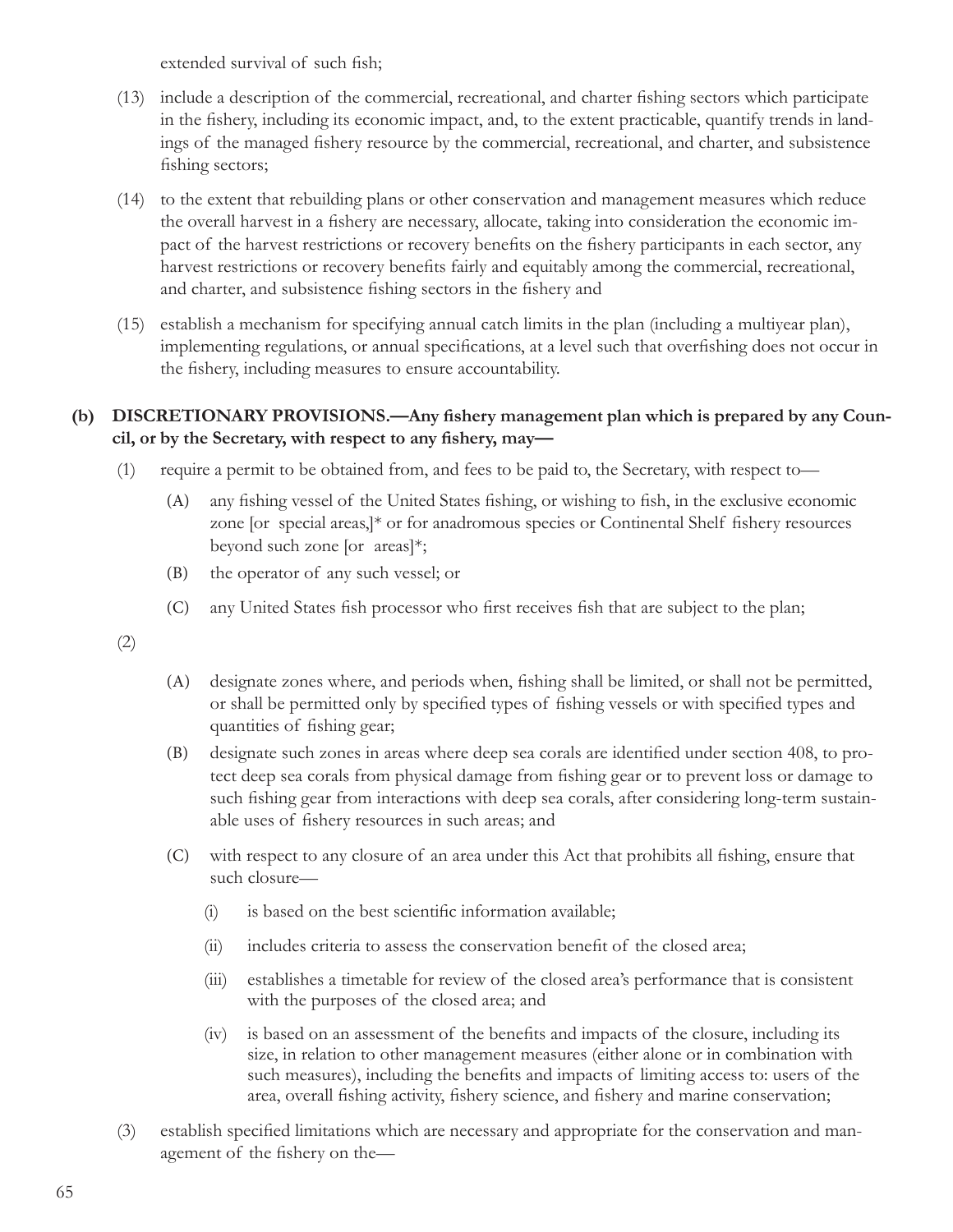- (A) catch of fish (based on area, species, size, number, weight, sex, bycatch, total biomass, or other factors);
- (B) sale of fish caught during commercial, recreational, or charter fishing, consistent with any applicable Federal and State safety and quality requirements; and
- (C) transshipment or transportation of fish or fish products under permits issued pursuant to section 204;
- $(4)$  prohibit, limit, condition, or require the use of specified types and quantities of fishing gear, fishing vessels, or equipment for such vessels, including devices which may be required to facilitate enforcement of the provisions of this Act;
- (5) incorporate (consistent with the national standards, the other provisions of this Act, and any other applicable law) the relevant fishery conservation and management measures of the coastal States nearest to the fishery and take into account the different circumstances affecting fisheries from different States and ports, including distances to fishing grounds and proximity to time and area closures;
- $(6)$  establish a limited access system for the fishery in order to achieve optimum yield if, in developing such system, the Council and the Secretary take into account—
	- $(A)$  present participation in the fishery;
	- (B) historical fishing practices in, and dependence on, the fishery;
	- (C) the economics of the fishery;
	- (D) the capability of fishing vessels used in the fishery to engage in other fisheries;
	- (E) the cultural and social framework relevant to the fishery and any affected fishing communities;
	- (F) the fair and equitable distribution of access privileges in the fishery; and
	- (G) any other relevant considerations;
- (7) require fish processors who first receive fish that are subject to the plan to submit data which are necessary for the conservation and management of the fishery;
- (8) require that one or more observers be carried on board a vessel of the United States engaged in fishing for species that are subject to the plan, for the purpose of collecting data necessary for the conservation and management of the fishery; except that such a vessel shall not be required to carry an observer on board if the facilities of the vessel for the quartering of an observer, or for carrying out observer functions, are so inadequate or unsafe that the health or safety of the observer or the safe operation of the vessel would be jeopardized;
- (9) assess and specify the effect which the conservation and management measures of the plan will have on the stocks of naturally spawning anadromous fish in the region;
- (10) include, consistent with the other provisions of this Act, conservation and management measures that provide harvest incentives for participants within each gear group to employ fishing practices that result in lower levels of bycatch or in lower levels of the mortality of bycatch;
- $(11)$  reserve a portion of the allowable biological catch of the fishery for use in scientific research;
- (12) include management measures in the plan to conserve target and non-target species and habitats, considering the variety of ecological factors affecting fishery populations; and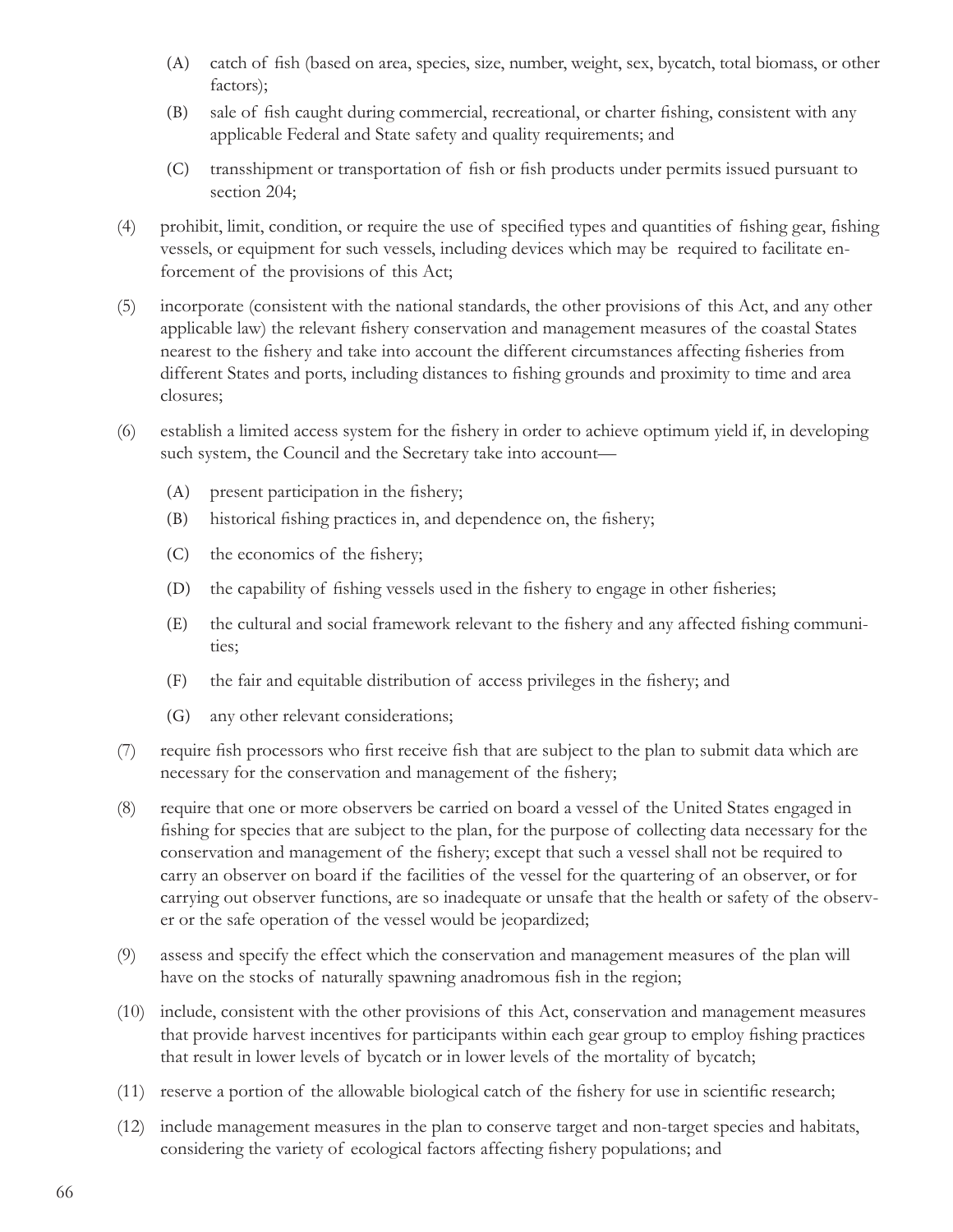(13) (14)[sic] prescribe such other measures, requirements, or conditions and restrictions as are determined to be necessary and appropriate for the conservation and management of the fishery.

#### **(c) PROPOSED REGULATIONS.—Proposed regulations which the Council deems necessary or appropriate for the purposes of—**

- (1) implementing a fishery management plan or plan amendment shall be submitted to the Secretary simultaneously with the plan or amendment under section 304; and
- (2) making modifications to regulations implementing a fishery management plan or plan amendment may be submitted to the Secretary at any time after the plan or amendment is approved under section 304.

#### **(d) FISHERY IMPACT STATEMENT—**

- (1) Any fishery management plan (or fishery management plan amendment) prepared by any Council or by the Secretary pursuant to subsection (a) or (b), or proposed regulations deemed necessary pursuant to subsection (c), shall include a fishery impact statement which shall assess, specify and analyze the likely effects and impact of the proposed action on the quality of the human environment.
- (2) The fishery impact statement shall describe—
	- (A) a purpose of the proposed action;
	- (B) the environmental impact of the proposed action;
	- (C) any adverse environmental effects which cannot be avoided should the proposed action be implemented;
	- (D) a reasonable range of alternatives to the proposed action;
	- (E) the relationship between short-term use of fishery resources and the enhancement of longterm productivity;
	- (F) the cumulative conservation and management effects; and
	- (G) economic, and social impacts of the proposed action on—
		- (i) participants in the fisheries and fishing communities affected by the proposed action;
		- (ii) participants in the fisheries conducted in adjacent areas under the authority of another Council, after consultation with such Council and representatives of those participants; and
		- (iii) the safety of human life at sea, including whether and to what extent such measures may affect the safety of participants in the fishery.
- (3) A substantially complete fishery impact statement, which may be in draft form, shall be available not less than 14 days before the beginning of the meeting at which a Council makes its final decision on the proposal (for plans, plan amendments, or proposed regulations prepared by a Council pursuant to subsection (a) or (c)). Availability of this fishery impact statement will be announced by the methods used by the council to disseminate public information and the public and relevant government agencies will be invited to comment on the fishery impact statement.
- (4) The completed fishery impact statement shall accompany the transmittal of a fishery management plan or plan amendment as specified in section  $304(a)$ , as well as the transmittal of proposed regulations as specified in section 304(b).
- (5) The Councils shall, subject to approval by the Secretary, establish criteria to determine actions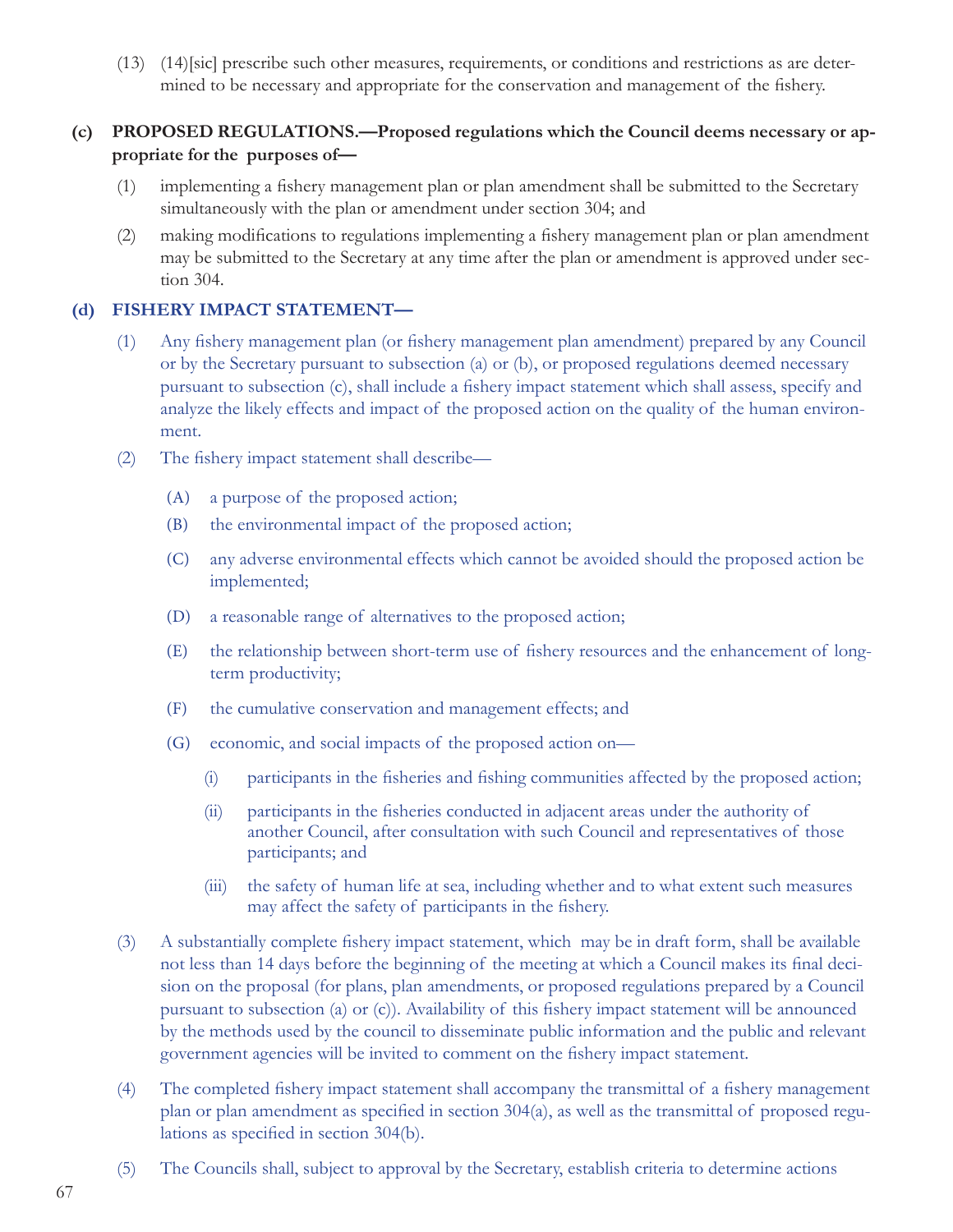or classes of action of minor significance regarding subparagraphs  $(A)$ ,  $(B)$ ,  $(D)$ ,  $(E)$ , and  $(F)$  of paragraph (2), for which preparation of a fishery impact statement is unnecessary and categorically excluded from the requirements of this section, and the documentation required to establish the exclusion.

- (6) The Councils shall, subject to approval by the Secretary, prepare procedures for compliance with this section that provide for timely, clear, and concise analysis that is useful to decision makers and the public, reduce extraneous paperwork and effectively involve the public, including—
	- (A) using Council meetings to determine the scope of issues to be addressed and identifying significant issues related to the proposed action;
	- (B) integration of the fishery impact statement development process with preliminary and final Council decision making in a manner that provides opportunity for comment from the public and relevant government agencies prior to these decision points, and
	- (C) providing scientific, technical, and legal advice at an early stage of the development of the fishery impact statement to ensure timely transmittal and Secretarial review of the proposed fishery management plan, plan amendment, or regulations to the Secretary.
- (7) Actions taken in accordance with this section are deemed to fulfill the requirements of the National Environmental Policy Act of 1969 (42 U.S.C. 4321 et seq.) and all related implementing regulations.<sup>31</sup>

# **SEC. 303A. LIMITED ACCESS PRIVILEGE PROGRAMS**

*16 U.S.C. 1853a*

- **(a) IN GENERAL.—After the date of enactment of the Magnuson-Stevens Fishery Conservation and Management Reauthorization Act of 2006, a Council may submit, and the Secretary may approve,**  for a fishery that is managed under a limited access system, a limited access privilege program to harvest fish if the program meets the requirements of this section.
- **(b) NO CREATION OF RIGHT, TITLE, OR INTEREST.—Limited access privilege, quota share, or other limited access system authorization established, implemented, or managed under this Act—**
	- (1) shall be considered a permit for the purposes of sections 307, 308, and 309;
	- (2) may be revoked, limited, or modified at any time in accordance with this Act, including revocation if the system is found to have jeopardized the sustainability of the stock or the safety of fishermen;
	- (3) shall not confer any right of compensation to the holder of such limited access privilege, quota share, or other such limited access system authorization if it is revoked, limited, or modified;
	- (4) shall not create, or be construed to create, any right, title, or interest in or to any fish before the fish is harvested by the holder; and
	- (5) shall be considered a grant of permission to the holder of the limited access privilege or quota share to engage in activities permitted by such limited access privilege or quota share.

## **(c) REQUIREMENTS FOR LIMITED ACCESS PRIVILEGES.—**

<sup>31</sup> HR 200 pages 11-15.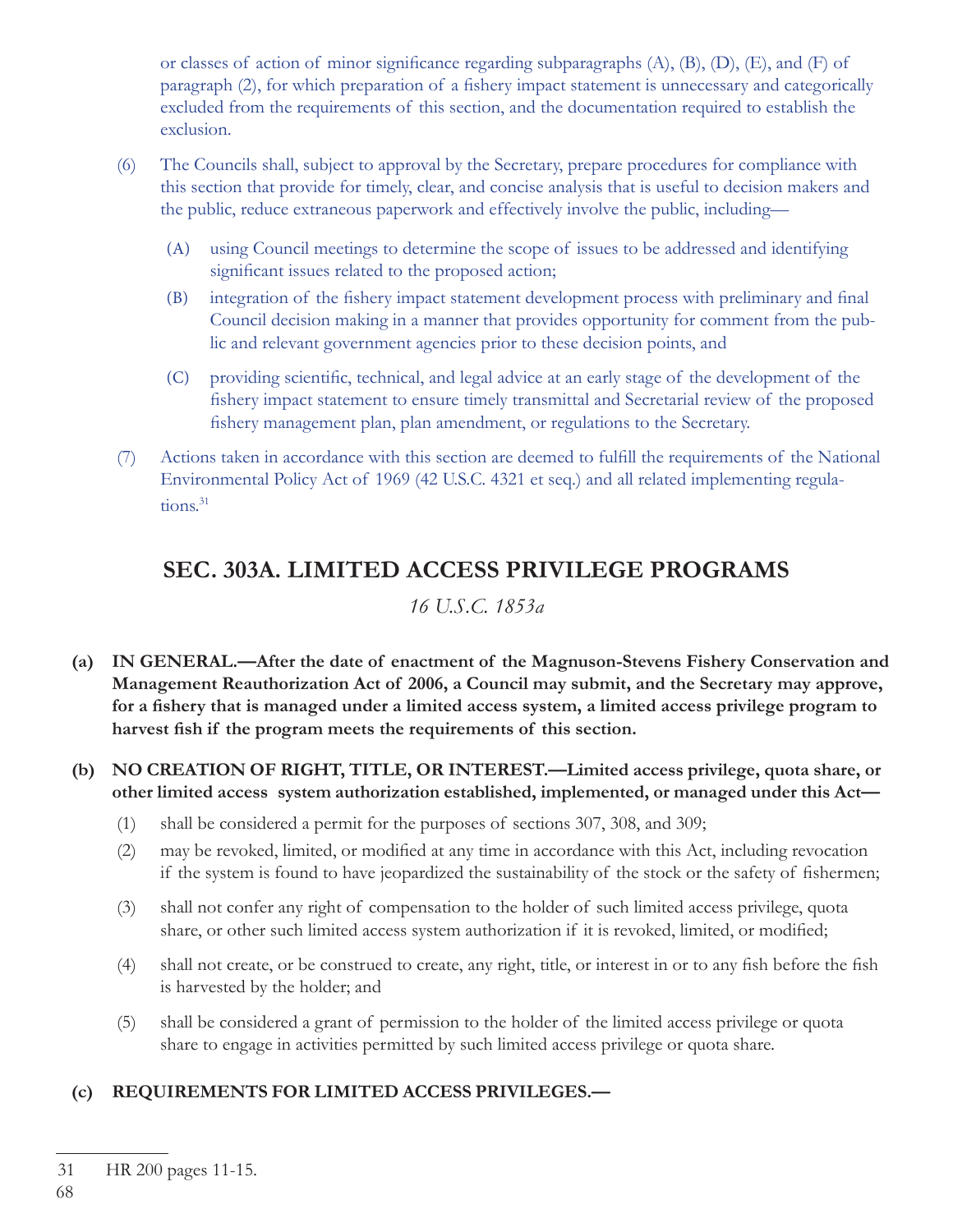- (1) IN GENERAL.—Any limited access privilege program to harvest fish submitted by a Council or approved by the Secretary under this section shall—
	- (A) if established in a fishery that is overfished depleted or subject to a rebuilding plan, assist in its rebuilding;
	- (B) if established in a fishery that is determined by the Secretary or the Council to have overcapacity, contribute to reducing capacity;
	- (C) promote—
		- (i) fishing safety;
		- (ii) fishery conservation and management; and
		- $(iii)$  social and economic benefits;
	- (D) prohibit any person other than a United States citizen, a corporation, partnership, or other entity established under the laws of the United States or any State, or a permanent resident alien, that meets the eligibility and participation requirements established in the program from acquiring a privilege to harvest fish, including any person that acquires a limited access privilege solely for the purpose of perfecting or realizing on a security interest in such privilege;
	- (E) require that all fish harvested under a limited access privilege program be processed on vessels of the United States or on United States soil (including any territory of the United States);
	- (F) specify the goals of the program;
	- (G) include provisions for a formal and detailed review 5 years after the implementation for the regular monitoring and review by the Council and the Secretary of the operations of the program, and thereafter the regular monitoring and review by the Council and the Secretary of the operations and impacts of the program, including determining progress in meeting the goals of the program and this Act, and any necessary modification of the program to meet those goals, with a formal and detailed review 5 years after the implementation of the program and thereafter to coincide with scheduled Council review of the relevant fishery management plan (but no less frequently than once every 7 years) including—
		- (i) determining progress in meeting the goals of the program and this Act;
		- $(ii)$  delineating the positive and negative economic impacts of the program on fishermen and processors who are part of the program and the coastal communities in which they reside; and
		- (iii) any necessary modification of the program to meet those goals, including a formal schedule for action to be taken within 2 years<sup>32</sup>.
	- (H) include an effective system for enforcement, monitoring, and management of the program, including the use of observers or electronic monitoring systems;
	- (I) include an appeals process for administrative review of the Secretary's decisions regarding initial allocation of limited access privileges;
	- (J) provide for the establishment by the Secretary, in consultation with appropriate Federal agencies, for an information collection and review process to provide any additional infor-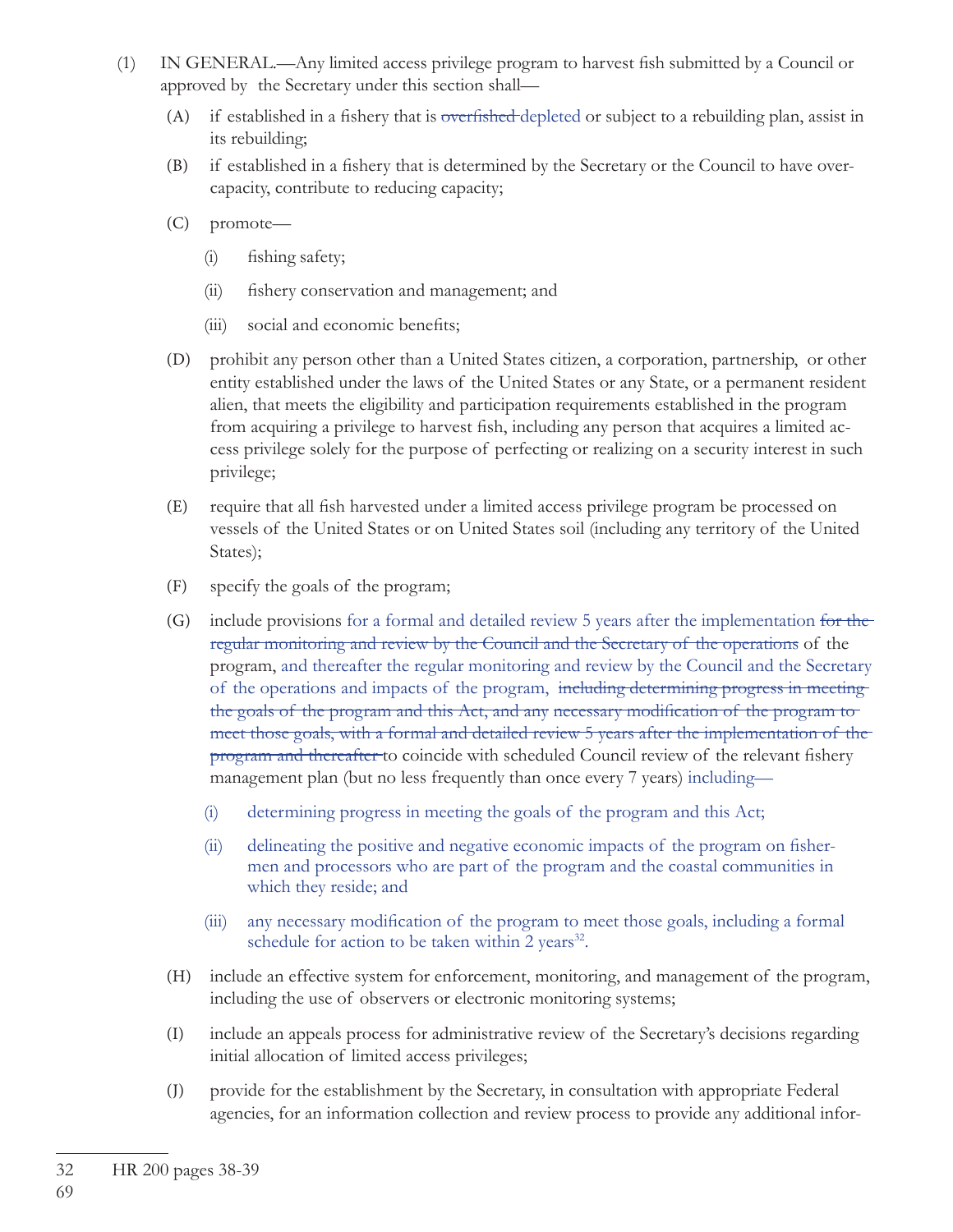mation needed to determine whether any illegal acts of anti-competition, anti-trust, price collusion, or price fixing have occurred among regional fishery associations or persons receiving limited access privileges under the program; and

- (K) provide for the revocation by the Secretary of limited access privileges held by any person found to have violated the antitrust laws of the United States.
- (2) WAIVER.—The Secretary may waive the requirement of paragraph (1)(E) if the Secretary determines that—
	- (A) the fishery has historically processed the fish outside of the United States; and
	- (B) the United States has a seafood safety equivalency agreement with the country where processing will occur.
- (3) FISHING COMMUNITIES.—
	- (A) IN GENERAL.—
		- (i) ELIGIBILITY.—To be eligible to participate in a limited access privilege program to harvest fish, a fishing community shall—
			- (I) be located within the management area of the relevant Council;
			- (II) meet criteria developed by the relevant Council, approved by the Secretary, and published in the Federal Register;
			- (III) consist of residents who conduct commercial or recreational fishing, processing, or fishery-dependent support businesses within the Council's management area; and
			- (IV) develop and submit a community sustainability plan to the Council and the Secretary that demonstrates how the plan will address the social and economic development needs of coastal communities, including those that have not historically had the resources to participate in the fishery, for approval based on criteria developed by the Council that have been approved by the Secretary and published in the Federal Register.
		- (ii) FAILURE TO COMPLY WITH PLAN.—The Secretary shall deny or revoke limited access privileges granted under this section for any person who fails to comply with the requirements of the community sustainability plan. Any limited access privileges denied or revoked under this section may be reallocated to other eligible members of the fishing community.
	- (B) PARTICIPATION CRITERIA.—In developing participation criteria for eligible communities under this paragraph, a Council shall consider—
		- $(i)$  traditional fishing or processing practices in, and dependence on, the fishery;
		- $(ii)$  the cultural and social framework relevant to the fishery;
		- (iii) economic barriers to access to fishery;
		- (iv) the existence and severity of projected economic and social impacts associated with implementation of limited access privilege programs on harvesters, captains, crew, processors, and other businesses substantially dependent upon the fishery in the region or subregion;
		- (v) the expected effectiveness, operational transparency, and equitability of the community sustainability plan; and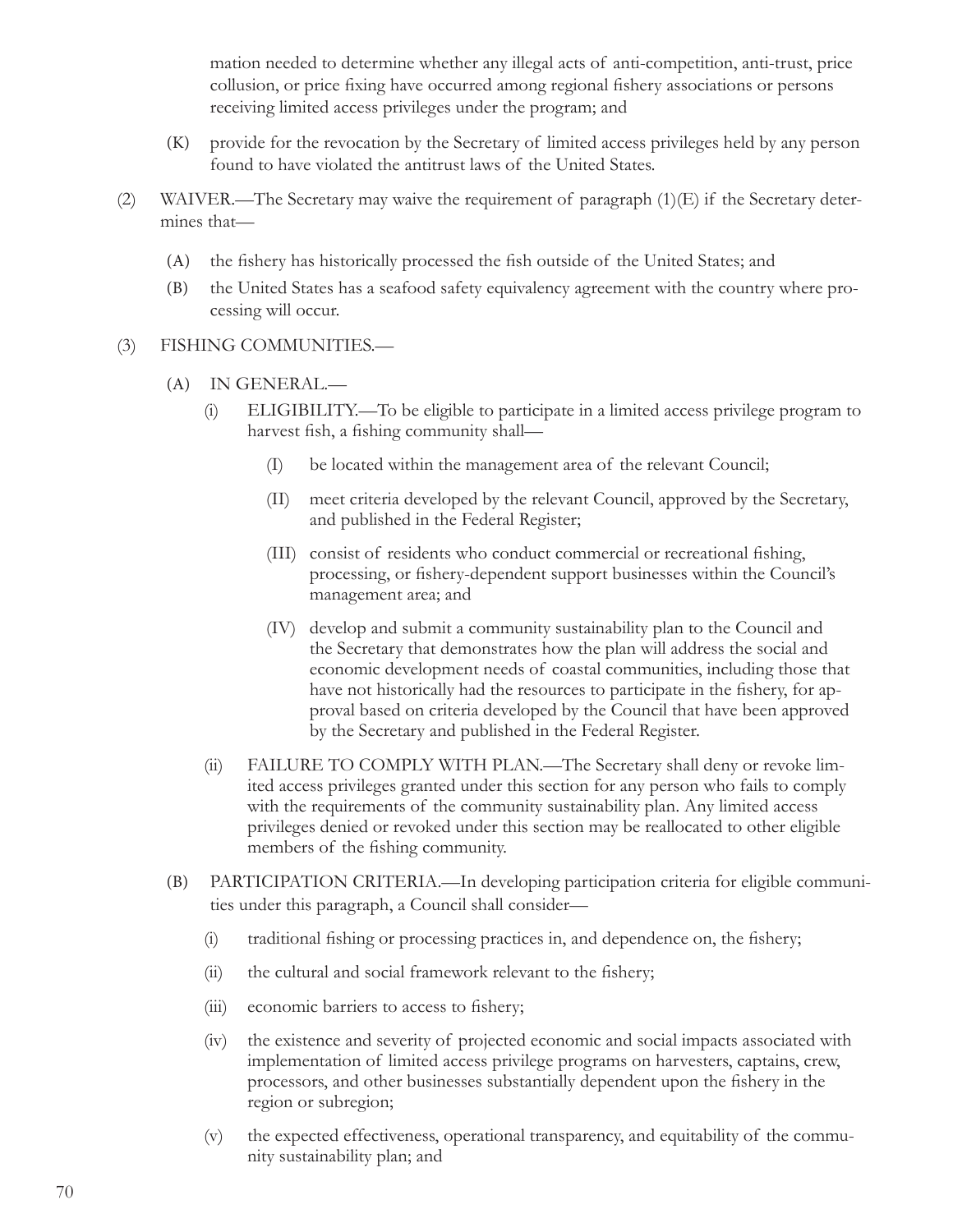(vi) the potential for improving economic conditions in remote coastal communities lacking resources to participate in harvesting or processing activities in the fishery.

#### (4) REGIONAL FISHERY ASSOCIATIONS.—

- (A) IN GENERAL.—To be eligible to participate in a limited access privilege program to harvest fish, a regional fishery association shall-
	- (i) be located within the management area of the relevant Council;
	- (ii) meet criteria developed by the relevant Council, approved by the Secretary, and published in the Federal Register;
	- (iii) be a voluntary association with established by-laws and operating procedures;
	- (iv) consist of participants in the fishery who hold quota share that are designated for use in the specific region or subregion covered by the regional fishery association, including commercial or recreational fishing, processing, fishery-dependent support businesses, or fishing communities;
	- (v) not be eligible to receive an initial allocation of a limited access privilege but may acquire such privileges after the initial allocation, and may hold the annual fishing privileges of any limited access privileges it holds or the annual fishing privileges that is [sic] members contribute; and
	- (vi) develop and submit a regional fishery association plan to the Council and the Secretary for approval based on criteria developed by the Council that have been approved by the Secretary and published in the Federal Register.
- (B) FAILURE TO COMPLY WITH PLAN.—The Secretary shall deny or revoke limited access privileges granted under this section to any person participating in a regional fishery association who fails to comply with the requirements of the regional fishery association plan.
- (C) PARTICIPATION CRITERIA.—In developing participation criteria for eligible regional fishery associations under this paragraph, a Council shall consider—
	- $(i)$  traditional fishing or processing practices in, and dependence on, the fishery;
	- (ii) the cultural and social framework relevant to the fishery;
	- (iii) economic barriers to access to fishery;
	- (iv) the existence and severity of projected economic and social impacts associated with implementation of limited access privilege programs on harvesters, captains, crew, processors, and other businesses substantially dependent upon the fishery in the region or subregion;
	- $(v)$  the administrative and fiduciary soundness of the association; and
	- (vi) the expected effectiveness, operational transparency, and equitability of the fishery association plan.
- (5) ALLOCATION.—In developing a limited access privilege program to harvest fish a Council or the Secretary shall—
	- (A) establish procedures to ensure fair and equitable initial allocations, including consideration of—
		- (i) current and historical harvests;
		- (ii) employment in the harvesting and processing sectors;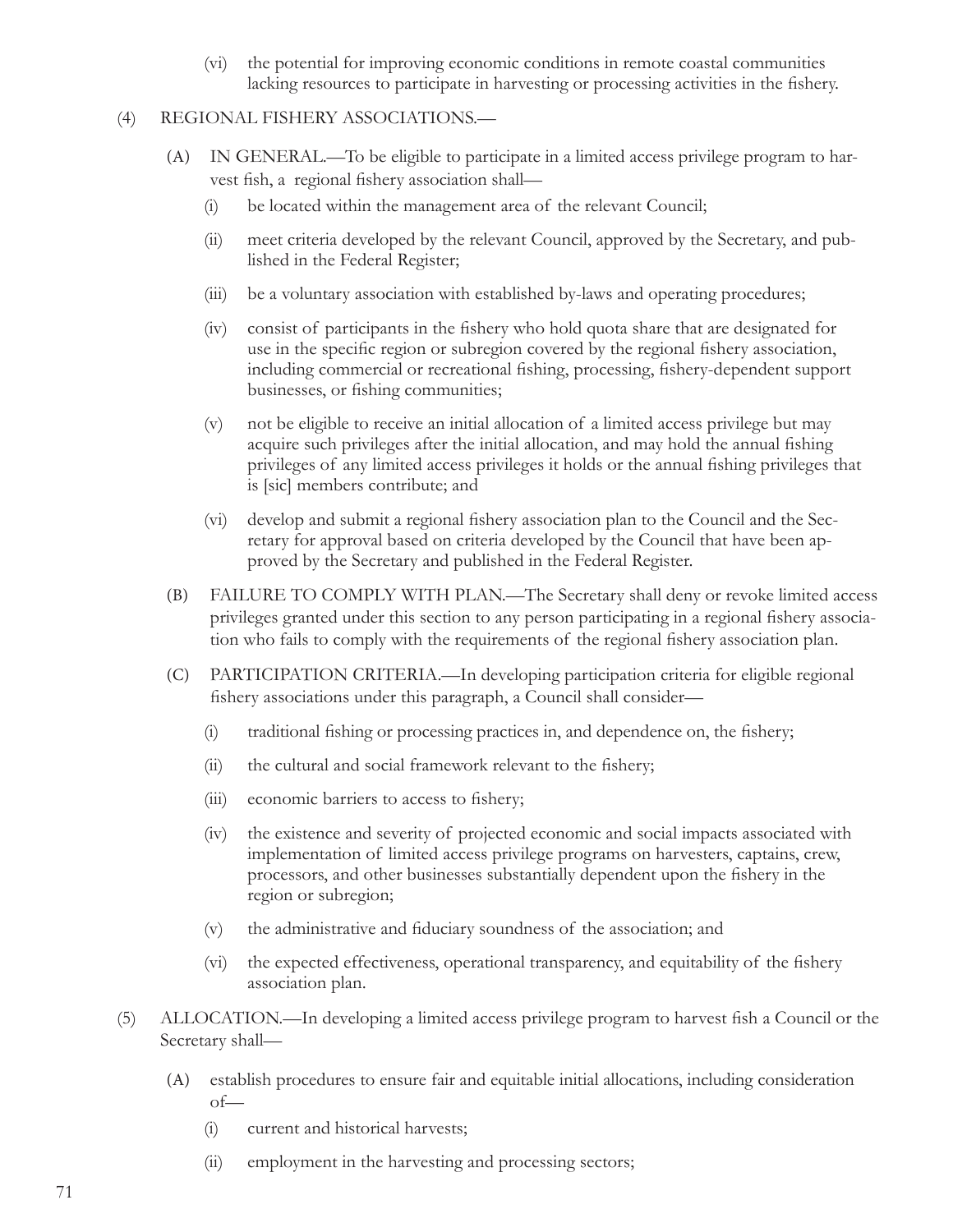- $(iii)$  investments in, and dependence upon, the fishery; and
- (iv) the current and historical participation of fishing communities;
- (B) consider the basic cultural and social framework of the fishery, especially through—
	- (i) the development of policies to promote the sustained participation of small owneroperated fishing vessels and fishing communities that depend on the fisheries, including regional or port-specific landing or delivery requirements; and
	- (ii) procedures to address concerns over excessive geographic or other consolidation in the harvesting or processing sectors of the fishery;
- (C) include measures to assist, when necessary and appropriate, entry-level and small vessel owner-operators, captains, crew, and fishing communities through set-asides of harvesting allocations, including providing privileges, which may include set-asides or allocations of harvesting privileges, or economic assistance in the purchase of limited access privileges;
- (D) ensure that limited access privilege holders do not acquire an excessive share of the total limited access privileges in the program by—
	- (i) establishing a maximum share, expressed as a percentage of the total limited access privileges, that a limited access privilege holder is permitted to hold, acquire, or use; and
	- (ii) establishing any other limitations or measures necessary to prevent an inequitable concentration of limited access privileges; and
- (E) authorize limited access privileges to harvest fish to be held, acquired, used by, or issued under the system to persons who substantially participate in the fishery, including in a specific sector of such fishery, as specified by the Council.

#### (6) PROGRAM INITIATION.—

- (A) LIMITATION.—Except as provided in subparagraph (D), a Council may initiate a fishery management plan or amendment to establish a limited access privilege program to harvest fish on its own initiative or if the Secretary has certified an appropriate petition.
- (B) PETITION.—A group of fishermen constituting more than 50 percent of the permit holders, or holding more than 50 percent of the allocation, in the fishery for which a limited access privilege program to harvest fish is sought, may submit a petition to the Secretary requesting that the relevant Council or Councils with authority over the fishery be authorized to initiate the development of the program. Any such petition shall clearly state the fishery to which the limited access privilege program would apply. For multispecies permits in the Gulf of Mexico, only those participants who have substantially fished the species proposed to be included in the limited access program shall be eligible to sign a petition for such a program and shall serve as the basis for determining the percentage described in the first sentence of this subparagraph.
- (C) CERTIFICATION BY SECRETARY.—Upon the receipt of any such petition, the Secretary shall review all of the signatures on the petition and, if the Secretary determines that the signatures on the petition represent more than 50 percent of the permit holders, or holders of more than 50 percent of the allocation in the fishery, as described by subparagraph (B), the Secretary shall certify the petition to the appropriate Council or Councils.
- (D) NEW ENGLAND AND GULF REFERENDUM.—(HR 200 deletes this entire section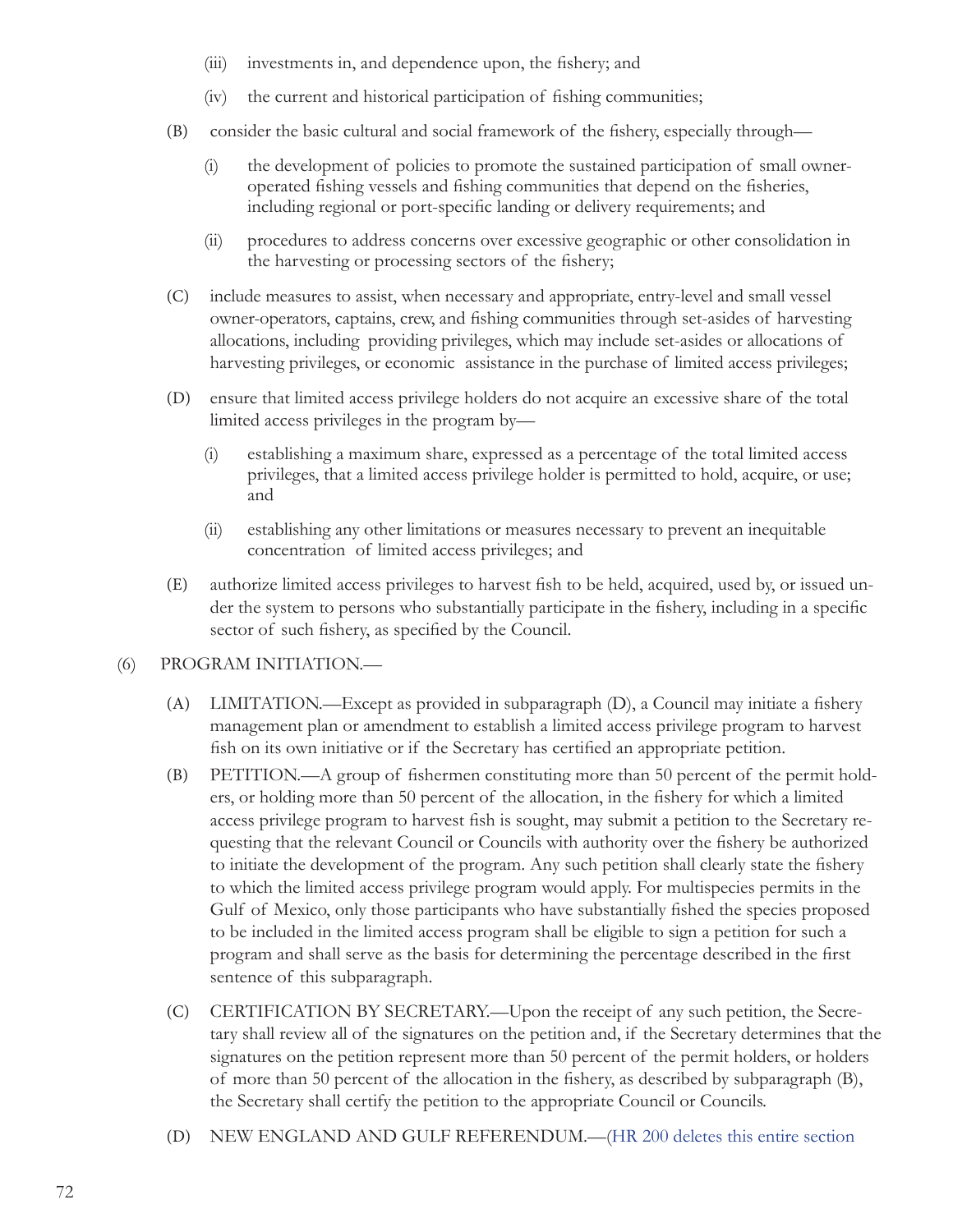#### and replaces it with colored text below)<sup>33</sup>

- (i) Except as provided in clause (iii) for the Gulf of Mexico commercial red snapper fishery, the New England and Gulf Councils may not submit, and the Secretary may not approve or implement, a fishery management plan or amendment that creates an individual fishing quota program, including a Secretarial plan, unless such a system, as ultimately developed, has been approved by more than 2⁄3 of those voting in a referendum among eligible permit holders, or other persons described in clause (v), with respect to the New England Council, and by a majority of those voting in the referendum among eligible permit holders with respect to the Gulf Council. For multispecies permits in the Gulf of Mexico, only those participants who have substantially fished the species proposed to be included in the individual fishing quota program shall be eligible to vote in such a referendum. If an individual fishing quota program fails to be approved by the requisite number of those voting, it may be revised and submitted for approval in a subsequent referendum.
- (ii) The Secretary shall conduct a referendum under this subparagraph, including notifying all persons eligible to participate in the referendum and making available to them information concerning the schedule, procedures, and eligibility requirements for the referendum process and the proposed individual fishing quota program. Within 1 year after the date of enactment of the Magnuson-Stevens Fishery Conservation and Management Reauthorization Act of 2006, the Secretary shall publish guidelines and procedures to determine procedures and voting eligibility requirements for referenda and to conduct such referenda in a fair and equitable manner.
- (iii) The provisions of section 407(c) of this Act shall apply in lieu of this subparagraph for an individual fishing quota program for the Gulf of Mexico commercial red snapper fishery.
- (iv) Chapter 35 of title 44, United States Code, (commonly known as the Paperwork Reduction Act) does not apply to the referenda conducted under this subparagraph.
- (v) The Secretary shall promulgate criteria for determining whether additional fishery participants are eligible to vote in the New England referendum described in clause  $(i)$  in order to ensure that crew members who derive a significant percentage of their total income from the fishery under the proposed program are eligible to vote in the referendum.
- (vi) In this subparagraph, the term 'individual fishing quota' does not include a sector allocation.

#### HR 200 REPLACEMENT:

#### (1) CATCH SHARE REFERENDUM PILOT PROGRAM—

(i) The New England, Mid-Atlantic, South Atlantic, and Gulf of Mexico Councils may not submit a fishery management plan or amendment that creates a catch share program for a fishery, and the Secretary may not approve or implement such a plan or amendment submitted by such a Council or a secretarial plan or amendment under section  $304(c)$  that creates such a program, unless the final program has been approved, in a referendum in accordance with this subparagraph, by a majority of the permit holders eligible to participate in the fishery. For multispecies permits in the Gulf of Mexico, any permit holder with landings from the fishery being considered for the catch share program within the 5-year period preceding the date of the referendum and still active in fishing in the fishery shall be eligible to participate in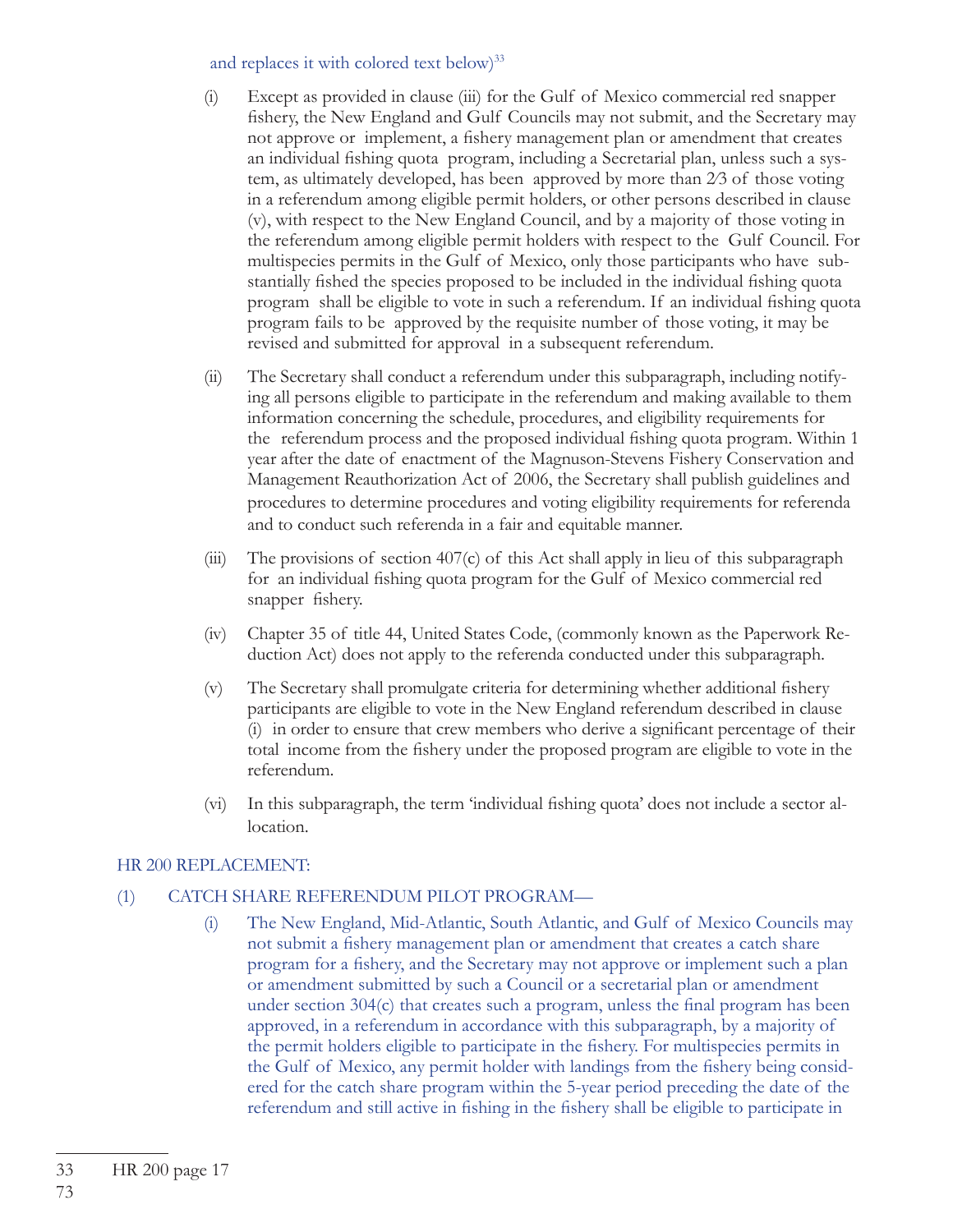such a referendum. If a catch share program is not approved by the requisite number of permit holders, it may be revised and submitted for approval in a subsequent referendum.

- (ii) The Secretary may, at the request of the New England Fishery Management Council, allow participation in such a referendum for a fishery under the Council's authority, by fishing vessel crewmembers who derive a significant portion of their livelihood from such fishing.
- (iii) The Secretary shall conduct a referendum under this subparagraph, including notifying all permit holders eligible to participate in the referendum and making available to them—
	- (I) a copy of the proposed program;
	- (II) an estimate of the costs of the program, including costs to participants;
	- (III) an estimate of the amount of fish or percentage of quota each permit holder would be allocated; and
	- (IV) information concerning the schedule, procedures, and eligibility requirements for the referendum process.
- (iv) For the purposes of this subparagraph, the term 'permit holder eligible to participate' only includes the holder of a permit for a fishery under which fishing has occurred in 3 of the 5 years preceding a referendum for the fishery, unless sickness, injury, or other unavoidable hardship prevented the permit holder from engaging in such fishing.
- (v) The Secretary may not implement any catch share program for any fishery managed exclusively by the Secretary unless first petitioned by a majority of those eligible to participate in the fishery.
- (2) LIMITATION ON APPLICATION.—The amendment made by paragraph (1) shall not apply to a catch share program that is submitted to, or proposed by, the Secretary of Commerce before the date of enactment of this Act.
- (3) REGULATIONS.—Before conducting a referendum under the amendment made by paragraph (1), the Secretary of Commerce shall issue regulations implementing such amendment after providing an opportunity for submission by the public of comments on the regulations.

#### END OF HR 200 REPLACEMENT

- (7) TRANSFERABILITY.—In establishing a limited access privilege program, a Council shall—
	- (A) establish a policy and criteria for the transferability of limited access privileges (through sale or lease), that is consistent with the policies adopted by the Council for the fishery under paragraph (5); and
	- (B) establish, in coordination with the Secretary, a process for monitoring of transfers (including sales and leases) of limited access privileges.
- (8) PREPARATION AND IMPLEMENTATION OF SECRETARIAL PLANS.—This subsection also applies to a plan prepared and implemented by the Secretary under section 304(c) or 304(g).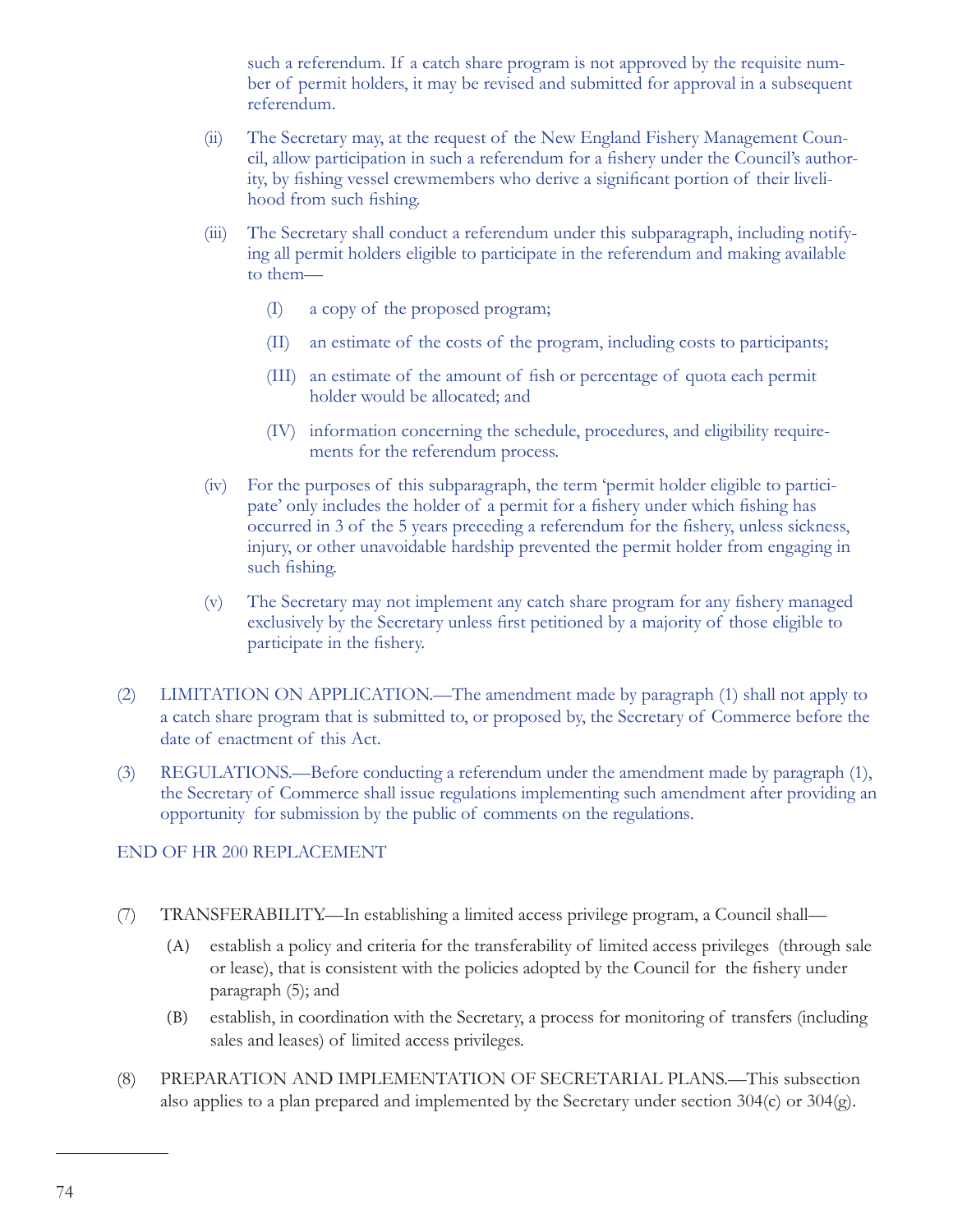- (9) ANTITRUST SAVINGS CLAUSE.—Nothing in this Act shall be construed to modify, impair, or supersede the operation of any of the antitrust laws. For purposes of the preceding sentence, the term 'antitrust laws' has the meaning given such term in subsection (a) of the first section of the Clayton Act, except that such term includes section 5 of the Federal Trade Commission Act to the extent that such section 5 applies to unfair methods of competition.
- **(d) AUCTION AND OTHER PROGRAMS.—In establishing a limited access privilege program, a Council shall consider, and may provide, if appropriate, an auction system or other program to collect royalties for the initial, or any subsequent, distribution of allocations in a limited access privilege program if—**
	- (1) the system or program is administered in such a way that the resulting distribution of limited access privilege shares meets the program requirements of this section; and
	- (2) revenues generated through such a royalty program are deposited in the Limited Access System Administration Fund established by section 305(h)(5)(B) and available subject to annual appropriations.
- **(e) COST RECOVERY.—In establishing a limited access privilege program, a Council shall—**
	- (1) develop a methodology and the means to identify and assess the management, data collection and analysis, and enforcement programs that are directly related to and in support of the program; and
	- (2) provide, under section 304(d)(2), for a program of fees paid by limited access privilege holders that will cover the costs of management, data collection and analysis, and enforcement activities.

#### **(f) CHARACTERISTICS.—A limited access privilege established after the date of enactment of the Magnuson-Stevens Fishery Conservation and Management Reauthorization Act of 2006 is a permit issued for a period of not more than 10 years that—**

- (1) will be renewed before the end of that period, unless it has been revoked, limited, or modified as provided in this subsection;
- (2) will be revoked, limited, or modified if the holder is found by the Secretary, after notice and an opportunity for a hearing under section 554 of title 5, United States Code, to have failed to comply with any term of the plan identified in the plan as cause for revocation, limitation, or modification of a permit, which may include
- (3) conservation requirements established under the plan;
- (4) may be revoked, limited, or modified if the holder is found by the Secretary, after notice and an opportunity for a hearing under section 554 of title 5, United States Code, to have committed an act prohibited by section 307 of this Act; and may be acquired, or reacquired, by participants in the program under a mechanism established by the Council if it has been revoked, limited, or modified under paragraph (2) or (3).

#### **(g) LIMITED ACCESS PRIVILEGE ASSISTED PURCHASE PROGRAM.—**

- (1) IN GENERAL.—A Council may submit, and the Secretary may approve and implement, a program which reserves up to 25 percent of any fees collected from a fishery under section  $304(d)(2)$ to be used, pursuant to section 53706(a)(7) of title 46, United States Code, to issue obligations that aid in financing-
	- (A) the purchase of limited access privileges in that fishery by fishermen who fish from small vessels; and
	- (B) the first-time purchase of limited access privileges in that fishery by entry level fishermen.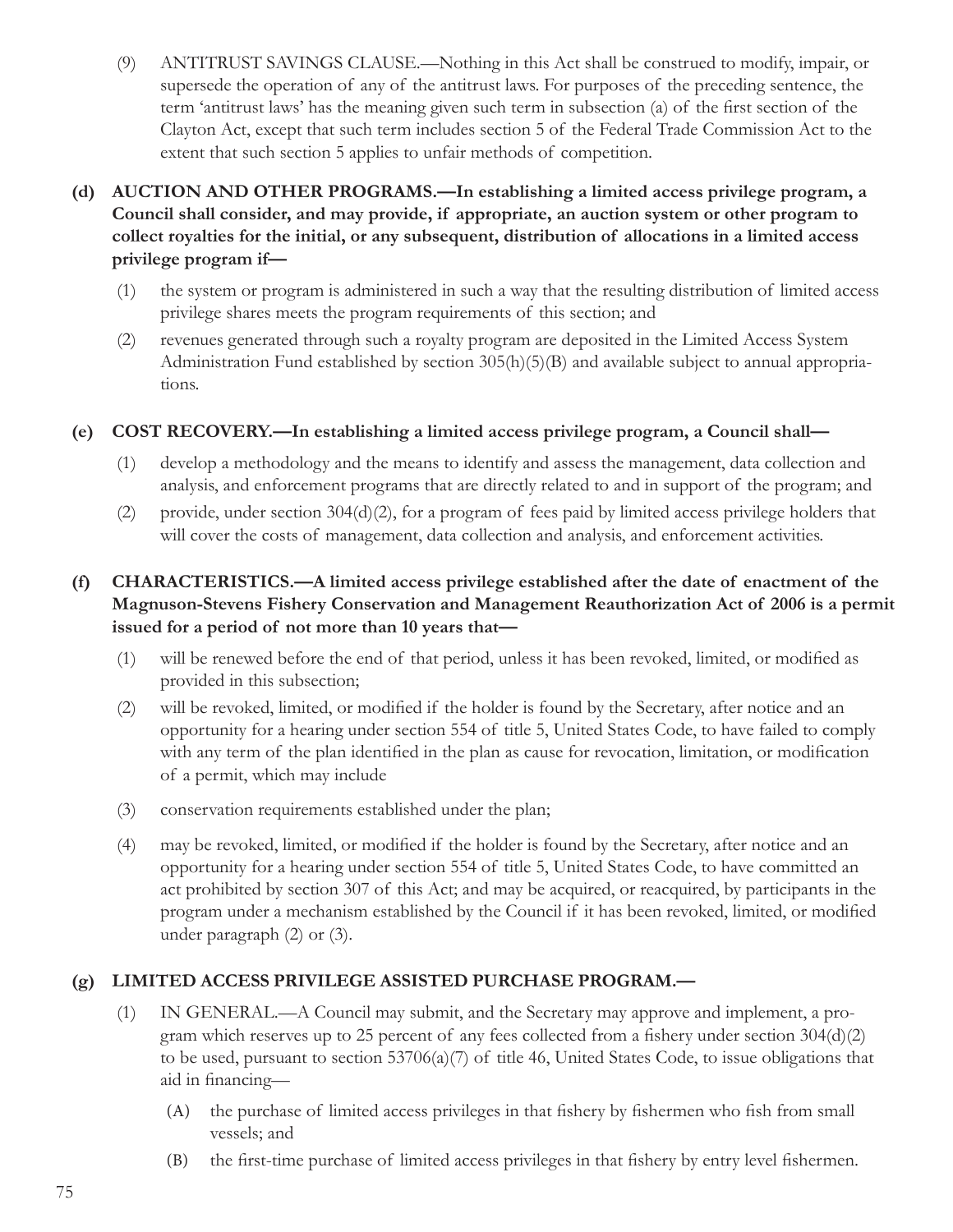- (2) ELIGIBILITY CRITERIA.—A Council making a submission under paragraph (1) shall recommend criteria, consistent with the provisions of this Act, that a fisherman must meet to qualify for guarantees under subparagraphs (A) and (B) of paragraph (1) and the portion of funds to be allocated for guarantees under each subparagraph.
- **(h) EFFECT ON CERTAIN EXISTING SHARES AND PROGRAMS.—Nothing in this Act, or the amendments made by the Magnuson-Stevens Fishery Conservation and Management Reauthorization Act of 2006, shall be construed to require a reallocation or a reevaluation of individual quota shares, processor quota shares, cooperative programs, or other quota programs, including sector allocation in effect before the date of enactment of the Magnuson-Stevens Fishery Conservation and Management Reauthorization Act of 2006.**

#### **(i) TRANSITION RULES.—**

- (1) IN GENERAL.—The requirements of this section shall not apply to any quota program, including any individual quota program, cooperative program, or sector allocation for which a Council has taken final action or which has been submitted by a Council to the Secretary, or approved by the Secretary, within 6 months after the date of enactment of the Magnuson-Stevens Fishery Conservation and Management Reauthorization Act of 2006, except that—
	- (A) the requirements of section 303(d) of this Act in effect on the day before the date of enactment of that Act shall apply to any such program;
	- (B) the program shall be subject to review under subsection  $(c)(1)(G)$  of this section not later than 5 years after the program implementation; and
	- (C) nothing in this subsection precludes a Council from incorporating criteria contained in this section into any such plans.
- (2) PACIFIC GROUNDFISH PROPOSALS.—The requirements of this section, other than subparagraphs  $(A)$  and  $(B)$  of subsection  $(c)(1)$  and subparagraphs  $(A)$ ,  $(B)$ , and  $(C)$  of paragraph  $(1)$  of this subsection, shall not apply to any proposal authorized under section 302(f) of the Magnuson-Stevens Fishery Conservation and Management Reauthorization Act of 2006 that is submitted within the timeframe prescribed by that section.

16 U.S.C. 1853a note, 1854

MSA §§ 303A note, 304

P.L. 109-479, sec. 106(e), MSA § 303A note; 16 U.S.C. 1853a note

- APPLICATION WITH AMERICAN FISHERIES ACT.—Nothing in section 303A of the Magnuson-Stevens Fishery Conservation and Management Act (16 U.S.C. 1801 et seq.), as added by subsection (a) [P.L. 109-479], shall be construed to modify or supersede any provision of the American Fisheries Act (46 U.S.C. 12102 note; 16 U.S.C. 1851 note; et alia).
- P.L. 104-297, sec. 108(i), MSA § 303 note
- EXISTING QUOTA PLANS.—Nothing in this Act [P.L.104-297] or the amendments made by this Act shall be construed to require a reallocation of individual fishing quotas under any individual fishing quota program approved by the Secretary before January 4, 1995.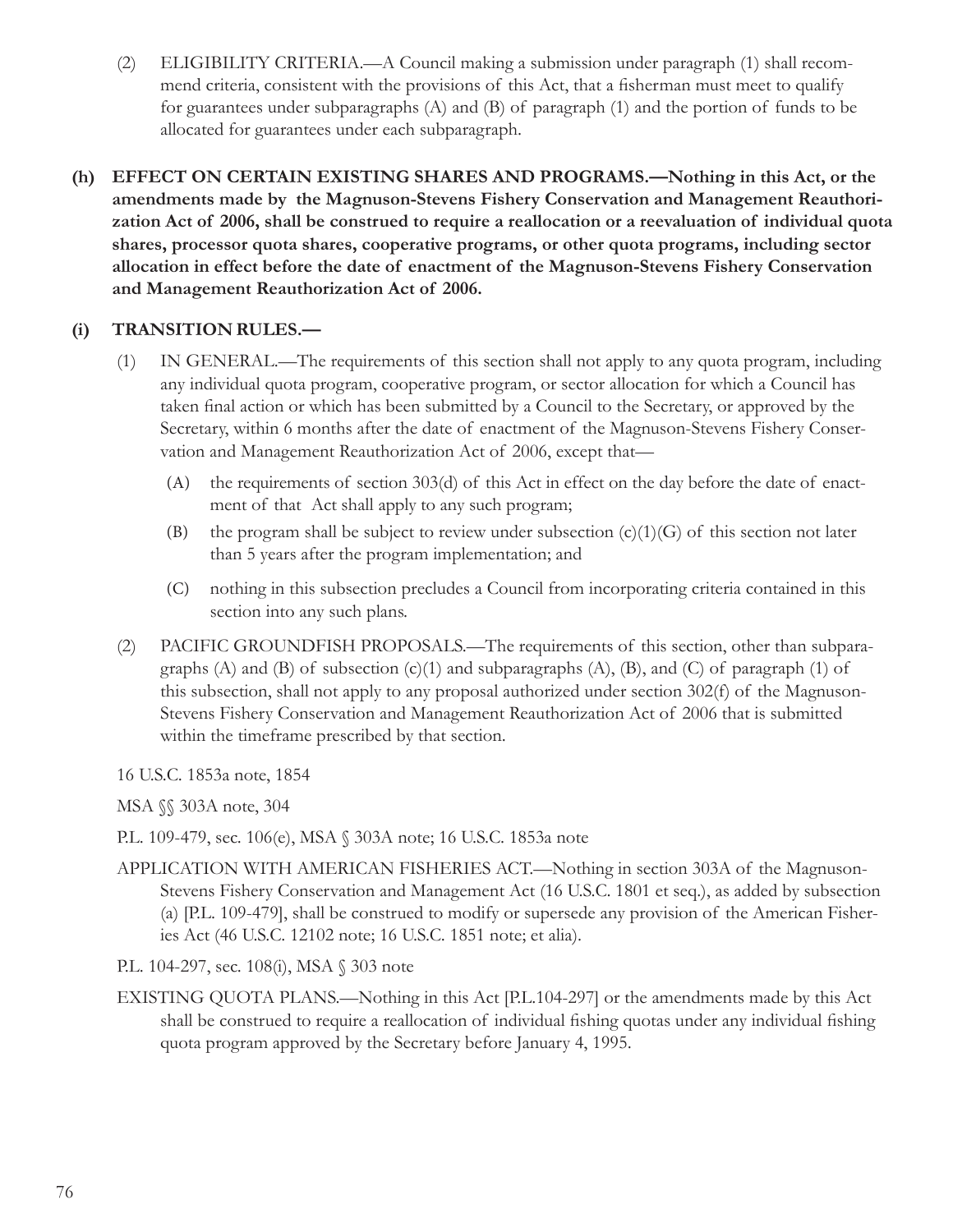# **SEC. 304. ACTION BY THE SECRETARY**

*16 U.S.C. 1854*

#### **(a) REVIEW OF PLANS.—**

- $(1)$  Upon transmittal by the Council to the Secretary of a fishery management plan or plan amendment, the Secretary shall—
	- (A) immediately commence a review of the plan or amendment to determine whether it is consistent with the national standards, the other provisions of this Act, and any other applicable law; and
	- (B) immediately publish in the Federal Register a notice stating that the plan or amendment is available and that written information, views, or comments of interested persons on the plan or amendment may be submitted to the Secretary during the 60-day period beginning on the date the notice is published.
- (2) In undertaking the review required under paragraph (1), the Secretary shall—
	- (A) take into account the information, views, and comments received from interested persons;
	- (B) consult with the Secretary of State with respect to foreign fishing; and
	- (C) consult with the Secretary of the department in which the Coast Guard is operating with respect to enforcement at sea and to fishery access adjustments referred to in section 303(a) (6); and
	- (D) evaluate the adequacy of the accompanying fishery impact statement as basis for fully considering the environmental impacts of implementing the fishery management plan or plan amendment.<sup>35</sup>
- (3) The Secretary shall approve, disapprove, or partially approve a plan or amendment within 30 days of the end of the comment period under paragraph (1) by written notice to the Council. A notice of disapproval or partial approval shall specify—
	- (A) the applicable law with which the plan or amendment is inconsistent;
	- (B) the nature of such inconsistencies; and
	- (C) recommendations concerning the actions that could be taken by the Council to conform such plan or amendment to the requirements of applicable law.

 If the Secretary does not notify a Council within 30 days of the end of the comment period of the approval, disapproval, or partial approval of a plan or amendment, then such plan or amendment shall take effect as if approved.

- (4) If the Secretary disapproves or partially approves a plan or amendment, the Council may submit a revised plan or amendment to the Secretary for review under this subsection.
- (5) For purposes of this subsection and subsection (b), the term "immediately" means on or before the 5th day after the day on which a Council transmits to the Secretary a fishery management plan, plan amendment, or proposed regulation that the Council characterizes as final.

### **(b) REVIEW OF REGULATIONS.—**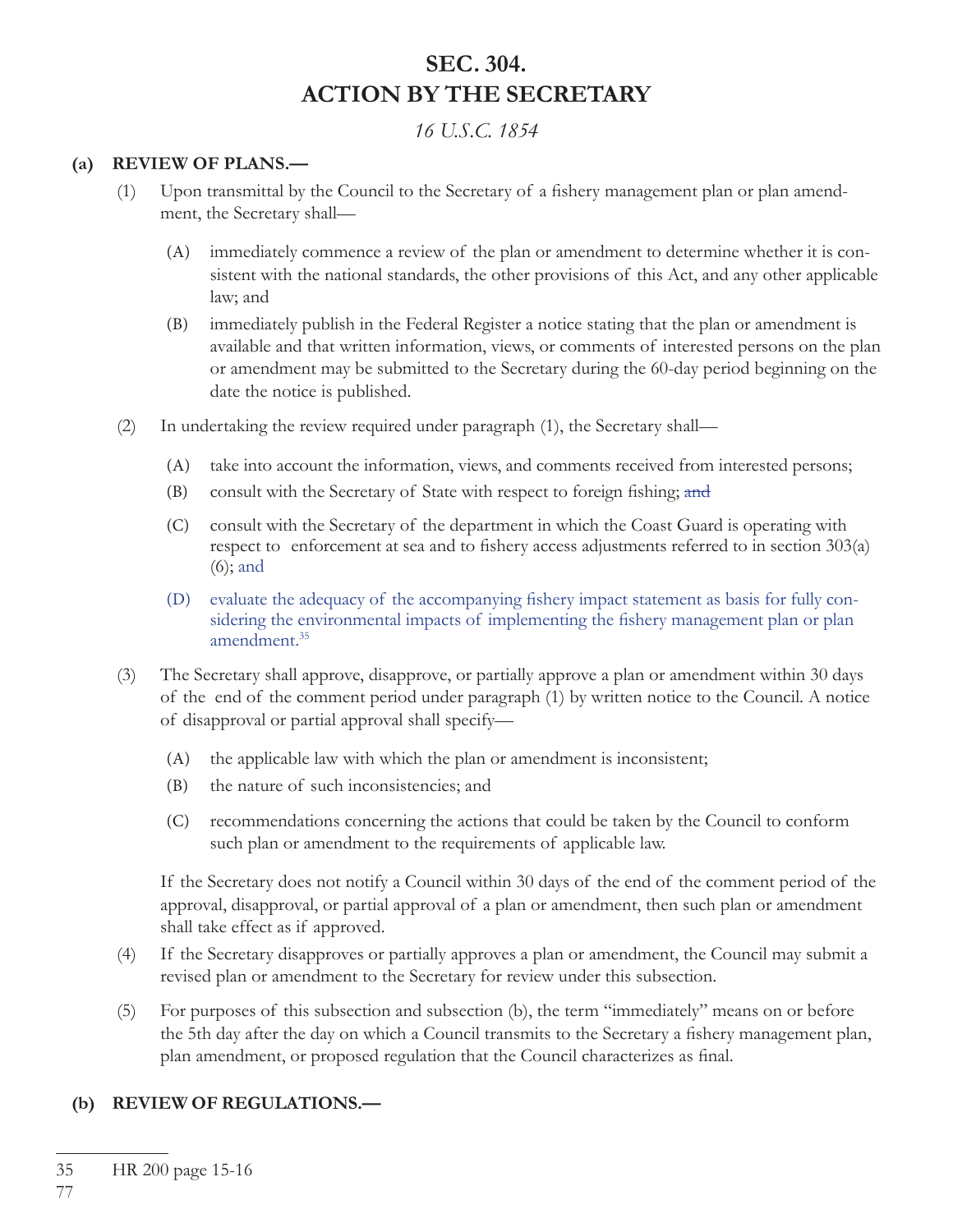(1) Upon transmittal by the Council to the Secretary of proposed regulations prepared under section 303(c), the Secretary shall immediately initiate an evaluation of the proposed regulations to determine whether they are consistent with the fishery management plan, plan amendment, this Act and other applicable law. Within 15 days of initiating such evaluation the Secretary shall make a determination and—

 Upon transmittal by the Council to the Secretary of proposed regulations prepared under section 303(c), the Secretary shall immediately initiate an evaluation of the proposed regulations to determine whether they are consistent with the fishery management plan, plan amendment, this Act and other applicable law. The Secretary shall also immediately initiate an evaluation of the accompanying fishery impact statement as a basis for fully considering the environmental impacts of implementing the proposed regulations. Within 15 days of initiating such evaluation the Secretary shall make a determination and—36

- (A) if that determination is affirmative, the Secretary shall publish such regulations in the Federal Register, with such technical changes as may be necessary for clarity and an explanation of those changes, for a public comment period of 15 to 60 days; or
- (B) if that determination is negative, the Secretary shall notify the Council in writing of the inconsistencies and provide recommendations on revisions that would make the proposed regulations consistent with the fishery management plan, plan amendment, this Act, and other applicable law.
- (2) Upon receiving a notification under paragraph  $(1)(B)$ , the Council may revise the proposed regulations and submit them to the Secretary for reevaluation under paragraph (1).
- (3) The Secretary shall promulgate final regulations within 30 days after the end of the comment period under paragraph  $(1)(A)$ . The Secretary shall consult with the Council before making any revisions to the proposed regulations, and must publish in the Federal Register an explanation of any differences between the proposed and final regulations.

## **(c) PREPARATION AND REVIEW OF SECRETARIAL PLANS.—**

- (1) The Secretary may prepare a fishery management plan, with respect to any fishery,, or any amendment to any such plan, in accordance with the national standards, the other provisions of this Act, and any other applicable law, if—
	- (A) the appropriate Council fails to develop and submit to the Secretary, after a reasonable period of time, a fishery management plan for such fishery, or any necessary amendment to such a plan, if such fishery requires conservation and management;
	- (B) the Secretary disapproves or partially disapproves any such plan or amendment, or disapproves a revised plan or amendment, and the Council involved fails to submit a revised or further revised plan or amendment; or
	- (C) the Secretary is given authority to prepare such plan or amendment under this section.

 In preparing any such plan or amendment, the Secretary shall consult with the Secretary of State with respect to foreign fishing and with the Secretary of the department in which the Coast Guard is operating with respect to enforcement at sea. The Secretary shall also prepare such proposed regulations as he deems necessary or appropriate to carry out each plan or amendment prepared by him under this paragraph.

(2) In preparing any plan or amendment under this subsection, the Secretary shall—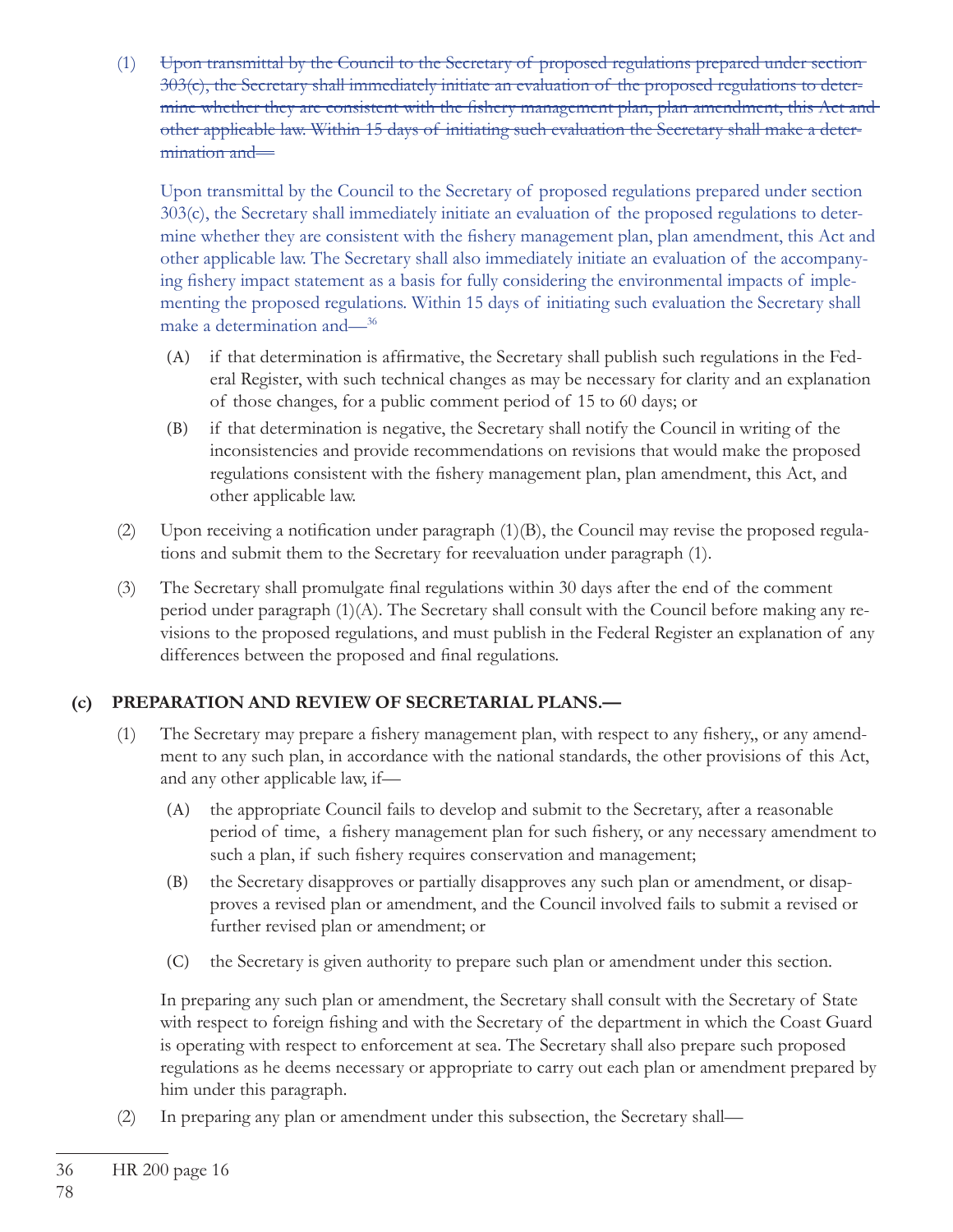- (A) conduct public hearings, at appropriate times and locations in the geographical areas concerned, so as to allow interested persons an opportunity to be heard in the preparation and amendment of the plan and any regulations implementing the plan; and
- (B) consult with the Secretary of State with respect to foreign fishing and with the Secretary of the department in which the Coast Guard is operating with respect to enforcement at sea.
- (3) Notwithstanding paragraph (1) for a fishery under the authority of a Council, the Secretary may not include in any fishery management plan, or any amendment to any such plan, prepared by him, a provision establishing a limited access system, including any limited access privilege program unless such system is first approved by a majority of the voting members, present and voting, of each appropriate Council.
- (4) Whenever the Secretary prepares a fishery management plan, or plan amendment under this section, the Secretary shall immediately—
	- (A) for a plan or amendment for a fishery under the authority of a Council, submit such plan or amendment to the appropriate Council for consideration and comment; and
	- (B) publish in the Federal Register a notice stating that the plan or amendment is available and that written information, views, or comments of interested persons on the plan or amendment may be submitted to the Secretary during the 60-day period beginning on the date the notice is published.
- (5) Whenever a plan or amendment is submitted under paragraph  $(4)(A)$ , the appropriate Council must submit its comments and recommendations, if any, regarding the plan or amendment to the Secretary before the close of the 60-day period referred to in paragraph (4)(B). After the close of such 60-day period, the Secretary, after taking into account any such comments and recommendations, as well as any views, information, or comments submitted under paragraph (4)(B), may adopt such plan or amendment.
- (6) The Secretary may propose regulations in the Federal Register to implement any plan or amendment prepared by the Secretary. In the case of a plan or amendment to which paragraph  $(4)(A)$ applies, such regulations shall be submitted to the Council with such plan or amendment. The comment period on proposed regulations shall be 60 days, except that the Secretary may shorten the comment period on minor revisions to existing regulations.
- (7) The Secretary shall promulgate final regulations within 30 days after the end of the comment period under paragraph (6). The Secretary must publish in the Federal Register an explanation of any substantive differences between the proposed and final rules. All final regulations must be consistent with the fishery management plan, with the fishery ecosystem plan, with the national standards and other provisions of this Act, and with any other applicable law.

### **(d) ESTABLISHMENT OF FEES.—**

(1) The Secretary shall by regulation establish the level of any fees which are authorized to be charged pursuant to section 303(b)(1). The Secretary may enter into a cooperative agreement with the States concerned under which the States administer the permit system and the agreement may provide that all or part of the fees collected under the system shall accrue to the States. The level of fees charged under this subsection shall not exceed the administrative costs incurred in issuing the permits.

(2)

(A) Notwithstanding paragraph (1), the Secretary is authorized and shall collect a fee to recover the actual costs directly related to the management, data collection, and enforcement of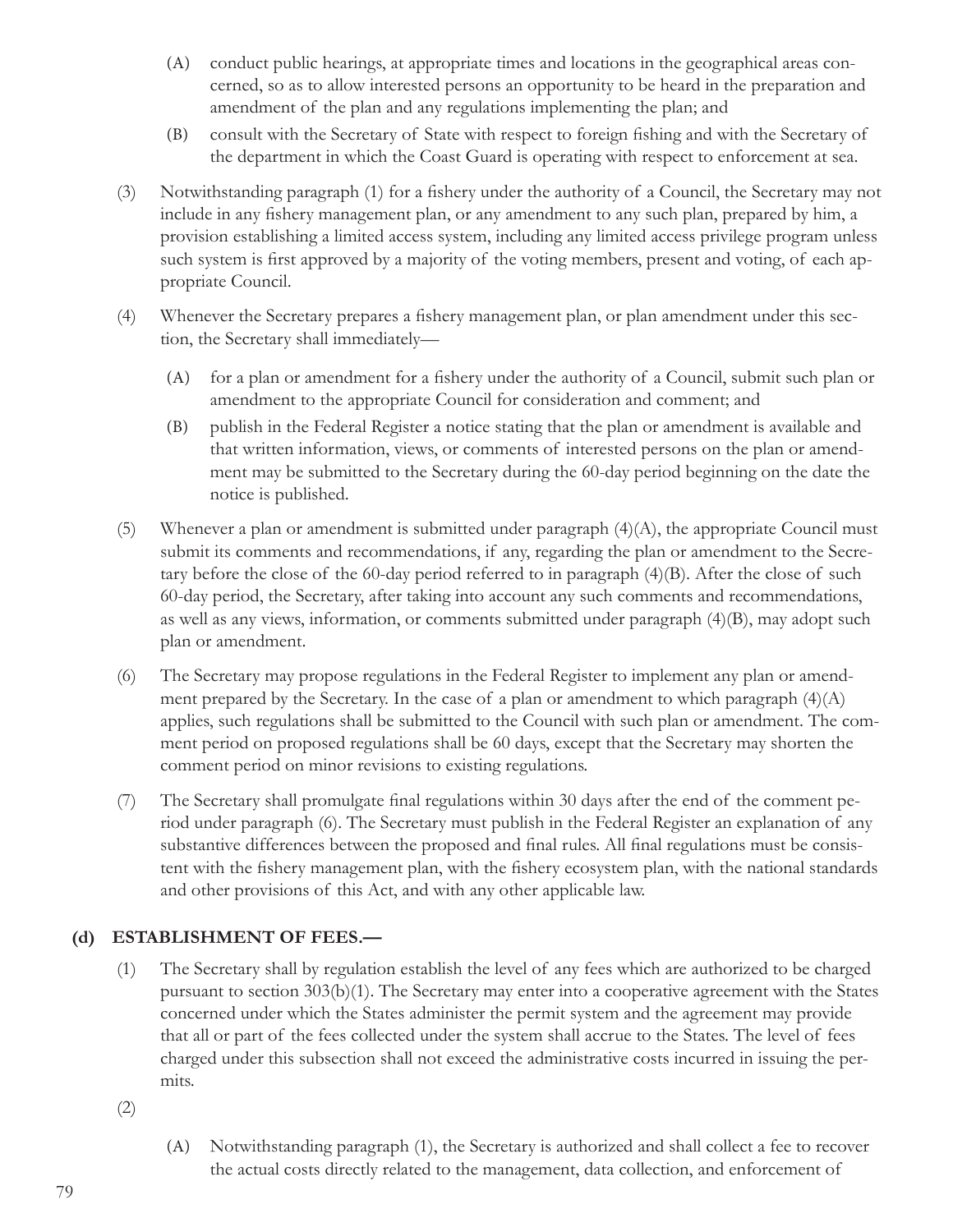any—

- (i) limited access privilege program; and
- (ii) community development quota program that allocates a percentage of the total allowable catch of a fishery to such program.
- (B) Such fee shall not exceed 3 percent of the ex-vessel value of fish harvested under any such program, and shall be collected at either the time of the landing, filing of a landing report, or sale of such fish during a fishing season or in the last quarter of the calendar year in which the fish is harvested.

(C)

- (i) Fees collected under this paragraph shall be in addition to any other fees charged under this Act and shall be deposited in the Limited Access System Administration Fund established under section 305(h)(5)(B).
- (ii) Upon application by a State, the Secretary shall transfer to such State up to 33 percent of any fee collected pursuant to subparagraph (A) under a community development quota program and deposited in the Limited Access System Administration Fund in order to reimburse such State for actual costs directly incurred in the management and enforcement of such program.
- (D) The Secretary shall report annually on the amount collected under this paragraph from each fishery and detail how the funds were spent in the prior year on a fishery-by-fishery basis, to—
	- (i) Congress; and
	- (ii) each Council from whose fisheries the fee under this paragraph were collected. $3<sup>7</sup>$

#### **(e) REBUILDING OVERFISHED DEPLETED FISHERIES.—**

- (1) The Secretary shall report annually to the Congress and the Councils on the status of fisheries within each Council's geographical area of authority and identify those fisheries that are overfished depleted or are approaching a condition of being overfished depleted. For those fisheries managed under a fishery management plan or international agreement, the status shall be determined using the criteria for overfishing specified in such plan or agreement. A fishery shall be classified as approaching a condition of being overfished depleted if, based on trends in fishing effort, fishery resource size, and other appropriate factors, the Secretary estimates that the fishery will become overfished depleted within two years. The report shall distinguish between fisheries that are depleted (or approaching that condition) as a result of fishing and fisheries that are depleted (or approaching that condition) as a result of factors other than fishing. The report shall state, for each fishery identified as depleted or approaching that condition, whether the fishery is the target of directed fishing.<sup>38</sup>
- (2) If the Secretary determines at any time that a fishery is overfished depleted, the Secretary shall immediately notify the appropriate Council and request that action be taken to end overfishing in the fishery and to implement conservation and management measures to rebuild affected stocks of fish. The Secretary shall publish each notice under this paragraph in the Federal Register.
- (3) Within 2 years after an identification under paragraph  $(1)$  or notification under paragraphs  $(2)$  or (7), the appropriate Council (or the Secretary, for fisheries under section  $302(a)(3)$ ) shall prepare

<sup>37</sup> HR 200 pages 20-21

<sup>38</sup> HR 200 page 10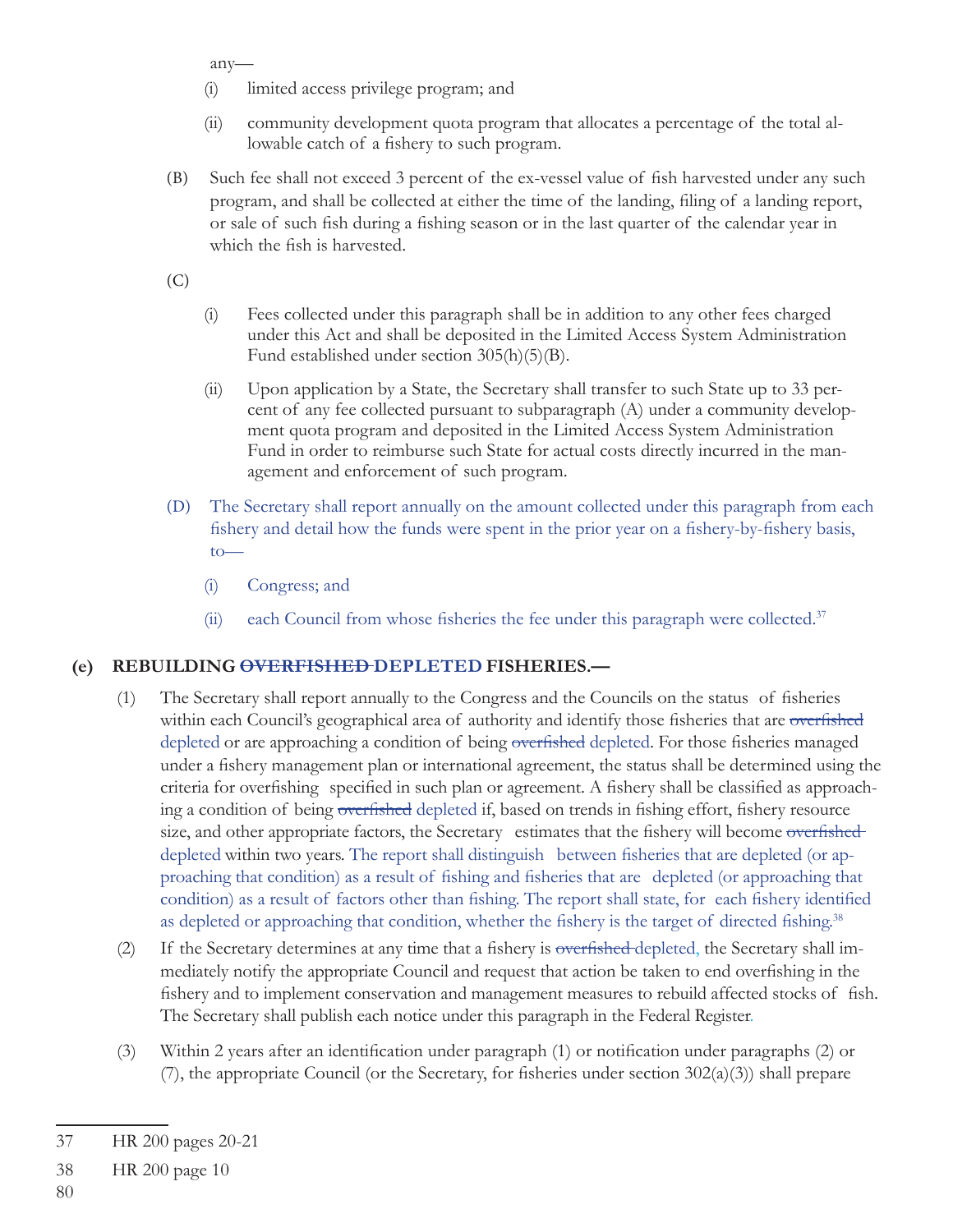and implement a fishery management plan, plan amendment, or proposed regulations for the fishery to which the identification or notice applies—

- (A) to end overfishing immediately in the fishery and to rebuild affected stocks of fish, or
- (B) to prevent overfishing from occurring in the fishery whenever such fishery is identified as approaching an overfished depleted condition.
- (4) For a fishery that is <del>overfished</del> depleted, any fishery management plan, amendment, or proposed regulations prepared pursuant to paragraph (3) or paragraph (5) for such fishery shall—
	- (A) specify a time period for rebuilding the fishery that—
		- (i) shall be as short as possible practicable, taking into account the status and biology of any overfished stock of fish, the needs of fishing communities, recommendations by international organizations in which the United States participates, and the interaction of the overfished stock of fish within the marine ecosystem; and
		- (ii) except where management measures under an international agreement with the United States participates dictate otherwise, shall not exceed—
			- $(I)$  10 years, except in cases where the biology of the stock of fish or other environmental conditions dictate otherwise; or
			- (II) the sum of the time in which the affected stock of fish is expected to  $\tau$ ebuild to surpass its maximum sustainable yield biomass level in the absence of any fi shing mortality, and the mean generation of time of the affected stock of fish, if those time values are the best scientific information available. 39
	- $(A)$  specify a time period for rebuilding the fishery that shall—
		- (i) be as short as possible practicable<sup>40</sup>, taking into account the status and biology of any overfished depleted stocks of fish, the needs of fishing communities, recommendations by international organizations in which the United States participates, and the interaction of the overfished depleted stock of fish within the marine ecosystem; and
		- $(ii)$  not exceed 10 years, except in cases where the biology of the stock of fish, other environmental conditions, or management measures under an international agreement in which the United States participates dictate otherwise; may not exceed the time stock would be rebuilt without fishing occurring plus one mean generation, except in a case in which—
			- (I) the biology of the stock of fish, other environmental conditions, or management measures under an international agreement in which the United States participates dictate otherwise;
			- (II) The Secretary determines that the cause of the stock being depleted is outside the jurisdiction of the Council or the rebuilding program cannot be effective only by limiting fishing activities;
			- (III) the Secretary determines that one or more components of a mixed-stock fishery is depleted but cannot be rebuilt within that timeframe without

40 HR 200 page 2

81

<sup>39</sup> HR 2023, page 6-7. Based on S 1403 (Rubio). Changes from Rubio version noted.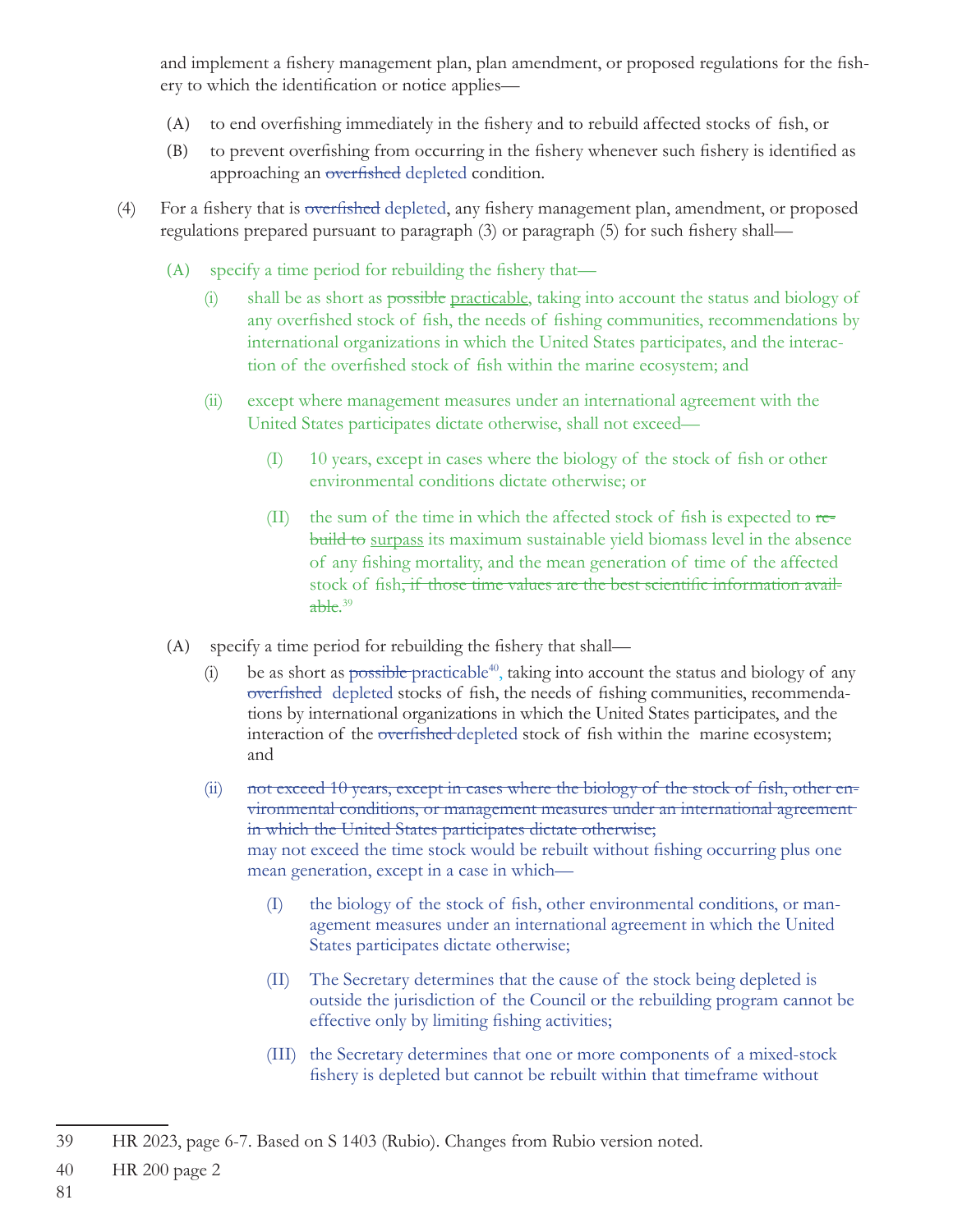significant economic harm to the fishery, or cannot be rebuilt without causing another component of the mixed-stock fishery to approach a depleted status;

- (IV) the Secretary determines that recruitment, distribution, or life history of, or fishing activities for, the stock are affected by informal transboundary agreements under which management activities outside the exclusive economic zone by another country may hinder conservation and management efforts by United States fishermen; and
- (V) the Secretary determines that the stock has been affected by unusual events that make rebuilding within the specified time period improbable without significant economic harm to fishing communities.<sup>41</sup>
- (B) take into account environmental condition including predator/prey relationships $42$
- (C) (previously B) allocate both overfishing restrictions and recovery benefits fairly and equitably among sectors of the fishery; and
- (D) (previously C) for fisheries managed under an international agreement, reflect traditional participation in the fishery, relative to other nations, by fishermen of the United States; and
- (E) specify a schedule for reviewing the rebuilding targets, evaluating environmental impacts on rebuilding progress, and evaluating progress being made toward reaching rebuilding targets.<sup>43</sup>
- (5) If, within the 2-year period beginning on the date of identification or notification that a fishery is overfished depleted, the Council does not submit to the Secretary a fishery management plan, plan amendment, or proposed regulations required by paragraph (3)(A), the Secretary shall prepare a fishery management plan or plan amendment and any accompanying regulations to stop overfishing and rebuild affected stocks of fish within 9 months under subsection (c).
- (6) During the development of a fishery management plan, a plan amendment, or proposed regulations required by this subsection, the Council may request the Secretary to implement interim measures to reduce overfishing under section  $305(c)$  until such measures can be replaced by such plan, amendment, or regulations. Such measures, if otherwise in compliance with the provisions of this Act, may be implemented even though they are not sufficient by themselves to stop overfishing of a fishery.
- (7) The Secretary shall review any fishery management plan, plan amendment, or regulations required by this subsection at routine intervals that may not exceed two years. If the Secretary finds as a result of the review that such plan, amendment, or regulations have not resulted in adequate progress toward ending overfishing and rebuilding affected fish stocks, the Secretary shall—
	- (A) in the case of a fishery to which section  $302(a)(3)$  applies, immediately make revisions necessary to achieve adequate progress; or
	- (B) for all other fisheries, immediately notify the appropriate Council. Such notification shall recommend further conservation and management measures which the Council should consider under paragraph to achieve adequate progress.
- (8) A fishery management plan, plan amendment, or proposed regulations may use alternative rebuilding strategies, including harvest control rules and fishing mortality-rate targets to the extent they are

82

<sup>41</sup> HR 200 pages 3-4

<sup>42</sup> HR 200 page 4

<sup>43</sup> HR 200 page 4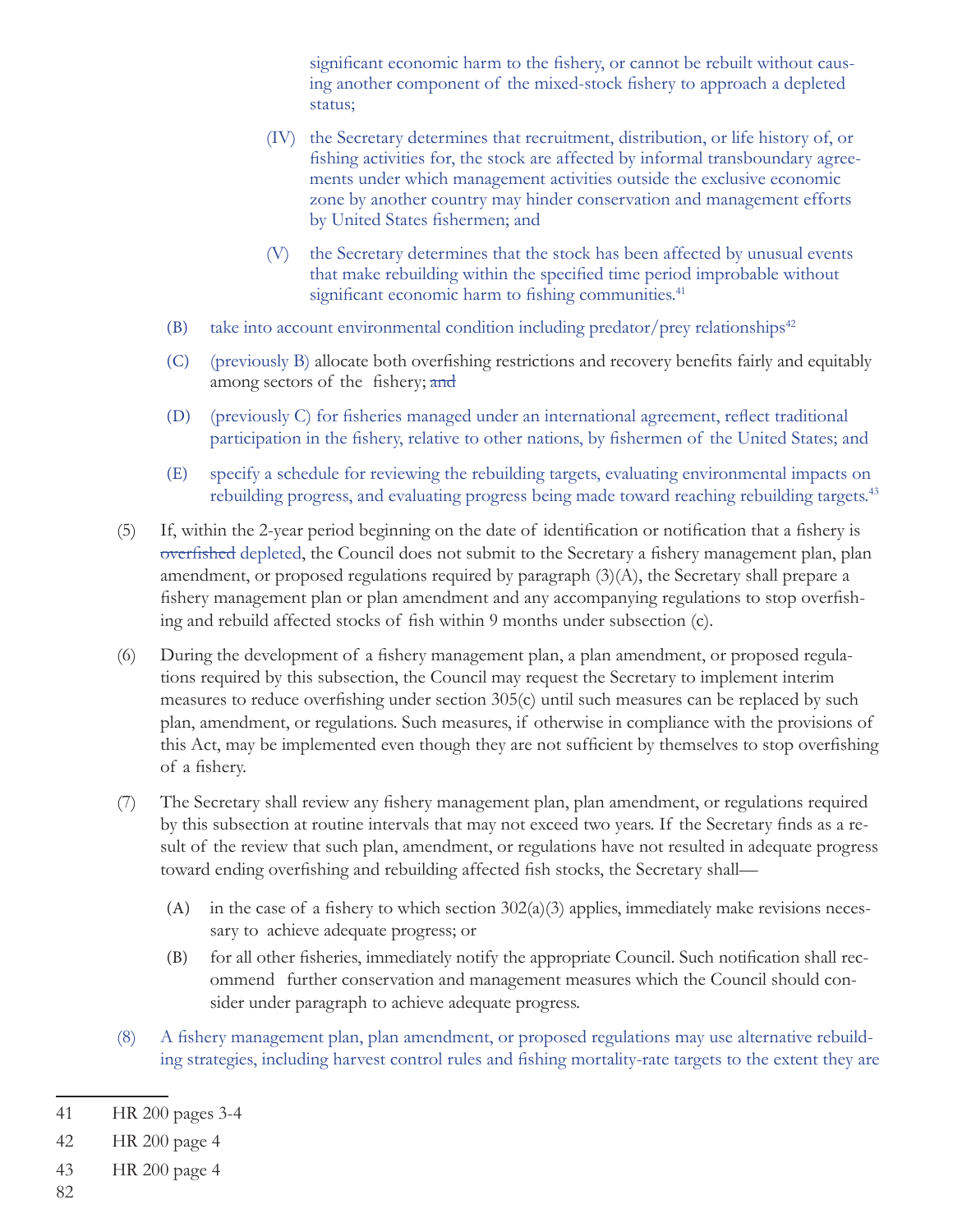in compliance with the requirements of this Act.<sup>44</sup>

- (9) A Council may terminate the application of paragraph  $(3)$  to a fishery if the Council's scientific and statistical committee determines and the Secretary concurs that the original determination that the fishery was depleted was erroneous, either—
	- (A) within the 2-year period beginning on the effective date a fishery management plan, plan amendment, or proposed regulation for a fishery under this subsection takes effect; or
	- (B) within 90 days after the completion of the next stock assessment after such determination.45

#### **(f) FISHERIES UNDER AUTHORITY OF MORE THAN ONE COUNCIL.—**

- $(1)$  Except as provided in paragraph  $(3)18$ , if any fishery extends beyond the geographical area of authority of any one Council, the Secretary may—
	- (A) designate which Council shall prepare the fishery management plan for such fishery and any amendment to such plan; or
	- (B) may require that the plan and amendment be prepared jointly by the Councils concerned.

No jointly prepared plan or amendment may be submitted to the Secretary unless it is approved by a majority of the voting members, present and voting, of each Council concerned.

(2) The Secretary shall establish the boundaries between the geographical areas of authority of adjacent Councils.

### **(g) ATLANTIC HIGHLY MIGRATORY SPECIES.—**

- (1) PREPARATION AND IMPLEMENTATION OF PLAN OR PLAN AMENDMENT.—The Secretary shall prepare a fishery management plan or plan amendment under subsection (c) with respect to any highly migratory species fishery to which section  $302(a)(3)$  applies. In preparing and implementing any such plan or amendment, the Secretary shall—
	- (A) consult with and consider the comments and views of affected Councils, commissioners and advisory groups appointed under Acts implementing relevant international fishery agreements pertaining to highly migratory species, and the advisory panel established under section  $302(g)$ ;
	- (B) establish an advisory panel under section  $302(g)$  for each fishery management plan to be prepared under this paragraph;
	- (C) evaluate the likely effects, if any, of conservation and management measures on participants in the affected fisheries and minimize, to the extent practicable, any disadvantage to United States fishermen in relation to foreign competitors;
	- (D) with respect to a highly migratory species for which the United States is authorized to harvest an allocation, quota, or at a fishing mortality level under a relevant international fishery agreement, provide fishing vessels of the United States with a reasonable opportunity to harvest such allocation, quota, or at such fishing mortality level;
	- (E) review, on a continuing basis (and promptly whenever a recommendation pertaining to fishing for highly migratory species has been made under a relevant international fishery agreement), and revise as appropriate, the conservation and management measures included in the plan;

<sup>44</sup> HR 200 page 5

<sup>45</sup> HR 200 page 5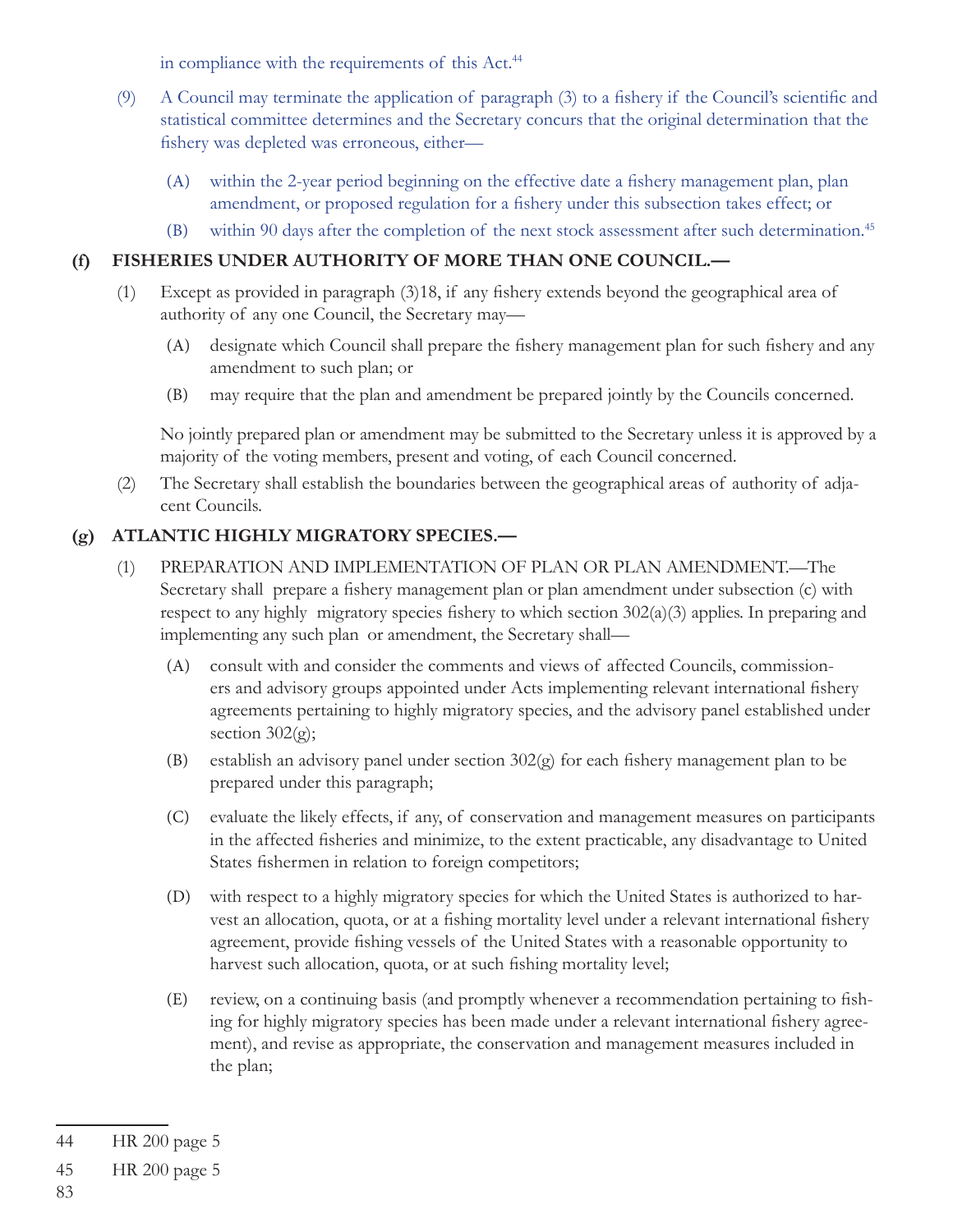- (F) diligently pursue, through international entities (such as the International Commission for the Conservation of Atlantic Tunas), comparable international fishery management measures with respect to fishing for highly migratory species; and
- (G) ensure that conservation and management measures under this subsection--
	- (i) promote international conservation of the affected fishery;
	- (ii) take into consideration traditional fishing patterns of fishing vessels of the United States and the operating requirements of the fisheries;
	- (iii) are fair and equitable in allocating fishing privileges among United States fishermen and do not have economic allocation as the sole purpose; and
	- (iv) promote, to the extent practicable, implementation of scientific research programs that include the tagging and release of Atlantic highly migratory species.
- (2) CERTAIN FISH EXCLUDED FROM "BYCATCH" DEFINITION.— Notwithstanding section 3(2), fish harvested in a commercial fishery managed by the Secretary under this subsection or the Atlantic Tunas Convention Act of 1975 (16 U.S.C. 971d), or highly migratory species harvested in a commercial fishery managed by a Council under this Act or the Western and Central Pacific Fisheries Convention Implementation Act, that are not regulatory discards and that are tagged and released alive under a scientific tagging and release program established by the Secretary shall not be considered bycatch for purposes of this Act.
- **(h) REPEAL OR REVOCATION OF A FISHERY MANAGEMENT PLAN.—The Secretary may**  repeal or revoke a fishery management plan for a fishery under the authority of a Council only if **the Council approves the repeal or revocation by a three-quarters majority of the voting members of the Council.**

#### **(i) ENVIRONMENTAL REVIEW PROCESS.—**

- (1) PROCEDURES.—The Secretary shall, in consultation with the Councils and the Council on Environmental Quality, revise and update agency procedures for compliance with the National Environmental Policy Act (42 U.S.C. 4231 et seq.). The procedures shall—
	- (A) conform to the time lines for review and approval of fishery management plans and plan amendments under this section; and
	- (B) integrate applicable environmental analytical procedures, including the time frames for public input, with the procedure for the preparation and dissemination of fishery management plans, plan amendments, and other actions taken or approved pursuant to this Act in order to provide for timely, clear and concise analysis that is useful to decision makers and the public, reduce extraneous paperwork, and effectively involve the public.
- (2) USAGE.—The updated agency procedures promulgated in accordance with this section used by the Councils or the Secretary shall be the sole environmental impact assessment procedure for fishery management plans, amendments, regulations, or other actions taken or approved pursuant to this Act.
- (3) SCHEDULE FOR PROMULGATION OF FINAL PROCEDURES.—The Secretary shall—
	- (A) propose revised procedures within 6 months after the date of enactment of the Magnuson-Stevens Fishery Conservation and Management Reauthorization Act of 2006;
	- (B) provide 90 days for public review and comments; and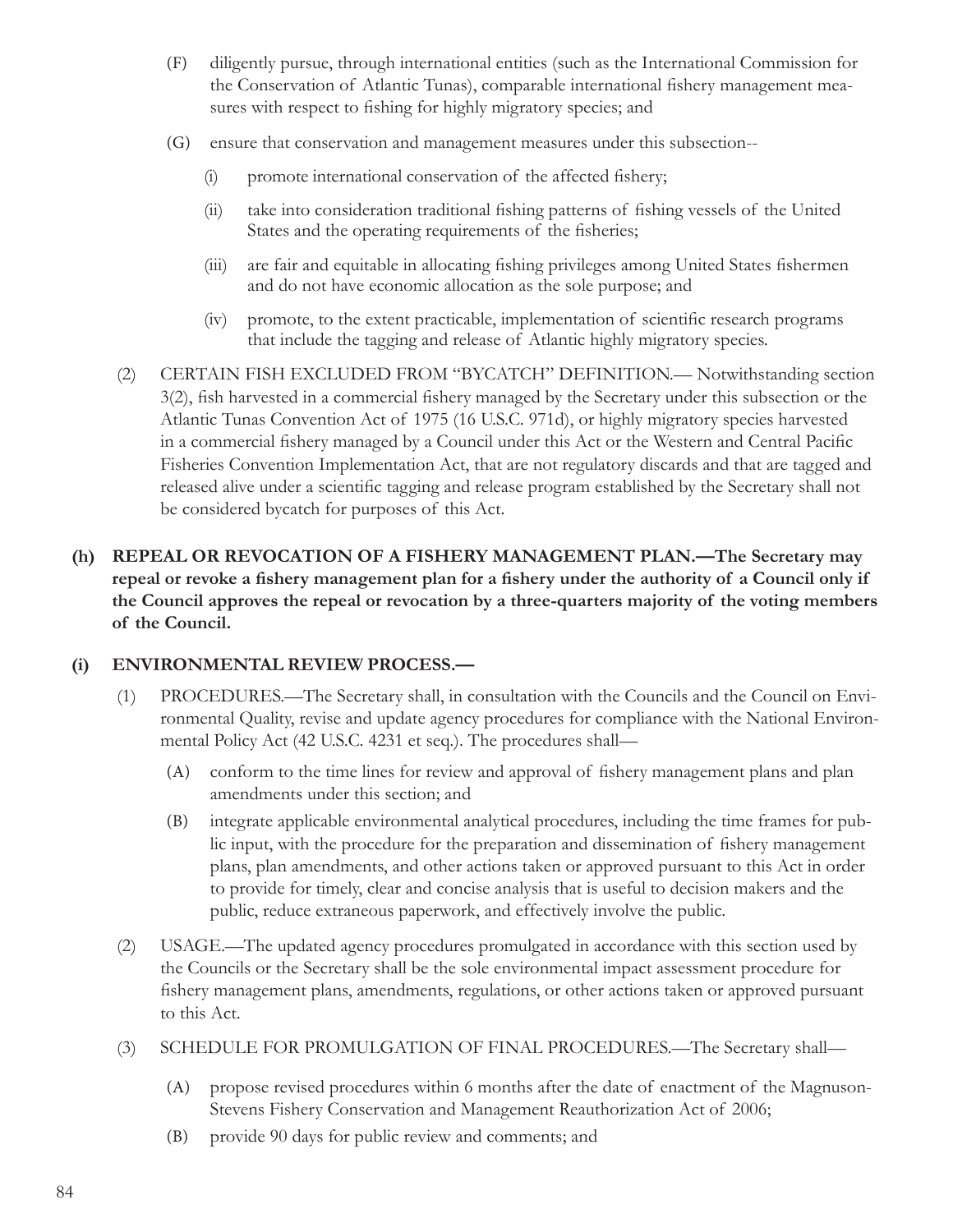- (C) promulgate final procedures no later than 12 months after the date of enactment of that Act.
- (4) PUBLIC PARTICIPATION.—The Secretary is authorized and directed, in cooperation with the Council on Environmental Quality and the Councils, to involve the affected public in the development of revised procedures, including workshops or other appropriate means of public involvement.
- (j) [(i) sic] **INTERNATIONAL OVERFISHING**.—The provisions of this subsection shall apply in lieu of subsection (e) to a fishery that the Secretary determines is <del>overfished</del> depleted or approaching a condition of being overfished depleted due to excessive international fishing pressure, and for which there are no management measures to end overfishing under an international agreement to which the United States is a party. For such fisheries—
	- (1) the Secretary, in cooperation with the Secretary of State, immediately take appropriate action at the international level to end the overfishing; and
	- (2) within 1 year after the Secretary's determination, the appropriate Council, or Secretary, for fisheries under section 302(a)(3) shall—
		- (A) develop recommendations for domestic regulations to address the relative impact of fishing vessels of the United States on the stock and, if developed by a Council, the Council shall submit such recommendations to the Secretary; and
		- (B) develop and submit recommendations to the Secretary of State, and to the Congress, for international actions that will end overfishing in the fishery and rebuild the affected stocks, taking into account the relative impact of vessels of other nations and vessels of the United States on the relevant stock.

*(Did not include notes on interim management of HMS fisheries, comprehensive management for Atlantic pelagic longline fi shery, American lobster fi shery)*

# **SEC. 305. OTHER REQUIREMENTS AND AUTHORITY**

## *16 U.S.C. 1855*

### **(a) GEAR EVALUATION AND NOTIFICATION OF ENTRY—**

- (1) Not later than 18 months after the date of enactment of the Sustainable Fisheries Act, the Secretary shall publish in the Federal Register, after notice and an opportunity for public comment, a list of all fisheries-
	- (A) under the authority of each Council and all fishing gear used in such fisheries, based on information submitted by the Councils under section 303(a); and
	- (B) to which section  $302(a)(3)$  applies and all fishing gear used in such fisheries.
- (2) The Secretary shall include with such list guidelines for determining when fishing gear or a fishery is sufficiently different from those listed as to require notification under paragraph (3).
- (3) Effective 180 days after the publication of such list, no person or vessel may employ fishing gear or engage in a fishery not included on such list without giving 90 days advance written notice to the appropriate Council, or the Secretary with respect to a fishery to which section  $302(a)(3)$  applies. A signed return receipt shall serve as adequate evidence of such notice and as the date upon which the 90-day period begins.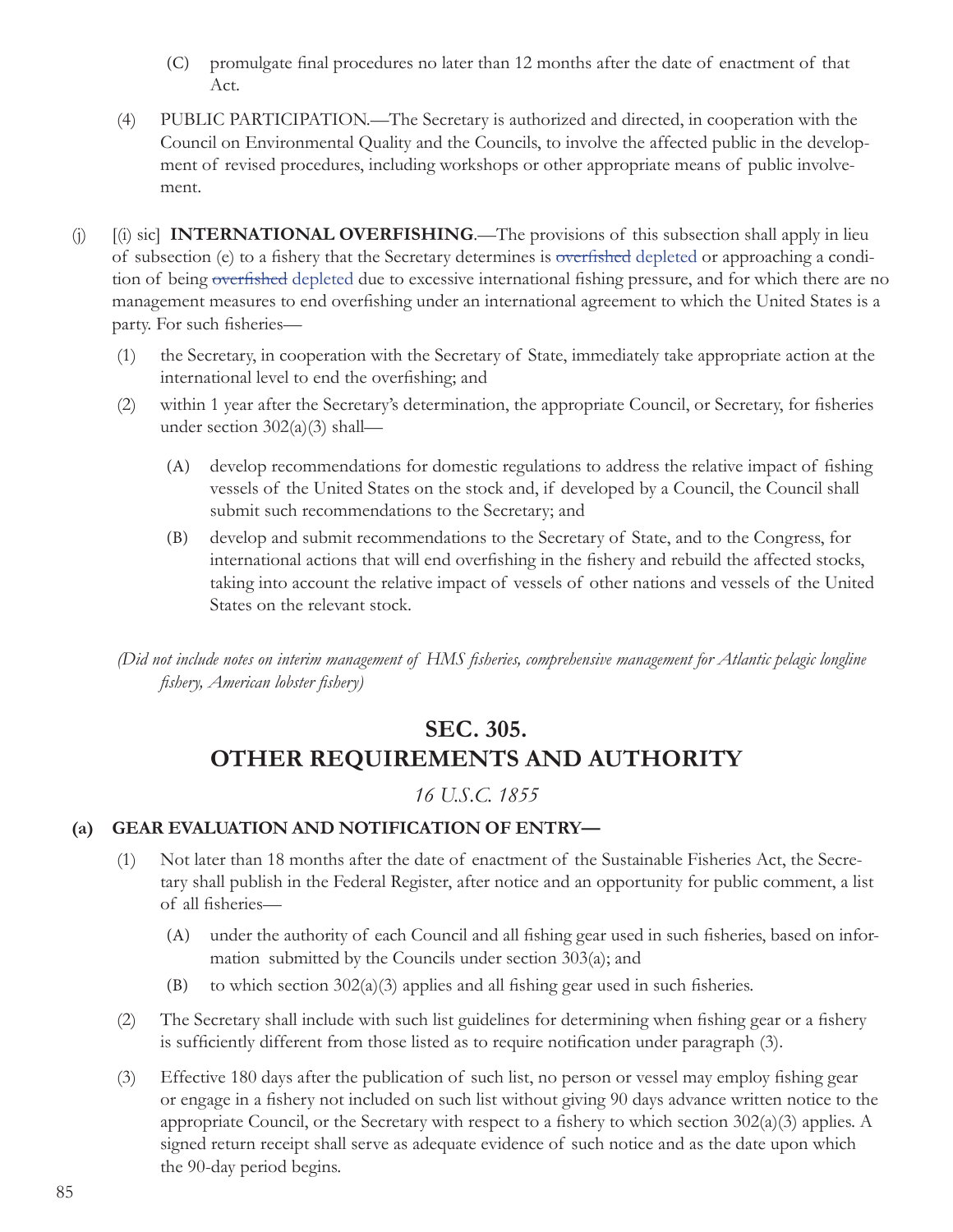- (4) A Council may submit to the Secretary any proposed changes to such list or such guidelines the Council deems appropriate. The Secretary shall publish a revised list, after notice and an opportunity for public comment, upon receiving any such proposed changes from a Council.
- (5) A Council may request the Secretary to promulgate emergency regulations under subsection (c) to prohibit any persons or vessels from using an unlisted fishing gear or engaging in an unlisted fishery if the appropriate Council, or the Secretary for fisheries to which section  $302(a)(3)$  applies, determines that such unlisted gear or unlisted fishery would compromise the effectiveness of conservation and management efforts under this Act.
- (6) Nothing in this subsection shall be construed to permit a person or vessel to engage in fishing or employ fishing gear when such fishing or gear is prohibited or restricted by regulation under a fishery management plan or plan amendment, or under other applicable law.

### **(b) FISH HABITAT.—**

- (1)
- (A) The Secretary shall, within 6 months of the date of enactment of the Sustainable Fisheries Act, establish by regulation guidelines to assist the Councils in the description and identification of essential fish habitat in fishery management plans (including adverse impacts on such habitat) and in the consideration of actions to ensure the conservation and enhancement of such habitat. The Secretary shall set forth a schedule for the amendment of fishery management plans to include the identification of essential fish habitat and for the review and updating of such identifications based on new scientific evidence or other relevant information.
- (B) The Secretary, in consultation with participants in the fishery, shall provide each Council with recommendations and information regarding each fishery under that Council's authority to assist it in the identification of essential fish habitat, the adverse impacts on that habitat, and the actions that should be considered to ensure the conservation and enhancement of that habitat.
- (C) The Secretary shall review programs administered by the Department of Commerce and ensure that any relevant programs further the conservation and enhancement of essential fish habitat.
- (D) The Secretary shall coordinate with and provide information to other Federal agencies to further the conservation and enhancement of essential fish habitat.
- (2) Each Federal agency shall consult with the Secretary with respect to any action authorized, funded, or undertaken, or proposed to be authorized, funded, or undertaken, by such agency that may adversely affect any essential fish habitat identified under this Act.
- (3) Each Council—
	- (A) may comment on and make recommendations to the Secretary and any Federal or State agency concerning any activity authorized, funded, or undertaken, or proposed to be authorized, funded, or undertaken, by any Federal or State agency that, in the view of the Council, may affect the habitat, including essential fish habitat, of a fishery resource under its authority; and
	- (B) shall comment on and make recommendations to the Secretary and any Federal or State agency concerning any such activity that, in the view of the Council, is likely to substantially affect the habitat, including essential fish habitat, of an anadromous fishery resource under its authority.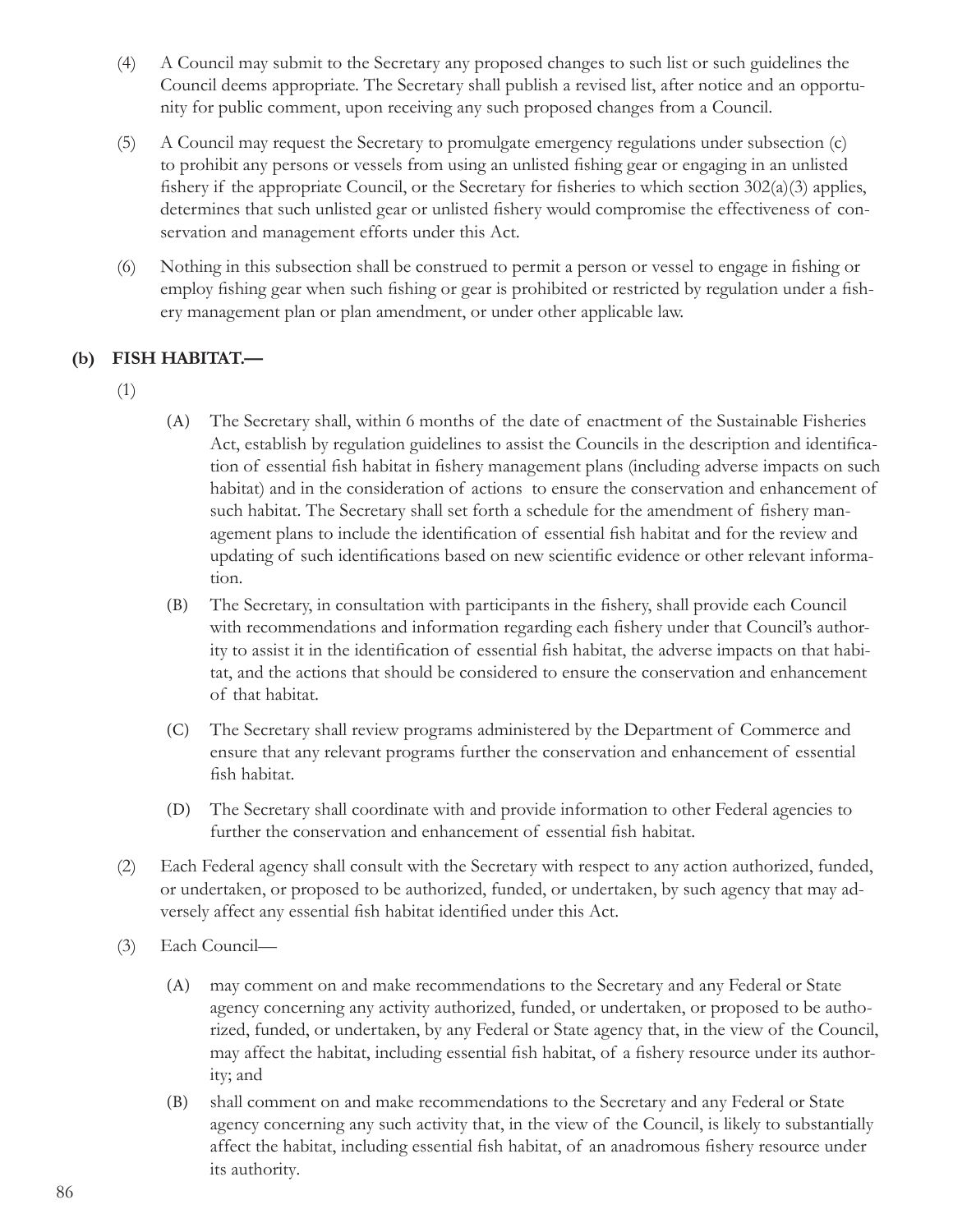- (A) If the Secretary receives information from a Council, or Federal or State agency or determines from other sources that an action authorized, funded, or undertaken, or proposed to be authorized, funded, or undertaken, by any State or Federal agency would adversely affect any essential fish habitat identified under this Act, the Secretary shall recommend to such agency measures that can be taken by such agency to conserve such habitat.
- (B) Within 30 days after receiving a recommendation under subparagraph (A), a Federal agency shall provide a detailed response in writing to any Council commenting under paragraph (3) and the Secretary regarding the matter. The response shall include a description of measures proposed by the agency for avoiding, mitigating, or offsetting the impact of the activity on such habitat. In the case of a response that is inconsistent with the recommendations of the Secretary, the Federal agency shall explain its reasons for not following the recommendations.

### **(c) EMERGENCY ACTIONS AND INTERIM MEASURES.—**

- (1) If the Secretary finds that an emergency or overfishing exists or that interim measures are needed to reduce overfishing for any fishery, he may promulgate emergency regulations or interim measures necessary to address the emergency or overfishing, without regard to whether a fishery management plan exists for such fishery.
- $(2)$  If a Council finds that an emergency or overfishing exists or that interim measures are needed to reduce overfishing for any fishery within its jurisdiction, whether or not a fishery management plan exists for such fishery-
	- (A) the Secretary shall promulgate emergency regulations or interim measures under paragraph (1) to address the emergency or overfishing if the Council, by unanimous vote of the members who are voting members, requests the taking of such actions; and
	- (B) the Secretary may promulgate emergency regulations or interim measures under paragraph  $(1)$  to address the emergency or overfishing if the Council, by less than a unanimous vote, requests the taking of such action.
- (3) Any emergency regulation or interim measure which changes any existing fishery management plan or amendment shall be treated as an amendment to such plan for the period in which such regulation is in effect. Any emergency regulation or interim measure promulgated under this subsection—
	- (A) shall be published in the Federal Register together with the reasons therefor;
	- (B) shall, except as provided in subparagraph (C), remain in effect for not more than 1 year after the date of publication, and may be extended by publication in the Federal Register for one additional period of not more than 1 year, if 180 days after the date of publication, and may be extended by publication in the Federal Register for one additional period of not more  $than 180 \text{ days}, provided*$  the public has had an opportunity to comment on the emergency regulation or interim measure, and, in the case of a Council recommendation for emergency regulations or interim measures, the Council is actively preparing a fishery management plan, plan amendment, or proposed regulations to address the emergency or overfishing on a permanent basis;
	- (C) that responds to a public health emergency or an oil spill may remain in effect until the circumstances that created the emergency no longer exist, Provided, That the public has an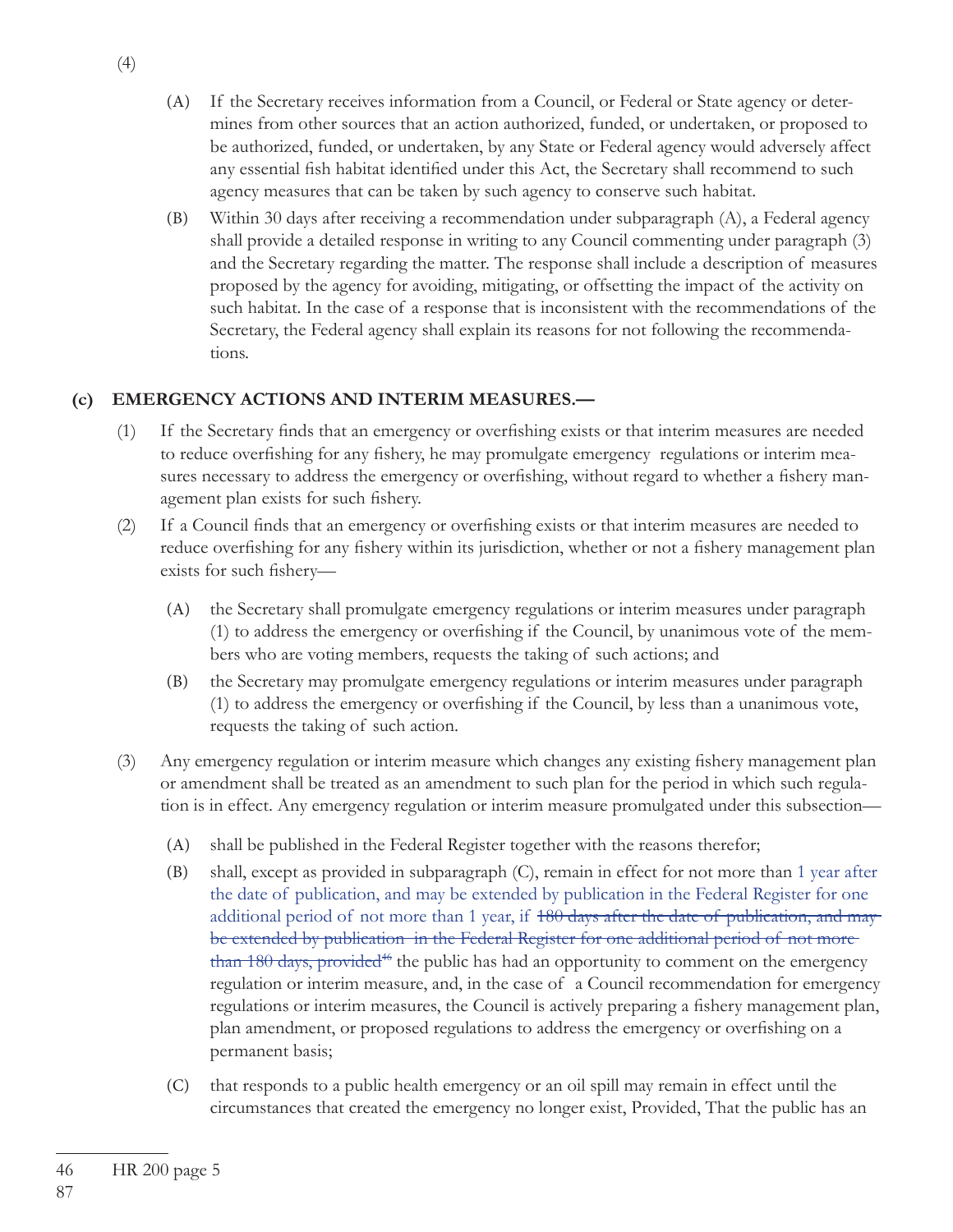opportunity to comment after the regulation is published, and, in the case of a public health emergency, the Secretary of Health and Human Services concurs with the Secretary's action; and

- (D) may be terminated by the Secretary at an earlier date by publication in the Federal Register of a notice of termination, except for emergency regulations or interim measures promulgated under paragraph (2) in which case such early termination may be made only upon the agreement of the Secretary and the Council concerned.
- **(d) RESPONSIBILITY OF THE SECRETARY.—The Secretary shall have general responsibility to**  carry out any fishery management plan or amendment approved or prepared by him, in accordance **with the provisions of this Act. The Secretary may promulgate such regulations, in accordance with section 553 of title 5, United States Code, as may be necessary to discharge such responsibility or to carry out any other provision of this Act.**

### **(e) EFFECT OF CERTAIN LAWS ON CERTAIN TIME REQUIREMENTS.—**

(1) The Paperwork Reduction Act of 1980 (44 U.S.C. 3501 et seq.), the Regulatory Flexibility Act (5 U.S.C. 601 et seq.), the National Environmental Policy Act of 1969 (42 U.S.C. 4321 et seq.)<sup>47</sup>, and Executive Order Numbered 12866, dated September 30, 1993, shall be complied with within the time limitations specified in subsections (a), (b), and (c) of section 304 as they apply to the functions of the Secretary under such provisions.

### **(f) JUDICIAL REVIEW.—**

- (1) Regulations promulgated by the Secretary under this Act and actions described in paragraph (2) shall be subject to judicial review to the extent authorized by, and in accordance with, chapter 7 of title 5, United States Code, if a petition for such review is filed within 30 days after the date on which the regulations are promulgated or the action is published in the Federal Register, as applicable; except that—
	- (A) section 705 of such title is not applicable, and
	- (B) the appropriate court shall only set aside any such regulation or action on a ground specified in section  $706(2)(A)$ , (B), (C), or (D) of such title.
- (2) The actions referred to in paragraph (1) are actions that are taken by the Secretary under regulations which implement a fishery management plan, including but not limited to actions that establish the date of closure of a fishery to commercial or recreational fishing.
- (3)
- (A) Notwithstanding any other provision of law, the Secretary shall file a response to any petition filed in accordance with paragraph (1), not later than 45 days after the date the Secretary is served with that petition, except that the appropriate court may extend the period for filing such a response upon a showing by the Secretary of good cause for that extension.
- (B) A response of the Secretary under this paragraph shall include a copy of the administrative record for the regulations that are the subject of the petition.
- $(4)$  Upon a motion by the person who files a petition under this subsection, the appropriate court shall assign the matter for hearing at the earliest possible date and shall expedite the matter in every possible way.

## **THE REMAINDER OF SECTION 305 NOT INCLUDED - NO CHANGES; SECTION DOES NOT APPLY TO PFMC**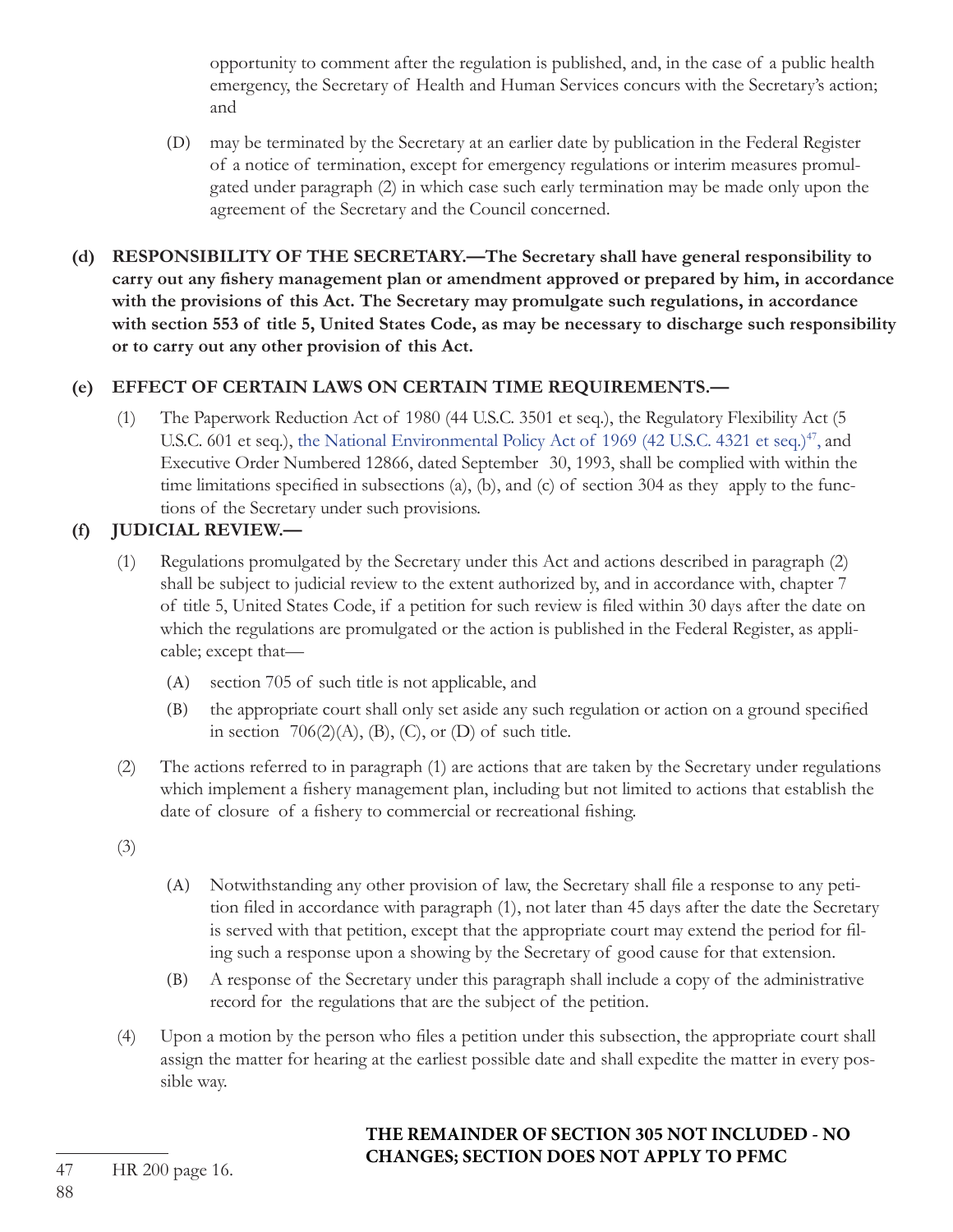# **SEC. 306. STATE JURISDICTION**

### *16 U.S.C. 1856*

#### **(a) IN GENERAL.—**

- (1) Except as provided in subsection (b), nothing in this Act shall be construed as extending or diminishing the jurisdiction or authority of any State within its boundaries.
- (2) For the purposes of this Act, except as provided in subsection (b), the jurisdiction and authority of a State shall extend
	- (A) to any pocket of waters that is adjacent to the State and totally enclosed by lines delimiting the territorial sea of the United States pursuant to the Geneva Convention on the Territorial Sea and Contiguous Zone or any successor convention to which the United States is a party;
	- (B) with respect to the body of water commonly known as Nantucket Sound, to the pocket of water west of the seventieth meridian west of Greenwich; and
	- (C) to the waters of southeastern Alaska (for the purpose of regulating fi shing for other than any species of crab) that are—
		- (i) north of the line representing the international boundary at Dixon Entrance and the westward
		- (ii) extension of that line; east of 138 degrees west longitude; and not more than three nautical miles seaward from the coast, from the lines extending from headland to headland across all bays, inlets, straits, passes, sounds, and entrances, and from any island or group of islands, including the islands of the Alexander Archipelago (except Forrester Island); or
		- (iii) between the islands referred to in clause (i) (except Forrester Island) and the mainland.
- (3) A State may regulate a fishing vessel outside the boundaries of the State in the following circumstances:
	- (A) The fishing vessel is registered under the law of that State, and (i) there is no fishery management plan or other applicable Federal fishing regulations for the fishery in which the vessel is operating; or (ii) the State's laws and regulations are consistent with the fishery management plan and applicable Federal fishing regulations for the fishery in which the vessel is operating.
	- (B) The fishery management plan for the fishery in which the fishing vessel is operating delegates management of the fishery to a State and the State's laws and regulations are consistent with such fishery management plan. If at any time the Secretary determines that a State law or regulation applicable to a fishing vessel under this circumstance is not consistent with the fishery management plan, the Secretary shall promptly notify the State and the appropriate Council of such determination and provide an opportunity for the State to correct any inconsistencies identified in the notification. If, after notice and opportunity for corrective action, the State does not correct the inconsistencies identified by the Secretary, the authority granted to the State under this subparagraph shall not apply until the Secretary and the appropriate Council find that the State has corrected the inconsistencies. For a fishery for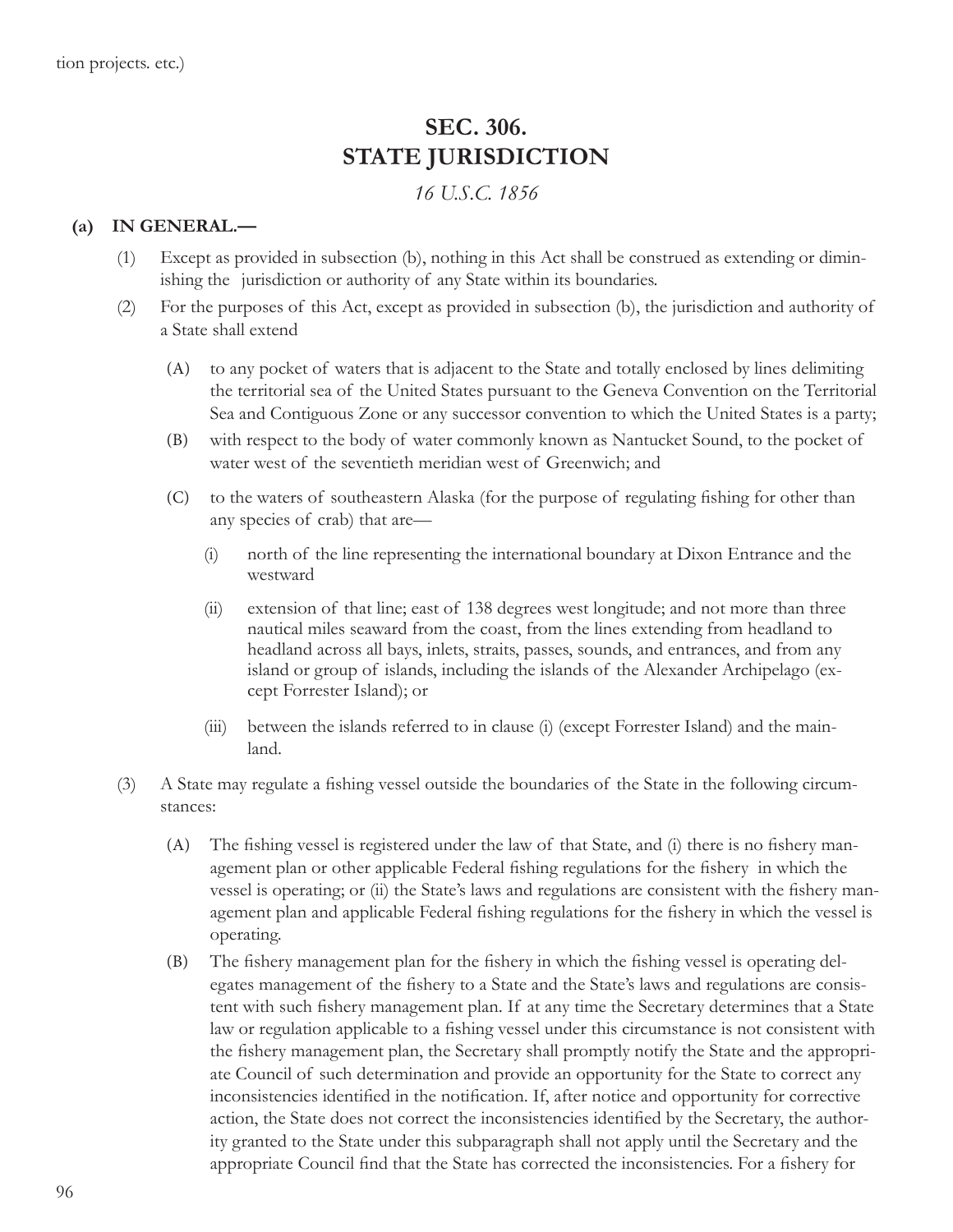which there was a fishery management plan in place on August 1, 1996 that did not delegate management of the fishery to a State as of that date, the authority provided by this subparagraph applies only if the Council approves the delegation of management of the fishery to the State by a three-quarters majority vote of the voting members of the Council.

(C) The fishing vessel is not registered under the law of the State of Alaska and is operating in a fishery in the exclusive economic zone off Alaska for which there was is no fishery management plan in place on August 1, 1996, and the Secretary and the North Pacific Council find that there is a legitimate inter est of the State of Alaska in the conservation and management of such fishery. The authority provided under this subparagraph shall terminate when a fishery management plan under this Act is approved and implemented for such fishery.<sup>48</sup>

#### **(b) EXCEPTION.—**

- (1) If the Secretary finds, after notice and an opportunity for a hearing in accordance with section 554 of title 5, United States Code, that—
	- (A) the fishing in a fishery, which is covered by a fishery management plan implemented under this Act, is engaged in predominately within the exclusive economic zone and beyond such zone; and
	- (B) any State has taken any action, or omitted to take any action, the results of which will substantially and adversely affect the carrying out of such fishery management plan; the Secretary shall promptly notify such State and the appropriate Council of such finding and of his intention to regulate the applicable fishery within the boundaries of such State (other than its internal waters), pursuant to such fishery management plan and the regulations promulgated to implement such plan.
- (2) If the Secretary, pursuant to this subsection, assumes responsibility for the regulation of any fishery, the State involved may at any time thereafter apply to the Secretary for reinstatement of its authority over such fishery. If the Secretary finds that the reasons for which he assumed such regulation no longer prevail, he shall promptly terminate such regulation.
- (3) If the State involved requests that a hearing be held pursuant to paragraph (1), the Secretary shall conduct such hearing prior to taking any action under paragraph (1).
- (4) Notwithstanding section 3(11), for the purposes of managing the recreational sector of the Gulf of Mexico red snapper fishery, the seaward boundary of a coastal State in the Gulf of Mexico is a line 9 miles seaward from the baseline from which the territorial sea of the United States is measured.<sup>49</sup>

### **(c) EXCEPTION REGARDING FOREIGN FISH PROCESSING IN INTERNAL WATERS.—**

- (1) A foreign fishing vessel may engage in fish processing within the internal waters of a State if, and only if—
	- (A) the vessel is qualified for purposes of this paragraph pursuant to paragraph  $(4)(C)$  or has received a permit under section 204(d);
	- (B) the owner or operator of the vessel applies to the Governor of the State for, and (subject to paragraph (2)) is granted, permission for the vessel to engage in such processing and the application specifies the species to be processed; and
	- (C) the owner or operator of the vessel submits reports on the tonnage of fish received from ves-

48 HR 200 page 26

**SECTIONS 307-311 (PROHIBITED ACTS, CIVIL PENALTIES, CRIMINAL OFFENSES, CIVIL FOREITURES, ENFORCEMENT) NOT INCLUDED HERE - NO CHANGES**

97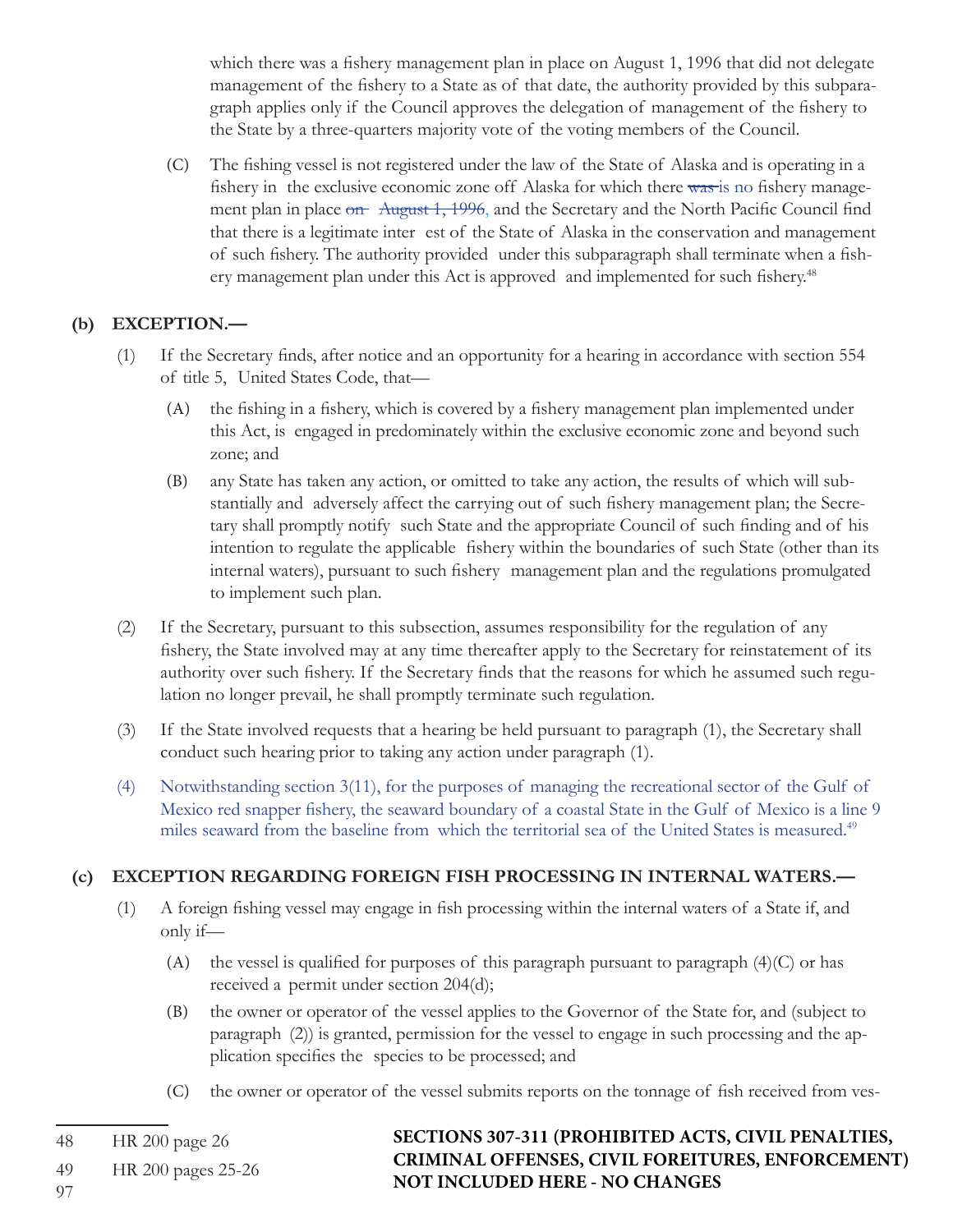tion; and

- (B) available to a State management agency involved in, or affected by, management of a fishery if the State has entered into an agreement with the Secretary under section  $402(b)(1)(B)$  of this Act.
- (2) AGREEMENT REQUIRED.—The Secretary shall promptly enter into an agreement with a State under section  $402(b)(1)(B)$  of this Act if—
	- (A) the Attorney General or highest ranking legal officer of the State provides a written opinion or certification that State law allows the State to maintain the confidentiality of information required by Federal law to be kept confidential; or
	- (B) the Secretary is provided other reasonable assurance that the State can and will protect the identity or business of any person to which such information relates.

#### **(j) DEFINITIONS.—For purposes of this section—**

- (1) The term "provisions of this Act" includes (A) any regulation or permit issued pursuant to this Act, and (B) any provision of, or regulation issued pursuant to, any international fishery agreement under which foreign fishing is authorized by section 201(b) or (c), or section 204(d), with respect to fishing subject to the exclusive fishery management authority of the United States.
- (2) The term "violation of any provision of this Act" includes (A) the commission of any act prohibited by section 307, and (B) the violation of any regulation, permit, or agreement referred to in paragraph (1).

# **SEC. 312. TRANSITION TO SUSTAINABLE FISHERIES**

*16 U.S.C. 1861a*

#### **(a) FISHERIES DISASTER RELIEF.—**

- $(1)$  At the discretion of the Secretary or at the request of the Governor of an affected State or a fishing community, the Secretary shall determine whether there is a commercial fishery failure due to a fishery resource disaster as a result of-
	- (A)
- (i) (Formerly A) natural causes;
- $(ii)$  (Formerly B) man-made causes beyond the control of fishery managers to mitigate through conservation and management measures, including regulatory restrictions (including those imposed as a result of judicial action) imposed to protect human health or the marine environment; or
- (iii) (Formerly C) undetermined causes.
- (B) The Secretary shall publish the estimated cost of recovery from a fishery resource disaster no later than 30 days after the Secretary makes the determination under subparagraph (A) with respect to such disaster..<sup>50</sup>
- (2) The Secretary shall make a decision regarding a request from a Governor under paragraph (1) within 90 days after receiving an estimate of the economic impact of the fishery resource disaster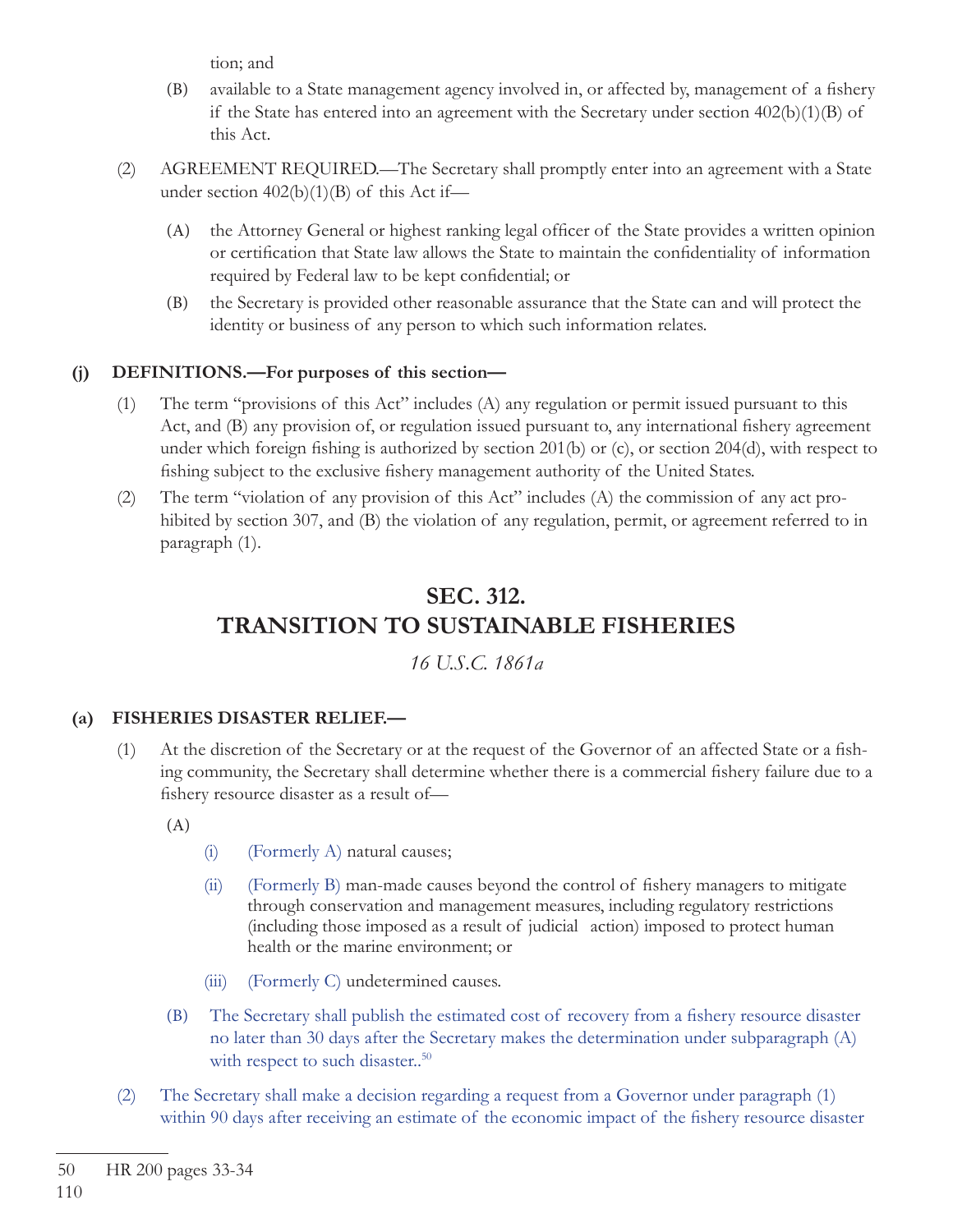from the entity requesting the relief. $51$ 

- (3) (previously 2) Upon the determination under paragraph (1) that there is a commercial fishery failure, the Secretary is authorized to make sums available to be used by the affected State, fishing community, or by the Secretary in cooperation with the affected State or fishing community for assessing the economic and social effects of the commercial fishery failure, or any activity that the Secretary determines is appropriate to restore the fishery or prevent a similar failure in the future and to assist a fishing community affected by such failure. Before making funds available for an activity authorized under this section, the Secretary shall make a determination that such activity will not expand the size or scope of the commercial fishery failure in that fishery or into other fisheries or other geographic regions.
- (4) (previously 3) The Federal share of the cost of any activity carried out under the authority of this subsection shall not exceed 75 percent of the cost of that activity.
- (5) (previously 4) There are authorized to be appropriated to the Secretary such sums as are necessary to carry out this subsection for each of the fiscal years 2007 through 2013.

### **(b) FISHING CAPACITY REDUCTION PROGRAM.—**

- (1) The Secretary, at the request of the appropriate Council for fisheries under the authority of such Council, the Governor of a State for fisheries under State authority, or a majority of permit holders in the fishery, may conduct a voluntary fishing capacity reduction program (referred to in this section as the 'program') in a fishery if the Secretary determines that the program—
	- (A) is necessary to prevent or end overfishing, rebuild stocks of fish, or achieve measurable and significant improvements in the conservation and management of the fishery;
	- (B) is consistent with the Federal or State fishery management plan or program in effect for such fishery, as appropriate, and that the fishery management plan—
		- (i) will prevent the replacement of fishing capacity removed by the program through a moratorium on new entrants, practicable restrictions on vessel upgrades, and other effort control measures, taking into account the full potential fishing capacity of the fleet; and
		- (ii) establishes a specified or target total allowable catch or other measures that trigger closure of the fishery or adjustments to reduce catch; and
	- (C) is cost-effective and, in the instance of a program involving an industry fee system, prospectively capable of repaying any debt obligation incurred under section 1111 of title XI of the Merchant Marine Act, 1936.
- $(2)$  The objective of the program shall be to obtain the maximum sustained reduction in fishing capacity at the least cost and in a minimum period of time. To achieve that objective, the Secretary is authorized to pay—
	- (A) the owner of a fishing vessel, if the permit authorizing the participation of the vessel in the fishery is surrendered for permanent revocation and the vessel owner and permit holder relinquish any claim associated with the vessel or permit that could qualify such owner or holder for any present or future limited access system permit in the fishery for which the program is established or in any other fishery and such vessel is (i) scrapped, or (ii) through the Secretary of the department in which the Coast Guard is operating, subjected to title

### **THE REMAINDER OF SECTION B (FISHING CAPACITY REDUCTION PROGRAM) AND SECTION 313 (N. PACIFIC FISHERIES CONSERVATION) NOT INCLUDED - NO CHANGES**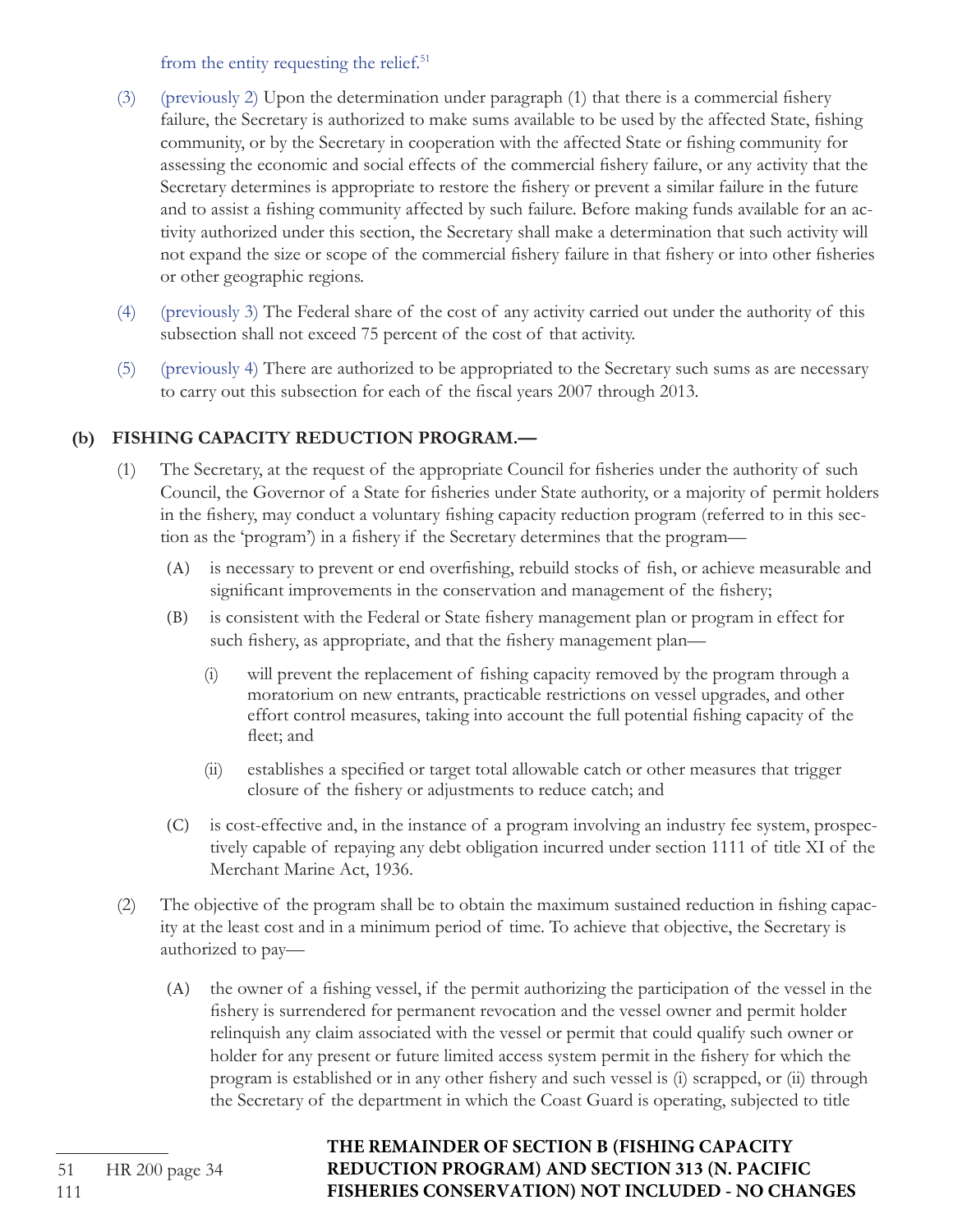any fish processor who is eligible for, or who has received, individual processing quota under the Program. The restriction on the disclosure of information in section 402(b)(1) shall not apply when the information is used to determine eligibility for or compliance with an individual processing quota program.

- (9) The provisions of sections  $308, 310,$  and  $311$  shall apply to the processing facilities and fish products of any person holding individual processing quota, and the provisions of subparagraphs (D), (E), and (L) of section 307(l) shall apply to any facility owned or controlled by a person holding individual processing quota.
- (k) Arctic Community Development Quota—If the North Pacific Fishery Management Council issues a fishery management plan for the exclusive economic zone in the Arctic Ocean, or an amendment **to the Fishery Management Plan for Fish Resources of the Arctic Management Area issued by such**  Council, that makes available to commercial fishing, and establishes a sustainable harvest level, **for any part of such zone, the Council shall set aside not less than 10 percent of the total allowable catch therein as a community development quota for coastal villages located north and east of the Bering Strait.52**

# **SEC. 314. NORTHWEST ATLANTIC OCEAN FISHERIES REINVESTMENT PROGRAM**

*16 U.S.C. 1863*

### **(a) PROGRAM.—**

- (1) Not later than October 1, 1993, the Secretary shall establish a Northwest Atlantic Ocean Fisheries Reinvestment Program for the purposes of—
	- (A) promoting development of commercial fisheries and markets for underutilized species of the northwest Atlantic Ocean;
	- (B) developing alternative fishing opportunities for participants in the New England groundfish fishery;
	- (C) providing technical support and assistance to United States fishermen and fish processors to improve the value-added processing of underutilized species and to make participation in fisheries for underutilized species of the northwest Atlantic Ocean economically viable;
	- (D) creating new economic opportunities through the improved processing and expanded use of fish waste; and
	- (E) helping to restore overfished depleted New England groundfish stocks through aquaculture or hatchery programs.
- (2) CONSULTATION.—In establishing and implementing the Northwest [sic] Fisheries Reinvestment Program, the Secretary shall consult with representatives of the commercial fishing industry, the seafood processing industry, and the academic community (including the National Sea Grant Program).
- (3) ACTIVITIES UNDER PROGRAM.—Subject to the availability of appropriations, the Secretary shall award contracts, grants and other financial assistance to United States citizens to carry out the purposes of subsection (1), under the terms and conditions provided in section 2(c) of the Act of August 11, 1939 (15 U.S.C. 713(c)-3(c); commonly referred to as the "Saltonstall-Kennedy Act"),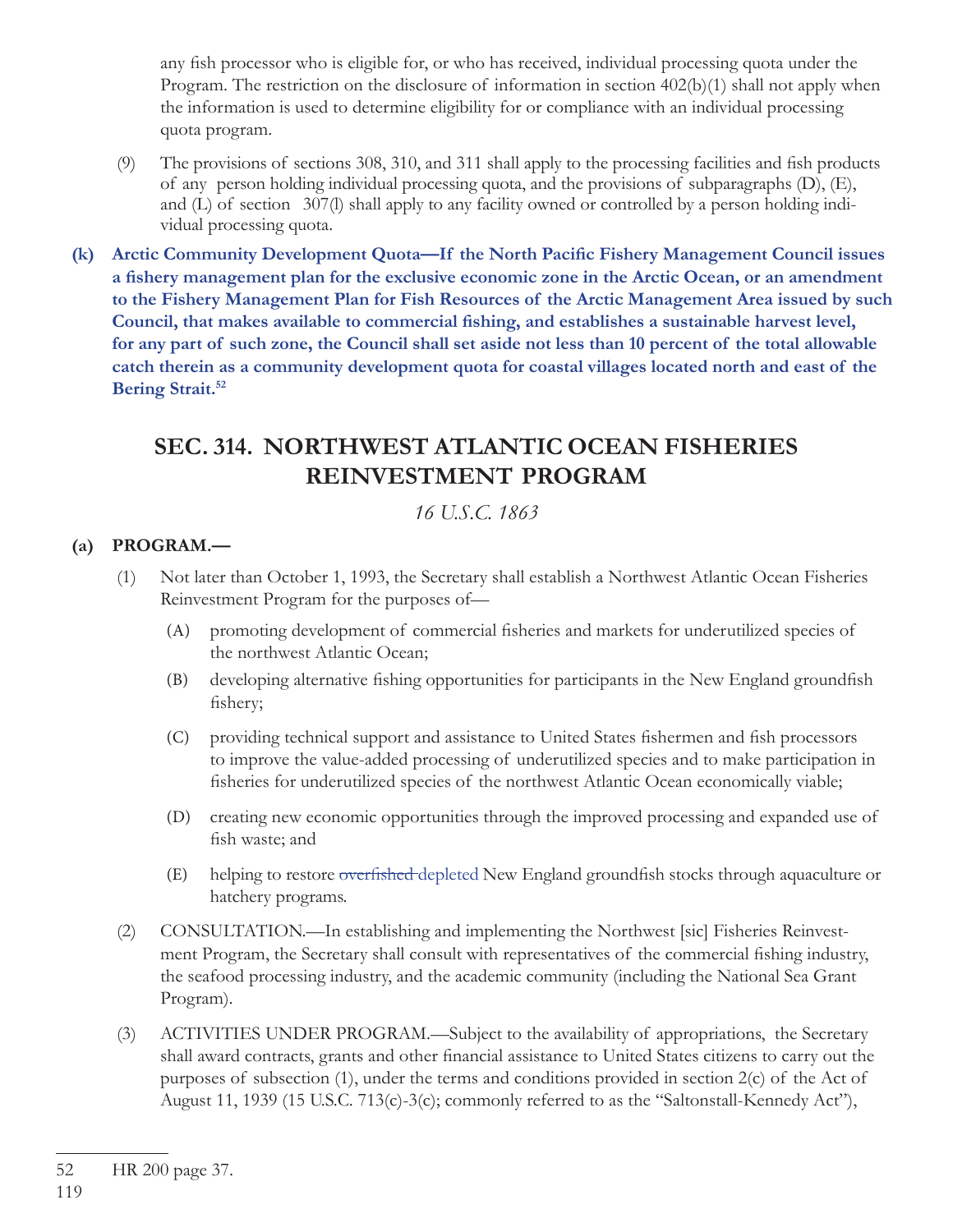except that, in making awards under this section for projects involving participation in fisheries for underutilized species, the Secretary shall give the highest priority to a person who owns or operates a fishing vessel permitted under this Act to participate in the New England groundfish fishery who agrees to surrender that permit to the Secretary during the duration of the contract, grant or other assistance.

- (4) AUTHORIZATION OF APPROPRIATIONS.—There are authorized to be appropriated \$5,000,000 for each of fiscal years 1993 through 1999 to carry out the purposes of this section. For fiscal year 1993 no more than  $$1,000,000$ , and for fiscal year 1994 no more than  $$2,000,000$ , of such funds may be provided from monies made available under section 2(b) of the Act of August 11, 1939 (15 U.S.C. 713c-3(b)).
- **(b) ASSISTANCE OF OTHER AGENCIES.—The Secretary shall actively seek the assistance of other**  Federal agencies in the development of fisheries for underutilized species of the northwest Atlantic **Ocean, including, to the extent permitted by other applicable laws, assistance from the Secretary of Agriculture in including such underutilized species as agricultural commodities in the programs of the Foreign Agricultural Service for which amounts are authorized under the Food, Agriculture, Conservation, and Trade Act of 1990 (Public Law 101-624; 104 Stat. 3359).**
- **(c) MANAGEMENT PLANS FOR UNDERUTILIZED SPECIES.—The New England Fishery Management Council, in consultation with other appropriate Councils, shall develop fishery management plans as soon as possible for any underutilized species of the northwest Atlantic Ocean**  that is not covered under such a plan, in order to prevent overfishing of that species.
- **(d) UNDERUTILIZED SPECIES DEFINED.—For purposes of this section, the term "underutilized**  species of the northwest Atlantic Ocean" means any fish species of the northwest Atlantic Ocean that is identified, by the Director of the Northeast Fisheries Center of the National Marine Fisher**ies Service, as an underutilized species.**

# SEC. 315. REGIONAL COASTAL DISASTER ASSISTANCE, **TRANSITION, AND RECOVERY PROGRAM**

## *16 U.S.C. 1864*

(a) IN GENERAL.—When there is a catastrophic regional fishery disaster the Secretary may, upon **the request of, and in consultation with, the Governors of affected States, establish a regional economic transition program to provide immediate disaster relief assistance to the fishermen, charter** fishing operators, United States fish processors, and owners of related fishery infrastructure af**fected by the disaster.**

### **(b) PROGRAM COMPONENTS.—**

- (1) IN GENERAL.—Subject to the availability of appropriations, the program shall provide funds or other economic assistance to affected entities, or to governmental entities for disbursement to affected entities, for—
	- (A) meeting immediate regional shoreside fishery infrastructure needs, including processing facilities, cold storage facilities, ice houses, docks, including temporary docks and storage facilities, and other related shoreside fishery support facilities and infrastructure while ensuring that those projects will not result in an increase or replacement of fishing capacity;
	- (B) financial assistance and job training assistance for fishermen who wish to remain in a fishery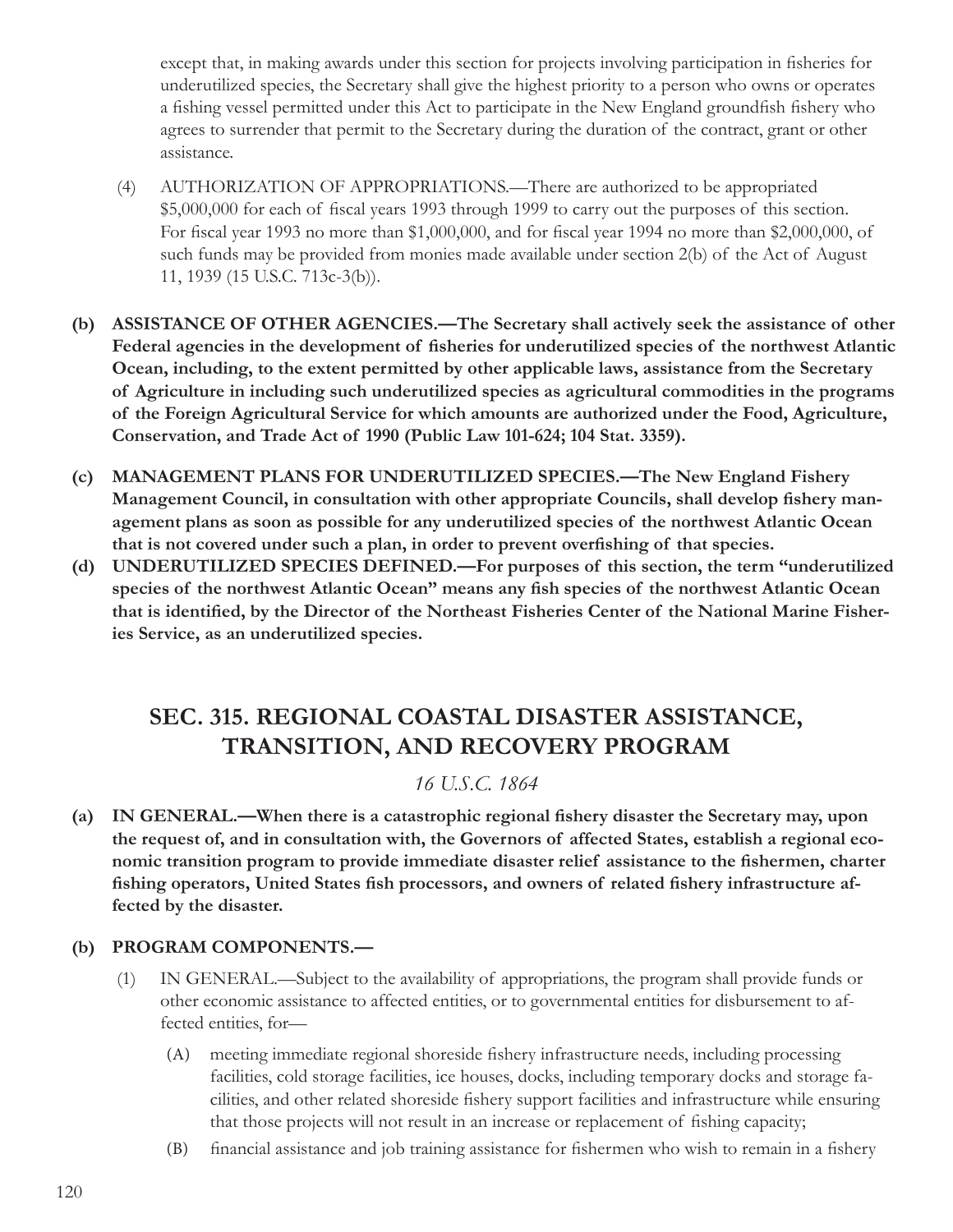in the region that may be temporarily closed as a result of environmental or other effects associated with the disaster;

- (C) funding, pursuant to the requirements of section  $312(b)$ , to fishermen who are willing to scrap a fishing vessel and permanently surrender permits for fisheries named on that vessel; and
- (D) any other activities authorized under section 312 of this Act or section 308(d) of the Interjurisdictional Fisheries Act of 1986 (16 U.S.C. 4107(d)).
- (2) JOB TRAINING.—Any fisherman who decides to scrap a fishing vessel under the program shall be eligible for job training assistance.
- (3) STATE PARTICIPATION OBLIGATION.—The participation by a State in the program shall be conditioned upon a commitment by the appropriate State entity to ensure that the relevant State fishery meets the requirements of section 312(b) of this Act to ensure excess capacity does not reenter the fishery.
- (4) NO MATCHING REQUIRED.—The Secretary may waive the matching requirements of section 312 of this Act, section 308 of the Interjurisdictional Fisheries Act of 1986 (16 U.S.C. 4107), and any other provision of law under which the Federal share of the cost of any activity is limited to less than 100 percent if the Secretary determines that—
	- (A) no reasonable means are available through which applicants can meet the matching requirement; and
	- (B) the probable benefit of 100 percent Federal financing outweighs the public interest in imposition of the matching requirement.
- (5) NET REVENUE LIMIT INAPPLICABLE.—Section 308(d)(3) of the Interjurisdictional Fisheries Act (16 U.S.C. 4107(d)(3)) shall not apply to assistance under this section.
- (c) REGIONAL IMPACT EVALUATION.—Within 2 months after a catastrophic regional fishery **disaster the Secretary shall provide the Governor of each State participating in the program a com**prehensive economic and socioeconomic evaluation of the affected region's fisheries to assist the Governor in assessing the current and future economic viability of affected fisheries, including the economic impact of foreign fish imports and the direct, indirect, or environmental impact of the disaster on the fishery and coastal communities.
- **(d) CATASTROPHIC REGIONAL FISHERY DISASTER DEFINED.—In this section the term**  'catastrophic regional fishery disaster' means a natural disaster, including a hurricane or tsunami, **or a regulatory closure (including regulatory closures resulting from judicial action) to protect human health or the marine environment, that—**
	- (1) results in economic losses to coastal or fishing communities;
	- (2) affects more than 1 State or a major fishery managed by a Council or interstate fishery commission; and
	- (3) is determined by the Secretary to be a commercial fishery failure under section  $312(a)$  of this Act or a fishery resource disaster or section 308(d) of the Interjurisdictional Fisheries Act of 1986 (16 U.S.C. 4107(d)).

*(Did not include fi sheries hurricane assistance program)*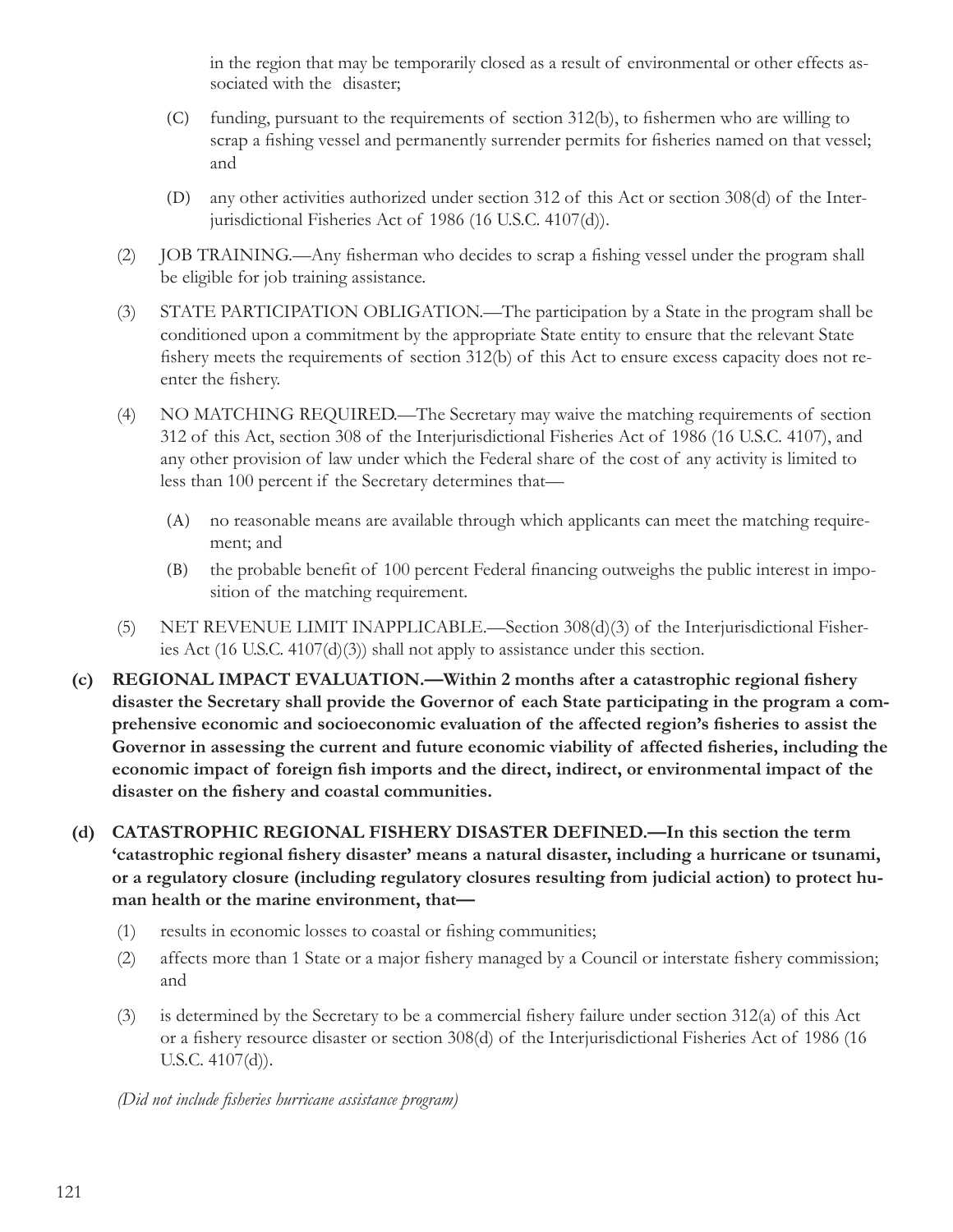# **SEC. 316. BYCATCH REDUCTION ENGINEERING PROGRAM**

## *16 U.S.C. 1865*

- **(a) BYCATCH REDUCTION ENGINEERING PROGRAM.—Not later than 1 year after the date of enactment of the Magnuson-Stevens Fishery Conservation and Management Reauthorization Act of 2006, the Secretary, in cooperation with the Councils and other affected interests, and based**  upon the best scientific information available, shall establish a bycatch reduction program, includ**ing grants, to develop technological devices and other conservation engineering changes designed to minimize bycatch, seabird interactions, bycatch mortality, and post-release mortality in Federally**  managed fisheries. The program shall-
	- (1) be regionally based;
	- (2) be coordinated with projects conducted under the cooperative research and management program established under this Act;
	- (3) provide information and outreach to fishery participants that will encourage adoption and use of technologies developed under the program; and
	- (4) provide for routine consultation with the Councils in order to maximize opportunities to incorporate results of the program in Council actions and provide incentives for adoption of methods developed under the program in fishery management plans developed by the Councils.
- **(b) INCENTIVES.—Any fishery management plan prepared by a Council or by the Secretary may establish a system of incentives to reduce total bycatch and seabird interactions, amounts, bycatch**  rates, and post-release mortality in fisheries under the Council's or Secretary's jurisdiction, includ**ing—**
	- (1) measures to incorporate bycatch into quotas, including the establishment of collective or individual bycatch quotas;
	- (2) measures to promote the use of gear with verifiable and monitored low bycatch and seabird interactions, rates; and
	- (3) measures that, based on the best scientific information available, will reduce bycatch and seabird interactions, bycatch mortality, post-release mortality, or regulatory discards in the fishery.
- **(c) COORDINATION ON SEABIRD INTERACTIONS.—The Secretary, in coordination with the Secretary of Interior, is authorized to undertake projects in cooperation with industry to improve information and technology to reduce seabird bycatch, including—**
	- (1) outreach to industry on new technologies and methods;
	- (2) projects to mitigate for seabird mortality; and
	- (3) actions at appropriate international fishery organizations to reduce seabird interactions in fisheries.

#### **(d) REPORT.—The Secretary shall transmit an annual report to the Senate Committee on Commerce, Science, and Transportation and the House of Representatives Committee on Resources that—**

- (1) describes funding provided to implement this section;
- (2) describes developments in gear technology achieved under this section; and
- (3) describes improvements and reduction in bycatch and seabird interactions associated with implementing this section, as well as proposals to address remaining bycatch or seabird interaction problems.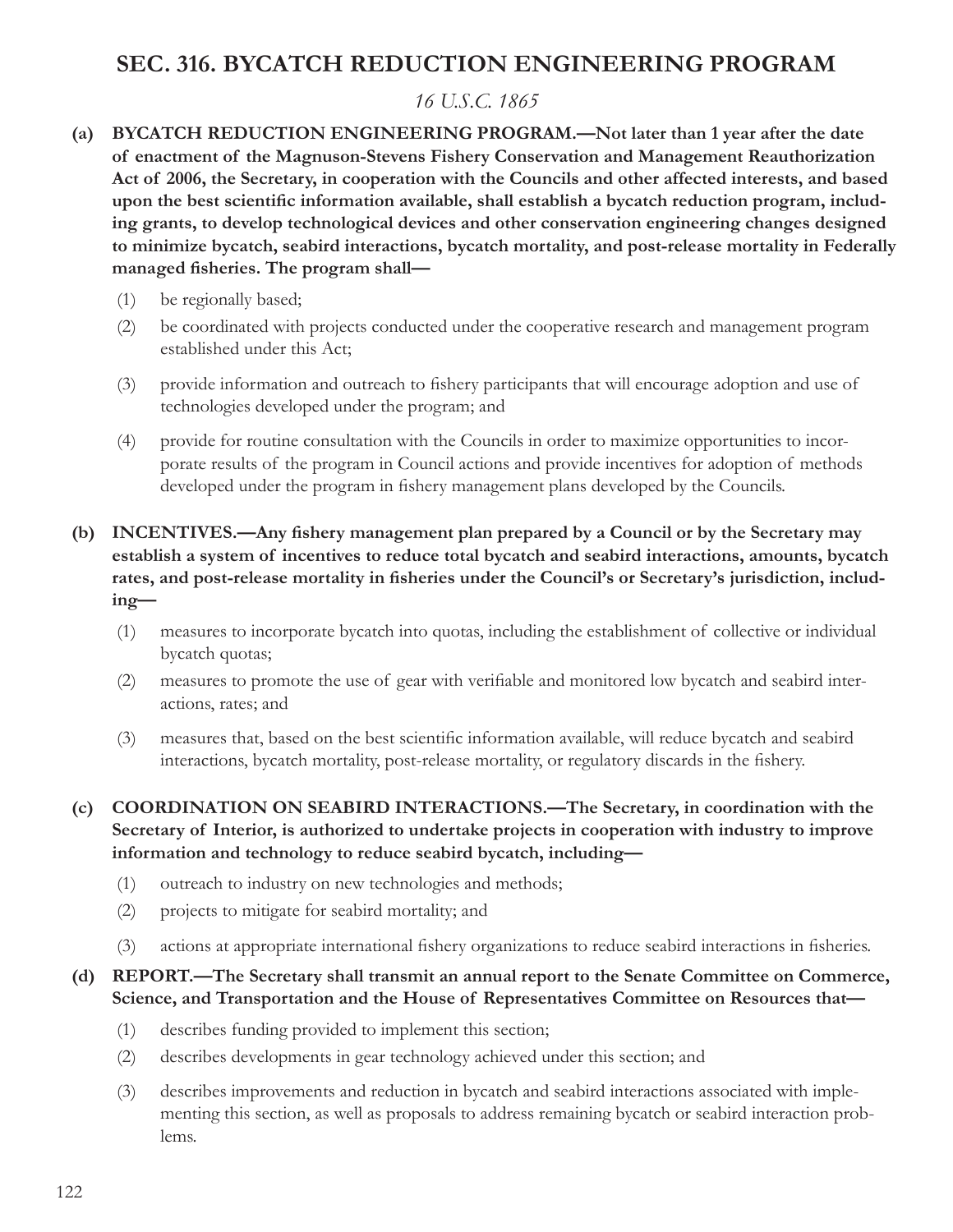## **SEC . 317. SHARK FEEDING**

*16 U.S.C. 1866*

(1) Except to the extent determined by the Secretary, or under State law, as presenting no public health hazard or safety risk, or when conducted as part of a research program funded in whole or in part by appropriated funds, it is unlawful to introduce, or attempt to introduce, food or any other substance into the water to attract sharks for any purpose other than to harvest sharks within the Exclusive Economic Zone seaward of the State of Hawaii and of the Commonwealths, territories, and possessions of the United States in the Pacific Ocean Area.

## **SEC . 318. COOPERATIVE RESEARCH AND MANAGEMENT PROGRAM**

*16 U.S.C. 1867*

### **(a) IN GENERAL.—**

- (1) The Secretary of Commerce, in consultation with the Councils, shall establish a cooperative research and management program to address needs identified under this Act and under any other marine resource laws enforced by the Secretary. The program shall be implemented on a regional basis and shall be developed and conducted through partnerships among Federal, State, and Tribal managers and scientists (including interstate fishery commissions), fishing industry participants (including use of commercial charter or recreational vessels for gathering data), and educational institutions.
- (2) Within one year after the date of enactment of the Strengthening Fishing Communities and Increasing Flexibility in Fisheries Management Act, and after consultation with the Councils, the Secretary shall publish a plan for implementing and conducting the program established in paragraph (1). Such plan shall identify and describe critical regional fishery management and research needs, possible projects that may address those needs, and estimated costs for such projects. The plan shall be revised and updated every 5 years, and updated plans shall include a brief description of projects that were funded in the prior 5-year period and the research and management needs that were addressed by those projects.<sup>53</sup>
- **(b) ELIGIBLE PROJECTS.—The Secretary shall make funds available under the program for the sup**port of projects to address critical needs identified by the Councils in consultation with the Sec**retary. The program shall promote and encourage efforts to utilize sources of data maintained by other Federal agencies, State agencies, or academia for use in such projects.**
- **(c) FUNDING. PRIORITIES.54—In making funds available the Secretary shall award funding on a**  competitive basis and based on regional fishery management needs, select programs that form part of a coherent program of research focused on solving priority issues identified by the Councils, **and shall give priority to the following projects:**
	- (1) Projects to collect data to improve, supplement, or enhance stock assessments, including— the use of fishing vessels or acoustic or other marine technology.
		- (A) the use of fishing vessels or acoustic or other marine technology;

<sup>53</sup> HR 200 page 21

<sup>54</sup> HR 200 page 21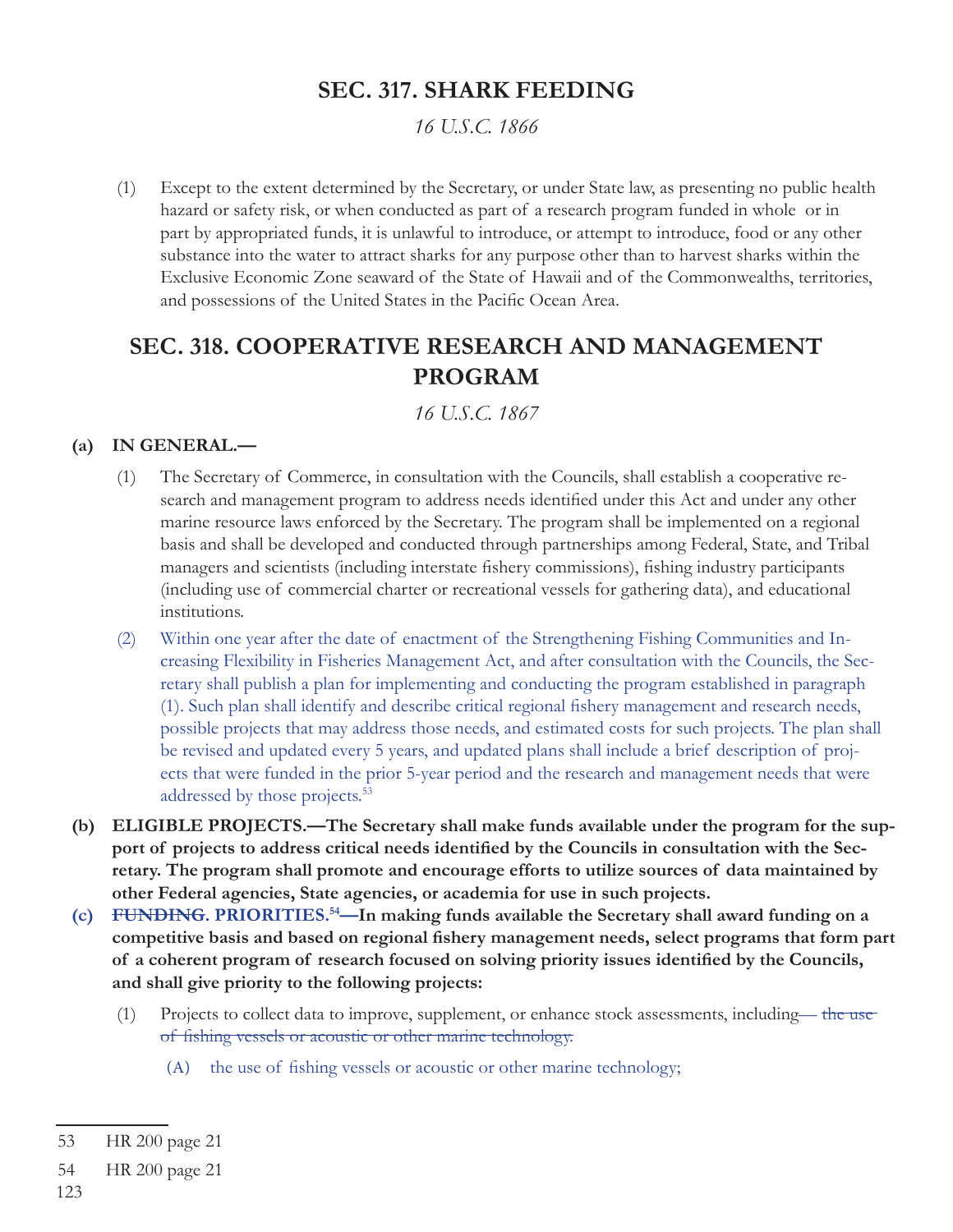- (B) expanding the use of electronic catch reporting programs and technology; and
- (C) improving monitoring and observer coverage through the expanded use of electronic monitoring devices and satellite tracking systems such as vessel monitoring devices<sup>55</sup>
- (2) Projects to assess the amount and type of bycatch or post-release mortality occurring in a fishery.
- (3) Conservation engineering projects designed to reduce bycatch, including avoidance of post-release mortality, reduction of bycatch in high seas fisheries, and transfer of such fishing technologies to other nations.
- (4) Projects for the identification of habitat areas of particular concern and for habitat conservation.
- (5) Projects designed to collect and compile economic and social data.
- **(d) EXPERIMENTAL PERMITTING PROCESS.—Not later than 180 days after the date of enactment of the Magnuson Stevens Fishery Conservation and Management Reauthorization Act of 2006, the Secretary, in consultation with the Councils, shall promulgate regulations that create an expedited, uniform, and regionally-based process to promote issuance, where practicable, of ex**perimental fishing permits.
- **(e) GUIDELINES.—The Secretary, in consultation with the Councils, shall establish guidelines to ensure that participation in a research project funded under this section does not result in loss of a participant's catch history or unexpended days-at-sea as part of a limited entry system.**
- **(f) EXEMPTED PROJECTS.—The procedures of this section shall not apply to research funded by**  quota set-asides in a fishery.

# **SEC. 319. HERRING STUDY**

### *16 U.S.C. 1868*

- **(a) IN GENERAL.—The Secretary may conduct a cooperative research program to study the issues**  of abundance, distribution and the role of herring as forage fish for other commercially important fish stocks in the Northwest Atlantic, and the potential for local scale depletion from herring harvesting and how it relates to other fisheries in the Northwest Atlantic. In planning, designing, and implementing this program, the Secretary shall engage multiple fisheries sectors and stakeholder **groups concerned with herring management.**
- **(b) REPORT.—The Secretary shall present the final results of this study to Congress within 3 months** following the completion of the study, and an interim report at the end of fiscal year 2008.
- **(c) AUTHORIZATION OF APPROPRIATIONS.—There are authorized to be appropriated**  \$2,000,000 for fiscal year 2007 through fiscal year 2009 to conduct this study.

## **SEC. 320. RESTORATION STUDY**

## *16 U.S.C. 1869*

(a) IN GENERAL.—The Secretary may conduct a study to update scientific information and proto**cols needed to improve restoration techniques for a variety of coast habitat types and synthesize the results in a format easily understandable by restoration practitioners and local communities.**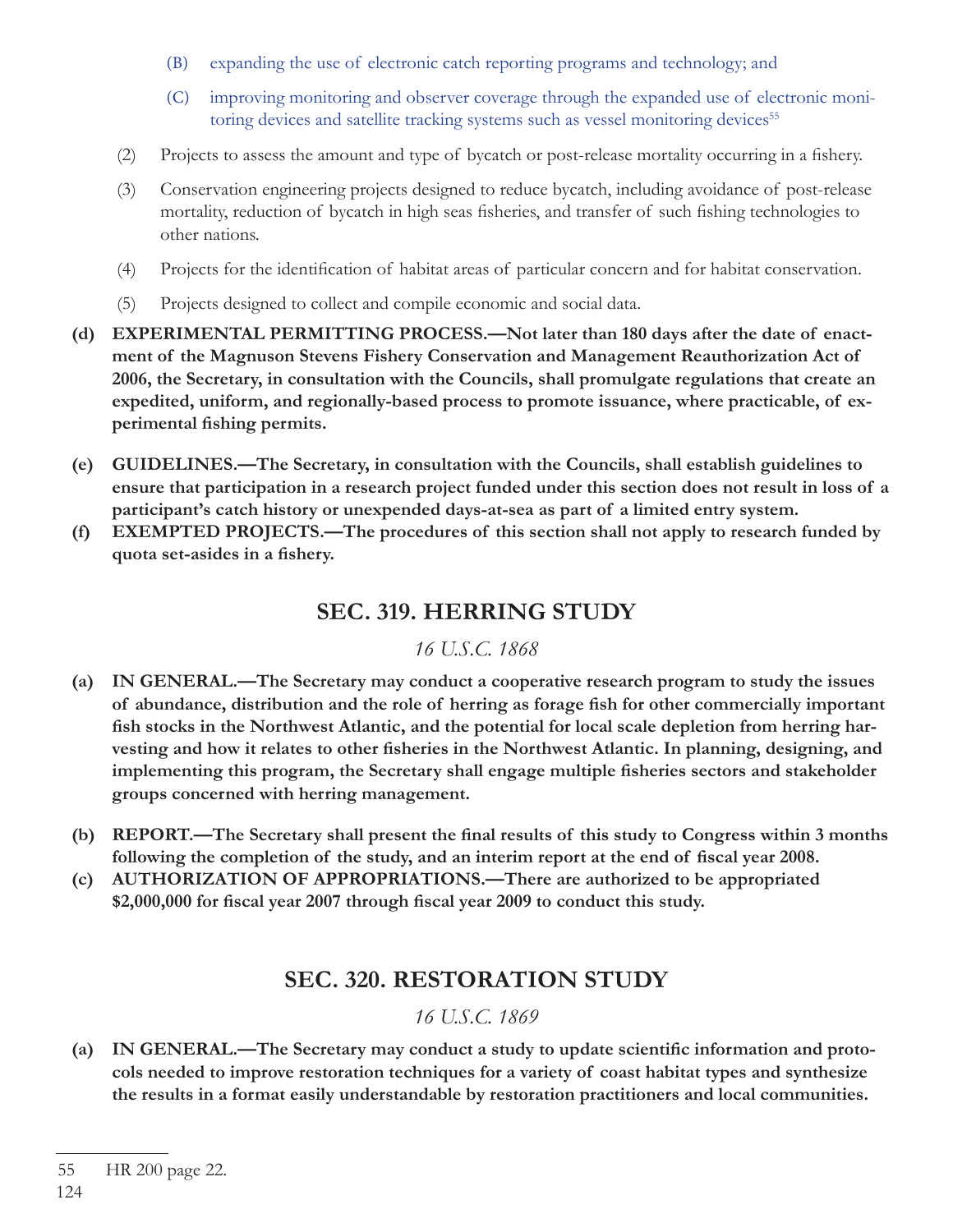**(b) AUTHORIZATION OF APPROPRIATIONS.—There are authorized to be appropriated \$500,000**  for fiscal year 2007 to conduct this study.

# TITLE IV—FISHERY MONITORING AND RESEARCH

## **SEC. 401. REGISTRATION AND INFORMATION MANAGEMENT**

## *16 U.S.C. 1881*

- **(a) STANDARDIZED FISHING VESSEL REGISTRATION AND INFORMATION MANAGE-MENT SYSTEM.—The Secretary shall, in cooperation with the Secretary of the department in which the Coast Guard is operating, the States, the Councils, and Marine Fisheries Commissions,**  develop recommendations for implementation of a standardized fishing vessel registration and in**formation management system on a regional basis. The recommendations shall be developed after consultation with interested governmental and nongovernmental parties and shall—**
	- (1) be designed to standardize the requirements of vessel registration and information collection systems required by this Act, the Marine Mammal Protection Act (16 U.S.C. 1361 et seq.), and any other marine resource law implemented by the Secretary, and, with the permission of a State, any marine resource law implemented by such State;
	- (2) integrate information collection programs under existing fishery management plans into a nonduplicative information collection and management system;
	- (3) avoid duplication of existing State, tribal, or Federal systems and shall utilize, to the maximum extent practicable, information collected from existing systems;
	- (4) provide for implementation of the system through cooperative agreements with appropriate State, regional, or tribal entities and Marine Fisheries Commissions;
	- (5) provide for funding (subject to appropriations) to assist appropriate State, regional, or tribal entities and Marine Fisheries Commissions in implementation;
	- (6) establish standardized units of measurement, nomenclature, and formats for the collection and submission of information;
	- (7) minimize the paperwork required for vessels registered under the system;
	- (8) include all species of fish within the geographic areas of authority of the Councils and all fishing vessels including charter fishing vessels, but excluding recreational fishing vessels;
	- (9) require United States fish processors, and fish dealers and other first ex-vessel purchasers of fish that are subject to the proposed system, to submit information (other than economic information) which may be necessary to meet the goals of the proposed system; and
	- (10) include procedures necessary to ensure—
		- (A) the confidentiality of information collected under this section in accordance with section 402(b); and
		- (B) the timely release or availability to the public of information collected under this section consistent with section 402(b).

#### **(b) FISHING VESSEL REGISTRATION.—The proposed registration system should, at a minimum,**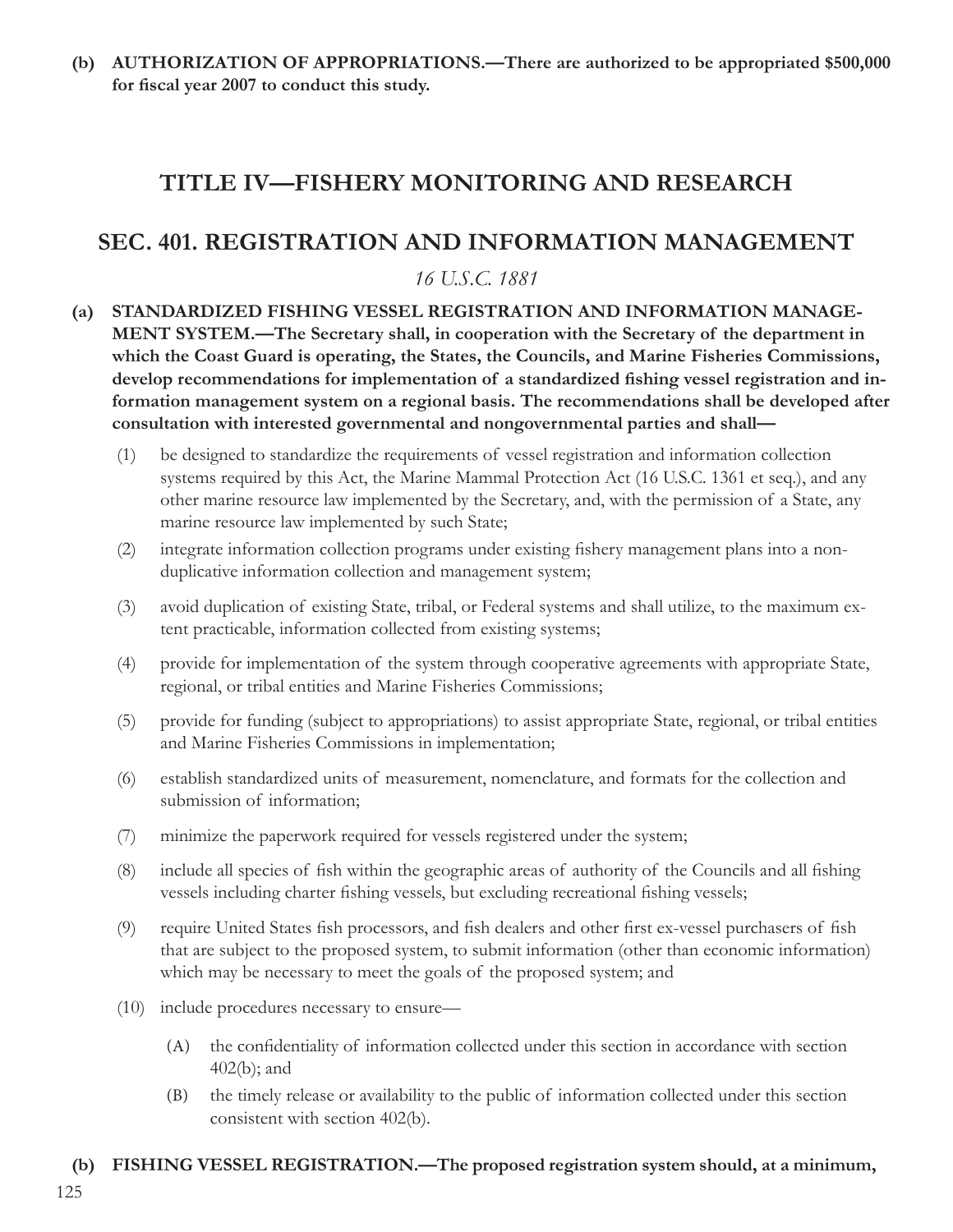#### **obtain the following information** for each fishing vessel—

- (1) the name and official number or other identification, together with the name and address of the owner or operator or both;
- (2) gross tonnage, vessel capacity, type and quantity of fishing gear, mode of operation (catcher, catcher processor, or other), and such other pertinent information with respect to vessel characteristics as the Secretary may require; and
- (3) identification (by species, gear type, geographic area of operations, and season) of the fisheries in which the fishing vessel participates.

#### **(c) FISHERY INFORMATION.—The proposed information management system should, at a mini**mum, provide basic fisheries performance information for each fishery, including-

- $(1)$  the number of vessels participating in the fishery including charter fishing vessels;
- $(2)$  the time period in which the fishery occurs;
- (3) the approximate geographic location or official reporting area where the fishery occurs;
- (4) a description of fishing gear used in the fishery, including the amount and type of such gear and the appropriate unit of fishing effort; and
- (5) other information required under subsection  $303(a)(5)$  or requested by the Council under section 402.
- **(d) USE OF REGISTRATION.—Any registration recommended under this section shall not be considered a permit for the purposes of this Act, and the Secretary may not propose to revoke, suspend, deny, or impose any other conditions or restrictions on any such registration or the use of such registration under this Act.**
- **(e) PUBLIC COMMENT.—Within one year after the date of enactment of the Sustainable Fisheries Act, the Secretary shall publish in the Federal Register for a 60-day public comment period a pro**posal that would provide for implementation of a standardized fishing vessel registration and infor**mation collection system that meets the requirements of subsections (a) through (c). The proposal shall include—**
	- (1) a description of the arrangements of the Secretary for consultation and cooperation with the department in which the Coast Guard is operating, the States, the Councils, Marine Fisheries Commissions, the fishing industry and other interested parties; and
	- (2) any proposed regulations or legislation necessary to implement the proposal.
- **(f) CONGRESSIONAL TRANSMITTAL.—Within 60 days after the end of the comment period and after consideration of comments received under subsection (e), the Secretary shall transmit to the Committee on Commerce, Science, and Transportation of the Senate and the Committee on Resources of the House of Representatives a recommended proposal for implementation of a national fi shing vessel registration system that includes—**
	- (1) any modifications made after comment and consultation;
	- (2) a proposed implementation schedule, including a schedule for the proposed cooperative agreements required under subsection (a)(4); and
	- (3) recommendations for any such additional legislation as the Secretary considers necessary or desirable to implement the proposed system.

### **(g) RECREATIONAL FISHERIES.—**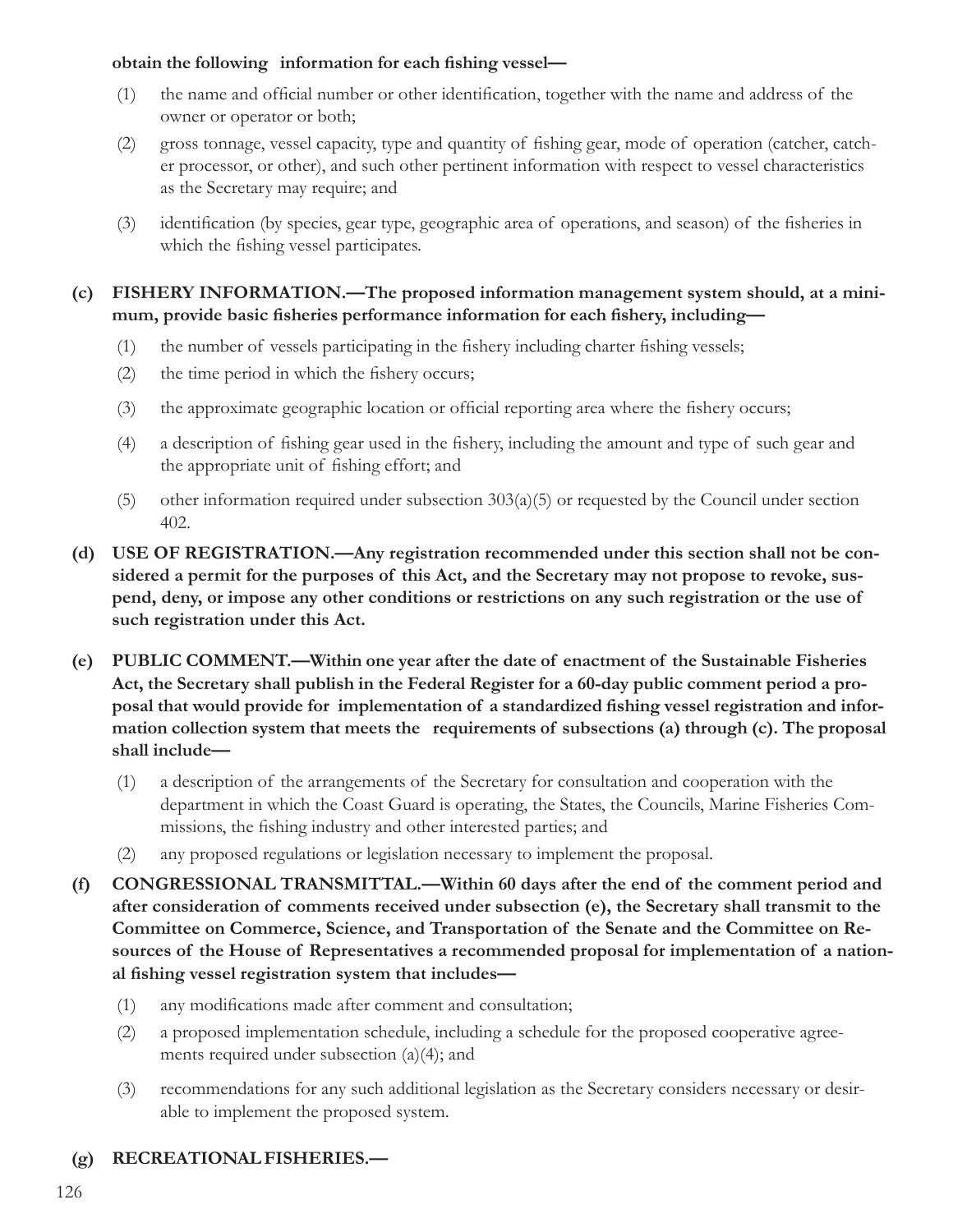- (1) FEDERAL PROGRAM.—The Secretary shall establish and implement a regionally based registry program for recreational fishermen in each of the 8 fishery management regions. The program, which shall not require a fee before January 1, 2011, shall provide for—
	- (A) the registration (including identification and contact information) of individuals who engage in recreational fishing—
		- (i) in the Exclusive Economic Zone;
		- (ii) for anadromous species; or
		- (iii) for Continental Shelf fishery resources beyond the Exclusive Economic Zone; and
	- (B) if appropriate, the registration (including the ownership, operator, and identification of the vessel) of vessels used in such fishing.
- (2) STATE PROGRAMS.—The Secretary shall exempt from registration under the program recreational fishermen and charter fishing vessels licensed, permitted, or registered under the laws of a State if the Secretary determines that information from the State program is suitable for the Secretary's use or is used to assist in completing marine recreational fisheries statistical surveys, or evaluating the effects of proposed conservation and management measures for marine recreational fisheries.

#### (3) DATA COLLECTION.—

- (A) IMPROVEMENT OF THE MARINE RECREATIONAL FISHERY STATISTICS SUR-VEY.—Within 24 months after the date of enactment of the Magnuson-Stevens Fishery Conservation and Management Reauthorization Act of 2006, the Secretary, in consultation with representatives of the recreational fishing industry and experts in statistics, technology, and other appropriate fields, shall establish a program to improve the quality and accuracy of information generated by the Marine Recreational Fishery Statistics Survey, with a goal of achieving acceptable accuracy and utility for each individual fishery.
- (B) NRC REPORT RECOMMENDATIONS.—The program shall take into consideration and, to the extent feasible, implement the recommendations of the National Research Council in its report Review of Recreational Fisheries Survey Methods (2006), including—
	- (i) redesigning the Survey to improve the effectiveness and appropriateness of sampling and estimation procedures, its applicability to various kinds of management decisions, and its usefulness for social and economic analyses; and
	- (ii) providing for ongoing technical evaluation and modification as needed to meet emerging management needs.
- (C) METHODOLOGY.—Unless the Secretary determines that alternate methods will achieve this goal more efficiently and effectively, the program shall, to the extent possible, include—
	- (i) an adequate number of intercepts to accurately estimate recreational catch and effort;
	- (ii) use of surveys that target anglers registered or licensed at the State or Federal level to collect participation and effort data;
	- (iii) collection and analysis of vessel trip report data from charter fishing vessels;
	- (iv) development of a weather corrective factor that can be applied to recreational catch and effort estimates; and
	- (v) an independent committee composed of recreational fishermen, academics, persons with expertise in stock assessments and survey design, and appropriate personnel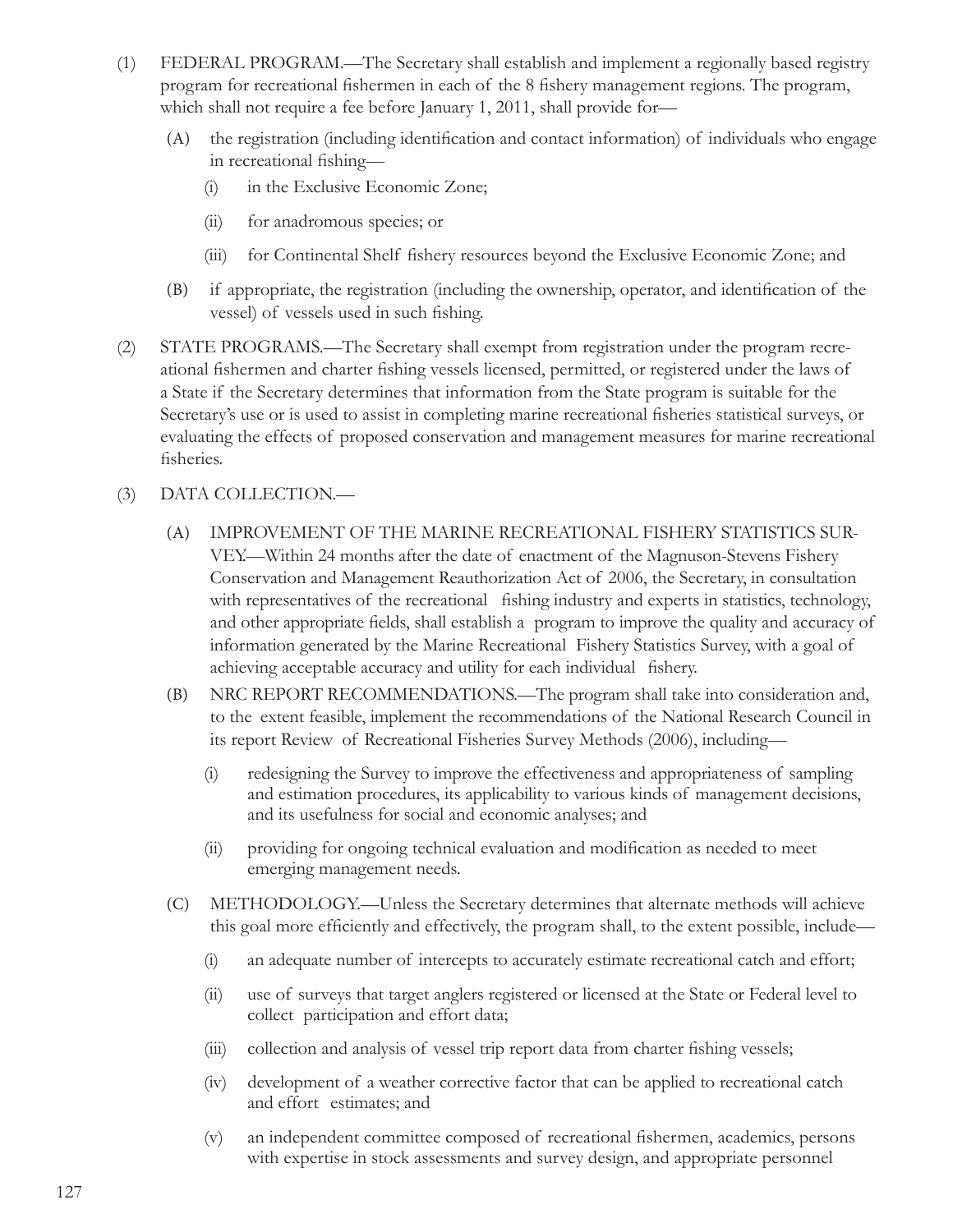from the National Marine Fisheries Service to review the collection estimates, geographic, and other variables related to dockside intercepts and to identify deficiencies in recreational data collection, and possible correction measures.

(D) DEADLINE.—The Secretary shall complete the program under this paragraph and implement the improved Marine Recreational Fishery Statistics Survey not later than January 1, 2009.

#### (4) FEDERAL-STATE PARTNERSHIPS.

- (A) ESTABLISHMENT.—The Secretary shall establish partnerships with States to develop best practices for implementation of State programs established pursuant to paragraph (2)
- (B) GUIDANCE.—The Secretary shall develop guidance, in cooperation with the States, that details best practices for administering State programs established pursuant to paragraph (2), and provide such guidance to the States.
- (C) BIENNIAL REPORT.—The Secretary shall submit to the Congress and publish biennial reports that include—
	- (i) the estimated accuracy of the registry program established under paragraph (1) and of State programs established pursuant to paragraph (2);
	- (ii) priorities for improving recreational fishing data collection; and
	- (iii) an explanation of any use of information collected by such State programs and by the Secretary, including a description of any consideration given to the information by the Secretary.
- (D) STATE GRANT PROGRAM.—The Secretary shall make grants to States to improve implementation of State programs consistent with this subsection. The Secretary shall prioritize such grants based on the ability of the grant to improve the quality and accuracy of such programs.<sup>56</sup>
- (E) FUNDING.—A portion of the fudns appropriated to the Marine Recreational Information Program shall be provided for implementation of this section<sup>57</sup>.
- (5) (previously (4)) REPORT.—Within 24 months after establishment of the program, the Secretary shall submit a report to Congress that describes the progress made toward achieving the goals and objectives of the program.

### *Related section:*

- (6) STUDY ON PROGRAM IMPLEMENTATION—
	- (A) IN GENERAL.—Not later than 60 days after the date of the enactment of this paragraph the Secretary shall enter into an agreement with the National Research Council of the National Academy of Sciences to study the implementation of the programs described in this section. The study shall—
		- (i) provide an updated assessment of recreational survey methods established or improved since the publication of the Council's report entitled ''Review of Recreational Fisheries Survey Methods (2006)''
		- (ii) evaluate the extent to which the recommendations made in that report were imple-

<sup>56</sup> HR 200 page 29 and HR 2023 page 15-16.

<sup>57</sup> HR 2023 page 16.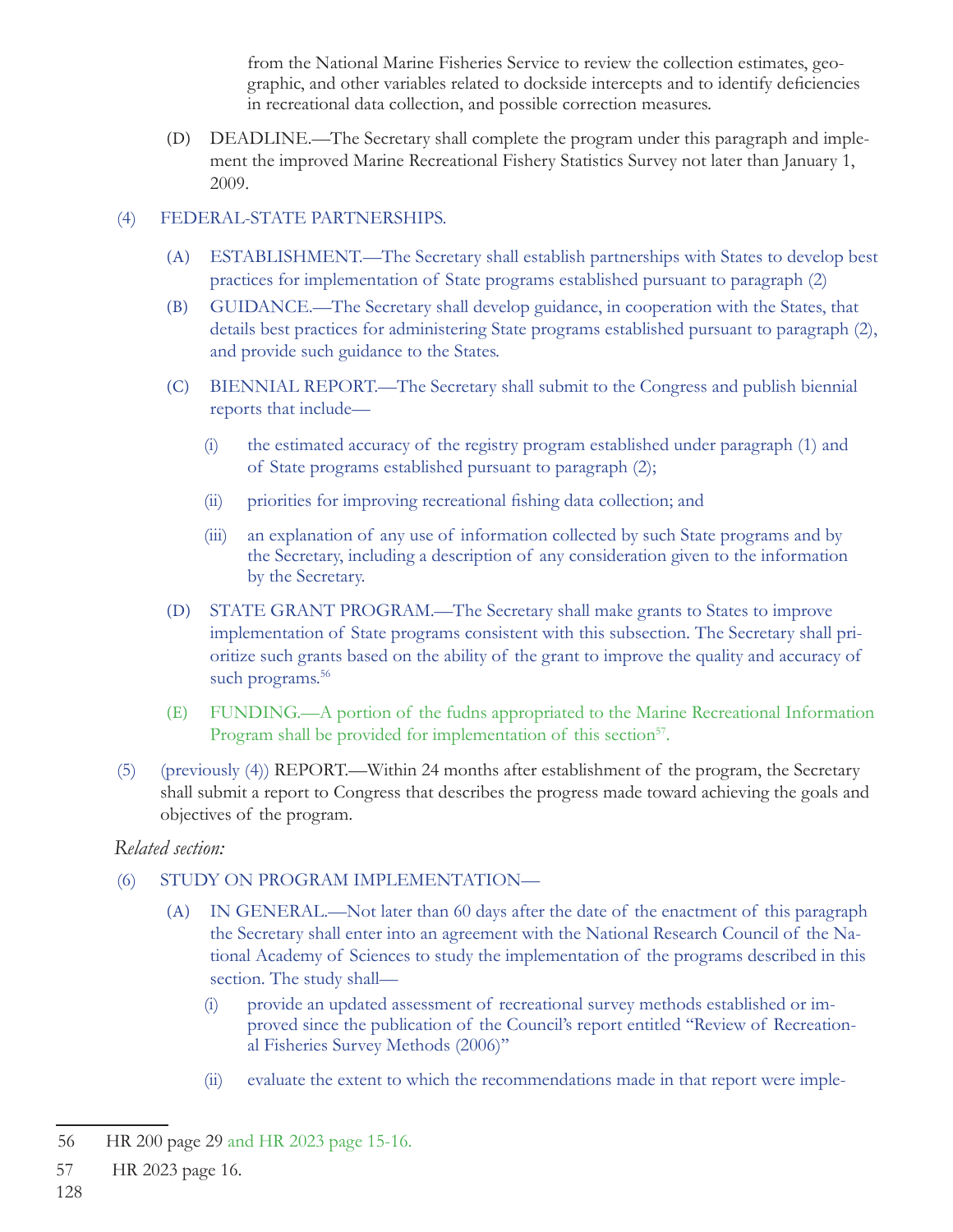mented pursuant to subsection  $(g)(3)(B)$  and

- (iii) examine any limitations of the Marine Recreational Fishery Statistics Survey and the marine recreational information program established under paragraph (1)
- (7) REPORT.—Not later than 1 year after entering into an agreement under subparagraph (A) the Secretary shall submit a report to Congress on the results of the study under subparagraph  $(A)$ <sup>58</sup>

## **SEC. 402. INFORMATION COLLECTION**

*16 U.S.C. 1881a*

### **(a) COLLECTION PROGRAMS.—**

- (1) COUNCIL REQUESTS.—If a Council determines that additional information would be beneficial for developing, implementing, or revising a fishery management plan or for determining whether a fishery is in need of management, the Council may request that the Secretary implement an information collection program for the fishery which would provide the types of information specified by the Council. The Secretary shall undertake such an information collection program if he determines that the need is justified, and shall promulgate regulations to implement the program within 60 days after such determination is made. If the Secretary determines that the need for an information collection program is not justified, the Secretary shall inform the Council of the reasons for such determination in writing. The determinations of the Secretary under this paragraph regarding a Council request shall be made within a reasonable period of time after receipt of that request.
- (2) SECRETARIAL INITIATION.—If the Secretary determines that additional information is necessary for developing, implementing, revising, or monitoring a fishery management plan, or for determining whether a fishery is in need of management, the Secretary may, by regulation, implement an information collection or observer program requiring submission of such additional information for the fishery.

#### **(b) CONFIDENTIALITY OF INFORMATION.—**

- (1) Any information submitted to the Secretary, a State fishery management agency, or a marine fisheries commission by any person in compliance with the requirements of this Act shall be confidential and shall not be disclosed except—
	- (A) to Federal employees and Council employees who are responsible for fishery management plan development, monitoring, or enforcement;
	- (B) to State or Marine Fisheries Commission employees to further the Department's mission, subject to a confidentiality agreement that prohibits public disclosure of the identity of business of any person.
	- (C) to State employees who are responsible for fishery management plan enforcement, if the States employing those employees have entered into a fishery enforcement agreement with the Secretary and the agreement is in effect;
	- (D) when required by court order;
	- (E) when such information is used by State, Council, or Marine Fisheries Commission employees to verify catch under a limited access program, but only to the extent that such use is consistent with subparagraph (B);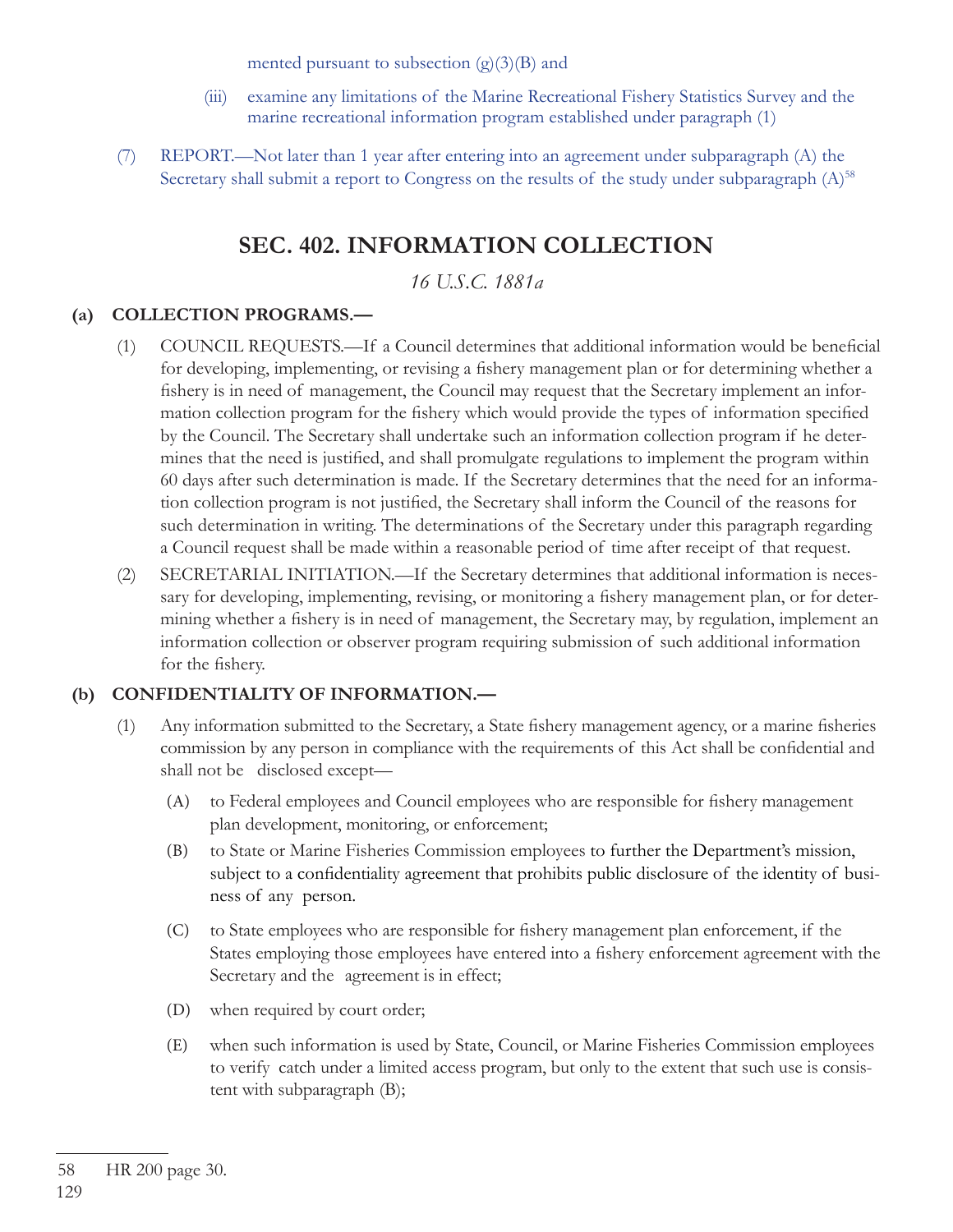- (F) when the Secretary has obtained written authorization from the person submitting such information to release such information to persons for reasons not otherwise provided for in this subsection, and such release does not violate other requirements of this Act;
- (G) when such information is required to be submitted to the Secretary for any determination under a limited access program; or
- (H) in support of homeland and national security activities, including the Coast Guard's homeland security missions as defined in section  $888(a)(2)$  of the Homeland Security Act of 2002 (6 U.S.C.  $468(a)(2)$ ).
- (2) Any observer information shall be confidential and shall not be disclosed, except in accordance with the requirements of subparagraphs  $(A)$  through  $(H)$  of paragraph  $(1)$ , or—
	- (A) as authorized by a fishery management plan or regulations under the authority of the North Pacific Council to allow disclosure to the public of weekly summary bycatch information identified by vessel or for haul-specific bycatch information without vessel identification;
	- (B) when such information is necessary in proceedings to adjudicate observer certifications; or
	- (C) as authorized by any regulations issued under paragraph (3) allowing the collection of observer information, pursuant to a confidentiality agreement between the observers, observer employers, and the Secretary prohibiting disclosure of the information by the observers or observer employers, in order—
		- (i) to allow the sharing of observer information among observers and between observers and observer employers as necessary to train and prepare observers for deployments on specific vessels; or
		- (ii) to validate the accuracy of the observer information collected.
- (3) The Secretary shall, by regulation, prescribe such procedures as may be necessary to preserve the confidentiality of information submitted in compliance with any requirement or regulation under this Act, except that the Secretary may release or make public any such information in any aggregate or summary form which does not directly or indirectly disclose the identity or business of any person who submits such information. Nothing in this subsection shall be interpreted or construed to prevent the use for conservation and management purposes by the Secretary, or with the approval of the Secretary, the Council, of any information submitted in compliance with any requirement or regulation under this Act for the use, release, or publication of bycatch information pursuant to paragraph (2)(A).

#### **(c) RESTRICTION ON USE OF CERTAIN INFORMATION.—**

- (1) The Secretary shall promulgate regulations to restrict the use, in civil enforcement or criminal proceedings under this Act, the Marine Mammal Protection Act of 1972 (16 U.S.C. 1361 et seq.), and the Endangered Species Act (16 U.S.C. 1531 et seq.), of information collected by voluntary fishery data collectors, including sea samplers, while aboard any vessel for conservation and management purposes if the presence of such a fishery data collector aboard is not required by any of such Acts or regulations thereunder.
- (2) The Secretary may not require the submission of a Federal or State income tax return or statement as a prerequisite for issuance of a permit until such time as the Secretary has promulgated regulations to ensure the confidentiality of information contained in such return or statement, to limit the information submitted to that necessary to achieve a demonstrated conservation and management purpose, and to provide appropriate penalties for violation of such regulations.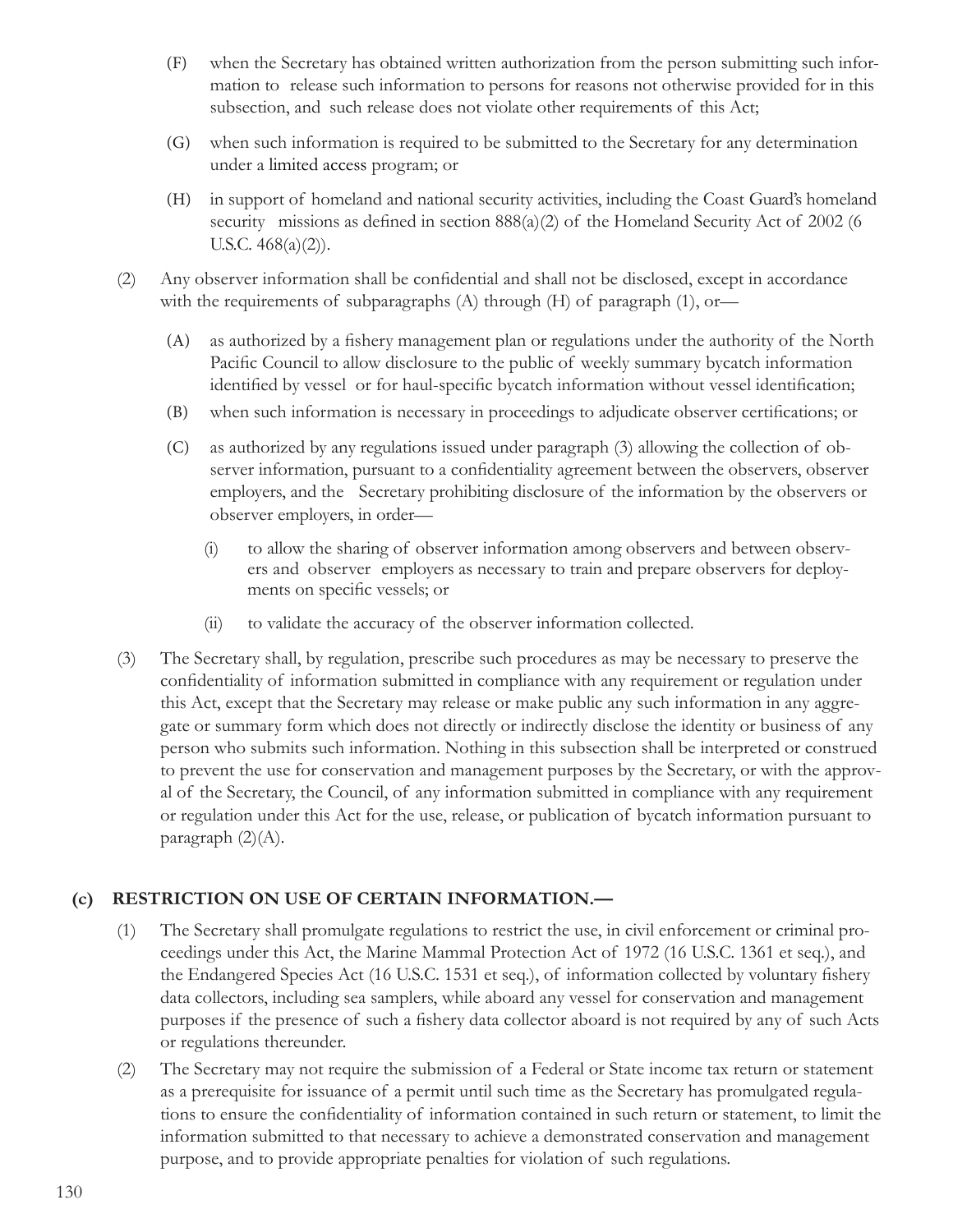- **(d) CONTRACTING AUTHORITY.—Notwithstanding any other provision of law, the Secretary may**  provide a grant, contract, or other financial assistance on a sole-source basis to a State, Council, **or Marine Fisheries Commission for the purpose of carrying out information collection or other programs if—**
	- $(1)$  the recipient of such a grant, contract, or other financial assistance is specified by statute to be, or has customarily been, such State, tribal government, Council, or Marine Fisheries Commission; or
	- (2) the Secretary has entered into a cooperative agreement with such State, Council, or Marine Fisheries Commission.

#### **(e) RESOURCE ASSESSMENTS.—**

- (1) The Secretary may use the private sector to provide vessels, equipment, and services necessary to survey the fishery resources of the United States when the arrangement will yield statistically reliable results.
- $(2)$  The Secretary, in consultation with the appropriate Council and the fishing industry--
	- (A) may structure competitive solicitations under paragraph (1) so as to compensate a contractor for a fishery resources survey by allowing the contractor to retain for sale fish harvested during the survey voyage;
	- (B) in the case of a survey during which the quantity or quality of fish harvested is not expected to be adequately compensatory, may structure those solicitations so as to provide that compensation by permitting the contractor to harvest on a subsequent voyage and retain for sale a portion of the allowable catch of the surveyed fishery; and
	- (C) may permit fish harvested during such survey to count toward a vessel's catch history under a fishery management plan if such survey was conducted in a manner that precluded a vessel's participation in a fishery that counted under the plan for purposes of determining catch history.
- (3) The Secretary shall undertake efforts to expand annual fishery resource assessments in all regions of the Nation.
- (4) The Secretary shall, to the extent practicable, when hiring individuals to collect information regarding marine recreational fishing under this subsection, give preference to students studying fisheries conservation and management, water resource issues, or other relevant subjects at an institute of higher learning in the United States.<sup>59</sup>

### **SEC. 403. OBSERVERS**

#### *16 U.S.C. 1881b*

- **(a) GUIDELINES FOR CARRYING OBSERVERS.—Within one year after the date of enactment of the Sustainable Fisheries Act, the Secretary shall promulgate regulations, after notice and oppor**tunity for public comment, for fishing vessels that carry observers. The regulations shall include **guidelines for determining—**
	- (1) when a vessel is not required to carry an observer on board because the facilities of such vessel for the quartering of an observer, or for carrying out observer functions, are so inadequate or unsafe that the health or safety of the observer or the safe operation of the vessel would be jeopardized; and

<sup>59</sup> HR 200 pages 37-38. Added to HR 1335 in committee. HR 200 broadened eligibility a bit.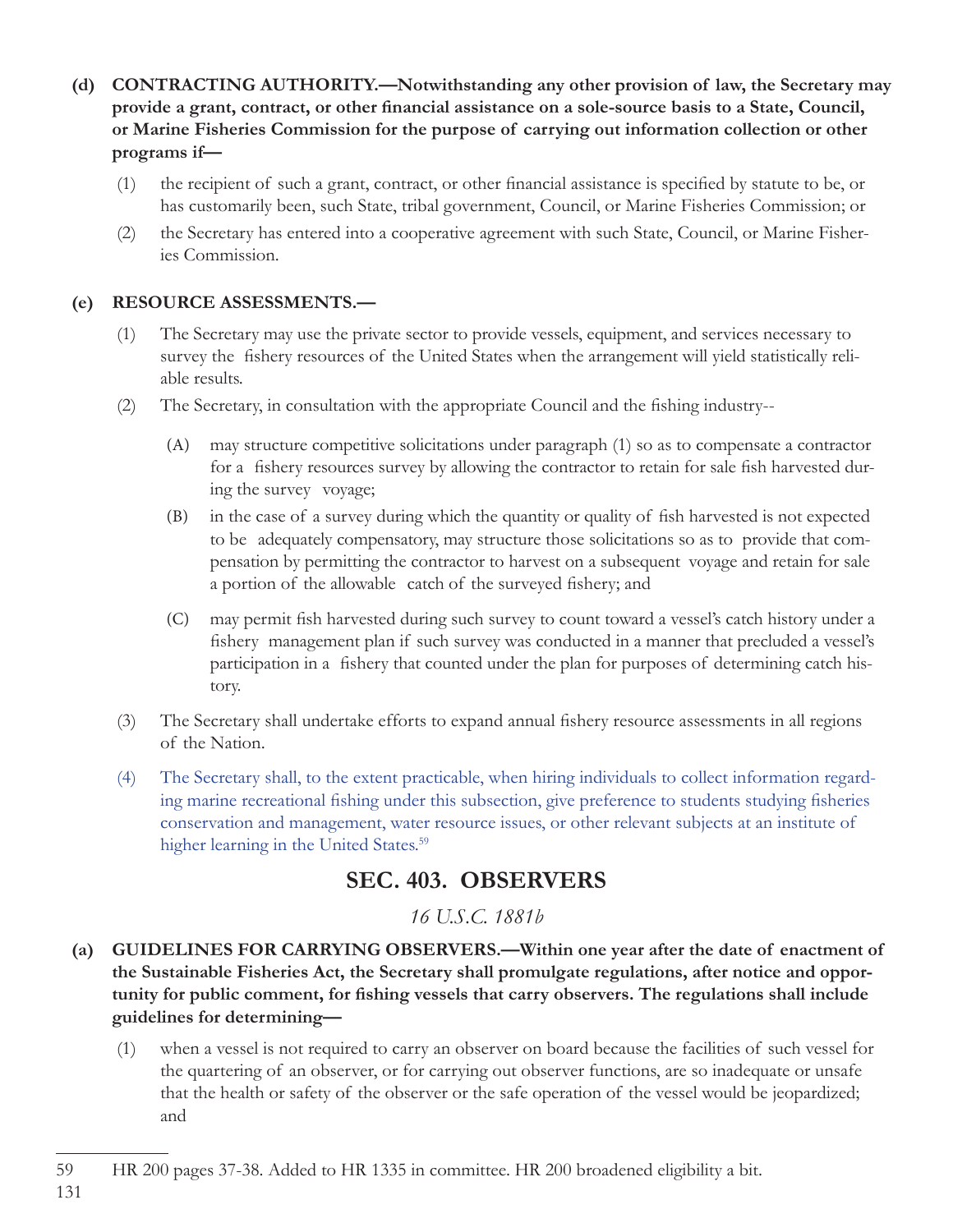(2) actions which vessel owners or operators may reasonably be required to take to render such facilities adequate and safe.

#### **(b) TRAINING.—The Secretary, in cooperation with the appropriate States and the National Sea Grant College Program, shall—**

- (1) establish programs to ensure that each observer receives adequate training in collecting and analyzing the information necessary for the conservation and management purposes of the fishery to which such observer is assigned;
- (2) require that an observer demonstrate competence in fisheries science and statistical analysis at a level sufficient to enable such person to fulfill the responsibilities of the position;
- (3) ensure that an observer has received adequate training in basic vessel safety; and
- (4) make use of university and any appropriate private nonprofi t organization training facilities and resources, where possible, in carrying out this subsection.
- **(c) OBSERVER STATUS.—An observer on a vessel and under contract to carry out responsibilities under this Act or the Marine Mammal Protection Act of 1972 (16 U.S.C. 1361 et seq.) shall be deemed to be a Federal employee for the purpose of compensation under the Federal Employee Compensation Act (5 U.S.C. 8101 et seq.).**

### **SEC. 404 FISHERIES RESEARCH**

### *16 U.S.C. 1881c*

- **(a) IN GENERAL.—The Secretary shall initiate and maintain, in cooperation with the Councils, a**  comprehensive program of fishery research to carry out and further the purposes, policy, and pro**visions of this Act. Such program shall be designed to acquire knowledge and information, includ**ing statistics, on fishery conservation and management and on the economics and social character**istics of the fisheries.**
- **(b) STRATEGIC PLAN.—Within one year after the date of enactment of the Sustainable Fisheries Act, and at least every 3 years thereafter, the Secretary shall develop and publish in the Federal Reg**ister a strategic plan for fisheries research for the 5 years immediately following such publication. **The plan shall—**
	- (1) identify and describe a comprehensive program with a limited number of priority objectives for research in each of the areas specified in subsection  $(c)$ ;
	- (2) indicate goals and timetables for the program described in paragraph (1);
	- (3) provide a role for commercial fishermen in such research, including involvement in field testing;
	- (4) provide for collection and dissemination, in a timely manner, of complete and accurate information concerning fishing activities, catch, effort, stock assessments, and other research conducted under this section; and
	- (5) be developed in cooperation with the Councils and affected States, and provide for coordination with the Councils, affected States, tribal governments, and other research entities.

#### **(c) AREAS OF RESEARCH.—Areas of research are as follows:**

(1) Research to support fishery conservation and management, including but not limited to, biological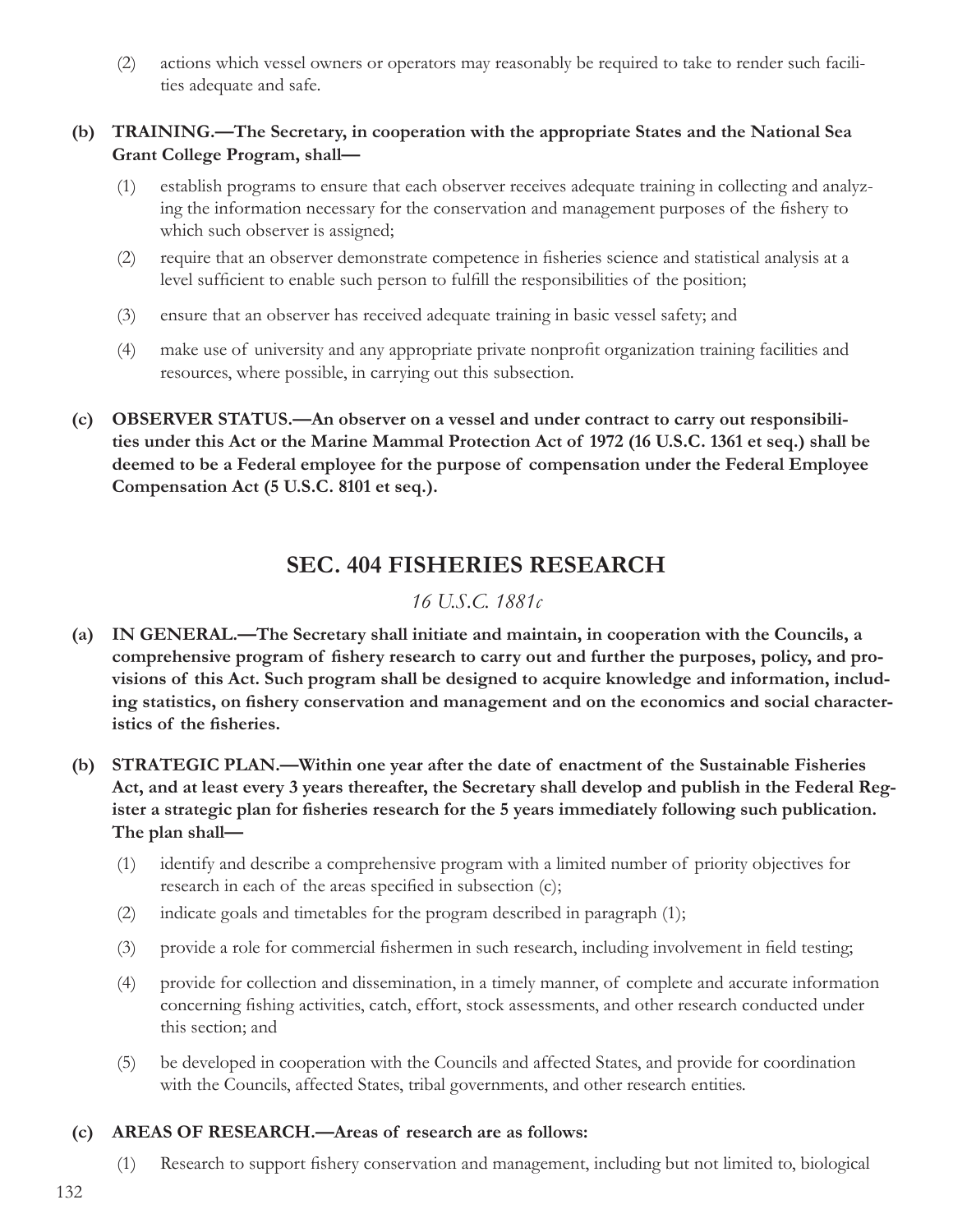research concerning the abundance and life history parameters of stocks of fish, the interdependence of fisheries or stocks of fish, the identification of essential fish habitat, the impact of pollution on fish populations, the impact of wetland and estuarine degradation, and other factors affecting the abundance and availability of fish.

- (2) Conservation engineering research, including the study of fish behavior and the development and testing of new gear technology and fishing techniques to minimize bycatch and any adverse effects on essential fish habitat and promote efficient harvest of target species.
- (3) Research on the fisheries, including the social, cultural, and economic relationships among fishing vessel owners, crew, United States fish processors, associated shoreside labor, seafood markets and fishing communities.
- (4) Information management research, including the development of a fishery information base and an information management system that will permit the full use of information in the support of effective fishery conservation and management.
- **(d) PUBLIC NOTICE.—In developing the plan required under subsection (a), the Secretary shall**  consult with relevant Federal, State, and international agencies, scientific and technical experts, **and other interested persons, public and private, and shall publish a proposed plan in the Federal Register for the purpose of receiving public comment on the plan. The Secretary shall ensure that**  affected commercial fishermen are actively involved in the development of the portion of the plan pertaining to conservation engineering research. Upon final publication in the Federal Register, the **plan shall be submitted by the Secretary to the Committee on Commerce, Science, and Transportation of the Senate and the Committee on Resources of the House of Representatives.**

#### **(e) STOCK ASSESSMENT PLAN.—**

- (1) IN GENERAL.—The Secretary shall develop and publish in the Federal Register, on the same schedule as required for the strategic plan required under subsection (b) of this section, a plan to conduct stock assessments for all stocks of fish for which a fishery management plan is in effect under this Act.
- (2) CONTENTS.—The plan shall—
	- (A) for each stock of fish for which a stock assessment has previously been conducted—
		- (i) establish a schedule for updating the stock assessment that is reasonable given the biology and characteristics of the stock; and
		- (i) subject to the availability of appropriations, require completion of a new stock assessment, or an update of the most recent stock assessment—
			- (I) every 5 years; or
			- (II) within such other time period specified and justified by the Secretary in the plan;
	- (B) for each stock of fish for which a stock assessment has not previously been conducted—
		- (i) establish a schedule for conducting an initial stock assessment that is reasonable given the biology and characteristics of the stock; and
		- (ii) subject to the availability of appropriations, require completion of the initial stock assessment within 3 years after the plan is published in the Federal Register unless another time period is specified and justified by the Secretary in the plan; and
	- (C) identify data and analysis, especially concerning recreational fishing, that, if available, would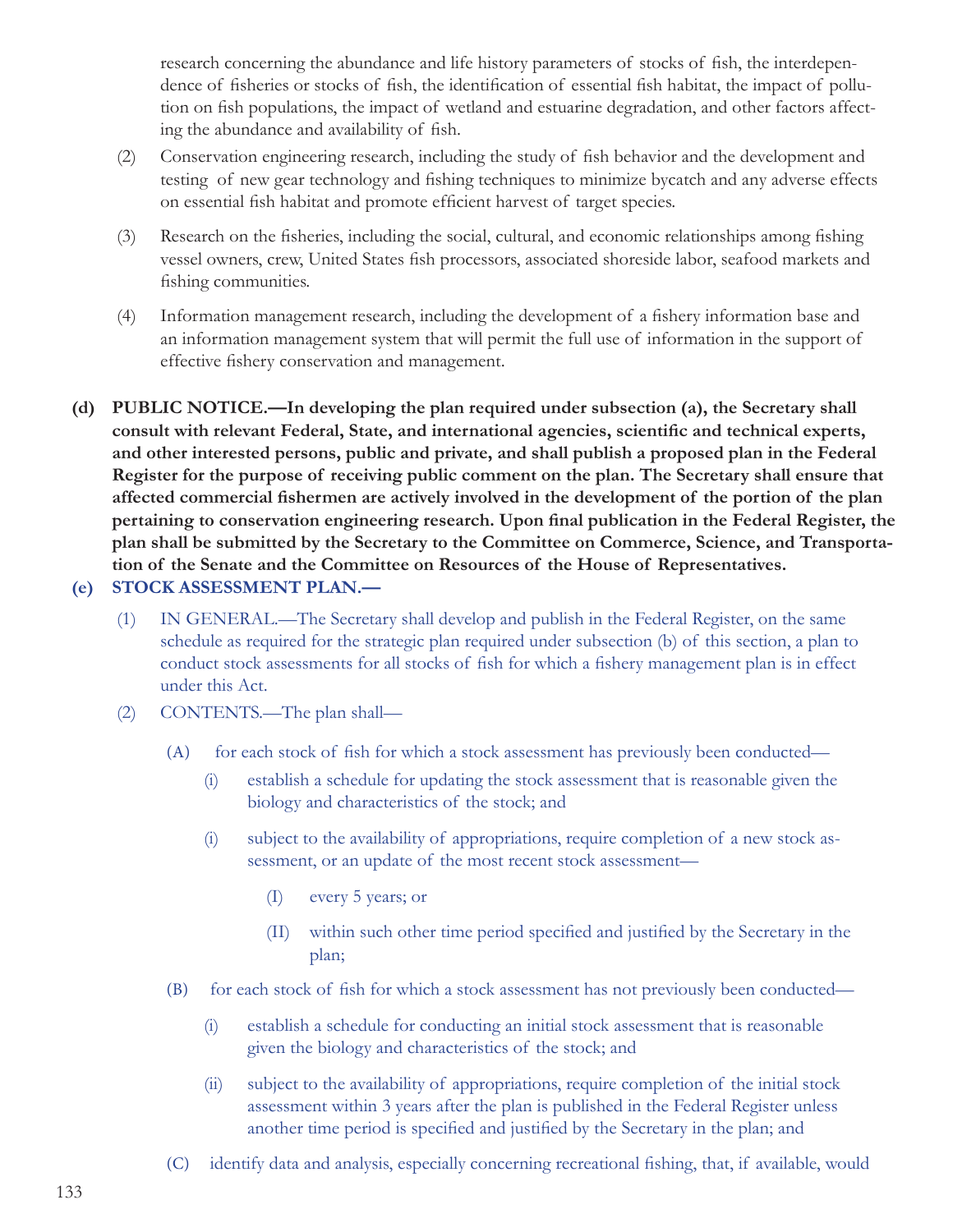reduce uncertainty in and improve the accuracy of future stock assessments, including whether such data and analysis could be provided by fishermen, fishing communities, universities, and research institutions.

- (3) WAIVER OF STOCK ASSESSMENT REQUIREMENT.—Notwithstanding subparagraphs (A)  $(ii)$  and  $(B)(ii)$ , a stock assessment is not required for a stock of fish in the plan if the Secretary determines that such a stock assessment is not necessary and justifies such determination in the Federal Register notice required by this subsection.
- DEADLINE.—Notwithstanding paragraph (1) of section 404(f) of the Magnuson-Stevens Fishery Conservation and Management Act, as added by this section, the Secretary of Commerce shall issue the first stock assessment plan under such section by not later than 2 years after the date of the enactment of this Act.<sup>60</sup>

#### **(f) IMPROVING DATA COLLECTION AND ANALYSIS.—**

- (1) IN GENERAL.—The Secretary, in consultation with the Councils acting in reliance on their scientific and statistical committees established under section  $302(g)$ , shall develop [and submit to the Committee on Commerce, Science, and Transportation of the Senate and the Committee on Natural Resources of the House of Representatives by not later than 1 year after the date of the enactment of the Modernizing Recreational Fisheries Management Act of 2017 a report...]<sup>61</sup> and publish in the Federal Register guidelines that will facilitate greater incorporation of data, analysis, and stock assessments from nongovernmental sources, including fishermen, fishing communities, universities, and research institutions, into fisheries management decisions.
- (2) NONGOVERNMENTAL SOURCES—Nongovernmental sources referred to in paragraph (1) are the following:
	- (A) Fishermen,
	- (B) Fishing communities
	- (C) Universities
	- (D) Research institutions.<sup>62</sup>
- (3) [Should be 2] CONTENT.—The guidelines shall—
	- (A) identify types of data and analysis, especially concerning recreational fishing, that can be reliably used as the basis for establishing conservation and management measures as required by section 303(a)(1), including setting standards for the collection and use of such data and analysis in stock assessments and for other purposes;<sup>63</sup> and
	- (B) provide specific guidance for collecting data and performing analyses identified as necessary to reduce the uncertainty [in and improve the accuracy of future stock assessments, including whether such data and analysis could be provided by nongovernmental sources, including fishermen, fishing communities, universities, and research institutions<sup>64</sup>] referred to in section 404(e)(2)(C).

- 62 HR 2023 page 13
- 63 Also included in HR 2023 (slight language differences)
- 64 HR 2023 page 13-14
- 134

<sup>60</sup> HR 200, pages 39-42. This was first included in S 1403 (Rubio). It was not included in HR 1335.

<sup>61</sup> HR 2023 page 12. Similar text to Rubio's.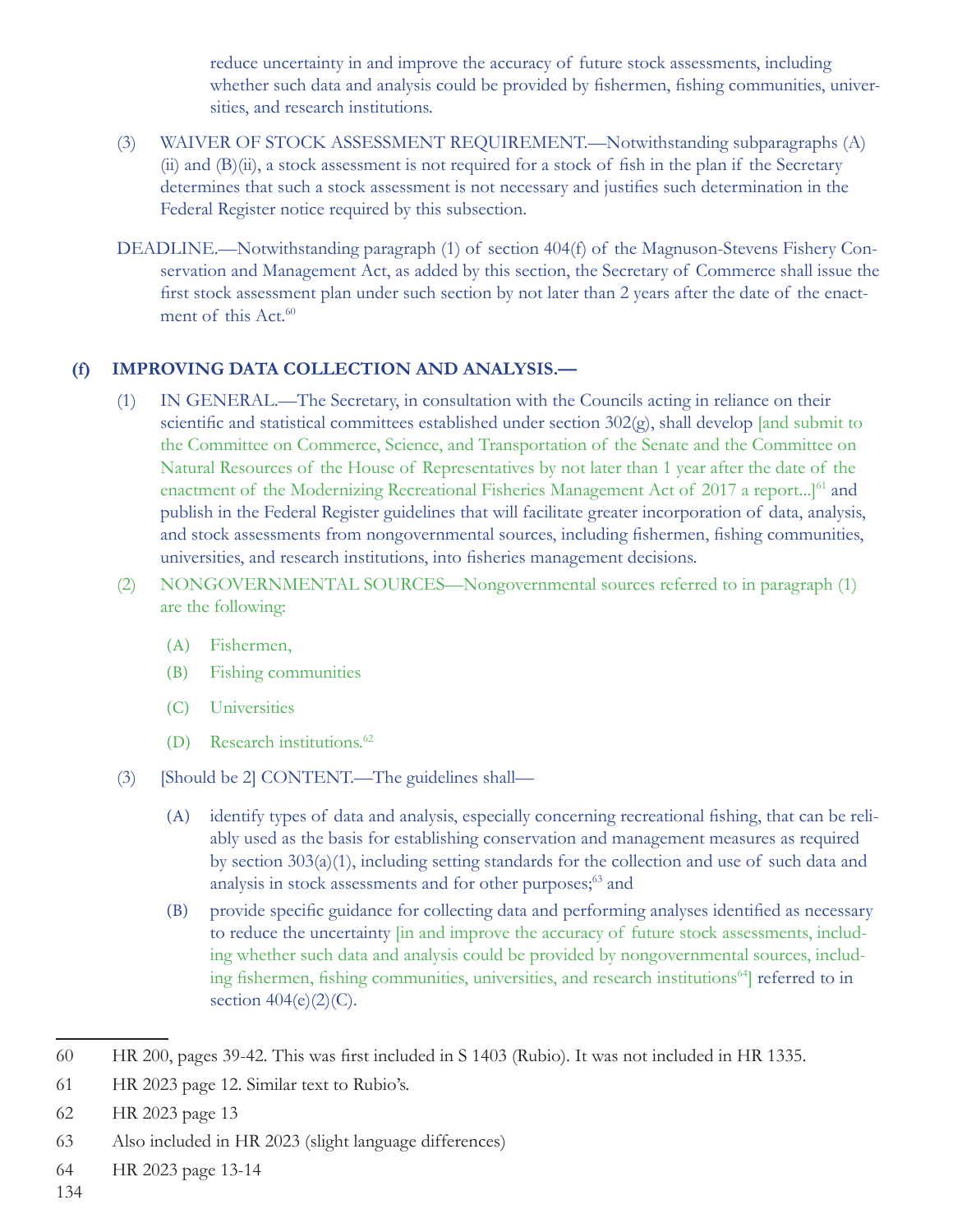- (4) ACCEPTANCE AND USE OF DATA AND ANALYSES—The Secretary and Regional Fishery Management Councils shall—
	- (A) use all data and analyses that meet the guidelines published under paragraph (1) as the best scientific information available for purposes of this Act in fisheries management decisions, unless otherwise determined by the science and statistical committee of the Councils established pursuant tosection 302(g) of the Act; and
	- (B) explain in the Federal Register notice announcing the fishery management decision how such data and analyses have been used to establish conservation and management measures.
- [DEADLINE.—The Secretary of Commerce shall develop and publish guidelines under the amendment made by paragraph (2) by not later than 1 year after the date of enactment of this Act.<sup>65</sup>

## **S EC. 405. INCIDENTAL HARVEST RESEARCH**

### *16 U.S.C. 1881d*

- **(a) COLLECTION OF INFORMATION.—Within nine months after the date of enactment of the Sustainable Fisheries Act, the Secretary shall, after consultation with the Gulf Council and South Atlantic Council, conclude the collection of information in the program to assess the impact on**  fishery resources of incidental harvest by the shrimp trawl fishery within the authority of such **Councils. Within the same time period, the Secretary shall make available to the public aggregated summaries of information collected prior to June 30, 1994 under such program.**
- **(b) IDENTIFICATION OF STOCK.—The program concluded pursuant to subsection (a) shall pro**vide for the identification of stocks of fish which are subject to significant incidental harvest in the course of normal shrimp trawl fishing activity.
- **(c) COLLECTION AND ASSESSMENT OF SPECIFIC STOCK INFORMATION.—For stocks of**  fish identified pursuant to subsection (b), with priority given to stocks which (based upon the best available scientific information) are considered to be overfished depleted, the Secretary shall con**duct—**
	- (1) a program to collect and evaluate information on the nature and extent (including the spatial and temporal distribution) of incidental mortality of such stocks as a direct result of shrimp trawl fishing activities;
	- (2) an assessment of the status and condition of such stocks, including collection of information which would allow the estimation of life history parameters with sufficient accuracy and precision to support sound scientific evaluation of the effects of various management alternatives on the status of such stocks; and
	- (3) a program of information collection and evaluation for such stocks on the magnitude and distribution of fishing mortality and fishing effort by sources of fishing mortality other than shrimp trawl fishing activity.
- **(d) BYCATCH REDUCTION PROGRAM.—Not later than 12 months after the enactment of the Sustainable Fisheries Act, the Secretary shall, in cooperation with affected interests, and based upon**  the best scientific information available, complete a program to-
	- (1) develop technological devices and other changes in fishing operations necessary and appropriate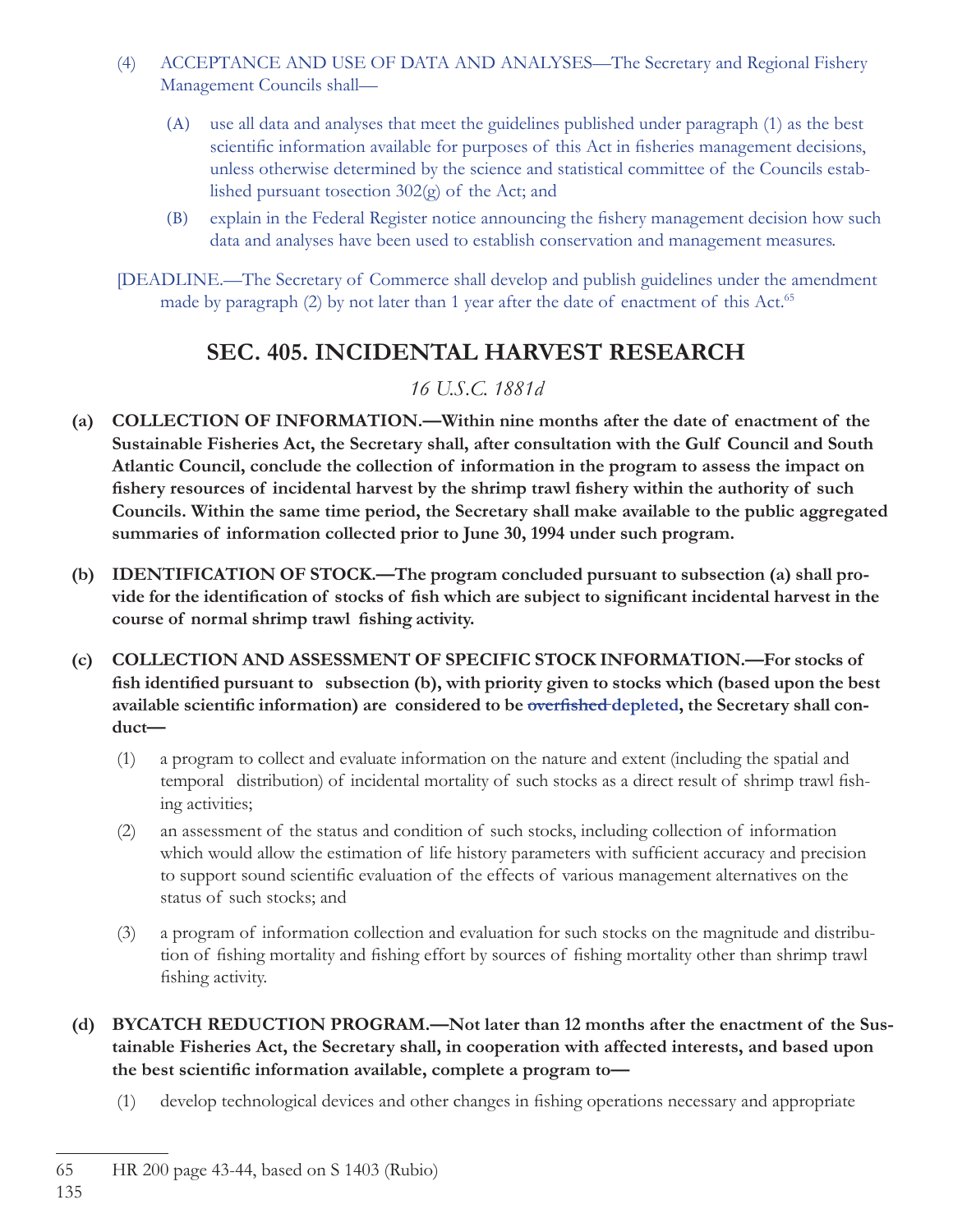to minimize the incidental mortality of bycatch in the course of shrimp trawl activity to the extent practicable, taking into account the level of bycatch mortality in the fishery on November 28, 1990;

- (2) evaluate the ecological impacts and the benefits and costs of such devices and changes in fishing operations; and
- (3) assess whether it is practicable to utilize bycatch which is not avoidable.
- **(e) REPORT TO CONGRESS.—The Secretary shall, within one year of completing the programs required by this section, submit a detailed report on the results of such programs to the Committee on Commerce, Science, and Transportation of the Senate and the Committee on Resources of the House of Representatives.**
- **(f) IMPLEMENTATION CRITERIA.—To the extent practicable, any conservation and management measure implemented under this Act to reduce the incidental mortality of bycatch in the course of**  shrimp trawl fishing shall be consistent with—
	- (1) measures applicable to fishing throughout the range in United States waters of the bycatch species concerned; and
	- (2) the need to avoid any serious adverse environmental impacts on such bycatch species or the ecology of the affected area.

# **SEC. 4 06. FISHERIES SYSTEMS RESEARCH**

### *16 U.S.C. 1882*

- **(a) ESTABLISHMENT OF PANEL.—Not later than 180 days after the date of enactment of the Sustainable Fisheries Act, the Secretary shall establish an advisory panel under this Act to develop**  recommendations to expand the application of ecosystem principles in fishery conservation and **management activities.**
- **(b) PANEL MEMBERSHIP.—The advisory panel shall consist of not more than 20 individuals and include—**
	- (1) individuals with expertise in the structures, functions, and physical and biological characteristics of ecosystems; and
	- (2) representatives from the Councils, States, fishing industry, conservation organizations, or others with expertise in the management of marine resources.
- **(c) RECOMMENDATIONS.—Prior to selecting advisory panel members, the Secretary shall, with respect to panel members described in subsection (b)(1), solicit recommendations from the National Academy of Sciences.**
- **(d) REPORT.—Within 2 years after the date of enactment of this Act, the Secretary shall submit to the Congress a completed report of the panel established under this section, which shall include—**
	- $(1)$  an analysis of the extent to which ecosystem principles are being applied in fishery conservation and management activities, including research activities;
	- (2) proposed actions by the Secretary and by the Congress that should be undertaken to expand the application of ecosystem principles in fishery conservation and management; and
	- (3) such other information as may be appropriate.
- **(e) PROCEDURAL MATTER.—The advisory panel established under this section shall be deemed an advisory panel under section 302(g).**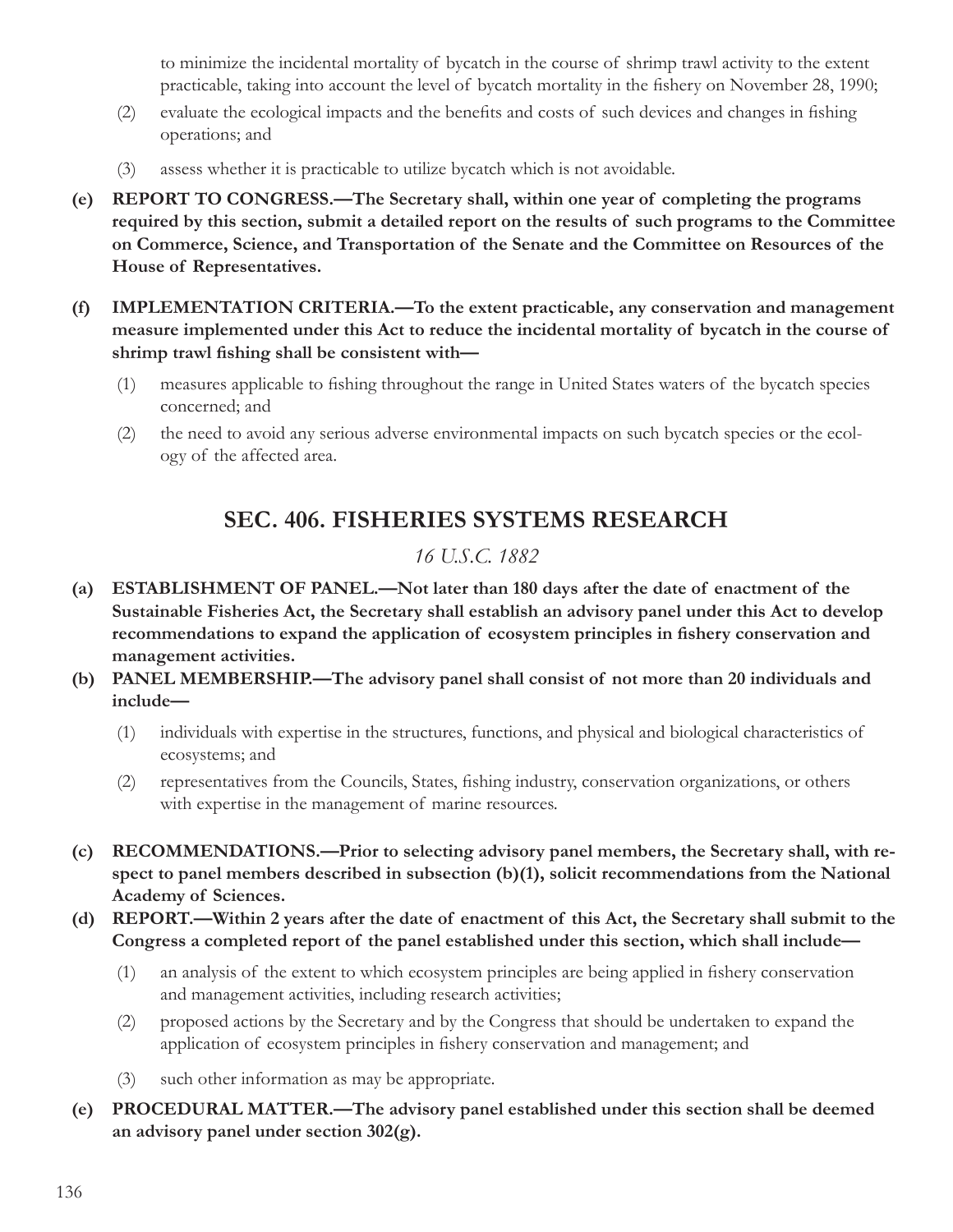#### **(f) REGIONAL ECOSYSTEM RESEARCH.—**

- (1) STUDY.—Within 180 days after the date of enactment of the Magnuson-Stevens Fishery Conservation and Management Reauthorization Act of 2006, the Secretary, in consultation with the Councils, shall undertake and complete a study on the state of the science for advancing the concepts and integration of ecosystem considerations in regional fishery management. The study should build upon the recommendations of the advisory panel and include—
	- (A) recommendations for scientific data, information and technology requirements for understanding ecosystem processes, and methods for integrating such information from a variety of federal, state, and regional sources;
	- (B) recommendations for processes for incorporating broad stake holder participation;
	- (C) recommendations for processes to account for effects of environmental variation on fish stocks and fisheries; and
	- (D) a description of existing and developing council efforts to implement ecosystem approaches, including lessons learned by the councils.
- (2) AGENCY TECHNICAL ADVICE AND ASSISTANCE, REGIONAL PILOT PROGRAMS.— The Secretary is authorized to provide necessary technical advice and assistance, including grants, to the Councils for the development and design of regional pilot programs that build upon the recommendations of the advisory panel and, when completed, the study.

## **SEC. 407. GULF OF MEXICO RED SNAPPER RESEARCH**

*16 U.S.C. 1883*

#### This entire section is repealed by both HR 200 and HR 2023.<sup>66</sup>

#### **(a) INDEPENDENT PEER REVIEW.—**

- (1) Within 30 days of the date of enactment of the Sustainable Fisheries Act, the Secretary shall initiate an independent peer review to evaluate—
	- (A) the accuracy and adequacy of fishery statistics used by the Secretary for the red snapper fishery in the Gulf of Mexico to account for all commercial, recreational, and charter fishing harvests and fishing effort on the stock;
	- (B) the appropriateness of the scientific methods, information, and models used by the Secretary to assess the status and trends of the Gulf of Mexico red snapper stock and as the basis for the fishery management plan for the Gulf of Mexico red snapper fishery;
	- (C) the appropriateness and adequacy of the management measures in the fishery management plan for red snapper in the Gulf of Mexico for conserving and managing the red snapper fishery under this Act; and
	- (D) the costs and benefits of all reasonable alternatives to a limited access privilege program for the red snapper fishery in the Gulf of Mexico.
- (2) The Secretary shall ensure that commercial, recreational, and charter fi shermen in the red snapper fishery in the Gulf of Mexico are provided an opportunity to—
	- (A) participate in the peer review under this subsection; and

<sup>66</sup> HR 200 page 23. HR 2023 page 5.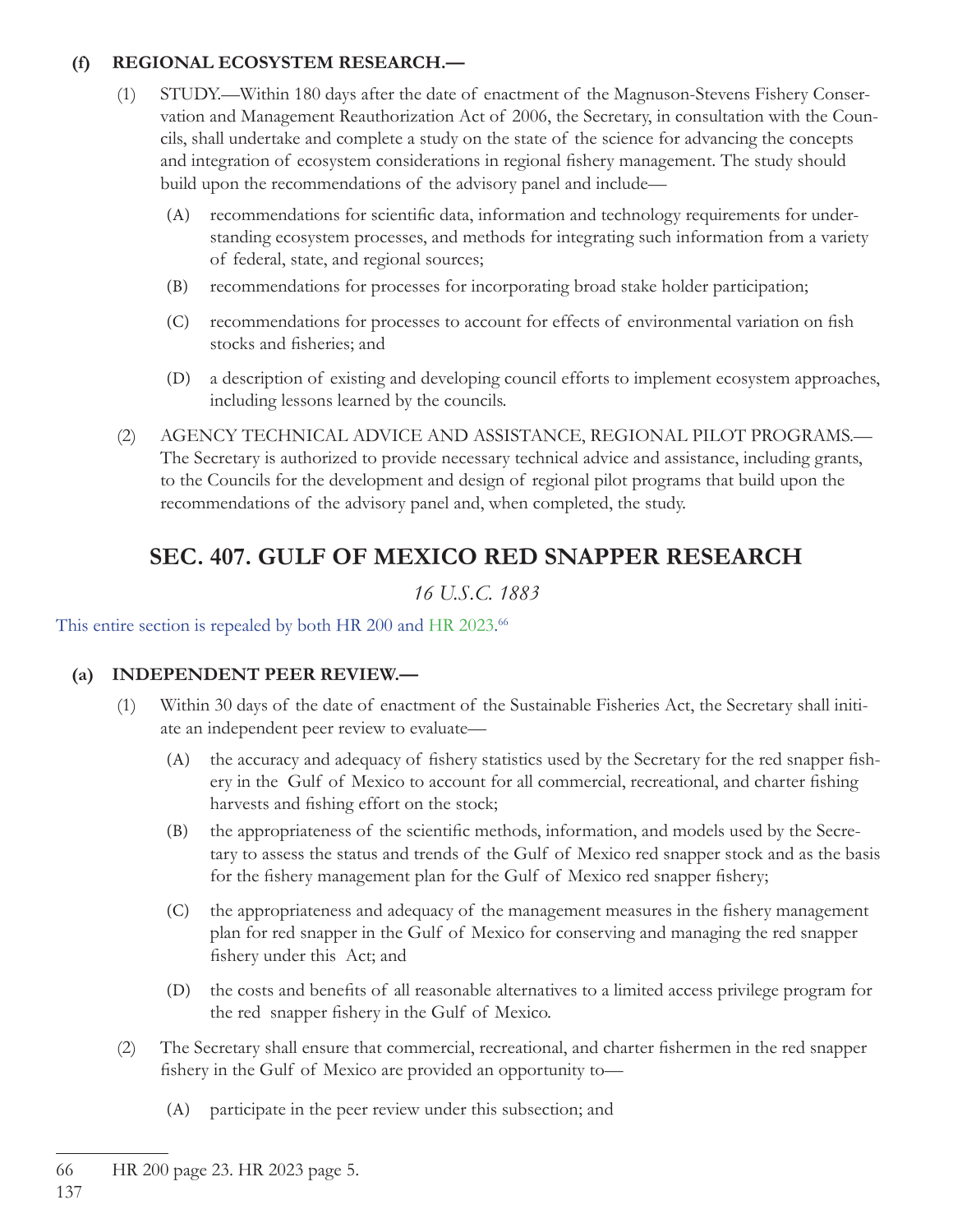- (B) provide information to the Secretary concerning the review of fishery statistics under this subsection without being subject to penalty under this Act or other applicable law for any past violation of a requirement to report such information to the Secretary.
- (3) The Secretary shall submit a detailed written report on the findings of the peer review conducted under this subsection to the Gulf Council no later than one year after the date of enactment of the Sustainable Fisheries Act.
- **(b) PROHIBITION.—**In addition to the restrictions under section 303(d)(1)(A), the Gulf Council may not, prior to October 1, 2002, undertake or continue the preparation of any fishery management plan, plan amendment or regulation under this Act for the Gulf of Mexico commercial red snapper fishery that creates an individual fishing quota program or that authorizes the consolidation of licenses, permits, or endorsements that result in different trip limits for vessels in the same class.

### **(c) REFERENDUM.—**

- (1) On or after October 1, 2002, the Gulf Council may prepare and submit a fi shery management plan, plan amendment, or regulation for the Gulf of Mexico commercial red snapper fishery that creates a limited access privilege program or that authorizes the consolidation of licenses, permits, or endorsements that result in different trip limits for vessels in the same class, only if the preparation of such plan, amendment, or regulation is approved in a referendum conducted under paragraph (2) and only if the submission to the Secretary of such plan, amendment, or regulation is approved in a subsequent referendum conducted under paragraph (2).
- (2) The Secretary, at the request of the Gulf Council, shall conduct referendums under this subsection. Only a person who held an annual vessel permit with a red snapper endorsement for such permit on September 1, 1996 (or any person to whom such permit with such endorsement was transferred after such date) and vessel captains who harvested red snapper in a commercial fishery using such endorsement in each red snapper fishing season occurring between January 1, 1993, and such date may vote in a referendum under this subsection. The referendum shall be decided by a majority of the votes cast. The Secretary shall develop a formula to weigh votes based on the proportional harvest under each such permit and endorsement and by each such captain in the fishery between January 1, 1993, and September 1, 1996. Prior to each referendum, the Secretary, in consultation with the Council, shall—
	- (A) identify and notify all such persons holding permits with red snapper endorsements and all such vessel captains; and
	- (B) make available to all such persons and vessel captains information about the schedule, procedures, and eligibility requirements for the referendum and the proposed individual fishing quota program.

#### (d) CATCH LIMITS.—Any fishery management plan, plan amendment, or regulation submitted by the Gulf Council for the red snapper fishery after the date of enactment of the Sustainable Fisher**ies Act shall contain conservation and management measures that--**

- (1) establish separate quotas for recreational fishing (which, for the purposes of this subsection shall include charter fishing) and commercial fishing that, when reached, result in a prohibition on the retention of fish caught during recreational fishing and commercial fishing, respectively, for the remainder of the fishing year; and
- (2) ensure that such quotas reflect allocations among such sectors and do not reflect any harvests in excess of such allocations.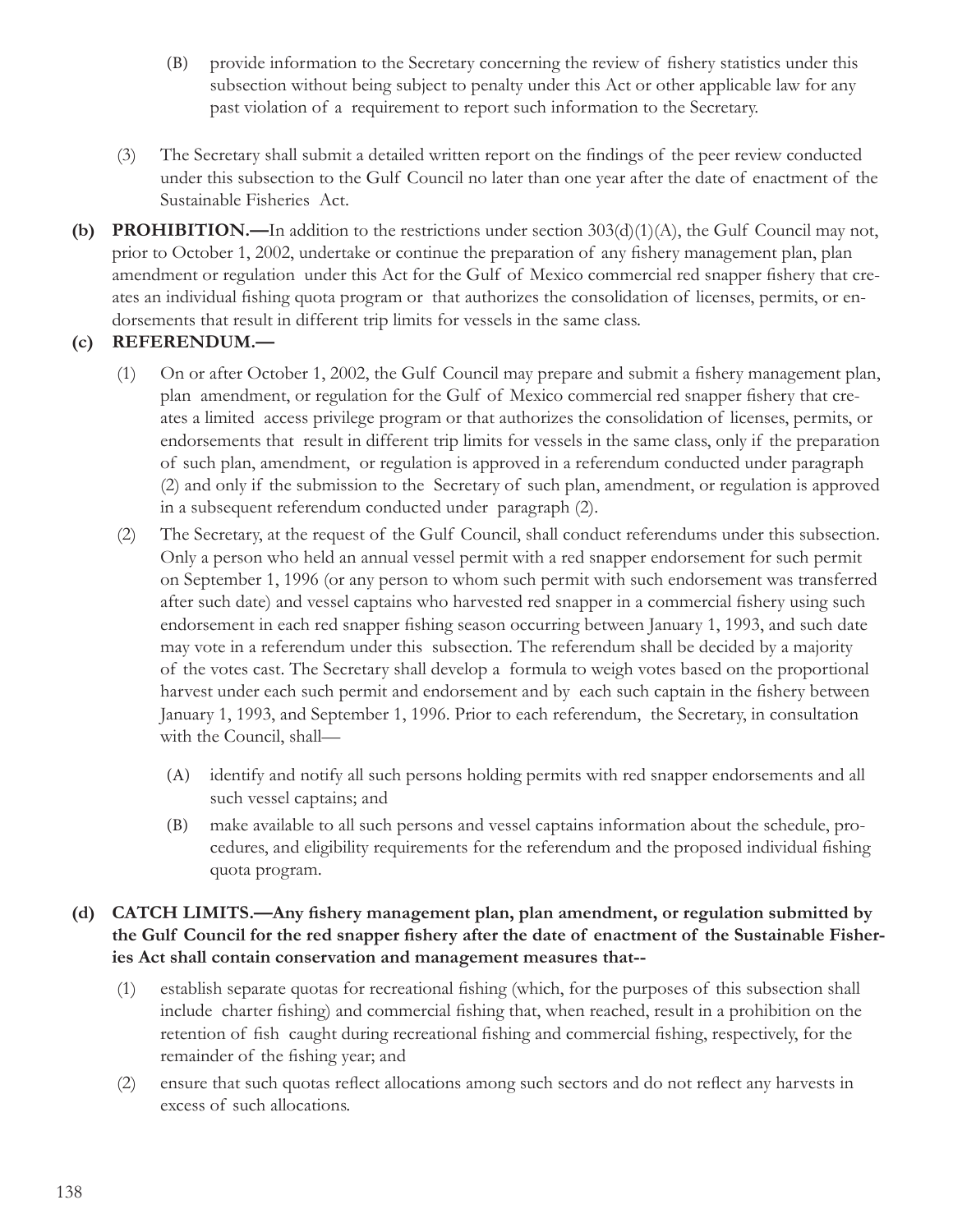## **SEC. 408. DEEP SEA CORAL RESEARCH AND TECHNOLOGY PROGRAM**

### *16 U.S.C. 1884*

- **(e) IN GENERAL.—The Secretary, in consultation with appropriate regional fishery management councils and in coordination with other federal agencies and educational institutions, shall, subject to the availability of appropriations, establish a program—**
	- (1) to identify existing research on, and known locations of, deep sea corals and submit such information to the appropriate Councils;
	- (2) to locate and map locations of deep sea corals and submit such information to the Councils;
	- (3) to monitor activity in locations where deep sea corals are known or likely to occur, based on best scientific information available, including through underwater or remote sensing technologies and submit such information to the appropriate Councils;
	- (4) to conduct research, including cooperative research with fishing industry participants, on deep sea corals and related species, and on survey methods;
	- (5) to develop technologies or methods designed to assist fishing industry participants in reducing interactions between fishing gear and deep sea corals; and
	- (6) to prioritize program activities in areas where deep sea corals are known to occur, and in areas where scientific modeling or other methods predict deep sea corals are likely to be present.
	- (7) REPORTING.—Beginning 1 year after the date of enactment of the Magnuson-Stevens Fishery Conservation and Management Reauthorization Act of 2006, the Secretary, in consultation with the Councils, shall submit biennial reports to Congress and the public on steps taken by the Secretary to identify, monitor, and protect deep sea coral areas, including summaries of the results of mapping, research, and data collection performed under the program.

## **SEC 409. STOCK ASSESSMENTS USED FOR FISHERIES MANAGED UNDER GULF OF MEXICO COUNCIL'S REEF FISH MANAGEMENT PLAN**

(A) IN GENERAL—The Gulf States Marine Fisheries Commission shall conduct all fishery stock as**sessments used for management purposes by the Gulf of Mexico Fishery Management Council for**  the fisheries managed under the Council's Reef Fish Management Plan.

#### **(B) USE OF OTHER INFORMATION AND ASSETS.—**

- (1) IN GENERAL—Such fishery assessments shall—
	- (A) incorporate fisheries survey information collected by university researchers; and
	- (B) to the extent practicable, use State, university, and private assets to conduct fisheries surveys.
- (2) SURVEYS AT ARTIFICIAL REEFS—Any such fishery stock assessment conducted after the date of the enactment of the Strengthening Fishing Communities and Increasing Flexibility in Fisheries Management Act shall incorporate fishery surveys conducted, and other relevant fisheries information collected, on and around natural and artificial reefs.
- **(C) CONSTITUENT AND STAKEHOLDER PARTICIPATION—Each such fishery assessment shall—**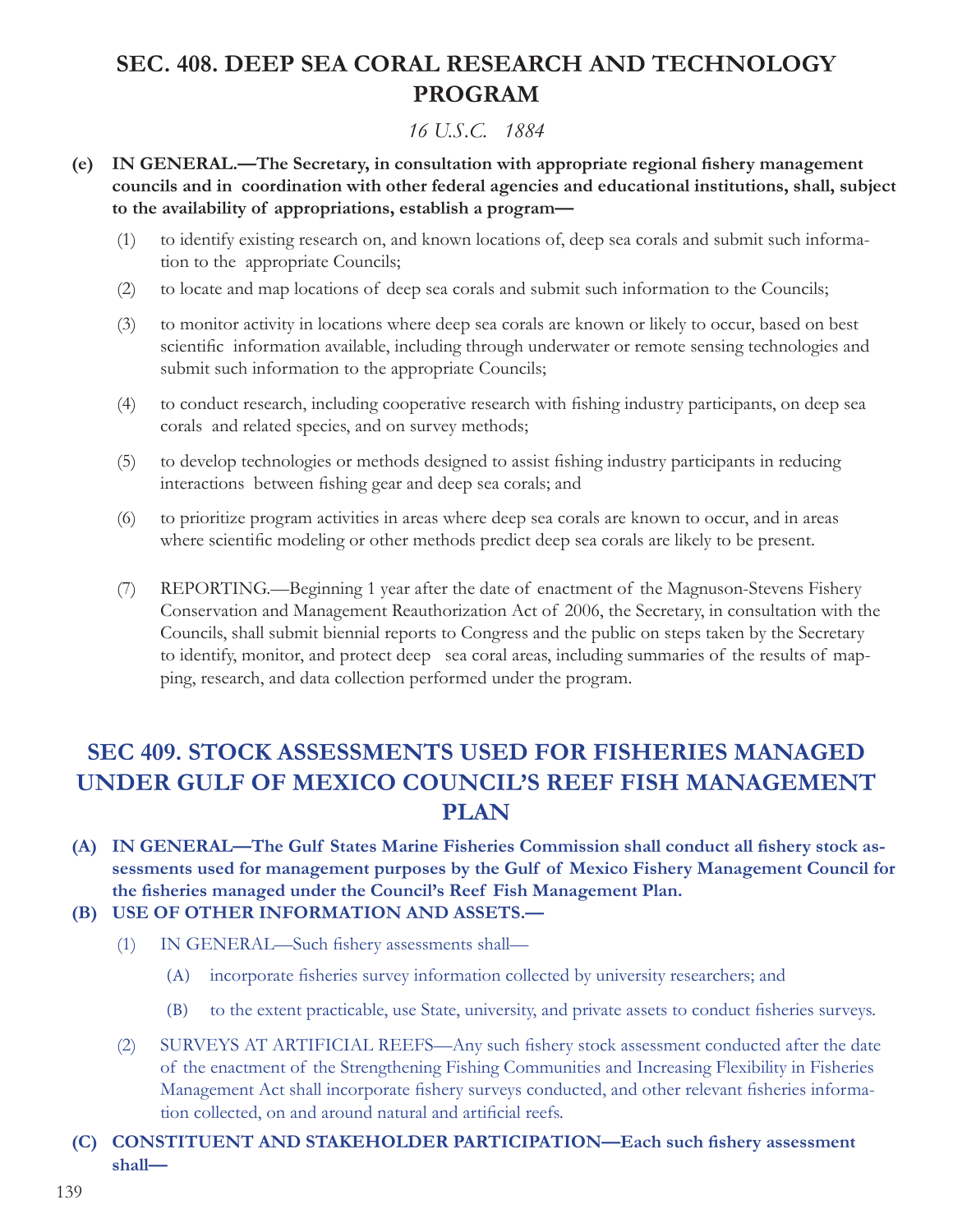- (1) emphasize constituent and stakeholder participation in the development of the assessment;
- (2) contain all of the raw data used in the assessment and a description of the methods used to collect that data; and
- (3) employ an assessment process that is transparent and includes—
	- (A) includes a rigorous and independent scientific review of the completed fishery stock assessment; and
	- (B) a panel of independent experts to review the data and assessment and make recommendations on the most appropriate values of critical population and management quantities.<sup>67</sup>

<sup>67</sup> HR 200 pages 31-33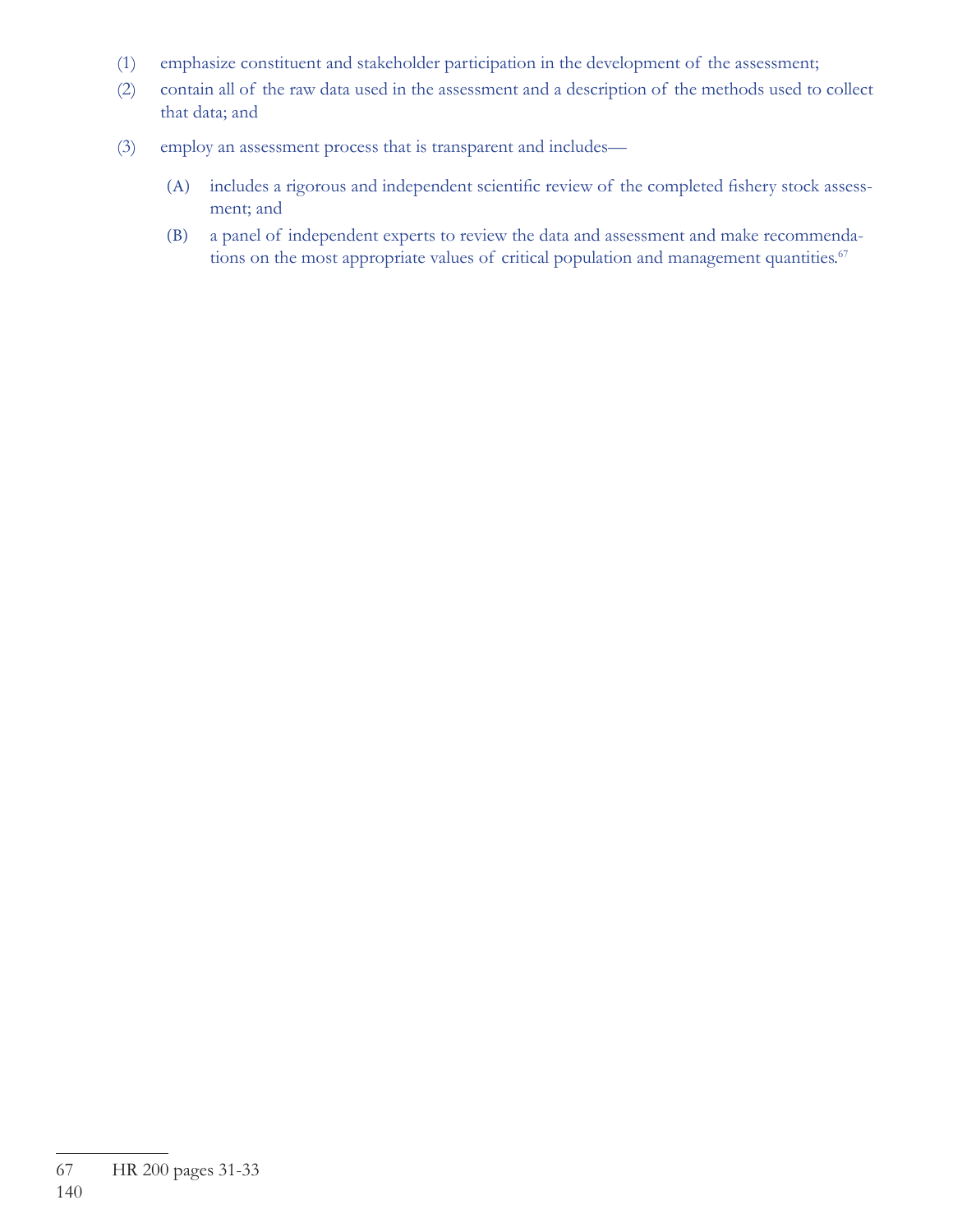#### **APPENDICES (UNCHANGED APPENDICES NOT INCLUDED HERE)**

sector of the Pacific whiting fishery.

(3) REPORT.—The Pacific Council shall submit the proposal and related analysis to the Senate Committee on Commerce, Science, and Transportation and the House of Representatives Committee on Resources no later than 24 months after the date of enactment of this Act.

## **STUDY OF THE ACIDIFICATION OF THE OCEANS AND EFFECT ON FISHERIES** (uncodified).

(1) The Secretary of Commerce shall request the National Research Council to conduct a study of the acidification of the oceans and how this process affects the United States.

### **REPORTING AND DATA COLLECTION PROGRAM.**

The Secretary of Commerce shall—

- (1) in conjunction with the States, the Gulf of Mexico Fishery Management Council, and the recreational fishing sectors, develop and implement a real-time reporting and data collection program for the Gulf of Mexico red snapper fishery using available technology; and
- (2) make implementation of this subsection a priority for funds received by the Secretary and allocated to this region under section 2 of the Act of August 11, 1939 (commonly known as the ''Saltonstall-Kennedy Act") (15 U.S.C. 713c-3).<sup>69</sup>

### **FISHERIES COOPERATIVE RESEARCH PROGRAM.**

The Secretary of Commerce—

- (1) shall, in conjunction with the States, the Gulf States Marine Fisheries Commission and the Atlantic States Marine Fisheries Commission, the Gulf of Mexico and South Atlantic Fishery Management Councils, and the commercial, charter, and recreational fishing sectors, develop and implement a cooperative research program authorized under section 318 for the fisheries of the Gulf of Mexico and South Atlantic regions, giving priority to those fisheries that are considered data-poor; and
- (2) may, subject to the availability of appropriations, use funds received by the Secretary under section 2 of the Act of August 11, 1939 (commonly known as the ''Saltonstall-Kennedy Act'') (15 U.S.C.7 713c–3) to implement this subsection.<sup>70</sup>

<sup>69</sup> HR 200 page 23-24

<sup>70</sup> HR 200 page 24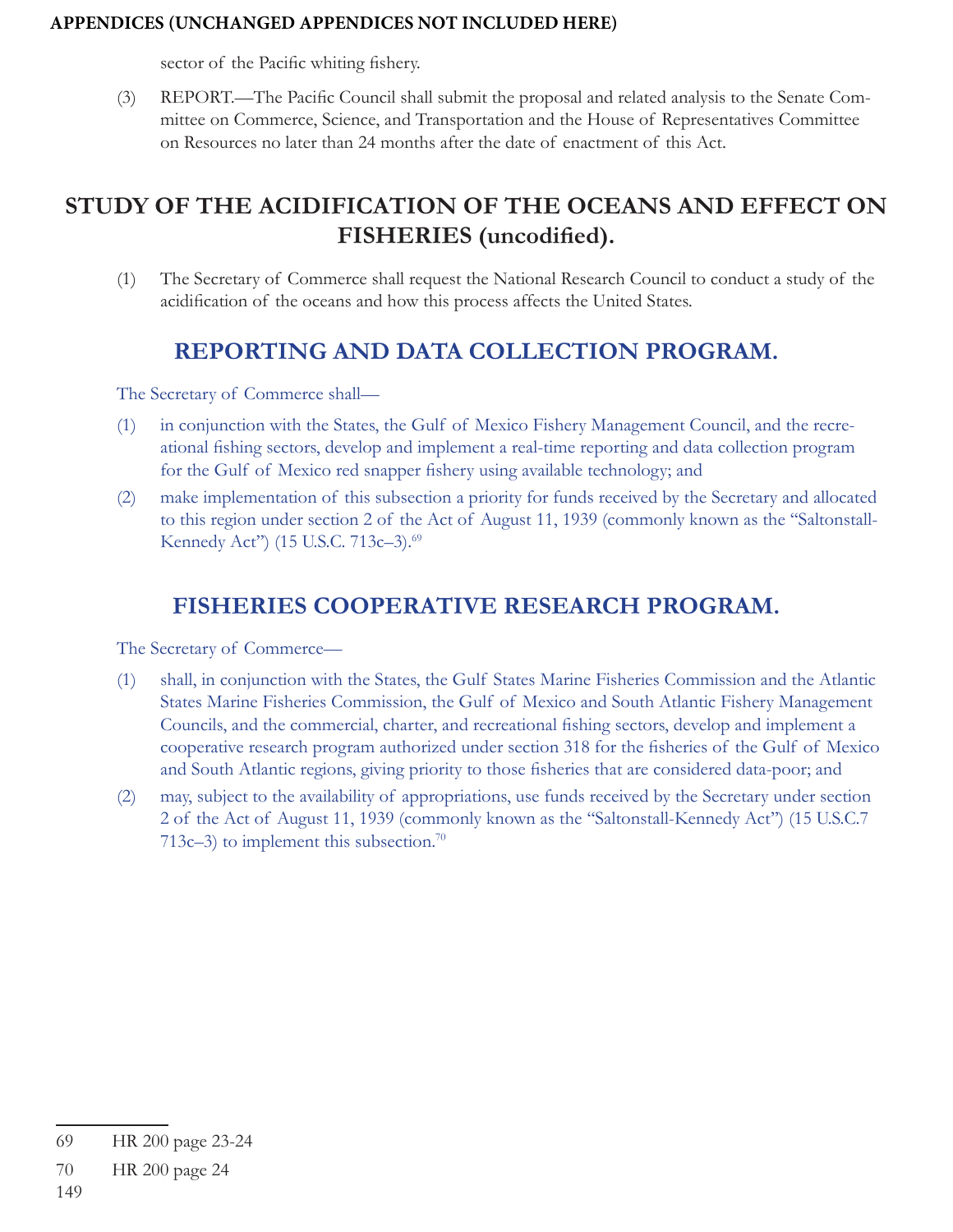### **STOCK SURVEYS AND STOCK ASSESSMENTS.**

The Secretary of Commerce, acting through the National Marine Fisheries Service Regional Administrator of the Southeast Regional Office, shall for purposes of the Magnuson-Stevens Fishery Conservation and Management Act (16 U.S.C. 1801 et seq.)—

- (1) develop a schedule of stock surveys and stock assessments for the Gulf of Mexico Region and the South Atlantic Region for the 5-year period beginning on the date of the enactment of this Act and for every 5-year period thereafter;
- (2) direct the Southeast Science Center Director to implement such schedule; and
- (3) in such development and implementation—
	- (A) give priority to those stocks that are commercially or recreationally important; and
	- (B) ensure that each such important stock is surveyed at least every 5 years.<sup>71</sup>

### **USE OF FISHERIES INFORMATION IN STOCK ASSESSMENTS.**

The Southeast Science Center Director shall ensure that fisheries information made available through fisheries programs funded under Public Law 112–141 is incorporated as soon as possible into any fisheries stock assessments conducted after the date of the enactment of this Act.<sup>72</sup>

### **FUNDING OF STOCK ASSESSMENTS.**

The Secretary of Commerce and the Secretary of the Interior, acting through the Bureau of Ocean Energy Management, shall enter into a cooperative agreement for the funding of stock assessments that are necessitated by any action by the Bureau with respect to offshore oil rigs in the Gulf of Mexico that adversely impacts red snapper.73

## **LIMITATION ON HARVEST IN NORTH PACIFIC DIRECTED POLLOCK FISHERY**

Section 210(e)(1) of the American Fisheries Act (title II of division C of Public Law 105–277; 16 U.S.C. 1851 note) is amended to read as follows:

- (1) Harvesting
	- (A) Limitation—No particular individual, corporation, or other entity may harvest, through a fishery cooperative or otherwise, a percentage of the pollock available to be harvested in the directed pollock fishery that exceeds the percentage established for purposes of this paragraph by the North Pacific Council.
	- (B) Maximum percentage—The percentage established by the North Pacific Council shall not exceed 24 percent of the pollock available to be harvested in the directed pollock fishery.<sup>74</sup>

# **PROHIBITION ON CONSIDERING RED SNAPPER KILLED DURING REMOVAL OF OIL RIGS**

- 71 HR 200 pages 24-25
- 72 HR 200 page 25
- 73 HR 200 page 26
- 74 HR 200 page 28
- 150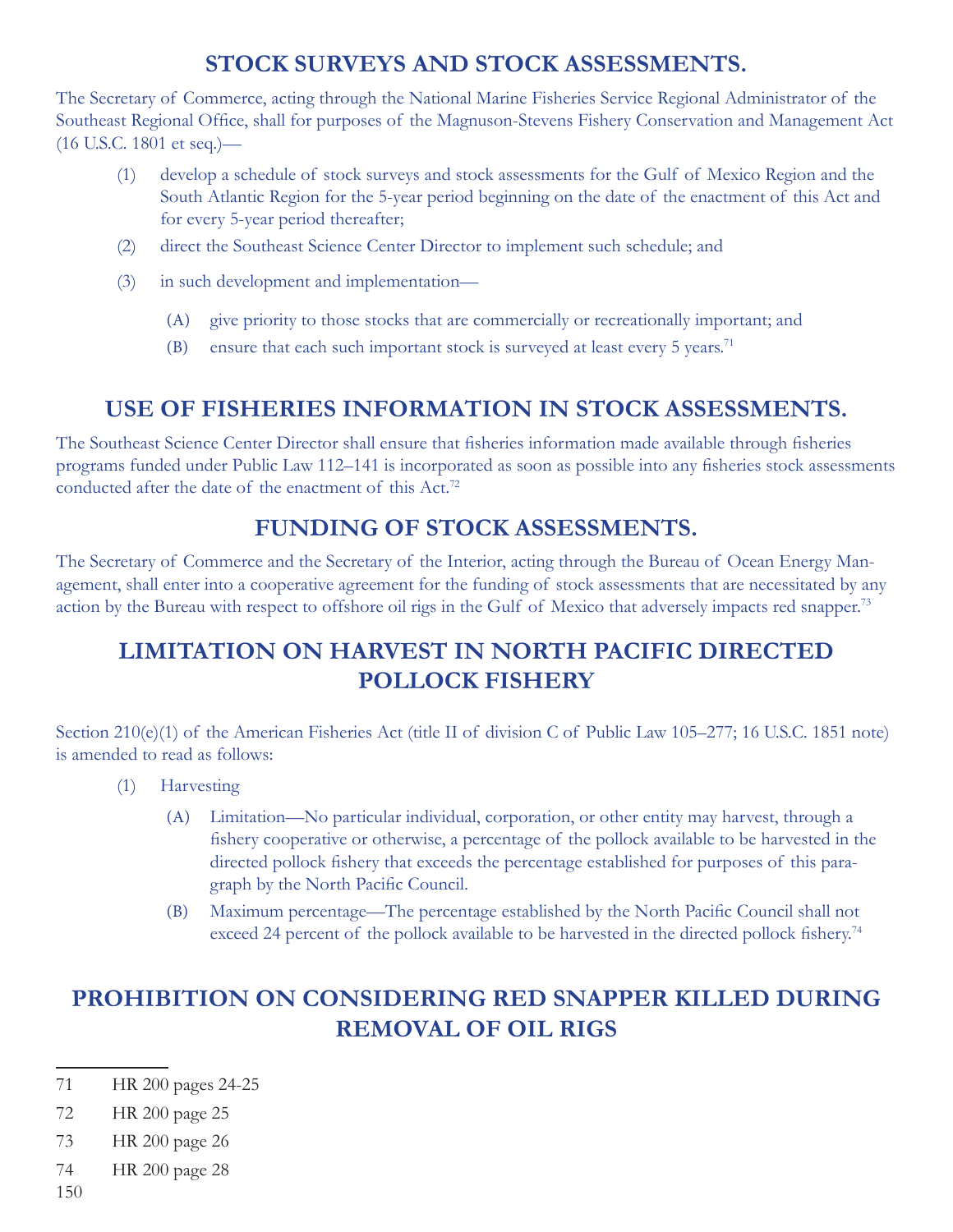Any red snapper that are killed during the removal of any offshore oil rig in the Gulf of Mexico shall not be considered in determining under the Magnuson-Stevens Fishery Conservation and Management Act (16 U.S.C. 1801 et seq.) whether the total allowable catch for red snapper has been reached.<sup>75</sup>

# **PROHIBITION ON CONSIDERING FISH SEIZED FROM FOREIGN FISHING**

Any fish that are seized from a foreign vessel engaged in illegal fishing activities in the Exclusive Economic Zone shall not be considered in determining under the Magnuson-Stevens Fishery Conservation and Management Act (16 U.S.C. 1801 et seq.) the total allowable catch for that fishery.<sup>76</sup>

## **COST REDUCTION REPORT**

Within 1 year after the date of enactment of this Act, the Secretary of Commerce, in consultation with the Regional Fishery Management Councils, shall submit a report ot Congress that, with respect to each fishery governed by a fishery management plan in effect under the Magnuson-Stevens Fishery Conservation and Management Act-

- (1) identifies the goals of the applicable programs governing monitoring and enforcement of fishing that is subject to such plan;
- (2) identifies methods to accomplish those goals, including human obserers, electronic monitoring, and vessel monitoring systems;
- (3) certifies which such methods are most cost effective for fishing that is subject to such plan; and
- (4) explains why such most-cost-effetive methods are not required, if applicable.77

### **STUDY OF ALLOCATIONS IN MIXED-USE FISHERIES**

- **(a) Not later than 60 days after the date of the enactment of this Act, the Secretary of Commerce shall enter into an arrangement with the National Academy of Sciences to conduct a study of the South**  Atlantic and Gulf of Mexico mixed-use fisheries-
	- (1) to provide guidance to the South Atlantic Fishery Management Council and Gulf of Mexico Fishery Management Council on criteria that could be used for allocating fishing privileges, including consideration of the conservation and socioecomic benefits of the commercial, recreational, and charter components of a fishery, to a Regional Fishery Management Council established under section 302 of the Magnuson-Stevens Fishery Conservation and Management Act (16 U.S.C. 1852) in the preparation of a fishery management plan under that Act; and
	- (2) to identify sources of information that could reasonably support the use of such criteria in allocation decisions; and
	- (3) to develop procedures for allocation reviews and potential adjustments in allocations based on the guidelines and requirements established by this section.
- **(b) REPORT—Pursuant to subsection (a), not later than 1 year after the date an arrangement is entered into, the National Academy of Sciences shall submit a report on the study to the Committee on Commerce, Science, and Transportation of the Senate and the Committee on Natural Resourc-**

151

<sup>75</sup> HR 200 page 34

<sup>76</sup> HR 200 page 35

<sup>77</sup> HR 200 page 45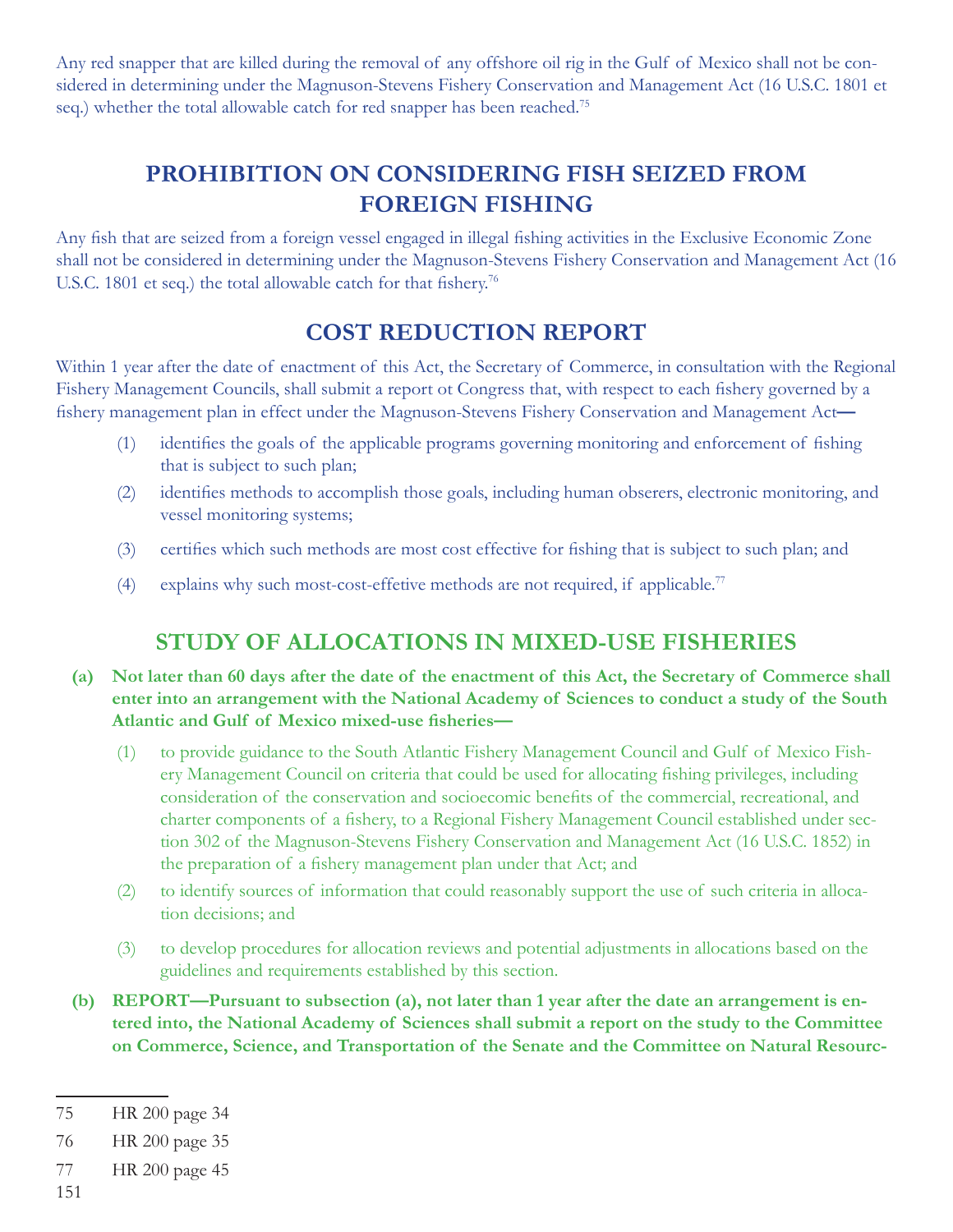#### **es of the House of Representatives.**<sup>78</sup>

PROCESS FOR ALLOCATION REVIEW AND ESTABLISHMENT.—The Gulf of Mexico Fishery Management Council and South Atlantic Fishery Management Council shall—

- (1) notwithstanding the report required pursuant to this section, and any other provision of law, shall each—
	- (A) within 2 years after the date of enactment of this Act, perform an initial review of the allocations to the commercial fishing sector and the recreational fishing sector of all applicable fisheries in the Councils' respective jurisdictions; and
	- (B) every 3 years thereafter, perform a review of such allocations; and
- (2) consider the conservation and socioeconomic benefits of each of the commercial fishing sector and the recreational fishing sector in any allocation decisions.<sup>79</sup>

# **MORATORIUM ON LIMITED ACCESS PRIVILEGE PROGRAMS FOR MIXED-USED FISHERIES.**

For areas under the jurisdiction of the Gulf of Mexico Fishery Management Council or the South Atlantic Fishery Management Council, there shall be a moratorium on the development or consideration of any new limited access privilege program for any mixed-use fisheries consisting of both commercial and recreational fishing sectors<sup>80</sup>.

## **EXEMPTED FISHING PERMITS.**

IN GENERAL.—Before the approval and issuance of any new exempted fishing permit under section 600.745 of title 50, Code of Federal Regulations, or any successor regulations, the Secretary of Commerce shall—

- (1) conduct a joint peer review of the proposed exempted fishing permit by the appropriate regional fisheries science center and State marine fisheries commission; and
- (2) certify that the regional fishery management council or Federal agency with jurisdiction over the affected fishery determined that-
	- (A) the fishing activity conducted under the proposed exempted fishing permit would be consistent with any management measures or conservation objectives included within existing fishery management plans or amendments;
	- (B) the social and economic impacts in both dollar amounts and loss of fishing opportunities on all participants in each sector of the fishery expected to occur as a result of the proposed exempted fishing permit would be minimal;
	- (C) the information collected through fishing activity conducted under the proposed exempted fishing permit will have a positive and direct impact on the conservation, assessment, or management of the fishery; and (D) the Governor of each State, any part of which is located within 100 nautical miles of the proposed activity under the exempted fishing permit has been consulted on the proposed exempted fishing permit.

<sup>78</sup> HR 2023 pages 3-4

<sup>79</sup> HR 2023 pages 4-5

<sup>80</sup> HR 2023 page 6

<sup>152</sup>